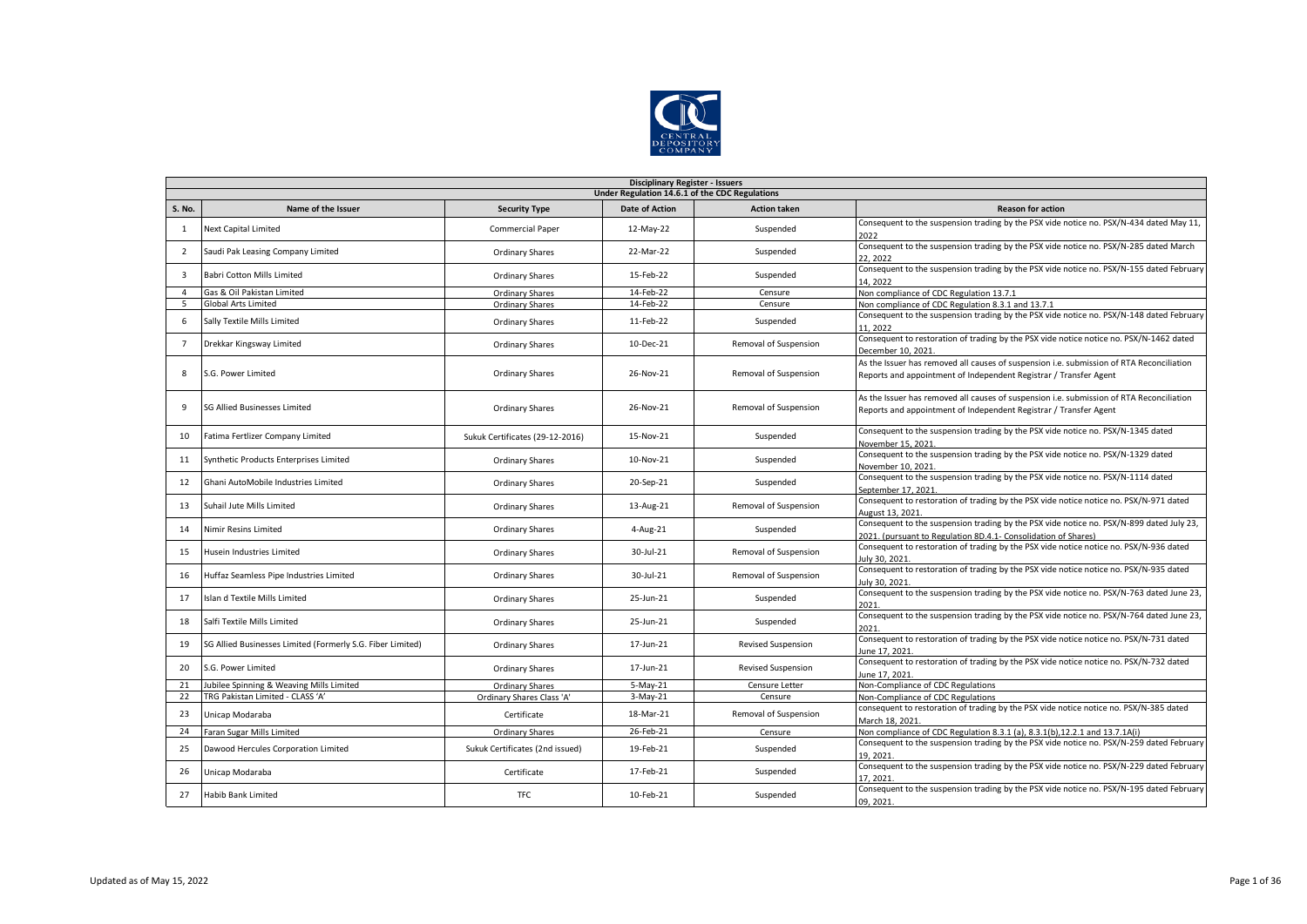

|        | <b>Disciplinary Register - Issuers</b>                              |                           |                       |                           |                                                                                                                                                                                                                |  |  |  |  |  |
|--------|---------------------------------------------------------------------|---------------------------|-----------------------|---------------------------|----------------------------------------------------------------------------------------------------------------------------------------------------------------------------------------------------------------|--|--|--|--|--|
|        | Under Regulation 14.6.1 of the CDC Regulations                      |                           |                       |                           |                                                                                                                                                                                                                |  |  |  |  |  |
| S. No. | Name of the Issuer                                                  | <b>Security Type</b>      | <b>Date of Action</b> | <b>Action taken</b>       | <b>Reason for action</b>                                                                                                                                                                                       |  |  |  |  |  |
| 28     | Dawood Hercules Corporation Limited                                 | <b>Sukuk Certificates</b> | 8-Feb-21              | Suspended                 | Consequent to the suspension trading by the PSX vide notice no. PSX/N-188 dated February<br>08.2021                                                                                                            |  |  |  |  |  |
| 29     | <b>Telecard Limited</b>                                             | TFC (27-05-05)            | 23-Dec-20             | Suspended                 | Consequent to the suspension of trading by the PSX vide notice no. PSX/N-1419 dated<br>December 23, 2020.                                                                                                      |  |  |  |  |  |
| 30     | First National Bank Modaraba                                        | Certificate               | 3-Dec-20              | Suspended                 | Consequent to the suspension trading by the PSX vide notice no. PSX/N-1348 dated<br>December 03, 2020.                                                                                                         |  |  |  |  |  |
| 31     | Drekkar Kingsway Limited                                            | <b>Ordinary Shares</b>    | 16-Nov-20             | Suspended                 | Consequent to the suspension trading by the PSX vide notice no. PSX/N-1284 dated<br>November 16, 2020.                                                                                                         |  |  |  |  |  |
| 32     | Halah Enterprise Limited                                            | <b>Ordinary Shares</b>    | 16-Nov-20             | Removal of Suspension     | consequent to restoration of trading by the PSX vide notice notice no. PSX/N-1278 dated<br>November 13, 2020.                                                                                                  |  |  |  |  |  |
| 33     | Bunny's Limited                                                     | <b>Ordinary Shares</b>    | 7-Sep-20              | Removal of Suspension     | Consequent to restoration of trading by PSX vide notice no. PSX/N-984 dated September<br>07.2020.                                                                                                              |  |  |  |  |  |
| 34     | Balochistan Particle Board Limited                                  | <b>Ordinary Shares</b>    | 26-Aug-20             | Suspended                 | Consequent to the suspension trading by the PSX vide notice no. PSX/N-952 dated August<br>26.2020                                                                                                              |  |  |  |  |  |
| 35     | Bunny's Limited                                                     | <b>Ordinary Shares</b>    | 13-Aug-20             | <b>Revised Suspension</b> | Consequent to the removal of causes of Suspension of CDC Regulations.                                                                                                                                          |  |  |  |  |  |
| 36     | <b>Bank Alfalah Limited</b>                                         | TFC (20-02-2013)          | 29-Apr-20             | Suspended                 | Consequent to the suspension in trading by the PSX vide notice no. PSX/N-556 dated April<br>29.2020.                                                                                                           |  |  |  |  |  |
| 37     | Adam Sugar Mills Limited                                            | <b>Ordinary Shares</b>    | 24-Mar-20             | Censure                   | Non compliance of CDC Regulation 13.7.1 A(iv)                                                                                                                                                                  |  |  |  |  |  |
| 38     | Unicap Modaraba                                                     | Certificate               | 11-Mar-20             | Imposition of Fine        | Due to non submission of RTA Reconciliation in respect of financial year ended June 2019.                                                                                                                      |  |  |  |  |  |
| 39     | Khan Housing & Agriculture Network Limited                          | <b>Ordinary Shares</b>    | 11-Mar-20             | Imposition of Fine        | Due to non submission of RTA Reconciliation in respect of financial year ended June 2019.                                                                                                                      |  |  |  |  |  |
| 40     | KASB Invest (Private) Limited                                       | <b>Ordinary Shares</b>    | 11-Mar-20             | Imposition of Fine        | Due to non submission of RTA Reconciliation in respect of financial year ended June 2019.                                                                                                                      |  |  |  |  |  |
| 41     | Halmore Power Generation Company Limited                            | Ordinary Shares           | 11-Mar-20             | Imposition of Fine        | Due to non submission of RTA Reconciliation in respect of financial year ended June 2019.                                                                                                                      |  |  |  |  |  |
| 42     | <b>Amtex Limited</b>                                                | <b>Ordinary Shares</b>    | 4-Mar-20              | Suspended                 | Due to suspension of trading by the Pakistan Stock Exchange Limited, March 05, 2020, as<br>notified by PSX vide notice no. PSX/N-295 dated March 04, 2020.                                                     |  |  |  |  |  |
| 43     | Huffaz Seamless Pipe Industries Limited                             | <b>Ordinary Shares</b>    | 20-Feb-20             | Suspended                 | Due to suspension of trading by the Pakistan Stock Exchange Limited, with effect from<br>February 21, 2020, as notified by PSX vide notice no. PSX/N-225 dated February 20, 2020.                              |  |  |  |  |  |
| 44     | Haseeb Waqas Sugar Mills Limited                                    | Ordinary Shares           | 10-Feb-20             | Suspended                 | Due to suspension of trading by the Pakistan Stock Exchange Limited, with effect from<br>February 11, 2020, as notified by PSX vide notice no. PSX/N-182 dated February 10, 2020.                              |  |  |  |  |  |
| 45     | Hala Enterprises Limited                                            | Ordinary Shares           | 10-Feb-20             | Suspended                 | Due to suspension of trading by the Pakistan Stock Exchange Limited, with effect from<br>February 11, 2020, as notified by PSX vide notice no. PSX/N-183 dated February 10, 2020.                              |  |  |  |  |  |
| 46     | <b>First Capital Equities Limited</b>                               | Ordinary Shares           | 10-Feb-20             | Suspended                 | Due to suspension of trading by the Pakistan Stock Exchange Limited, with effect from<br>February 11, 2020, as notified by PSX vide notice no. PSX/N-184 dated February 10, 2020.                              |  |  |  |  |  |
| 47     | Ansari Sugar Mills Limited                                          | <b>Ordinary Shares</b>    | 28-Jan-20             | Suspended                 | Due to suspension of trading by the Pakistan Stock Exchange Limited with effect from<br>January 29, 2020, as notified by Pakistan Stock Exchange Limited vide notice no. PSX/N-<br>119 dated January 28, 2020. |  |  |  |  |  |
| 48     | National Savings Bonds (10 - Year Maturity - 1 <sup>st</sup> Offer) | <b>Ordinary Shares</b>    | 16-Jan-20             | Suspended                 | Due to suspension of trading by the Pakistan Stock Exchange Limited, with effect from<br>January 17, 2020, as notified by Pakistan Stock Exchange Limited vide notice no. PSX/N-65<br>dated January 16, 2020.  |  |  |  |  |  |
| 49     | The Bank Of Khyber                                                  | <b>Ordinary Shares</b>    | 15-Jan-20             | Censure                   | Non compliance of CDC Regulation 8.3                                                                                                                                                                           |  |  |  |  |  |
| 50     | The Thal Industries Corporation Limited                             | <b>Ordinary Shares</b>    | 13-Jan-20             | Censure                   | Non compliance of CDC Regulation 12.2.1                                                                                                                                                                        |  |  |  |  |  |
| 51     | Bannu Woollen Mills Limited                                         | <b>Ordinary Shares</b>    | $9-$ Jan $-20$        | Censure                   | Non compliance of CDC Regulation 12.2.1                                                                                                                                                                        |  |  |  |  |  |
| 52     | Ansari Sugar Mills Limited                                          | <b>Ordinary Shares</b>    | 7-Jan-20              | Censure                   | Non compliance of CDC Regulation 8.3.1 (b)                                                                                                                                                                     |  |  |  |  |  |
| 53     | Soneri Bank Ltd.                                                    | <b>Ordinary Shares</b>    | 7-Jan-20              | Censure                   | Non compliance of CDC Regulation 8.3.1 (b)                                                                                                                                                                     |  |  |  |  |  |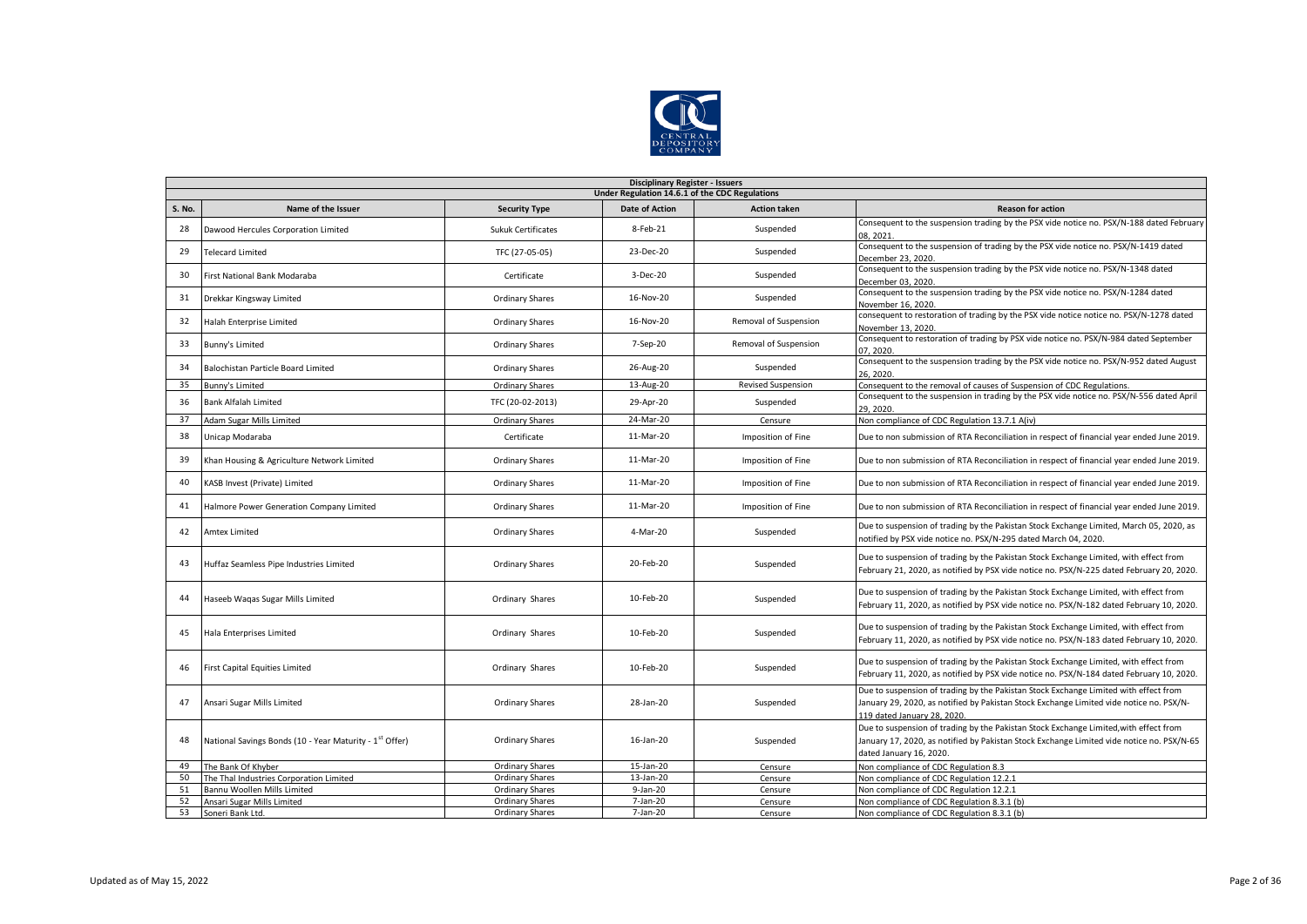

|               | <b>Disciplinary Register - Issuers</b>                      |                                            |                       |                       |                                                                                                                                                                                                                                                                  |  |  |  |  |  |
|---------------|-------------------------------------------------------------|--------------------------------------------|-----------------------|-----------------------|------------------------------------------------------------------------------------------------------------------------------------------------------------------------------------------------------------------------------------------------------------------|--|--|--|--|--|
|               | Under Regulation 14.6.1 of the CDC Regulations              |                                            |                       |                       |                                                                                                                                                                                                                                                                  |  |  |  |  |  |
| <b>S. No.</b> | Name of the Issuer                                          | <b>Security Type</b>                       | <b>Date of Action</b> | <b>Action taken</b>   | <b>Reason for action</b>                                                                                                                                                                                                                                         |  |  |  |  |  |
| 54            | Ayesha Textile Mills Limited                                | Ordinary shares                            | $6$ -Jan-20           | Suspended             | Due to completion of restoration period of 60 days of trading in the shares as notified by<br>PSX vide notice no. as notified by PSX vide notice no. PSX/N-1390 dated October 31, 2019.                                                                          |  |  |  |  |  |
| 55            | Fazal Cloth Mills Limited                                   | Ordinary Shares                            | $3-Jan-20$            | Censure               | Non compliance of CDC Regulation 12.2.1                                                                                                                                                                                                                          |  |  |  |  |  |
| 56            | Shams Textile Mills Limited                                 | <b>Ordinary Shares</b>                     | 3-Jan-20              | Censure               | Non compliance of CDC Regulation 12.2.1                                                                                                                                                                                                                          |  |  |  |  |  |
| -57           | Golden Arrow Selected Stocks Fund Limited (Closed-end Fund) | Certificates                               | 13-Nov-19             | Suspended             | Due to suspension of trading by the Pakistan Stock Exchange Limited, with effect from<br>November 14, 2019, as notified by PSX vide notice no. PSX/N-1417 dated November 06,<br>2019.                                                                            |  |  |  |  |  |
| 58            | Ayesha Textile Mills Limited                                | Ordinary shares                            | 1-Nov-19              | Removal of Suspension | Consequent to restoration of trading from November 04, 2019 upto January 03, 2020 by<br>PSX as notified vide notice no. PSX/N-1390 dated October 31, 2019.                                                                                                       |  |  |  |  |  |
| 59            | Sargodha Spinning Mills Limited                             | <b>Ordinary Shares</b>                     | 29-Oct-19             | Removal of Suspension | Consequent to voluntary delisting from the Pakistan Stock Exchange Limited with effect<br>from August 15, 2019, as notified by PSX vide notice no. PSX/N-924 dated July 29, 2019<br>followed by completion certain compliances established under CDC Regulations |  |  |  |  |  |
| 60            | Safa Textiles Limited                                       | <b>Ordinary Shares</b>                     | 28-Oct-19             | Suspended             | Due to suspension of trading by the Pakistan Stock Exchange Limited, as notified by PSX<br>vide notice no. PSX/N-1376 dated October 28, 2019                                                                                                                     |  |  |  |  |  |
| 61            | Trust Investment Bank Limited                               | <b>Ordinary Shares</b>                     | 28-Oct-19             | Suspended             | Due to suspension of trading by the Pakistan Stock Exchange Limited, as notified by PSX<br>vide notice no. PSX/N-1379 dated October 28, 2019                                                                                                                     |  |  |  |  |  |
| 62            | Security Leasing Corporation Limited                        | <b>Ordinary Shares</b>                     | 23-Oct-19             | Suspended             | Due to suspension of trading by the Pakistan Stock Exchange Limited, as notified by PSX<br>vide notice no. PSX/N-1342 dated October 23, 2019                                                                                                                     |  |  |  |  |  |
| 63            | <b>Treet Corporation Limited</b>                            | PTC (Redundant Date 10-10-2019)            | 16-Oct-19             | Suspended             | Due to suspension of trading by the Pakistan Stock Exchange Limited, as notified by PSX<br>vide notice no. PSX/N-1300 dated October 16, 2019                                                                                                                     |  |  |  |  |  |
| 64            | Saudi Pak Leasing Company Limited                           | Ordinary Shares                            | 19-Sep-19             | Removal of Suspension | Consequent to restoration of trading by PSX with effect from September 20, 2019, as<br>notified by PSX vide notice no. PSX/N-1159 dated September 19, 2019.                                                                                                      |  |  |  |  |  |
| 65            | <b>Tri-Star Power Limited</b>                               | Ordinary Shares                            | 16-Sep-19             | Censure               | Non compliance of CDC Regulation 12.1.1 and 12.2.1                                                                                                                                                                                                               |  |  |  |  |  |
| 66            | Khalid Siraj Textile Mills Limited                          | <b>Ordinary Shares</b>                     | 11-Sep-19             | Suspended             | Consequent to suspension of trading by PSX, with effect from September 12, 2019, as<br>notified by PSX vide notice no. PSX/N-1111 dated September 11, 2019.                                                                                                      |  |  |  |  |  |
| 67            | <b>Idrees Textile Mills Limited</b>                         | <b>Ordinary Shares</b>                     | 4-Sep-19              | Censure               | Non compliance of CDC Regulation 8.3 and 13.7.1(a)                                                                                                                                                                                                               |  |  |  |  |  |
| 68            | Kot Addu Power Company Limited                              | Ordinary Shares                            | 4-Sep-19              | Censure               | Non compliance of CDC Regulation 8.3 (b)                                                                                                                                                                                                                         |  |  |  |  |  |
| 69            | Dost Steels Limited                                         | <b>Ordinary Shares</b>                     | 4-Sep-19              | Censure               | Non compliance of CDC Regulation 13.7.1(a)                                                                                                                                                                                                                       |  |  |  |  |  |
| 70            | <b>Crescent Fibres Limited</b>                              | Ordinary Shares                            | 4-Sep-19              | Censure               | Non compliance of CDC Regulation 12.2.1                                                                                                                                                                                                                          |  |  |  |  |  |
| 71            | Baba Farid Sugar Mills Limited                              | <b>Ordinary Shares</b>                     | 27-Aug-19             | Censure               | Non compliance of CDC Regulation 12.2.1                                                                                                                                                                                                                          |  |  |  |  |  |
| 72            | National Foods Limited                                      | <b>Ordinary Shares</b>                     | 27-Aug-19             | Censure               | Non compliance of CDC Regulation 12.1.1 and 12.2.1                                                                                                                                                                                                               |  |  |  |  |  |
| 73            | Pace (Pakistan) Limited                                     | <b>Ordinary Shares</b>                     | 8-Aug-19              | Censure               | Non compliance of CDC Regulation 8.3.1 (b)                                                                                                                                                                                                                       |  |  |  |  |  |
| 74            | Trust Investment Bank Limited                               | <b>Ordinary Shares</b>                     | 30-Jul-19             | Removal of Suspension | Consequent to restoration of trading by PSX with effect from August 01, 2019, as notified<br>by PSX vide notice no. PSX/N-937 dated July 30, 2019.                                                                                                               |  |  |  |  |  |
| 75            | Philip Morris (Pakistan) Limited                            | Ordinary Shares                            | 19-Jul-19             | Censure               | Non compliance of CDC Regulation 8.3.1 (a), 8.3.1 (b) and 12.2.1                                                                                                                                                                                                 |  |  |  |  |  |
| 76            | <b>Exide Pakistan Limited</b>                               | <b>Ordinary Shares</b>                     | 28-Jun-19             | Censure               | Non compliance of CDC Regulation 8.3.1 (a)                                                                                                                                                                                                                       |  |  |  |  |  |
| 77            | Puniab Oil Mills Limited                                    | <b>Ordinary Shares</b>                     | 28-Jun-19             | Censure               | Non compliance of CDC Regulation 13.7.1 (A) (v)                                                                                                                                                                                                                  |  |  |  |  |  |
| 78            | Sargodha Spinning Mills Limited                             | <b>Ordinary Shares</b>                     | 28-Jun-19             | Suspended             | Due to completion of restoration period of 60 days of trading in the shares as notified by<br>PSX vide notice no. PSX/N-527 dated April 29, 2019.                                                                                                                |  |  |  |  |  |
| 79            | Trust Investment Bank Limited                               | <b>Ordinary Shares</b>                     | 27-Jun-19             | Suspended             | Consequent to suspension of trading by PSX with effect from June 28, 2019, as notified by<br>PSX vide notice no. PSX/N-796 dated June 27, 2019.                                                                                                                  |  |  |  |  |  |
| 80            | <b>Engro Corporation Limited</b>                            | Islamic Rupiya - Sukuk 2 (10-06-14)        | 25-Jun-19             | Suspended             | Consequent to suspension of trading by PSX with effect from June 28, 2019, with effect<br>from June 26, 2019, as notified by PSX vide notice no. PSX/N-778 dated June 24, 2019.                                                                                  |  |  |  |  |  |
| 81            | <b>MCB Bank Limited</b>                                     | Term Finance Certificate<br>$(19-06-2014)$ | 3-Jun-19              | Suspended             | Consequent to suspension of trading by PSX with effect from with effect from Tuesday,<br>June 04, 2019 by the PSX, as notified by PSX vide notice no. PSX/N-655 dated May 23,<br>2019.                                                                           |  |  |  |  |  |
| 82            | Dewan Mushtag Textile Mills Limited                         | Ordinary Shares                            | 28-May-19             | Suspended             | Consequent to suspension of trading by PSX with effect from May 29, 2019, as notified by<br>PSX vide notice no. PSX/N-671 dated May 28, 2019                                                                                                                     |  |  |  |  |  |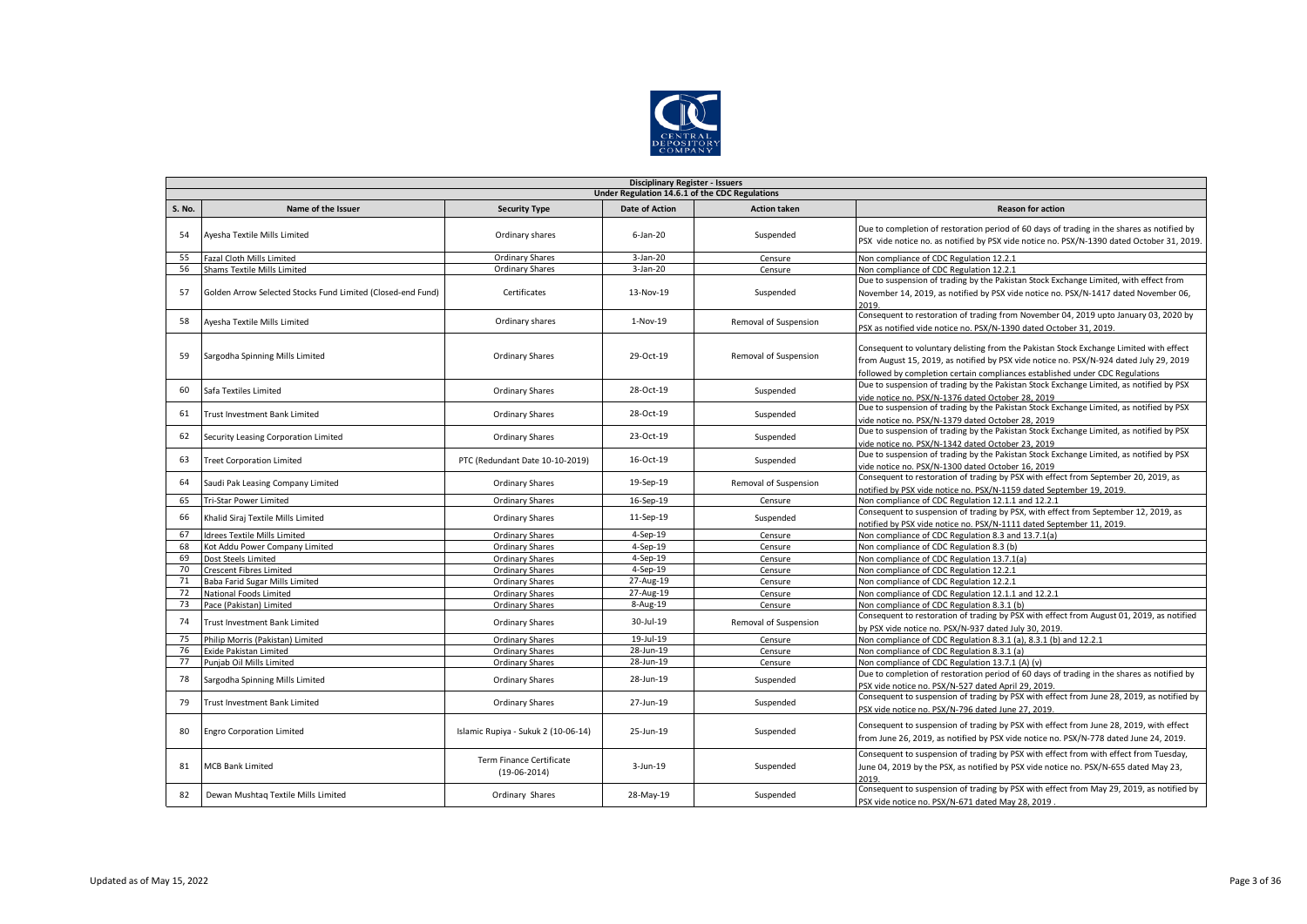

|        | <b>Disciplinary Register - Issuers</b>         |                                                       |                       |                       |                                                                                                                                                       |  |  |  |  |  |
|--------|------------------------------------------------|-------------------------------------------------------|-----------------------|-----------------------|-------------------------------------------------------------------------------------------------------------------------------------------------------|--|--|--|--|--|
|        | Under Regulation 14.6.1 of the CDC Regulations |                                                       |                       |                       |                                                                                                                                                       |  |  |  |  |  |
| S. No. | Name of the Issuer                             | <b>Security Type</b>                                  | <b>Date of Action</b> | <b>Action taken</b>   | <b>Reason for action</b>                                                                                                                              |  |  |  |  |  |
| 83     | Dewan Khalid Textile Mills Limited             | Ordinary Shares                                       | 28-May-19             | Suspended             | Consequent to suspension of trading by PSX with effect from May 29, 2019, as notified by<br>PSX vide notice no. PSX/N-672 dated May 28, 2019          |  |  |  |  |  |
| 84     | Mughal Iron And Steel Industries Limited       | <b>Ordinary Shares</b>                                | 23-May-19             | Censure               | Non compliance of CDC Regulation 8.3.1 (b)                                                                                                            |  |  |  |  |  |
| 85     | Siemens Pakistan Engineering Company Limited   | Ordinary Shares                                       | $23$ -May-19          | Censure               | Non compliance of CDC Regulation 8.3.1 (b)                                                                                                            |  |  |  |  |  |
| 86     | Sitara Chemical Industries Limited             | Ordinary Shares                                       | 23-May-19             | Censure               | Non compliance of CDC Regulation 8.3.1 (a) and (b) and 13.7.1A (v)                                                                                    |  |  |  |  |  |
| 87     | Sindh Abadgars Sugar Mills Limited             | <b>Ordinary Shares</b>                                | 23-May-19             | Censure               | Non compliance of CDC Regulation 12.2.1                                                                                                               |  |  |  |  |  |
| 88     | Sitara Peroxide Limited                        | <b>Ordinary Shares</b>                                | 23-May-19             | Censure               | Non compliance of CDC Regulation 8.3.1 (a) and (b) and 13.7.1A (v)                                                                                    |  |  |  |  |  |
| 89     | Khurshid Spinning Mills Limited                | Ordinary Shares                                       | $23$ -May-19          | Censure               | Non compliance of CDC Regulation 8.3.1 (a)(ii) and 12.2.1                                                                                             |  |  |  |  |  |
| 90     | Crescent Cotton Mills Limited                  | <b>Ordinary Shares</b>                                | 23-May-19             | Censure               | Non compliance of CDC Regulation 8.3.1 (a)(ii), 12.2.1, 13.7.1A (i) and (iv)                                                                          |  |  |  |  |  |
| 91     | Sargodha Spinning Mills Limited                | Ordinary Shares                                       | 30-Apr-19             | Removal of Suspension | Consequent to restoration of trading from May 02, 2019 upto June 30, 2019 by PSX as<br>notified vide notice no. PSX/N-527 dated April 29, 2019.       |  |  |  |  |  |
| 92     | <b>Symmetry Group Limited</b>                  | <b>Ordinary Shares</b>                                | 18-Apr-19             | Removal of Suspension | Issuer has complied with the Regulation 13.7.1 by submitting R/TA reconciliation report.                                                              |  |  |  |  |  |
| 93     | <b>Trust Investment Bank Limited</b>           | Ordinary Shares                                       | 16-Apr-19             | Removal of Suspension | Consequent to restoration of trading by PSX with effect from April 16, 2019, as notified by<br>PSX vide notice no. PSX/N-454 dated April 15, 2019.    |  |  |  |  |  |
| 94     | <b>Bestway Cement Limited</b>                  | Ordinary Shares                                       | 9-Apr-19              | Imposition of Fine    | Due to non submission of RTA Reconciliation in respect of financial year ended June 2018.                                                             |  |  |  |  |  |
| 95     | Siddigsons Tin Plate Limited                   | <b>Ordinary Shares</b>                                | 3-Apr-19              | Censure               | Non compliance of CDC Regulation 8.3.1 (a)                                                                                                            |  |  |  |  |  |
| 96     | Symmetry Group Limited                         | Ordinary Shares                                       | $1-Apr-19$            | Suspended             | Due to non submission of RTA Reconciliation in respect of financial year ended June 2018.                                                             |  |  |  |  |  |
| 97     | Thalnova Power Thar (Private) Limited          | <b>Ordinary Shares</b>                                | 25-Mar-19             | Censure               | Non compliance of CDC Regulation 13.7.1 (A) (iv) and (v)                                                                                              |  |  |  |  |  |
| 98     | Jahangir Siddiqui & Company Limited            | Term Finance Certificates - 3rd Issue (08-<br>$04-14$ | 21-Mar-19             | Suspended             | Consequent to suspension of trading by PSX with effect from March 22, 2019, as notified<br>by PSX vide notice no. PSX/N-263 dated March 07, 2019      |  |  |  |  |  |
| 99     | Chashma Sugar Mills Limited                    | Ordinary Shares                                       | 20-Mar-19             | Censure               | Non compliance of CDC Regulation 8.3.1 (a)                                                                                                            |  |  |  |  |  |
| 100    | <b>Treet Corporation Limited</b>               | <b>Ordinary Shares</b>                                | 20-Mar-19             | Censure               | Non compliance of CDC Regulation 13.7.1 (A) (v)                                                                                                       |  |  |  |  |  |
| 101    | Safa Textiles Limited                          | Ordinary Shares                                       | 14-Mar-19             | Imposition of Fine    | Due to non submission of RTA Reconciliation in respect of financial year ended June 2018.                                                             |  |  |  |  |  |
| 102    | Symmetry Group Limited                         | <b>Ordinary Shares</b>                                | 14-Mar-19             | Imposition of Fine    | Due to non submission of RTA Reconciliation in respect of financial year ended June 2018.                                                             |  |  |  |  |  |
| 103    | Unicap Modaraba                                | Modaraba Certificates                                 | 14-Mar-19             | Imposition of Fine    | Due to non submission of RTA Reconciliation in respect of financial year ended June 2018.                                                             |  |  |  |  |  |
| 104    | K-Electric limited                             | Sukuk Certificates 3<br>$(24-02-14)$                  | 7-Mar-19              | Suspended             | Consequent to suspension of trading by PSX with effect from March 08, 2019, as notified<br>by PSX vide notice no. PSX/N-106 dated January 31, 2019.   |  |  |  |  |  |
| 105    | Amreli Steels Limited                          | <b>Ordinary Shares</b>                                | 4-Mar-19              | Censure               | Non compliance of CDC Regulations 8.3.1 (a) and (b)                                                                                                   |  |  |  |  |  |
| 106    | <b>Mubarak Textile Mills Limited</b>           | Ordinary Shares                                       | 28-Feb-19             | Suspended             | Consequent to suspension of trading by PSX with effect from March 01, 2019, as notified<br>by PSX vide notice no. PSX/N-233 dated February 28, 2019.  |  |  |  |  |  |
| 107    | Crescent Steel & Allied Products Limited       | Ordinary Shares                                       | 19-Feb-19             | Censure               | Non compliance of CDC Regulations 12.2.1                                                                                                              |  |  |  |  |  |
| 108    | Pakistan Petroleum Limited                     | Ordinary Shares                                       | 19-Feb-19             | Censure               | Non compliance of CDC Regulations 12.2.1                                                                                                              |  |  |  |  |  |
| 109    | Dewan Khalid Textile Mills Limited             | Ordinary Shares                                       | 11-Feb-19             | Censure               | Non compliance of CDC Regulations 12.2.1                                                                                                              |  |  |  |  |  |
| 110    | Dewan Mushtag Textile Mills Limited            | Ordinary Shares                                       | 11-Feb-19             | Censure               | Non compliance of CDC Regulations 12.2.1                                                                                                              |  |  |  |  |  |
| 111    | Premium Textile Mills Limited                  | Ordinary Shares                                       | 11-Feb-19             | Censure               | Non compliance of CDC Regulations 12.2.1                                                                                                              |  |  |  |  |  |
| 112    | <b>Gharibwal Cement Limited</b>                | <b>Ordinary Shares</b>                                | 1-Feb-19              | Censure               | Non compliance of CDC Regulations 13.7.1A (iv) and 12.2.1                                                                                             |  |  |  |  |  |
| 113    | Salman Noman Enterprises Limited               | Ordinary Shares                                       | 28-Jan-19             | Suspended             | Consequent to suspension of trading by PSX with effect from January 29, 2019, as notified<br>by PSX vide notice no. PSX/N-95 dated January 28, 2019.  |  |  |  |  |  |
| 114    | Saudi Pak Leasing Company Limited              | Term Finance Certificates (13-03-08)                  | 25-Jan-19             | Suspended             | Consequent to suspension of trading by PSX with effect from January 28, 2019, as notified<br>by PSX vide notice no. PSX/N-81 dated January 25, 2019   |  |  |  |  |  |
| 115    | Trust Investment Bank Limited                  | <b>Ordinary Shares</b>                                | 8-Jan-19              | Suspended             | Consequent to suspension of trading by PSX with effect from January 09, 2019, as notified<br>by PSX vide notice no. PSX/N-19 dated January 08, 2019.  |  |  |  |  |  |
| 116    | Abdullah Shah Ghazi Sugar Mills Limited        | Ordinary Shares                                       | $1$ -Jan- $19$        | Removal of Suspension | Consequent to restoration of trading by PSX with effect from January 02, 2019, as notified<br>by PSX vide notice no. PSX/N-05 dated January 01, 2019. |  |  |  |  |  |
| 117    | The National Silk & Rayon Mills Limited        | <b>Ordinary Shares</b>                                | 28-Dec-18             | Censure               | Non compliance of CDC Regulations 13.7.1A (i) and 12.2.1                                                                                              |  |  |  |  |  |
| 118    | Bankislami Pakistan Limited                    | Ordinary Shares                                       | 14-Dec-18             | Censure               | Non compliance of CDC Regulation 8.7.1                                                                                                                |  |  |  |  |  |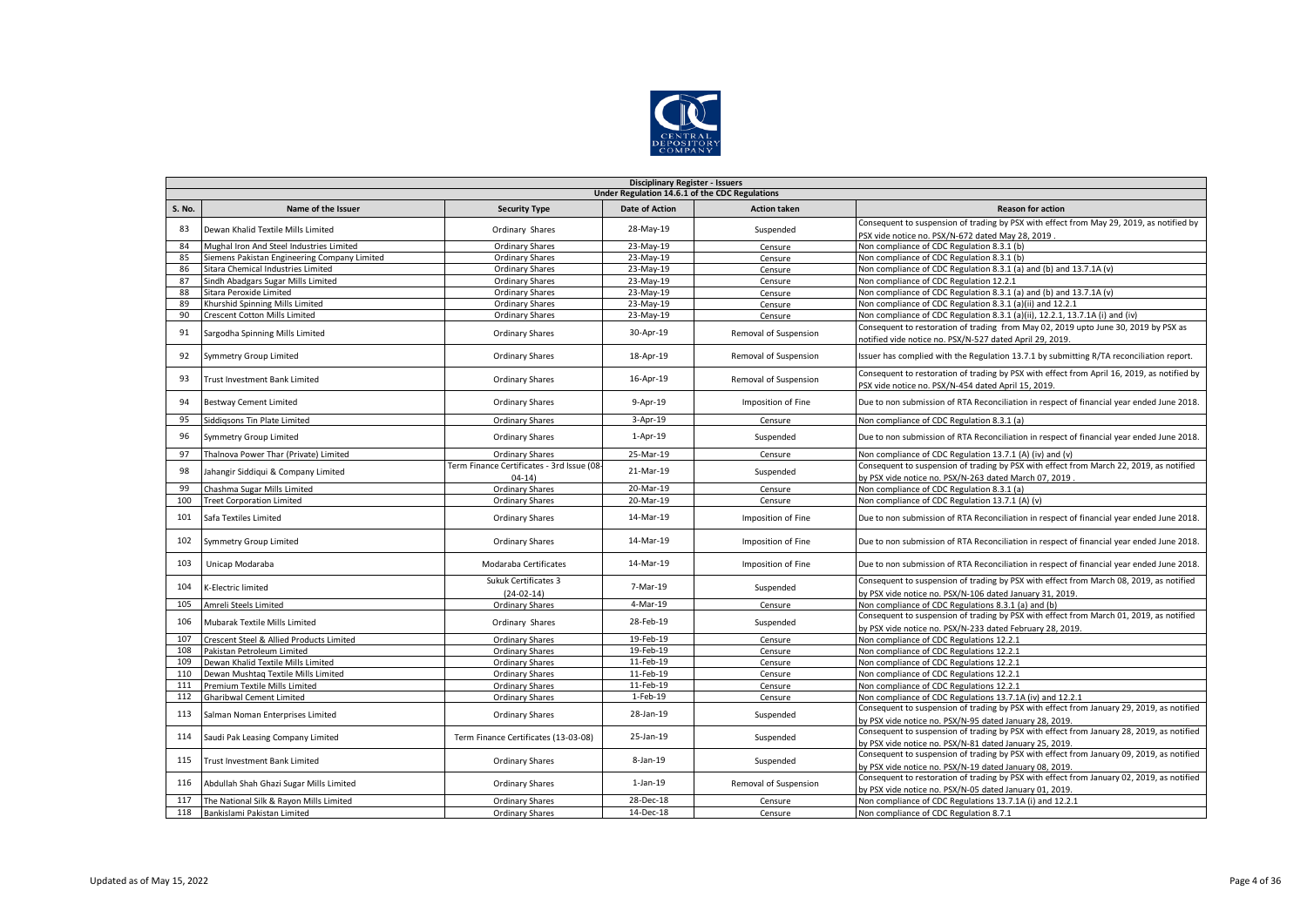

|        | <b>Disciplinary Register - Issuers</b>                      |                                   |                       |                                   |                                                                                                              |  |  |  |  |  |
|--------|-------------------------------------------------------------|-----------------------------------|-----------------------|-----------------------------------|--------------------------------------------------------------------------------------------------------------|--|--|--|--|--|
|        | Under Regulation 14.6.1 of the CDC Regulations              |                                   |                       |                                   |                                                                                                              |  |  |  |  |  |
| S. No. | Name of the Issuer                                          | <b>Security Type</b>              | <b>Date of Action</b> | <b>Action taken</b>               | <b>Reason for action</b>                                                                                     |  |  |  |  |  |
| 119    | Pakistan State Oil Company Limited                          | <b>Ordinary Shares</b>            | 14-Dec-18             | Censure                           | Non compliance of CDC Regulation 8.3.1 (b)                                                                   |  |  |  |  |  |
| 120    | Rafhan Maize Products Company Limited                       | <b>Ordinary Shares</b>            | 14-Dec-18             | Censure                           | Non compliance of CDC Regulation 12.2.1                                                                      |  |  |  |  |  |
|        |                                                             | Term Finance Certificate-TFC2     | 30-Nov-18             |                                   | Consequent to suspension of trading by PSX with effect from December 03, 2018, as                            |  |  |  |  |  |
| 121    | Pakistan Refinery Limited                                   | $(15-11-13)$                      |                       | Suspended                         | notified by PSX vide notice no. PSX/N-6463 dated November 30, 2018.                                          |  |  |  |  |  |
|        | Askari Life Assurance Company Limited (formerly East West   |                                   | 29-Nov-18             |                                   | Non compliance of Section 9 of the CDC Act, 1997 and Regulation 13.7.1A (v) of CDC                           |  |  |  |  |  |
| 122    | Life Assurance Company Limited)                             | <b>Ordinary Shares</b>            |                       | Censure                           | Regulation                                                                                                   |  |  |  |  |  |
| 123    | Balochistan Particle Board Limited                          | <b>Ordinary Shares</b>            | 29-Nov-18             | Censure                           | Non compliance of CDC Regulation 8.3.1 (a) and (b)                                                           |  |  |  |  |  |
| 124    | Dewan Sugar Mills Limited                                   | Ordinary Shares                   | 29-Nov-18             | Censure                           | Non compliance of CDC Regulation 12.2.1                                                                      |  |  |  |  |  |
| 125    | Faran Sugar Mills Limited                                   | Ordinary Shares                   | 29-Nov-18             | Censure                           | Non compliance of CDC Regulation 8.3.1 (a) and 12.2.1                                                        |  |  |  |  |  |
| 126    | Jubilee General Insurance Company Limited                   | <b>Ordinary Shares</b>            | 29-Nov-18             | Censure                           | Non compliance of CDC Regulation 8.3.1 (a) and (b)                                                           |  |  |  |  |  |
| 127    | Jubilee Spinning & Weaving Mills Limited                    | <b>Ordinary Shares</b>            | 29-Nov-18             | Censure                           | Non compliance of CDC Regulation 8.3.1 (a)                                                                   |  |  |  |  |  |
| 128    | Kohinoor Industries Limited                                 | <b>Ordinary Shares</b>            | 29-Nov-18             | Censure                           | Non compliance of CDC Regulation 8.3.1 (b)                                                                   |  |  |  |  |  |
| 129    | Nishat (Chunian) Limited                                    | Ordinary Shares                   | 29-Nov-18             | Censure                           | Non compliance of CDC Regulation 8.3.1 (a) and 12.2.1                                                        |  |  |  |  |  |
| 130    | Orix Leasing Pakistan Limited                               | <b>Ordinary Shares</b>            | 29-Nov-18             | Censure                           | Non compliance of CDC Regulation 8.3.1 (a) and (b)                                                           |  |  |  |  |  |
| 131    | Samba Bank Limited                                          | Ordinary Shares                   | 29-Nov-18             | Censure                           | Non compliance of CDC Regulation 8.3.1 (b)                                                                   |  |  |  |  |  |
| 132    | Wah Nobel Chemicals Limited                                 | <b>Ordinary Shares</b>            | 29-Nov-18             | Censure                           | Non compliance of CDC Regulation 12.2.1                                                                      |  |  |  |  |  |
| 133    |                                                             | Convertible Cumulative Redeemable | 29-Oct-18             |                                   | Consequent to suspension of trading by PSX with effect from October 30, 2018, as notified                    |  |  |  |  |  |
|        | Descon Oxychem Limited                                      | Preference Shares                 |                       | Suspended                         | by PSX vide notice no. PSX/ N-6333 dated October 29, 2018.                                                   |  |  |  |  |  |
| 134    |                                                             |                                   | 17-Oct-18             |                                   | Consequent to suspension of trading by PSX with effect from October 18, 2018, as notified                    |  |  |  |  |  |
|        | Summit Bank Limited                                         | <b>Ordinary Shares</b>            |                       | Suspended                         | by PSX vide notice no. PSX/N-6118 dated October 17, 2018.                                                    |  |  |  |  |  |
|        |                                                             |                                   | 5-Oct-18              |                                   | Consequent to suspension of trading by PSX with effect from October 08, 2018 vide notice                     |  |  |  |  |  |
| 135    | Cresent Standard Modaraba                                   | Certificate                       |                       | Suspended                         | no. PSX/N-5645 dated October 01, 2018.                                                                       |  |  |  |  |  |
| 136    | <b>Telecard Limited</b>                                     | Ordinary Shares                   | 2-Oct-18              | Censure                           | Noncompliance of CDC Regulations 12.1.1, 12.2.1, 12.2.7 and 13.7.1                                           |  |  |  |  |  |
| 137    | <b>Systems Limited</b>                                      | <b>Ordinary Shares</b>            | $2$ -Oct-18           | Censure                           | Noncompliance of CDC Regulations 8.3.1 and 13.7.1                                                            |  |  |  |  |  |
| 138    | Habib Sugar Mills Limited                                   | <b>Ordinary Shares</b>            | $2$ -Oct-18           | Censure                           | Noncompliance of CDC Regulations 8.3.1                                                                       |  |  |  |  |  |
| 139    | Thalnova Power Thar (Private) Limited                       | <b>Ordinary Shares</b>            | 31-Aug-18             | Censure                           | Non-compliance of CDC Regulation 13.7.1, 13.4, 8.3, 8.3a, 8.7, Section 9 of CDC Act.                         |  |  |  |  |  |
| 140    | 786 Investment Limited                                      | Ordinary Shares                   | 31-Aug-18             | Removal of Suspension             | Consequent to restoration of trading by PSX as notified vide notice no. PSX/N-4983 dated<br>August 30, 2018. |  |  |  |  |  |
|        |                                                             |                                   |                       |                                   | In view of order dated August 17, 2018 of Honorable High Court of Sindh and consequent                       |  |  |  |  |  |
| 141    | Zeal Pak Cement Factory Limited                             | Ordinary Shares                   | 31-Aug-18             | <b>Revised Suspension</b>         | to continuous suspension of trading as notified by PSX vide notice no. PSX/N-4981 dated                      |  |  |  |  |  |
|        |                                                             |                                   |                       |                                   | August 30, 2018.                                                                                             |  |  |  |  |  |
|        |                                                             |                                   | 20-Aug-18             |                                   | Consequent to restoration of trading by PSX as notified vide notice no. PSX/N-4780 dated                     |  |  |  |  |  |
| 142    | Chalid Siraj Textile Mills Limited                          | Ordinary Shares                   |                       | Removal of Suspension             | August 17, 2018.                                                                                             |  |  |  |  |  |
| 143    | Adil Textile Mills Limited                                  | Ordinary Shares                   | $3$ -Aug-18           | Suspended                         | Due to completion of restoration period of 60 days of trading in the shares as notified by                   |  |  |  |  |  |
|        |                                                             |                                   |                       |                                   | PSX vide notice no. PSX/N-3417 May 24, 2018.                                                                 |  |  |  |  |  |
| 144    | Khurshid Spinning Mills Limited                             | <b>Ordinary Shares</b>            | 30-Jul-18             | Removal of Suspension             | Consequent to shift from the Defaulter's Segment to the Normal Counter and remove the                        |  |  |  |  |  |
|        |                                                             |                                   |                       |                                   | suspension of trading by PSX as notified vide notice no. PSX/N-4464 dated July 30, 2018.                     |  |  |  |  |  |
| 145    | Gammon Pakistan Limited                                     | <b>Ordinary Shares</b>            | 18-Jul-18             | Extension of Intention to Suspend | Failure to settle the CDC outstanding dues.                                                                  |  |  |  |  |  |
| 146    | Haseeb Wagas Sugar Mills Limited                            | <b>Ordinary Shares</b>            | 18-Jul-18             | Extension of Intention to Suspend | Failure to settle the CDC outstanding dues.                                                                  |  |  |  |  |  |
| 147    | Mirza Sugar Mills Limited                                   | <b>Ordinary Shares</b>            | 18-Jul-18             | Extension of Intention to Suspend | Failure to settle the CDC outstanding dues.                                                                  |  |  |  |  |  |
| 148    | Salman Noman Enterprises Limited                            | <b>Ordinary Shares</b>            | 18-Jul-18             | Extension of Intention to Suspend | Failure to settle the CDC outstanding dues.                                                                  |  |  |  |  |  |
| 149    | Unicap Modaraba                                             | Certificates                      | 18-Jul-18             | Extension of Intention to Suspend | Failure to settle the CDC outstanding dues.                                                                  |  |  |  |  |  |
| 150    | N.P. Spinning Mills Ltd.                                    | <b>Ordinary Shares</b>            | 18-Jul-18             | Extension of Intention to Suspend | Failure to settle the CDC outstanding dues.                                                                  |  |  |  |  |  |
| 151    | Hala Enterprises Limited                                    | Ordinary Shares                   | 18-Jul-18             | Extension of Intention to Suspend | Failure to settle the CDC outstanding dues.                                                                  |  |  |  |  |  |
|        |                                                             |                                   |                       |                                   | As the Issuer has removed all causes of suspension i.e. clearance of outstanding dues,                       |  |  |  |  |  |
| 152    | Metropolitan Steel Corporation Limited                      | <b>Ordinary Shares</b>            | $3$ -Jul-18           | Removal of Suspension             | submission of RTA Reconciliation Reports and appointment of Independent Registrar /                          |  |  |  |  |  |
|        |                                                             |                                   |                       |                                   | <b>Transfer Agent</b>                                                                                        |  |  |  |  |  |
| 153    | HBL Investment Fund - Class "A" (Formerly: PICIC Investment | Certificates                      | $2$ -Jul-18           | Removal of Suspension             | Consequent to restoration of trading by PSX as notified vide notice no. PSX/N-3986 dated                     |  |  |  |  |  |
|        | Fund)                                                       |                                   |                       |                                   | July 02, 2018.                                                                                               |  |  |  |  |  |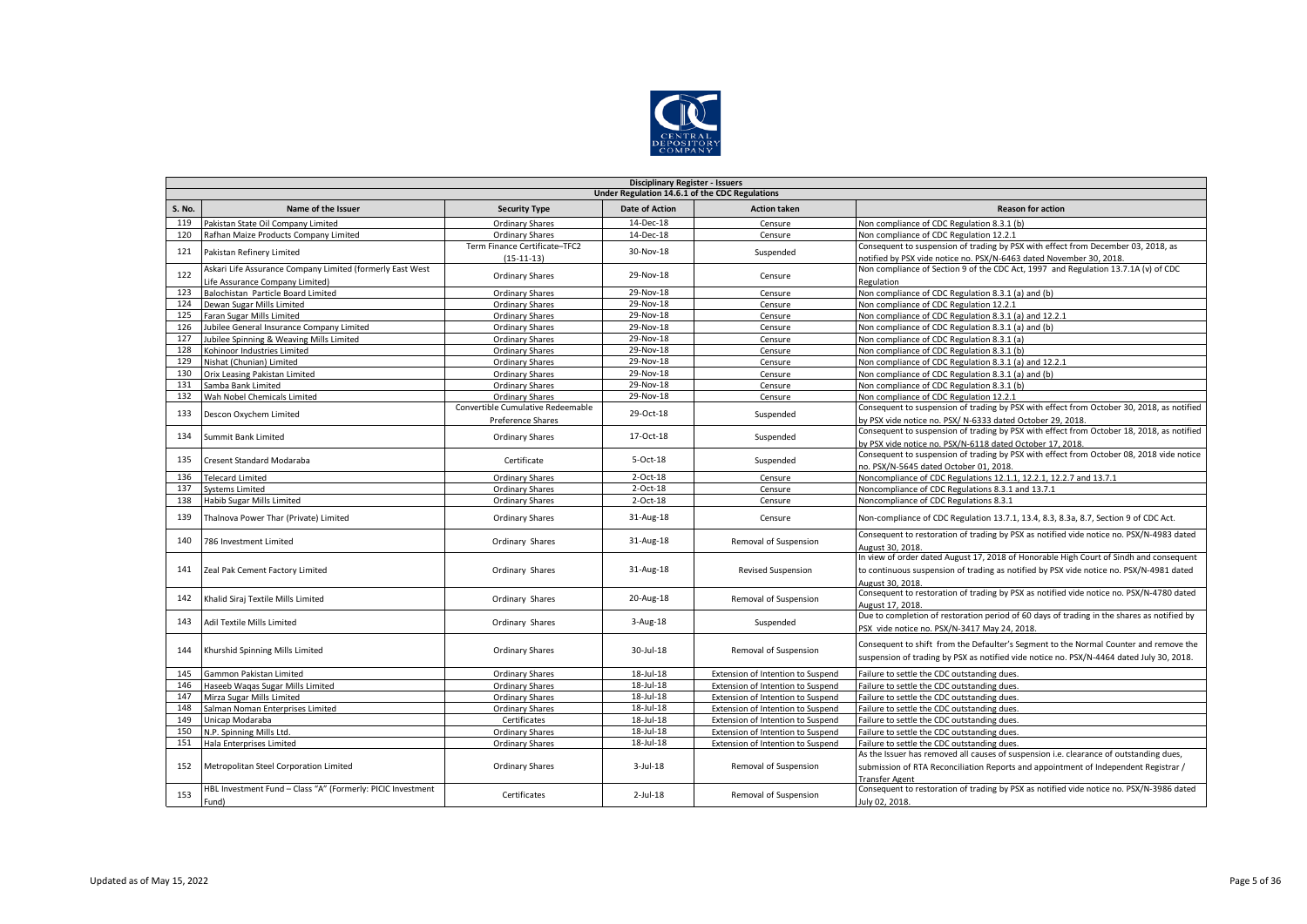

|               | <b>Disciplinary Register - Issuers</b>                    |                        |                       |                                 |                                                                                                                                                 |  |  |  |  |  |
|---------------|-----------------------------------------------------------|------------------------|-----------------------|---------------------------------|-------------------------------------------------------------------------------------------------------------------------------------------------|--|--|--|--|--|
|               | Under Regulation 14.6.1 of the CDC Regulations            |                        |                       |                                 |                                                                                                                                                 |  |  |  |  |  |
| <b>S. No.</b> | Name of the Issuer                                        | <b>Security Type</b>   | <b>Date of Action</b> | <b>Action taken</b>             | <b>Reason for action</b>                                                                                                                        |  |  |  |  |  |
| 154           | HBL Growth Fund - Class "A" (Formerly: PICIC Growth Fund) | Certificates           | $2$ -Jul-18           | Removal of Suspension           | Consequent to restoration of trading by PSX as notified vide notice no. PSX/N-3987 dated<br>luly 02, 2018.                                      |  |  |  |  |  |
| 155           | Nadeem Textile Mills Limited                              | Ordinary Shares        | 26-Jun-18             | Censure                         | Non-compliance of CDC Regulation 12.1.1 and 12.2.1                                                                                              |  |  |  |  |  |
| 156           | Tri-Star Polyester Limited                                | <b>Ordinary Shares</b> | 20-Jun-18             | Censure                         | Non-compliance of CDC Regulation 13.7.1(A)(i) and 13.7.1(A)(iii and v)                                                                          |  |  |  |  |  |
| 157           | Dewan Farooque Motors Limited                             | <b>Ordinary Shares</b> | 19-Jun-18             | Censure                         | Non-compliance of CDC Regulation 12.2.1 and 13.7.1(A)(i)                                                                                        |  |  |  |  |  |
| 158           | Dewan Farooque Spinning Mills Limited                     | <b>Ordinary Shares</b> | 19-Jun-18             | Censure                         | Non-compliance of CDC Regulation 12.2.1 and 13.7.1(A)(i)                                                                                        |  |  |  |  |  |
| 159           | Data Agro Limited                                         | <b>Ordinary Shares</b> | 19-Jun-18             | Censure                         | Non-compliance of CDC Regulation 12.2.1 and 13.7.1(A)(iii and v)                                                                                |  |  |  |  |  |
| 160           | Al-Noor Sugar Mills Limited                               | Ordinary Shares        | 19-Jun-18             | Censure                         | Non-compliance of CDC Regulation 8.3.1                                                                                                          |  |  |  |  |  |
| 161           | PICIC Insurance Limited                                   | <b>Ordinary Shares</b> | 8-Jun-18              | Removal of Intention to Suspend | ssuer has settled the CDC outstanding dues.                                                                                                     |  |  |  |  |  |
| 162           | Metropolitan Steel Corporation Limited                    | Ordinary Shares        | 8-Jun-18              | <b>Revised Suspension</b>       | Consequent to restoration of trading by PSX as notified vide notice no. PSX/N-3621 dated<br>June 07, 2018.                                      |  |  |  |  |  |
| 163           | Adil Textile Mills Limited                                | <b>Ordinary Shares</b> | $1$ -Jun- $18$        | Removal of Suspension           | Consequent to restoration of trading from June 04, 2018 to August 03, 2018 by PSX as<br>notified vide notice no. PSX/N-3417 dated May 24, 2018. |  |  |  |  |  |
| 164           | Saritow Spinning Mills Limited                            | <b>Ordinary Shares</b> | 31-May-18             | Removal of Intention to Suspend | Issuer has settled the CDC outstanding dues.                                                                                                    |  |  |  |  |  |
| 165           | Khairpur Sugar Mills Limited                              | <b>Ordinary Shares</b> | 30-May-18             | Censure                         | Non-compliance of CDC Regulation 12.2.1, 12.2.7 & 13.7.1 (A)(iv)                                                                                |  |  |  |  |  |
| 166           | Macter International Limited                              | <b>Ordinary Shares</b> | 30-May-18             | Censure                         | Non-compliance of CDC Regulation 12.2.1                                                                                                         |  |  |  |  |  |
| 167           | Safa Textiles Limited                                     | Ordinary Shares        | 25-May-18             | Removal of Intention to Suspend | ssuer has settled the CDC outstanding dues.                                                                                                     |  |  |  |  |  |
| 168           | <b>Trust Investment Bank Limited</b>                      | <b>Ordinary Shares</b> | 25-May-18             | Removal of Intention to Suspend | ssuer has settled the CDC outstanding dues.                                                                                                     |  |  |  |  |  |
| 169           | Bawany Air Products Limited                               | <b>Ordinary Shares</b> | 23-May-18             | Removal of Suspension           | Due to restoration of trading by PSX vide notice no. PSX/N-3362 dated May 22, 2018.                                                             |  |  |  |  |  |
| 170           | Huffaz Seamless Pipe Industries Limited                   | <b>Ordinary Shares</b> | 23-May-18             | Removal of Suspension           | Due to restoration of trading by PSX vide notice no. PSX/N-3362 dated May 22, 2018.                                                             |  |  |  |  |  |
| 171           | Shadman Cotton Mills Limited                              | <b>Ordinary Shares</b> | 23-May-18             | Removal of Suspension           | Due to restoration of trading by PSX vide notice no. PSX/N-3362 dated May 22, 2018.                                                             |  |  |  |  |  |
| 172           | <b>EFG Hermes Pakistan Limited</b>                        | <b>Ordinary Shares</b> | 18-May-18             | Censure                         | Non-compliance of CDC Regulation 12.2.1 & 12.2.7                                                                                                |  |  |  |  |  |
| 173           | The Climax Engineering Company Limited                    | <b>Ordinary Shares</b> | 15-May-18             | Removal of Intention to Suspend | Issuer has settled the CDC outstanding dues.                                                                                                    |  |  |  |  |  |
| 174           | PICIC Investment Fund                                     | Certificates           | 14-May-18             | Suspended                       | Consequent to suspension of trading by the PSX w.e.f. May 15, 2018, as notified by PSX<br>vide notice no. PSX/N-3176 dated May 09, 2018.        |  |  |  |  |  |
| 175           | PICIC Growth Fund                                         | Certificates           | 14-May-18             | Suspended                       | Consequent to suspension of trading by the PSX w.e.f. May 15, 2018, as notified by PSX<br>vide notice no. PSX/N-3177 dated May 09, 2018.        |  |  |  |  |  |
| 176           | <b>Imperial Sugar Limited</b>                             | Ordinary Shares        | 8-May-18              | Removal of Intention to Suspend | Issuer has settled the CDC outstanding dues.                                                                                                    |  |  |  |  |  |
| 177           | Pervez Ahmed Securities Limited                           | <b>Ordinary Shares</b> | 8-May-18              | Removal of Intention to Suspend | ssuer has settled the CDC outstanding dues.                                                                                                     |  |  |  |  |  |
| 178           | Samin Textiles Limited                                    | <b>Ordinary Shares</b> | 8-May-18              | Removal of Intention to Suspend | ssuer has settled the CDC outstanding dues.                                                                                                     |  |  |  |  |  |
| 179           | Tandlianwala Sugar Mills Limited                          | <b>Ordinary Shares</b> | 8-May-18              | Removal of Intention to Suspend | Issuer has settled the CDC outstanding dues.                                                                                                    |  |  |  |  |  |
| 180           | First Punjab Modaraba                                     | Modaraba Certificates  | 8-May-18              | Removal of Intention to Suspend | ssuer has settled the CDC outstanding dues.                                                                                                     |  |  |  |  |  |
| 181           | Mirza Sugar Mills Limited                                 | <b>Ordinary Shares</b> | 8-May-18              | Suspended                       | Consequent to suspension of trading by PSX vide notice no. PSX/N-3148 dated May 08,<br>2018                                                     |  |  |  |  |  |
| 182           | East West Life Assurance Company Limited                  | <b>Ordinary Shares</b> | $8 - May-18$          | Removal of Intention to Suspend | ssuer has settled the CDC outstanding dues.                                                                                                     |  |  |  |  |  |
| 183           | Orix Modaraba                                             | Modaraba Certificates  | $7-May-18$            | Removal of Intention to Suspend | ssuer has settled the CDC outstanding dues.                                                                                                     |  |  |  |  |  |
| 184           | Dar-es-Salaam Textile Mills Limited                       | Ordinary Shares        | 7-May-18              | Removal of Intention to Suspend | ssuer has settled the CDC outstanding dues.                                                                                                     |  |  |  |  |  |
| 185           | Mitchell's Fruit Farms Limited                            | Ordinary Shares        | $7-May-18$            | Removal of Intention to Suspend | ssuer has settled the CDC outstanding dues.                                                                                                     |  |  |  |  |  |
| 186           | Ravi Textile Mills Limited                                | Ordinary Shares        | 7-May-18              | Removal of Intention to Suspend | ssuer has settled the CDC outstanding dues.                                                                                                     |  |  |  |  |  |
| 187           | Safa Textiles Limited                                     | <b>Ordinary Shares</b> | 30-Apr-18             | Imposition of Fine              | Failure to submit R/TA reconciliation report of Financial Year ended June 2017 and half<br>financial year ended December 2017.                  |  |  |  |  |  |
| 188           | UNICAP MODARABA                                           | Certificates           | 30-Apr-18             | Imposition of Fine              | Failure to submit R/TA reconciliation report of Financial Year ended June 2017 and half<br>financial year ended December 2017.                  |  |  |  |  |  |
| 189           | National Bank Modaraba Management Company Limited         | Ordinary Shares        | 30-Apr-18             | Removal of Intention to Suspend | Issuer has settled the CDC outstanding dues.                                                                                                    |  |  |  |  |  |
| 190           | Singer Pakistan Limited                                   | Ordinary Shares        | 30-Apr-18             | Censure                         | Non-compliance of CDC Regulation 8.3.1 & 8.7.1                                                                                                  |  |  |  |  |  |
| 191           | Dar-es-Salaam Textile Mills Limited                       | <b>Ordinary Shares</b> | 26-Apr-18             | Intention to Suspend            | Failure to settle the CDC outstanding dues.                                                                                                     |  |  |  |  |  |
| 192           | East West Life Assurance Company Limited                  | Ordinary Shares        | 26-Apr-18             | Intention to Suspend            | Failure to settle the CDC outstanding dues.                                                                                                     |  |  |  |  |  |
| 193           | Gammon Pakistan Limited                                   | Ordinary Shares        | 26-Apr-18             | Intention to Suspend            | Failure to settle the CDC outstanding dues.                                                                                                     |  |  |  |  |  |
| 194           | Hala Enterprises Limited                                  | Ordinary Shares        | 26-Apr-18             | Intention to Suspend            | Failure to settle the CDC outstanding dues.                                                                                                     |  |  |  |  |  |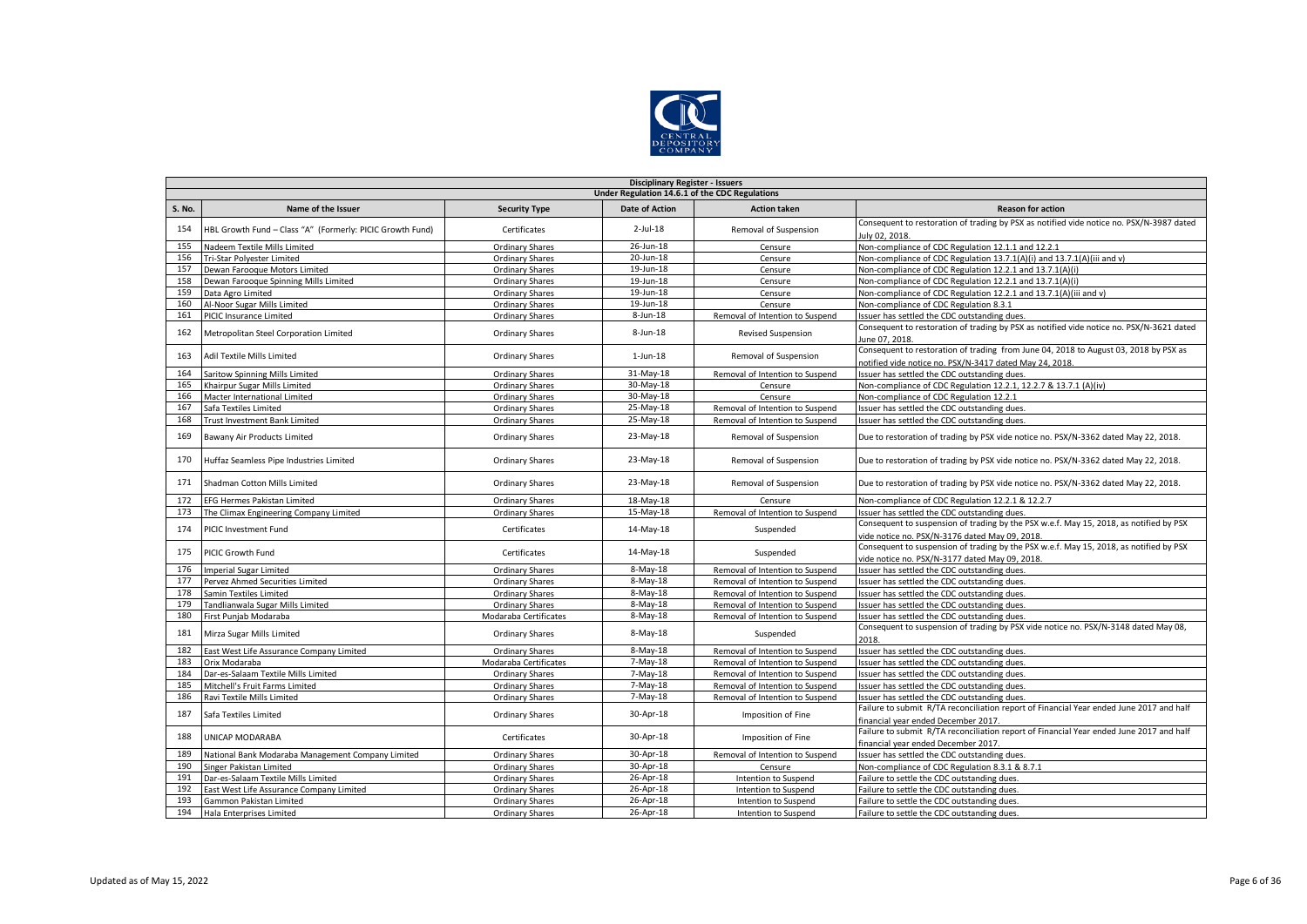

|               | <b>Disciplinary Register - Issuers</b>            |                            |                       |                                 |                                                                                                                                                                                   |  |  |  |  |
|---------------|---------------------------------------------------|----------------------------|-----------------------|---------------------------------|-----------------------------------------------------------------------------------------------------------------------------------------------------------------------------------|--|--|--|--|
|               | Under Regulation 14.6.1 of the CDC Regulations    |                            |                       |                                 |                                                                                                                                                                                   |  |  |  |  |
| <b>S. No.</b> | Name of the Issuer                                | <b>Security Type</b>       | <b>Date of Action</b> | <b>Action taken</b>             | <b>Reason for action</b>                                                                                                                                                          |  |  |  |  |
| 195           | Haseeb Wagas Sugar Mills Limited                  | <b>Ordinary Shares</b>     | 26-Apr-18             | Intention to Suspend            | Failure to settle the CDC outstanding dues.                                                                                                                                       |  |  |  |  |
| 196           | <b>Imperial Sugar Limited</b>                     | <b>Ordinary Shares</b>     | 26-Apr-18             | Intention to Suspend            | Failure to settle the CDC outstanding dues.                                                                                                                                       |  |  |  |  |
| 197           | Mirza Sugar Mills Limited                         | <b>Ordinary Shares</b>     | 26-Apr-18             | Notice of Intention to Suspend  | Failure to settle the CDC outstanding dues.                                                                                                                                       |  |  |  |  |
| 198           | Mitchell's Fruit Farms Limited                    | <b>Ordinary Shares</b>     | 26-Apr-18             | Notice of Intention to Suspend  | Failure to settle the CDC outstanding dues.                                                                                                                                       |  |  |  |  |
| 199           | N.P. Spinning Mills Ltd.                          | <b>Ordinary Shares</b>     | 26-Apr-18             | Notice of Intention to Suspend  | Failure to settle the CDC outstanding dues.                                                                                                                                       |  |  |  |  |
| 200           | Pervez Ahmed Securities Limited                   | <b>Ordinary Shares</b>     | 26-Apr-18             | Notice of Intention to Suspend  | Failure to settle the CDC outstanding dues.                                                                                                                                       |  |  |  |  |
| 201           | PICIC Insurance Limited                           | <b>Ordinary Shares</b>     | 26-Apr-18             | Notice of Intention to Suspend  | Failure to settle the CDC outstanding dues.                                                                                                                                       |  |  |  |  |
| 202           | Ravi Textile Mills Limited                        | <b>Ordinary Shares</b>     | 26-Apr-18             | Notice of Intention to Suspend  | Failure to settle the CDC outstanding dues.                                                                                                                                       |  |  |  |  |
| 203           | Safa Textiles Limited                             | <b>Ordinary Shares</b>     | 26-Apr-18             | Notice of Intention to Suspend  | Failure to settle the CDC outstanding dues.                                                                                                                                       |  |  |  |  |
| 204           | Salman Noman Enterprises Limited                  | <b>Ordinary Shares</b>     | 26-Apr-18             | Notice of Intention to Suspend  | Failure to settle the CDC outstanding dues.                                                                                                                                       |  |  |  |  |
| 205           | Samin Textiles Limited                            | <b>Ordinary Shares</b>     | 26-Apr-18             | Notice of Intention to Suspend  | Failure to settle the CDC outstanding dues.                                                                                                                                       |  |  |  |  |
| 206           | Saritow Spinning Mills Limited                    | <b>Ordinary Shares</b>     | 26-Apr-18             | Notice of Intention to Suspend  | Failure to settle the CDC outstanding dues.                                                                                                                                       |  |  |  |  |
| 207           | Tandlianwala Sugar Mills Limited                  | <b>Ordinary Shares</b>     | 26-Apr-18             | Notice of Intention to Suspend  | Failure to settle the CDC outstanding dues.                                                                                                                                       |  |  |  |  |
| 208           | The Climax Engineering Company Limited            | <b>Ordinary Shares</b>     | 26-Apr-18             | Notice of Intention to Suspend  | Failure to settle the CDC outstanding dues.                                                                                                                                       |  |  |  |  |
| 209           | Trust Investment Bank Limited                     | Ordinary Shares            | 26-Apr-18             | Notice of Intention to Suspend  | Failure to settle the CDC outstanding dues.                                                                                                                                       |  |  |  |  |
| 210           | Unicap Modaraba                                   | Modaraba Certificates      | 26-Apr-18             | Notice of Intention to Suspend  | Failure to settle the CDC outstanding dues.                                                                                                                                       |  |  |  |  |
| 211           | Orix Modaraba                                     | Modaraba Certificates      | 26-Apr-18             | Notice of Intention to Suspend  | Failure to settle the CDC outstanding dues.                                                                                                                                       |  |  |  |  |
| 212           | First Punjab Modaraba                             | Modaraba Certificates      | 26-Apr-18             | Notice of Intention to Suspend  | Failure to settle the CDC outstanding dues.                                                                                                                                       |  |  |  |  |
| 213           | Admore Gas (Private) Limited                      | <b>Ordinary Shares</b>     | 25-Apr-18             | Imposition of Fine              | Failure to submit R/TA reconciliation report of half financial year ended December 2017.                                                                                          |  |  |  |  |
| 214           | Universal Packaging Company (Private) Limited     | <b>Ordinary Shares</b>     | 25-Apr-18             | Imposition of Fine              | Failure to submit R/TA reconciliation report of Financial Year ended June 2017.                                                                                                   |  |  |  |  |
| 215           | International Packaging Films(Private) Limited    | <b>Ordinary Shares</b>     | 25-Apr-18             | Imposition of Fine              | Failure to submit R/TA reconciliation report of Financial Year ended June 2017.                                                                                                   |  |  |  |  |
| 216           | <b>Frontier Ceramics Limited</b>                  | <b>Ordinary Shares</b>     | 25-Apr-18             | Imposition of Fine              | Failure to submit R/TA reconciliation report of Financial Year ended June 2017.                                                                                                   |  |  |  |  |
| 217           | Orange Reits Management Company Limited           | <b>Ordinary Shares</b>     | 19-Apr-18             | Removal of Suspension           | ssuer has settled the CDC outstanding dues.                                                                                                                                       |  |  |  |  |
| 218           | Bawany Sugar Mills Limited                        | <b>Ordinary Shares</b>     | 18-Apr-18             | Suspended                       | Failure to settle the CDC outstanding dues.                                                                                                                                       |  |  |  |  |
| 219           | <b>Invest Capital Markets Limited</b>             | <b>Ordinary Shares</b>     | 18-Apr-18             | Suspended                       | Failure to settle the CDC outstanding dues.                                                                                                                                       |  |  |  |  |
| 220           | Orange Reits Management Company Limited           | <b>Ordinary Shares</b>     | 18-Apr-18             | Suspended                       | Failure to settle the CDC outstanding dues.                                                                                                                                       |  |  |  |  |
| 221           | International Packaging Films (Pvt) Limited       | <b>Ordinary Shares</b>     | 18-Apr-18             | Removal of Intention to Suspend | Issuer has settled the CDC outstanding dues.                                                                                                                                      |  |  |  |  |
| 222           | Redco Textiles Limited                            | <b>Ordinary Shares</b>     | $4 - Apr - 18$        | Censure                         | Non-compliance of CDC Regulation 8.3A.1                                                                                                                                           |  |  |  |  |
| 223           | Shahmurad Sugar Mills Limited                     | <b>Ordinary Shares</b>     | 29-Mar-18             | Censure                         | Non-compliance of CDC Regulation 8.3.1                                                                                                                                            |  |  |  |  |
| 224           | <b>Nishat Mills Limited</b>                       | <b>Ordinary Shares</b>     | 29-Mar-18             | Censure                         | Non-compliance of CDC Regulation 8.3.1 & 8.3.1(a)(ii).                                                                                                                            |  |  |  |  |
| 225           | Mitchel's Fruit Farms Limited                     | <b>Ordinary Shares</b>     | 29-Mar-18             | Censure                         | Non-compliance of CDC Regulation 12.2.1 & 13.7.1A (iv)                                                                                                                            |  |  |  |  |
| 226           | Universal Pakaging Company (Private) Limited      | Ordinary Shares            | 29-Mar-18             | Removal of Intention to Suspend | ssuer has settled the CDC outstanding dues.                                                                                                                                       |  |  |  |  |
| 227           | Bunny's Limited                                   | Term Finance Certificate   | 20-Mar-18             | Removal of Intention to Suspend | Issuer has settled the CDC outstanding dues.                                                                                                                                      |  |  |  |  |
| 228           | Resham Textile Industries Limited                 | Ordinary Shares            | 20-Mar-18             | Removal of Intention to Suspend | ssuer has settled the CDC outstanding dues.                                                                                                                                       |  |  |  |  |
| 229           | Pak Oman Microfinance Bank Limited                | Ordinary Shares            | 19-Mar-18             | Removal of Intention to Suspend | ssuer has settled the CDC outstanding dues.                                                                                                                                       |  |  |  |  |
| 230           | Fauji Foods Limited                               | Non-Voting Ordinary Shares | 15-Mar-18             | Suspended                       | Consequent to suspension of trading in the Non-Voting Ordinary Shares by PSX with effect<br>from March 16, 2018, as notified vide notice no. PSX/ N-1203 dated February 23, 2018. |  |  |  |  |
| 231           | Paramount Investment Limited                      | <b>Ordinary Shares</b>     | 14-Mar-18             | Removal of Intention to Suspend | Issuer has settled the CDC outstanding dues.                                                                                                                                      |  |  |  |  |
| 232           | Bawany Sugar Mills Ltd                            | <b>Ordinary Shares</b>     | $6$ -Mar-18           | Intention to Suspend            | Failure to settle the CDC outstanding dues.                                                                                                                                       |  |  |  |  |
| 233           | <b>Bunny's Limited</b>                            | Term Finance Certificate   | $6$ -Mar-18           | Intention to Suspend            | Failure to settle the CDC outstanding dues.                                                                                                                                       |  |  |  |  |
| 234           | International Packaging Films (Private) Limited   | <b>Ordinary Shares</b>     | $6$ -Mar-18           | Intention to Suspend            | Failure to settle the CDC outstanding dues.                                                                                                                                       |  |  |  |  |
| 235           | <b>Invest Capital Markets Limited</b>             | Ordinary Shares            | $6$ -Mar-18           | Intention to Suspend            | Failure to settle the CDC outstanding dues.                                                                                                                                       |  |  |  |  |
| 236           | National Bank Modaraba Management Company Limited | <b>Ordinary Shares</b>     | 6-Mar-18              | Intention to Suspend            | Failure to settle the CDC outstanding dues.                                                                                                                                       |  |  |  |  |
| 237           | Orange Reits Management Company Limited           | <b>Ordinary Shares</b>     | $6$ -Mar-18           | Intention to Suspend            | Failure to settle the CDC outstanding dues.                                                                                                                                       |  |  |  |  |
| 238           | Pak Oman Microfinance Bank Limited                | <b>Ordinary Shares</b>     | $6$ -Mar-18           | Intention to Suspend            | Failure to settle the CDC outstanding dues.                                                                                                                                       |  |  |  |  |
| 239           | Paramount Investment Limited                      | <b>Ordinary Shares</b>     | $6$ -Mar-18           | Intention to Suspend            | Failure to settle the CDC outstanding dues.                                                                                                                                       |  |  |  |  |
| 240           | Resham Textile Industries Limited                 | <b>Ordinary Shares</b>     | $6$ -Mar-18           | Intention to Suspend            | Failure to settle the CDC outstanding dues.                                                                                                                                       |  |  |  |  |
| 241           | Universal Pakaging Company (Private) Limited      | <b>Ordinary Shares</b>     | $6$ -Mar-18           | Intention to Suspend            | Failure to settle the CDC outstanding dues.                                                                                                                                       |  |  |  |  |
| 242           | Tuwairgi Steel Mills Limited                      | Ordinary Shares            | $1-Mar-18$            | Removal of Suspension           | Issuer has settled the CDC outstanding dues.                                                                                                                                      |  |  |  |  |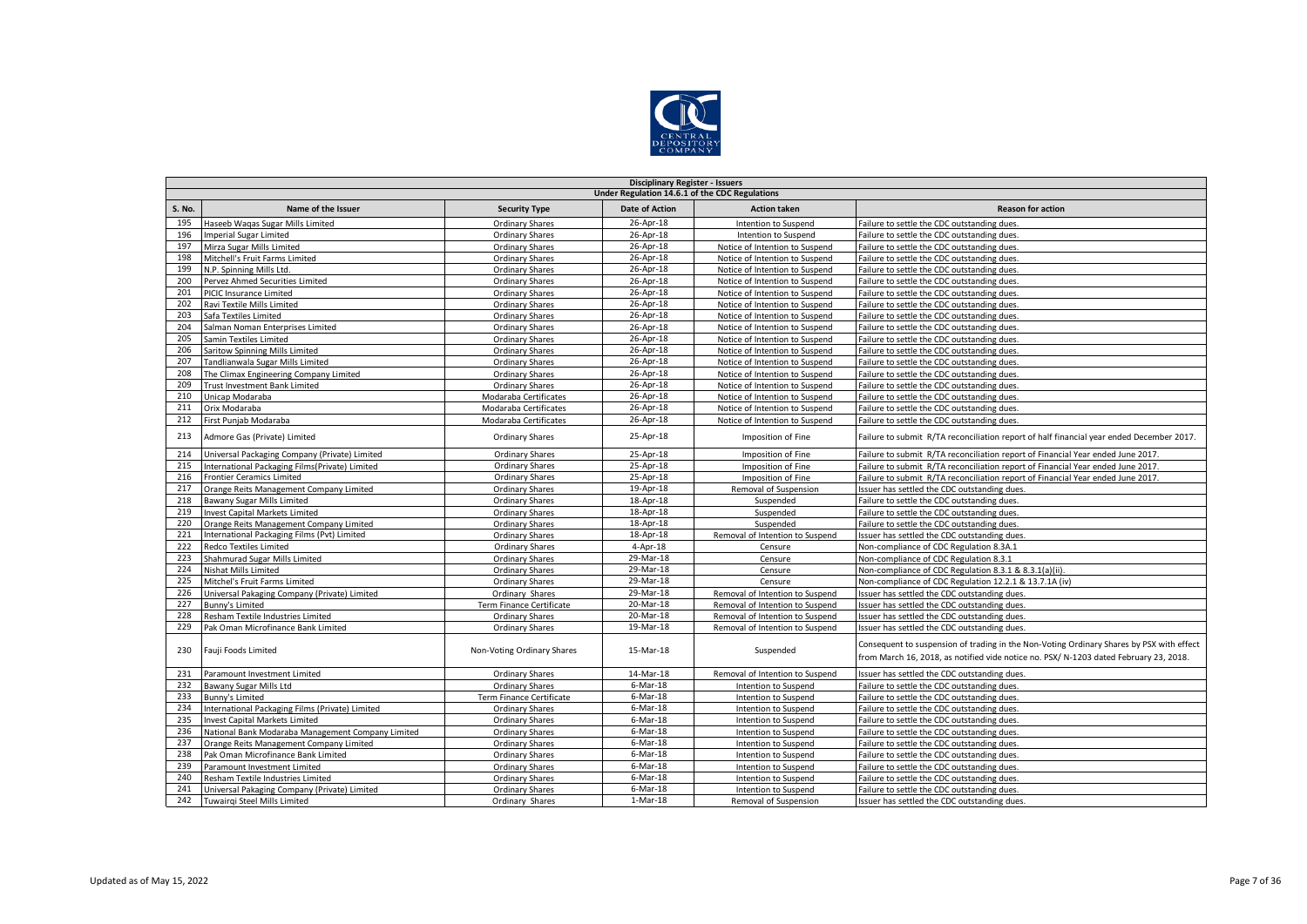

|        | <b>Disciplinary Register - Issuers</b>         |                                                                       |                       |                       |                                                                                                                                                                  |  |  |  |  |
|--------|------------------------------------------------|-----------------------------------------------------------------------|-----------------------|-----------------------|------------------------------------------------------------------------------------------------------------------------------------------------------------------|--|--|--|--|
|        | Under Regulation 14.6.1 of the CDC Regulations |                                                                       |                       |                       |                                                                                                                                                                  |  |  |  |  |
| S. No. | Name of the Issuer                             | <b>Security Type</b>                                                  | <b>Date of Action</b> | <b>Action taken</b>   | <b>Reason for action</b>                                                                                                                                         |  |  |  |  |
| 243    | Saudi Pak Leasing Company Limited              | <b>Ordinary Shares</b>                                                | 21-Feb-18             | Suspended             | Due to suspension of trading by PSX vide notice no. PSX/N-1106 dated February 21, 2018                                                                           |  |  |  |  |
| 244    | Dewan Salman Fibre Limited                     | Ordinary Shares                                                       | 19-Feb-18             | Suspended             | Due to the suspension of trading by PSX vide notice no. PSX/N-1013 dated February 19,<br>2018.                                                                   |  |  |  |  |
| 245    | Al-Abid Silk Mills Limited                     | <b>Ordinary Shares</b>                                                | 19-Feb-18             | Suspended             | Due to the suspension of trading by PSX vide notice no. PSX/N-1013 dated February 19,                                                                            |  |  |  |  |
| 246    | Sargodha Spinning Mills Limited                | <b>Ordinary Shares</b>                                                | 19-Feb-18             | Suspended             | Due to the suspension of trading by PSX vide notice no. PSX/N-1013 dated February 19,<br>2018                                                                    |  |  |  |  |
| 247    | <b>EMP PPIC Limited</b>                        | Ordinary shares (Class 'A')                                           | 29-Jan-18             | Suspended             | Due to non submission of RTA Reconciliation in respect of financial year ended June 2017                                                                         |  |  |  |  |
| 248    | <b>EMP PPIC Limited</b>                        | Ordinary Shares (Non-Voting) - Class 'B'                              | 29-Jan-18             | Suspended             | Due to non submission of RTA Reconciliation in respect of financial year ended June 2017                                                                         |  |  |  |  |
| 249    | Sargodha Spinning Mills Limited                | <b>Ordinary Shares</b>                                                | 25-Jan-18             | Removal of Suspension | Consequent to restoration of trading in the Ordinary Shares by the PSX vide notice no.<br>PSX/N-535 dated January 25, 2018.                                      |  |  |  |  |
| 250    | Ayesha Textile Mills Limited                   | <b>Ordinary Shares</b>                                                | 22-Jan-18             | Suspended             | Consequent to the suspension of trading by PSX vide notice no. PSX/N-457 dated January<br>22.2018                                                                |  |  |  |  |
| 251    | Khalid Siraj Textile Mills Limited             | <b>Ordinary Shares</b>                                                | 22-Jan-18             | Suspended             | Consequent to the suspension of trading by PSX vide notice no. PSX/N-457 dated January<br>22, 2018                                                               |  |  |  |  |
| 252    | Shadman Cotton Mills Limited                   | <b>Ordinary Shares</b>                                                | 22-Jan-18             | Suspended             | Consequent to the suspension of trading by PSX vide notice no. PSX/N-457 dated January<br>22.2018.                                                               |  |  |  |  |
| 253    | Sargodha Spinning Mills Limited                | <b>Ordinary Shares</b>                                                | 22-Jan-18             | Suspended             | Consequent to the suspension of trading by PSX vide notice no. PSX/N-457 dated January<br>22, 2018                                                               |  |  |  |  |
| 254    | Huffaz Seamless Pipe Industries Limited        | <b>Ordinary Shares</b>                                                | 22-Jan-18             | Suspended             | Consequent to the suspension of trading by PSX vide notice no. PSX/N-457 dated January<br>22.2018                                                                |  |  |  |  |
| 255    | Bawany Air Products Limited                    | <b>Ordinary Shares</b>                                                | 22-Jan-18             | Suspended             | Consequent to the suspension of trading by PSX vide notice no. PSX/N-457 dated January<br>22.2018.                                                               |  |  |  |  |
| 256    | <b>IGI Investment Bank Limited</b>             | <b>Ordinary Shares</b>                                                | 17-Jan-18             | Suspended             | Consequent to suspension of trading by PSX vide notice no. PSX/N-39 dated January 1,<br>2018 w.e.f. from January 18, 2018                                        |  |  |  |  |
| 257    | Pace (Pakistan) Limited                        | <b>Ordinary Shares</b>                                                | 17-Jan-18             | Removal of Suspension | Consequent to restoration of trading by PSX vide notice no. PSX/N-379 dated January 16,<br>2018                                                                  |  |  |  |  |
| 258    | <b>EMP PPIC LIMITED</b>                        | Ordinary shares (Class 'A')                                           | 16-Jan-18             | Imposition of Fine    | Due to non submission of RTA Reconciliation in respect of financial year ended June 2017                                                                         |  |  |  |  |
| 259    | <b>EMP PPIC LIMITED</b>                        | Ordinary Shares (Non-Voting) - Class 'B'                              | 16-Jan-18             | Imposition of Fine    | Due to non submission of RTA Reconciliation in respect of financial year ended June 2017                                                                         |  |  |  |  |
| 260    | Pace (Pakistan) Limited                        | <b>Ordinary Shares</b>                                                | $11$ -Jan- $18$       | Suspended             | Consequent to suspension of trading in the Ordinary Shares by PSX w.e.f January 12, 2018,<br>as notified by PSX vide notice no. PSX/N-279 dated January 11, 2018 |  |  |  |  |
| 261    | Chenab Limited                                 | Ordinary Shares and Non-Voting<br><b>Cumulative Preference Shares</b> | 22-Dec-17             | Suspended             | Consequent to the placement of the Issuer on the Defaulters' Segment and suspension of<br>trading by PSX vide notice no. PSX/N-7826 dated December 22, 2017      |  |  |  |  |
| 262    | Pakistan Cables Limited                        | <b>Ordinary Shares</b>                                                | 22-Dec-17             | Censure               | Non-compliance of CDC Regulation 8.3.1, 8.3.1(b)(ii), 8.3A.1, 8.7.1 & 12.2.1                                                                                     |  |  |  |  |
| 263    | Japan Power Generation Limited                 | Ordinary Shares                                                       | 18-Dec-17             | Suspended             | Consequent to the placement of the Issuer on the Defaulters' Segment and suspension of<br>trading by PSX vide notice no. PSX/N-7702 dated December 15, 2017.     |  |  |  |  |
| 264    | Crescent Jute Products Limited                 | Ordinary Shares                                                       | 18-Dec-17             | Suspended             | Consequent to the placement of the Issuer on the Defaulters' Segment and suspension of<br>trading by PSX vide notice no. PSX/N-7699 dated December 15, 2017.     |  |  |  |  |
| 265    | Haji Mohammad Ismail Mills Limited             | Ordinary Shares                                                       | 11-Dec-17             | Suspended             | Consequent to the placement of the Issuer on the Defaulters' Segment and suspension of<br>trading by PSX vide notice no. PSX/N-7575 dated December 08, 2017.     |  |  |  |  |
| 266    | United Bank Limited                            | <b>Ordinary Shares</b>                                                | 11-Dec-17             | Censure               | Non-compliance of CDC Regulation 8.3 & 8.3.1(a)(i)                                                                                                               |  |  |  |  |
| 267    | Credit Chex (Pvt.) Limited                     | Ordinary Shares                                                       | 6-Dec-17              | Suspended             | Failure to settle the CDC outstanding dues.                                                                                                                      |  |  |  |  |
| 268    | E2E Logistics (Pvt.) Limited                   | Ordinary Shares                                                       | 6-Dec-17              | Suspended             | Failure to settle the CDC outstanding dues.                                                                                                                      |  |  |  |  |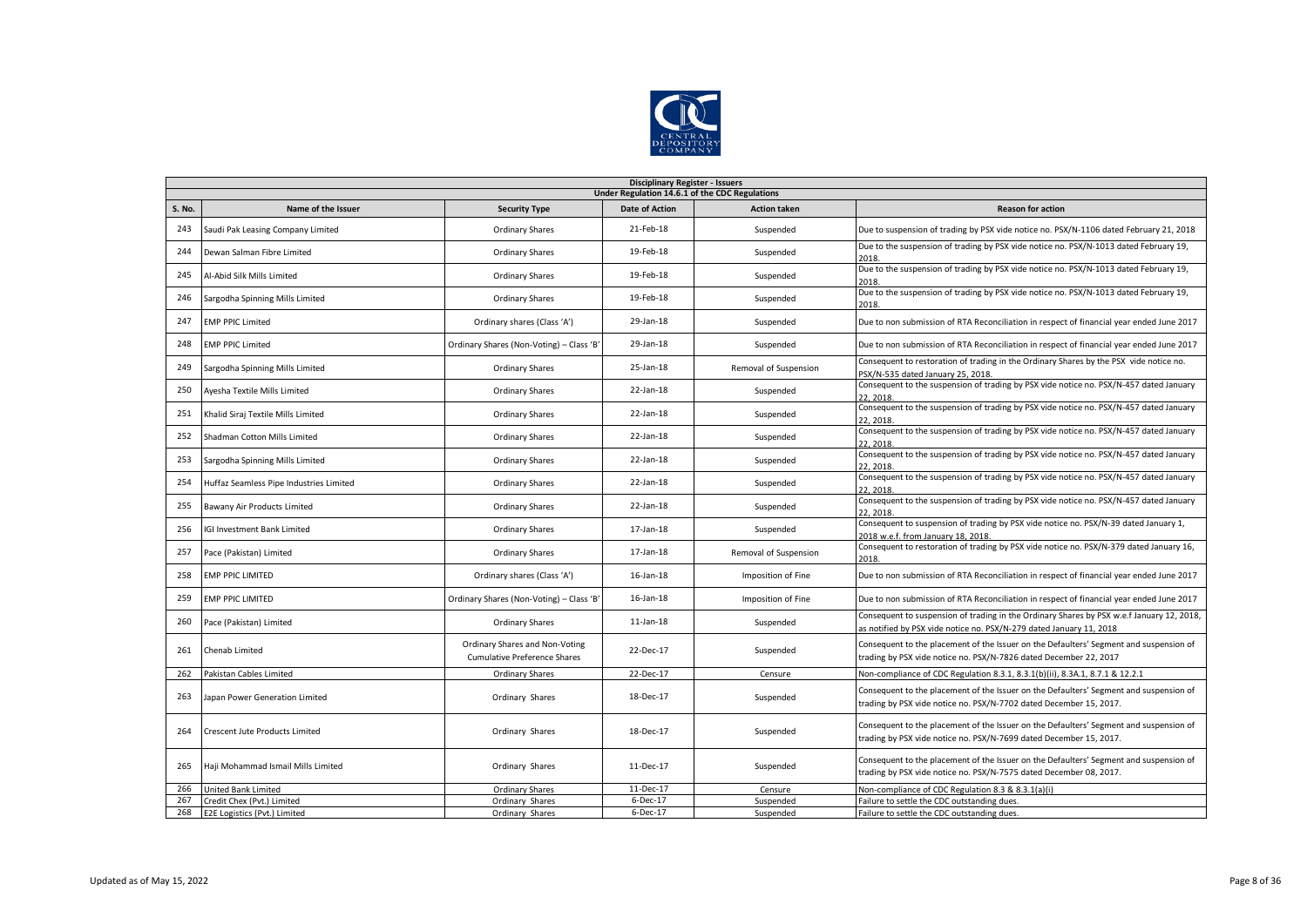

|               | <b>Disciplinary Register - Issuers</b>              |                                            |                       |                                   |                                                                                                                                                   |  |  |  |  |  |
|---------------|-----------------------------------------------------|--------------------------------------------|-----------------------|-----------------------------------|---------------------------------------------------------------------------------------------------------------------------------------------------|--|--|--|--|--|
|               | Under Regulation 14.6.1 of the CDC Regulations      |                                            |                       |                                   |                                                                                                                                                   |  |  |  |  |  |
| <b>S. No.</b> | Name of the Issuer                                  | <b>Security Type</b>                       | <b>Date of Action</b> | <b>Action taken</b>               | <b>Reason for action</b>                                                                                                                          |  |  |  |  |  |
| 269           | <b>KASB Funds Limited</b>                           | Ordinary Shares                            | 6-Dec-17              | Suspended                         | Failure to settle the CDC outstanding dues.                                                                                                       |  |  |  |  |  |
| 270           | SSGC LPG (Pvt.) Limited                             | Ordinary Shares                            | 6-Dec-17              | Suspended                         | Failure to settle the CDC outstanding dues.                                                                                                       |  |  |  |  |  |
| 271           | Tuwairgi Steel Mills Limited                        | Ordinary Shares                            | 6-Dec-17              | Suspended                         | Failure to settle the CDC outstanding dues.                                                                                                       |  |  |  |  |  |
| 272           | ucky One (Pvt.) Limited                             | Ordinary shares                            | 21-Nov-17             | Removal of Intention to Suspend   | Issuer has settled the CDC outstanding dues.                                                                                                      |  |  |  |  |  |
| 273           | Tariq Glass Industries Limited                      | <b>Ordinary Shares</b>                     | 17-Nov-17             | Censure                           | Non-compliance of CDC Regulation 8.3                                                                                                              |  |  |  |  |  |
| 274           | Masood Textile Mills Limited                        | Ordinary Shares                            | 17-Nov-17             | Censure                           | Non-compliance of CDC Regulation 8.3.1, 12.2.1 & 13.7.1                                                                                           |  |  |  |  |  |
| 275           | Sui Southern Gas Company Limited                    | <b>Ordinary Shares</b>                     | 17-Nov-17             | Censure                           | Non-compliance of CDC Regulation 13.7.1 & 8.3A.1                                                                                                  |  |  |  |  |  |
| 276           | Al-Zamin Modaraba Mangement (Pvt.) Limited          | Ordinary shares                            | 14-Nov-17             | Removal of Intention to Suspend   | Issuer has settled the CDC outstanding dues.                                                                                                      |  |  |  |  |  |
| 277           | Summit Bank Limited                                 | Preference Shares (Class A & B)            | 1-Nov-17              | Suspended                         | Consequent to the suspension of trading by PSX w.e.f. November 02, 2017 as notified by<br>PSX vide notice no. PSX/N-6952 dated November 01, 2017. |  |  |  |  |  |
| 278           | Yunus Textile Mills Limited                         | Ordinary shares                            | 31-Oct-17             | Removal of Intention to Suspend   | Issuer has settled the CDC outstanding dues.                                                                                                      |  |  |  |  |  |
| 279           | Al-Zamin Modaraba Mangement (Pvt.) Limited          | Ordinary shares                            | 20-Oct-17             | Notice of Intention to Suspend    | Failure to settle the CDC outstanding dues.                                                                                                       |  |  |  |  |  |
| 280           | Credit Chex (Pvt.) Limited                          | Ordinary shares                            | 20-Oct-17             | Notices of Intention to suspend   | Failure to settle the CDC outstanding dues.                                                                                                       |  |  |  |  |  |
| 281           | E2E Logistics (Pvt.) Limited                        | Ordinary shares                            | 20-Oct-17             | Notices of Intention to suspend   | Failure to settle the CDC outstanding dues.                                                                                                       |  |  |  |  |  |
| 282           | <b>KASB Corporation Limited</b>                     | Ordinary shares                            | 20-Oct-17             | Notices of Intention to suspend   | Failure to settle the CDC outstanding dues.                                                                                                       |  |  |  |  |  |
| 283           | <b>KASB Funds Limited</b>                           | Ordinary shares                            | 20-Oct-17             | Notices of Intention to suspend   | Failure to settle the CDC outstanding dues.                                                                                                       |  |  |  |  |  |
| 284           | Lucky One (Pvt.) Limited                            | Ordinary shares                            | 20-Oct-17             | Notices of Intention to suspend   | Failure to settle the CDC outstanding dues.                                                                                                       |  |  |  |  |  |
| 285           | Pakistan International Airlines Corporation Limited | Sukuk Certificate                          | 20-Oct-17             | Notices of Intention to suspend   | Failure to settle the CDC outstanding dues.                                                                                                       |  |  |  |  |  |
| 286           | SSGC LPG (Pvt.) Limited                             | Ordinary shares                            | 20-Oct-17             | Notices of Intention to suspend   | Failure to settle the CDC outstanding dues.                                                                                                       |  |  |  |  |  |
| 287           | Tuwairqi Steel Mills Limited                        | Ordinary shares                            | 20-Oct-17             | Notices of Intention to suspend   | Failure to settle the CDC outstanding dues.                                                                                                       |  |  |  |  |  |
| 288           | Yunus Textile Mills Limited                         | Ordinary shares                            | 20-Oct-17             | Notices of Intention to suspend   | Failure to settle the CDC outstanding dues.                                                                                                       |  |  |  |  |  |
| 289           | Dewan Sugar Mills Limited                           | Ordinary shares                            | 20-Oct-17             | Censure                           | Non-compliance of CDC Regulation 8.3A.1                                                                                                           |  |  |  |  |  |
| 290           | Al Razi Healthcare (Pvt.) Limited                   | <b>Sukkuk Certificates</b>                 | 18-Oct-17             |                                   | Further Extension of intention to suspend Failure to settle the CDC outstanding dues.                                                             |  |  |  |  |  |
| 291           | Ayesha Textile Mills Limited                        | Ordinary shares                            | 18-Oct-17             |                                   | Further Extension of intention to suspend Failure to settle the CDC outstanding dues.                                                             |  |  |  |  |  |
| 292           | Chenab Limited                                      | Ordinary shares                            | 18-Oct-17             |                                   | Further Extension of intention to suspend Failure to settle the CDC outstanding dues.                                                             |  |  |  |  |  |
| 293           | Chenab Limited                                      | Non-Voting Cumulative Preference<br>Shares | 18-Oct-17             |                                   | Further Extension of intention to suspend Failure to settle the CDC outstanding dues.                                                             |  |  |  |  |  |
| 294           | Khalid Siraj Textile Mills Limited                  | Ordinary shares                            | 18-Oct-17             |                                   | Further Extension of intention to suspend Failure to settle the CDC outstanding dues.                                                             |  |  |  |  |  |
| 295           | Haydari Construction Company Limited                | Ordinary shares                            | 13-Oct-17             | Suspended                         | Consequent to the suspension of trading by PSX w.e.f. October 16, 2017, as notified by PSX                                                        |  |  |  |  |  |
|               |                                                     |                                            |                       |                                   | vide notice no. PSX/N-6197 dated October 13, 2017                                                                                                 |  |  |  |  |  |
| 296           | Mohammad Farooq Textile Mills Limited               | Ordinary shares                            | 13-Oct-17             | Suspended                         | Consequent to the suspension of trading by PSX w.e.f. October 16, 2017, as notified by PSX<br>vide notice no. PSX/N-6198 dated October 13, 2017   |  |  |  |  |  |
| 297           | First Dawood Investment Bank Limited                | Ordinary shares                            | 2-Oct-17              | Censure                           | Non-compliance of CDC Regulation 8.3A.1                                                                                                           |  |  |  |  |  |
| 298           | Al Razi Healthcare (Pvt.) Limited                   | Sukkuk Certificates                        | 28-Sep-17             | Extension of Intention to Suspend | Failure to settle the CDC outstanding dues.                                                                                                       |  |  |  |  |  |
| 299           | Avesha Textile Mills Limited                        | <b>Ordinary Shares</b>                     | 28-Sep-17             | Extension of Intention to Suspend | Failure to settle the CDC outstanding dues.                                                                                                       |  |  |  |  |  |
| 300           | Chenab Limited                                      | Ordinary Shares                            | 28-Sep-17             | Extension of Intention to Suspend | Failure to settle the CDC outstanding dues.                                                                                                       |  |  |  |  |  |
| 301           | Chenab Limited                                      | Non-Voting Cumulative Preference<br>Shares | 28-Sep-17             | Extension of Intention to Suspend | Failure to settle the CDC outstanding dues.                                                                                                       |  |  |  |  |  |
| 302           | Khalid Siraj Textile Mills Limited                  | <b>Ordinary Shares</b>                     | 28-Sep-17             | Extension of Intention to Suspend | Failure to settle the CDC outstanding dues.                                                                                                       |  |  |  |  |  |
| 303           | <b>Amtex Limited</b>                                | <b>Ordinary Shares</b>                     | 28-Sep-17             | Removal of intention to suspend   | ssuer has settled the CDC outstanding dues.                                                                                                       |  |  |  |  |  |
| 304           | Chakwal Spinning Mills Limited                      | Ordinary Shares                            | 28-Sep-17             | Removal of Intention to Suspend   | ssuer has settled the CDC outstanding dues.                                                                                                       |  |  |  |  |  |
| 305           | <b>First Capital Equities Limited</b>               | <b>Ordinary Shares</b>                     | 28-Sep-17             | Removal of Intention to Suspend   | ssuer has settled the CDC outstanding dues.                                                                                                       |  |  |  |  |  |
| 306           | Soneri Bank Limited                                 | <b>Ordinary Shares</b>                     | 26-Sep-17             | Censure                           | Non-compliance of CDC Regulation 8.3A.1                                                                                                           |  |  |  |  |  |
| 307           | Kohinoor Spinning Mills Limited                     | Ordinary shares                            | 19-Sep-17             | Removal of Intention to Suspend   | Issuer has settled the CDC outstanding dues.                                                                                                      |  |  |  |  |  |
| 308           | Al Razi Healthcare (Pvt.) Limited                   | Sukkuk Certificates                        | 13-Sep-17             | Intention to Suspend              | Failure to settle the CDC outstanding dues.                                                                                                       |  |  |  |  |  |
| 309           | <b>Amtex Limited</b>                                | Ordinary shares                            | 13-Sep-17             | Intention to Suspend              | Failure to settle the CDC outstanding dues.                                                                                                       |  |  |  |  |  |
| 310           | Ayesha Textile Mills Limited                        | Ordinary shares                            | 13-Sep-17             | Intention to Suspend              | Failure to settle the CDC outstanding dues.                                                                                                       |  |  |  |  |  |
| 311           | Chakwal Spinning Mills Limited                      | Ordinary shares                            | 13-Sep-17             | Intention to Suspend              | Failure to settle the CDC outstanding dues.                                                                                                       |  |  |  |  |  |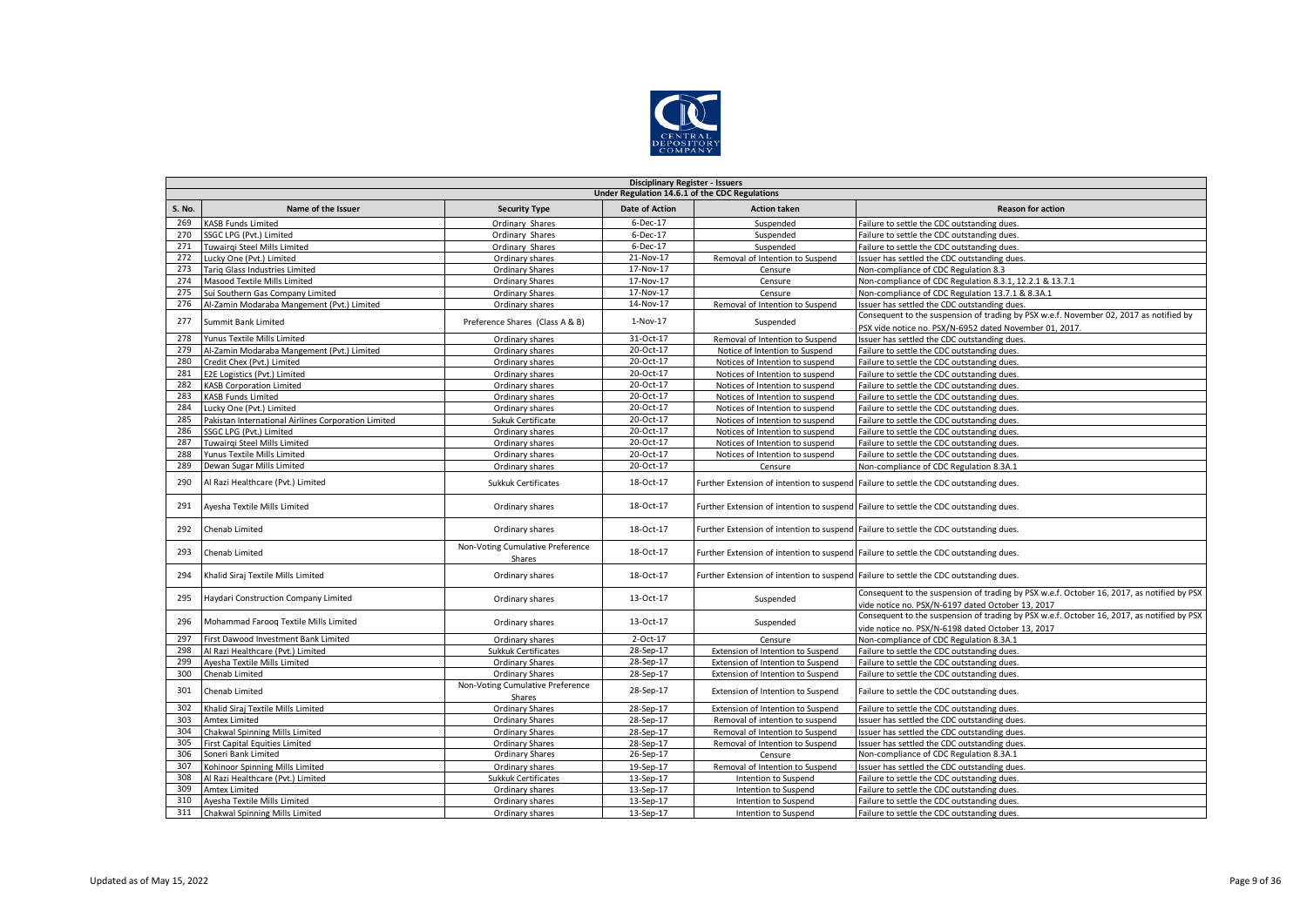

|               | <b>Disciplinary Register - Issuers</b>            |                                               |                                                |                                 |                                                                                                                                                  |  |  |  |  |
|---------------|---------------------------------------------------|-----------------------------------------------|------------------------------------------------|---------------------------------|--------------------------------------------------------------------------------------------------------------------------------------------------|--|--|--|--|
|               |                                                   |                                               | Under Regulation 14.6.1 of the CDC Regulations |                                 |                                                                                                                                                  |  |  |  |  |
| <b>S. No.</b> | Name of the Issuer                                | <b>Security Type</b>                          | <b>Date of Action</b>                          | <b>Action taken</b>             | <b>Reason for action</b>                                                                                                                         |  |  |  |  |
| 312           | Chenab Limited                                    | Ordinary shares                               | 13-Sep-17                                      | Intention to Suspend            | Failure to settle the CDC outstanding dues.                                                                                                      |  |  |  |  |
| 313           | Chenab Limited                                    | Non-Voting Cumulative Preference<br>Shares    | 13-Sep-17                                      | Intention to Suspend            | Failure to settle the CDC outstanding dues.                                                                                                      |  |  |  |  |
| 314           | <b>First Capital Equities Limited</b>             | Ordinary shares                               | 13-Sep-17                                      | Intention to Suspend            | Failure to settle the CDC outstanding dues.                                                                                                      |  |  |  |  |
| 315           | Khalid Siraj Textile Mills Limited                | Ordinary shares                               | 13-Sep-17                                      | Intention to Suspend            | failed to discharge its obligations to pay the fee and charges of CDC                                                                            |  |  |  |  |
| 316           | Kohinoor Spinning Mills Limited                   | Ordinary shares                               | 13-Sep-17                                      | Intention to Suspend            | Failure to settle the CDC outstanding dues.                                                                                                      |  |  |  |  |
| 317           | <b>Haydari Construction Company Limited</b>       | Ordinary shares                               | $6-Sep-17$                                     | Removal of Intention to Suspend | Issuer has settled the CDC outstanding dues.                                                                                                     |  |  |  |  |
| 318           | Haydari Construction Company Limited              | Ordinary Shares                               | 17-Aug-17                                      | Notice of Intention to Suspend  | Failure to settle the CDC outstanding dues.                                                                                                      |  |  |  |  |
| 319           | Pakistan Mobile Communications Limited            | <b>Sukuk Certificates</b>                     | 27-Jul-17                                      | Imposition of Fine              | failed to meet the requirements of CDC Regulation                                                                                                |  |  |  |  |
| 320           | Tuwairgi Steel Mills Limited                      | Ordinary Shares                               | 27-Jul-17                                      | Imposition of Fine              | failed to meet the requirements of CDC Regulation                                                                                                |  |  |  |  |
| 321           | Daewoo Pakistan Express Bus Service Limited       | Ordinary Shares                               | 27-Jul-17                                      | Imposition of Fine              | failed to meet the requirements of CDC Regulation                                                                                                |  |  |  |  |
| 322           | National Bank Modaraba Management Company Limited | Ordinary Shares                               | 27-Jul-17                                      | Imposition of Fine              | failed to meet the requirements of CDC Regulation                                                                                                |  |  |  |  |
| 323           | <b>NIB Bank Limited</b>                           | Ordinary Shares                               | 4-Jul-17                                       | Suspended                       | Consequent to the suspension of trading by PSX w.e.f July 05, 2017, as notified by PSX vide<br>notice no. PSX/N-3981 dated June 22, 2017         |  |  |  |  |
| 324           | Shaffi Chemical Industries Limited                | Ordinary Shares                               | 21-Jun-17                                      | Suspended                       | Consequent to the suspension by PSX vide notice no. PSX/N-3956 dated June 21, 2017,                                                              |  |  |  |  |
| 325           | Dimond Industries Limited                         | Ordinary Shares                               | 21-Jun-17                                      | Suspended                       | Consequent to the suspension by PSX vide notice no. PSX/N-3956 dated June 21, 2017,                                                              |  |  |  |  |
| 326           | Kot Addu Power Company Limited                    | <b>Ordinary Shares</b>                        | 20-Jun-17                                      | Censure                         | Non-compliance of CDC Regulation 8.3A.1 & Regulation 8.2.1(d)                                                                                    |  |  |  |  |
| 327           | Creek Developers (Private) Limited                | Ordinary Shares                               | 29-May-17                                      | Censure                         | Non-compliance of Regulation 8.3A.1 & 8.2.1(d) of the CDC Regulations                                                                            |  |  |  |  |
| 328           | Flying Cement Company Limited                     | <b>Ordinary Shares</b>                        | 8-May-17                                       | Censure                         | Non-compliance of CDC Regulation 8.3A.1                                                                                                          |  |  |  |  |
| 329           | Tri-Star Polyester Limited                        | Ordinary Shares                               | 26-Apr-17                                      | Removal of suspension           | Issuer has removed all cause of Suspension under the CDC Regulations                                                                             |  |  |  |  |
| 330           | <b>EMP PPIC Limited</b>                           | Class A - Ordinary Shares                     | 10-Apr-17                                      | Imposition of Fine              | failure to submit of Half yearly R/TA reconciliation report for the period ended December<br>31.2016.                                            |  |  |  |  |
| 331           | <b>EMP PPIC Limited</b>                           | Class B - Non-Voting Ordinary Shares          | 10-Apr-17                                      | Imposition of Fine              | failure to submit of Half yearly R/TA reconciliation report for the period ended December<br>31.2016.                                            |  |  |  |  |
| 332           | Indus Lyallpur Limited                            | <b>Ordinary Shares</b>                        | 10-Apr-17                                      | Imposition of Fine              | failure to submit of Half yearly R/TA reconciliation report for the period ended December<br>31.2016.                                            |  |  |  |  |
| 333           | Independent Media Corporation (Private) Limited   | Privately Placed Term Finance<br>Certificates | 10-Apr-17                                      | Imposition of Fine              | failure to submit of Half yearly R/TA reconciliation report for the period ended December<br>31.2016.                                            |  |  |  |  |
| 334           | E2E Logistics (Private) Limited                   | Ordinary Shares                               | 10-Apr-17                                      | Imposition of Fine              | failure to submit of Half yearly R/TA reconciliation report for the period ended December<br>31.2016.                                            |  |  |  |  |
| 335           | SSGC LPG (Pvt.) Limited                           | Ordinary Shares                               | 10-Apr-17                                      | Imposition of Fine              | failure to submit of Half yearly R/TA reconciliation report for the period ended December<br>31, 2016,                                           |  |  |  |  |
| 336           | Adam Sugar Mills Limited                          | Ordinary Shares                               | 29-Mar-17                                      | Censure                         | Non-compliance of Regulation 8.3A.1 & Regulation 8.2.1(d) of the CDC Regulations                                                                 |  |  |  |  |
| 337           | Dawood Lawrencepur Limited                        | Ordinary Shares                               | 29-Mar-17                                      | Censure                         | Non-compliance of Regulation 8.3.1(a) (ii) & 8.3A.1 of the CDC Regulations                                                                       |  |  |  |  |
| 338           | Unicap Modaraba                                   | Certificate                                   | 15-Mar-17                                      | Removal of Intention to Suspend | Issuer has complied with Regulation 5.1.1(d) of the CDC Regulation                                                                               |  |  |  |  |
| 339           | <b>Brothers Textile Mills Limited</b>             | <b>Ordinary Shares</b>                        | 13-Mar-17                                      | Notice of Suspension            | consequent to the suspension of participant by PSX vide notice no. PSX/N-1651 dated<br>March 13, 2017                                            |  |  |  |  |
| 340           | Abdullah Shah Ghazi Sugar Mills Limited           | Ordinary Shares                               | 3-Mar-17                                       | Notice of Suspension            | consequent to the suspension of participant by PSX as notified by PSX vide notice no.<br>PSX/N-1491 dated March 3, 2017                          |  |  |  |  |
| 341           | Pangrio Sugar Mills Limited                       | Ordinary Shares                               | 3-Mar-17                                       | Notice of Suspension            | consequent to the suspension of participant by PSX vide notice no. PSX/N-1492 dated<br>March 3, 2017                                             |  |  |  |  |
| 342           | Unicap Modaraba                                   | Certificates                                  | 27-Feb-17                                      | Intention to Suspend            | Due to non-Compliance of 5.1.1(d) of CDC Regulations                                                                                             |  |  |  |  |
| 343           | Kohinoor Textile Mills Limited                    | Ordinary Shares                               | 22-Feb-17                                      | Censure                         | Non-Compliance Regulation 8.3.1(a)(ii) & 13.4 of CDC Regulations                                                                                 |  |  |  |  |
| 344           | Maple Leaf Cement Factory Limited                 | Ordinary Shares                               | 22-Feb-17                                      | Censure                         | Non-Compliance Regulation 8.3.1(a)(ii) & 13.4 of CDC Regulations                                                                                 |  |  |  |  |
| 345           | <b>TeleCard Limited</b>                           | <b>Term Finance Certificates</b>              | 10-Feb-17                                      | REMOVAL OF SUSPENSION           | Consequent to removal of Suspension of the trading by the Pakistan Stock Exchange<br>Limited vide notice no. PPSX/N-833 dated February 09. 2017. |  |  |  |  |
| 346           | Al Razi Healthcare (Pvt.) Limited                 | <b>Sukuk Certificates</b>                     | 28-Dec-16                                      | Imposition of Fine              | Due to non submission of RTA Reconciliation in respect of financial year ended June 2016                                                         |  |  |  |  |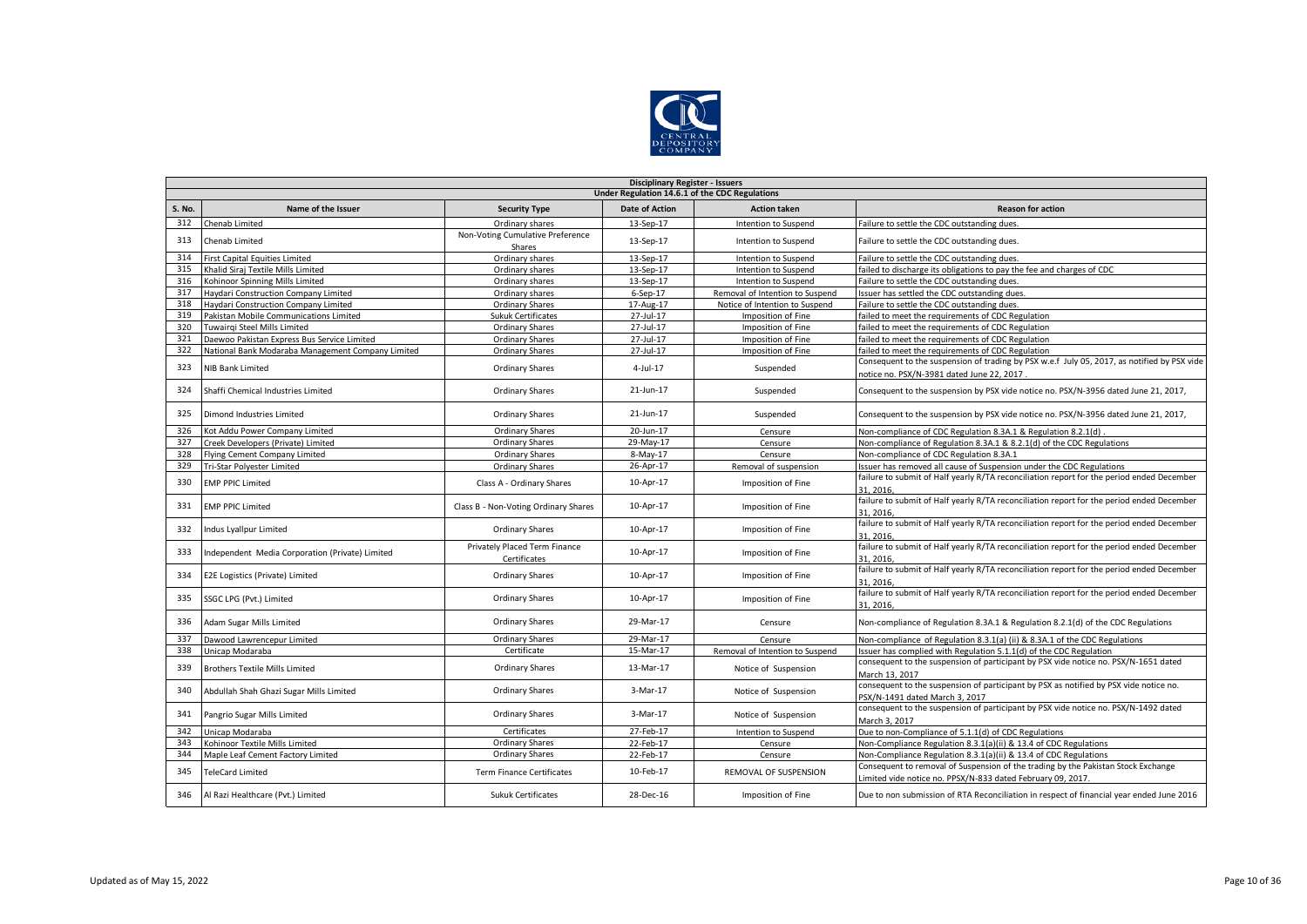

|               | <b>Disciplinary Register - Issuers</b><br>Under Regulation 14.6.1 of the CDC Regulations |                                             |                       |                       |                                                                                                                           |  |  |  |
|---------------|------------------------------------------------------------------------------------------|---------------------------------------------|-----------------------|-----------------------|---------------------------------------------------------------------------------------------------------------------------|--|--|--|
| <b>S. No.</b> | Name of the Issuer                                                                       | <b>Security Type</b>                        | <b>Date of Action</b> | <b>Action taken</b>   | <b>Reason for action</b>                                                                                                  |  |  |  |
| 347           | Arzoo Textile Mills Limited                                                              | <b>SUKUK CERTIFICATES</b>                   | 28-Dec-16             | Imposition of Fine    | Due to non submission of RTA Reconciliation in respect of financial year ended June 2016                                  |  |  |  |
| 348           | <b>Brothers Textile Mills Limited</b>                                                    | <b>Ordinary Shares</b>                      | 28-Dec-16             | Imposition of Fine    | Due to non submission of RTA Reconciliation in respect of financial year ended June 2016                                  |  |  |  |
| 349           | Constellation Management Company (Private) Limited                                       | Ordinary Shares                             | 28-Dec-16             | Imposition of Fine    | Due to non submission of RTA Reconciliation in respect of financial year ended June 2016                                  |  |  |  |
| 350           | Dawood Equities Limited                                                                  | Ordinary Shares                             | 28-Dec-16             | Imposition of Fine    | Due to non submission of RTA Reconciliation in respect of financial year ended June 2016                                  |  |  |  |
| 351           | Credit Chex (Private) Limited                                                            | <b>Ordinary Shares</b>                      | 28-Dec-16             | Imposition of Fine    | Due to non submission of RTA Reconciliation in respect of financial year ended June 2016                                  |  |  |  |
| 352           | Creek Developers (Private) Limited                                                       | <b>Ordinary Shares</b>                      | 28-Dec-16             | Imposition of Fine    | Due to non submission of RTA Reconciliation in respect of financial year ended June 2016                                  |  |  |  |
| 353           | E2E Logistics (Private) Limited                                                          | <b>Ordinary Shares</b>                      | 28-Dec-16             | Imposition of Fine    | Due to non submission of RTA Reconciliation in respect of financial year ended June 2016                                  |  |  |  |
| 354           | <b>Eden Housing Limited</b>                                                              | Sukuk Certificates (2 <sup>nd</sup> issued) | 28-Dec-16             | Imposition of Fine    | Due to non submission of RTA Reconciliation in respect of financial year ended June 2016                                  |  |  |  |
| 355           | <b>EMP PPIC Limited</b>                                                                  | Class A - Ordinary Shares                   | 28-Dec-16             | Imposition of Fine    | Due to non submission of RTA Reconciliation in respect of financial year ended June 2016                                  |  |  |  |
| 356           | <b>EMP PPIC Limited</b>                                                                  | Class B - Non-Voting Ordinary Shares        | 28-Dec-16             | Imposition of Fine    | Due to non submission of RTA Reconciliation in respect of financial year ended June 2016                                  |  |  |  |
| 357           | First Capital Investments Limited                                                        | <b>Ordinary Shares</b>                      | 28-Dec-16             | Imposition of Fine    | Due to non submission of RTA Reconciliation in respect of financial year ended June 2016                                  |  |  |  |
| 358           | Halmore Power Generation Company Limited                                                 | <b>Ordinary Shares</b>                      | 28-Dec-16             | Imposition of Fine    | Due to non submission of RTA Reconciliation in respect of financial year ended June 2016                                  |  |  |  |
| 359           | Hartford Alternative Energy (Private) Limited                                            | <b>Ordinary Shares</b>                      | 28-Dec-16             | Imposition of Fine    | Due to non submission of RTA Reconciliation in respect of financial year ended June 2016                                  |  |  |  |
| 360           | ndus Lyallpur Limited                                                                    | <b>Ordinary Shares</b>                      | 28-Dec-16             | Imposition of Fine    | Due to non submission of RTA Reconciliation in respect of financial year ended June 2016                                  |  |  |  |
| 361           | Khan Housing & Agriculture Network Limited                                               | <b>Ordinary Shares</b>                      | 28-Dec-16             | Imposition of Fine    | Due to non submission of RTA Reconciliation in respect of financial year ended June 2016                                  |  |  |  |
| 362           | Media Times Limited                                                                      | Ordinary Shares                             | 28-Dec-16             | Imposition of Fine    | Due to non submission of RTA Reconciliation in respect of financial year ended June 2016                                  |  |  |  |
| 363           | Pace (Pakistan) Limited                                                                  | <b>SUKUK CERTIFICATES</b>                   | 28-Dec-16             | Imposition of Fine    | Due to non submission of RTA Reconciliation in respect of financial year ended June 2016                                  |  |  |  |
| 364           | SSGC LPG (Pvt.) Limited                                                                  | <b>Ordinary Shares</b>                      | 28-Dec-16             | Imposition of Fine    | Due to non submission of RTA Reconciliation in respect of financial year ended June 2016                                  |  |  |  |
| 365           | Sweetwater Dairies Pakistan (Private) Limited                                            | Ordinary Shares                             | 28-Dec-16             | Imposition of Fine    | Due to non submission of RTA Reconciliation in respect of financial year ended June 2016                                  |  |  |  |
| 366           | Three Stars Hosiery Mills (Private) Limited                                              | <b>Sukuk Certificates</b>                   | 28-Dec-16             | Imposition of Fine    | Due to non submission of RTA Reconciliation in respect of financial year ended June 2016                                  |  |  |  |
| 367           | Unicap Modaraba                                                                          | Certificates                                | 28-Dec-16             | Imposition of Fine    | Due to non submission of RTA Reconciliation in respect of financial year ended June 2016                                  |  |  |  |
| 368           | Yousaf Weaving Mills Limited                                                             | <b>Ordinary Shares</b>                      | 10-Nov-16             | Removal of Suspension | ssuer has settled the CDC outstanding dues                                                                                |  |  |  |
| 369           | First Tri-Star Modaraba                                                                  | <b>Ordinary Shares</b>                      | $1-Nov-16$            | Removal of Suspension | Issuer has complied the all cause of Suspension under the CDC Regulations                                                 |  |  |  |
| 370           | Azgard Nine Limited                                                                      | Term Finance Certificates (20-9-05)         | 21-Oct-16             | Notice of Suspension  | Due to suspension of trading by the Pakistan Stock Exchange Limited vide notice no. PSX/N-<br>5786 dated October 21, 2016 |  |  |  |
| 371           | Credit Chex (Private) Limited                                                            | Ordinary Shares                             | 3-Aug-16              | Imposition of Fine    | Due to non submission of RTA Reconciliation in respect of financial year ended June 2015                                  |  |  |  |
| 372           | Gulshan Spinning Mills Limited                                                           | <b>Ordinary Shares</b>                      | $3-Aug-16$            | Imposition of Fine    | Due to non submission of RTA Reconciliation in respect of financial year ended June 2015                                  |  |  |  |
| 373           | <b>Gulistan Spinning Mills Limited</b>                                                   | <b>Ordinary Shares</b>                      | $3-Aug-16$            | Imposition of Fine    | Due to non submission of RTA Reconciliation in respect of financial year ended June 2015                                  |  |  |  |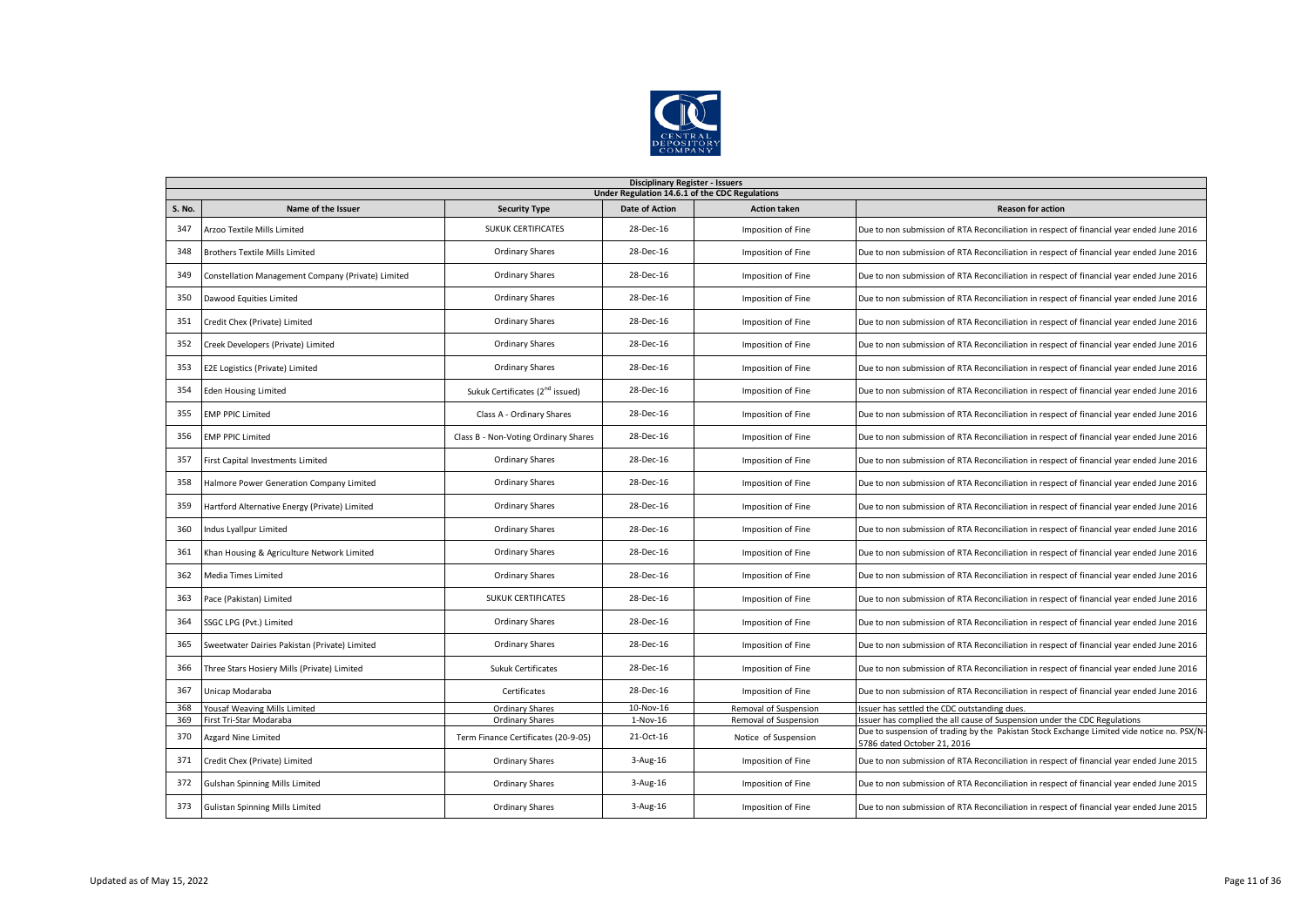

|        | <b>Disciplinary Register - Issuers</b><br>Under Regulation 14.6.1 of the CDC Regulations |                                              |                       |                     |                                                                                                      |  |  |  |
|--------|------------------------------------------------------------------------------------------|----------------------------------------------|-----------------------|---------------------|------------------------------------------------------------------------------------------------------|--|--|--|
| S. No. | Name of the Issuer                                                                       | <b>Security Type</b>                         | <b>Date of Action</b> | <b>Action taken</b> | <b>Reason for action</b>                                                                             |  |  |  |
| 374    | Indus Lyallpur Limited                                                                   | <b>Ordinary Shares</b>                       | $3 - Aug-16$          | Imposition of Fine  | Due to non submission of RTA Reconciliation in respect of financial year ended June 2015             |  |  |  |
| 375    | Independent Media Corporation (Private) Limited                                          | Privately Placed Term Finance<br>Certificate | 3-Aug-16              | Imposition of Fine  | Due to non submission of RTA Reconciliation in respect of financial year ended June 2015             |  |  |  |
| 376    | Johnson & Phillips (Pakistan) Limited                                                    | <b>Ordinary Shares</b>                       | $3 - Aug-16$          | Imposition of Fine  | Due to non submission of RTA Reconciliation in respect of financial year ended June 2015             |  |  |  |
| 377    | Paramount Spinning Mills Limited                                                         | Ordinary Shares                              | $3 - Aug-16$          | Imposition of Fine  | Due to non submission of RTA Reconciliation in respect of financial year ended June 2015             |  |  |  |
| 378    | Pakistan State Oil Company Limited                                                       | Ordinary Shares                              | 3-Aug-16              | Imposition of Fine  | Due to non submission of RTA Reconciliation in respect of financial year ended June 2015             |  |  |  |
| 379    | Safa Textiles Limited                                                                    | Ordinary Shares                              | 3-Aug-16              | Imposition of Fine  | Due to non submission of RTA Reconciliation in respect of financial year ended June 2015             |  |  |  |
| 380    | SSGC LPG (Pvt.) Limited                                                                  | <b>Ordinary Shares</b>                       | $3 - Aug-16$          | Imposition of Fine  | Due to non submission of RTA Reconciliation in respect of financial year ended June 2015             |  |  |  |
| 381    | Unicap Modaraba                                                                          | Certificates                                 | 3-Aug-16              | Imposition of Fine  | Due to non submission of RTA Reconciliation in respect of financial year ended June 2015             |  |  |  |
| 382    | Ayesha Textile Mills Limited                                                             | Ordinary Shares                              | $3 - Aug-16$          | Imposition of Fine  | Due to non submission of RTA Reconciliation in respect of financial year ended June 2015             |  |  |  |
| 383    | The Climax Engineering Company Limited                                                   | Ordinary Shares                              | 3-Aug-16              | Imposition of Fine  | Due to non submission of RTA Reconciliation in respect of financial year ended June 2015             |  |  |  |
| 384    | <b>Eden Housing Limited</b>                                                              | <b>Sukuk Certificates</b>                    | 3-Aug-16              | Imposition of Fine  | Due to non submission of RTA Reconciliation in respect of financial year ended June 2015             |  |  |  |
| 385    | <b>EMP PPIC Limited</b>                                                                  | Class A - Ordinary Shares                    | $3 - Aug-16$          | Imposition of Fine  | Due to non submission of RTA Reconciliation in respect of financial year ended June 2015             |  |  |  |
| 386    | <b>EMP PPIC Limited</b>                                                                  | Class B - Non-Voting Ordinary Shares         | $3 - Aug-16$          | Imposition of Fine  | Due to non submission of RTA Reconciliation in respect of financial year ended June 2015             |  |  |  |
| 387    | Halmore Power Generation Company Limited                                                 | Ordinary Shares                              | $3 - Aug-16$          | Imposition of Fine  | Due to non submission of RTA Reconciliation in respect of financial year ended June 2015             |  |  |  |
| 388    | Khan Housing & Agriculture Network Limited                                               | Ordinary Shares                              | 3-Aug-16              | Imposition of Fine  | Due to non submission of RTA Reconciliation in respect of financial year ended June 2015             |  |  |  |
| 389    | Orange Reits Management Company Limited                                                  | <b>Ordinary Shares</b>                       | 3-Aug-16              | Imposition of Fine  | Due to non submission of RTA Reconciliation in respect of financial year ended June 2015             |  |  |  |
| 390    | Safeway Fund Limited                                                                     | <b>Ordinary Shares</b>                       | $3 - Aug-16$          | Imposition of Fine  | Due to non submission of RTA Reconciliation in respect of financial year ended June 2015             |  |  |  |
| 391    | Khyber Textile Mills Limited                                                             | <b>Ordinary Shares</b>                       | $3 - Aug-16$          | Imposition of Fine  | Due to non submission of RTA Reconciliation in respect of financial year ended June 2015             |  |  |  |
| 392    | Nirala MSR Foods Limited                                                                 | <b>Ordinary Shares</b>                       | $3 - Aug-16$          | Imposition of Fine  | Due to non submission of RTA Reconciliation in respect of financial year ended June 2015             |  |  |  |
| 393    | Sweetwater Dairies Pakistan (Private) Limited                                            | <b>Ordinary Shares</b>                       | $3 - Aug-16$          | Imposition of Fine  | Due to non submission of RTA Reconciliation in respect of financial year ended June 2015             |  |  |  |
| 394    | Ayesha Textile Mills Limited                                                             | <b>Ordinary Shares</b>                       | 3-Aug-16              | Imposition of Fine  | Due to non submission of RTA Reconciliation in respect of half financial year ended<br>December 2015 |  |  |  |
| 395    | <b>EMP PPIC Limited</b>                                                                  | Class A - Ordinary Shares                    | $3 - Aug-16$          | Imposition of Fine  | Due to non submission of RTA Reconciliation in respect of half financial year ended<br>December 2015 |  |  |  |
| 396    | <b>EMP PPIC Limited</b>                                                                  | Class B - Non-Voting Ordinary Shares         | $3 - Aug-16$          | Imposition of Fine  | Due to non submission of RTA Reconciliation in respect of half financial year ended<br>December 2015 |  |  |  |
| 397    | Indus Lyallpur Limited                                                                   | <b>Ordinary Shares</b>                       | $3 - Aug-16$          | Imposition of Fine  | Due to non submission of RTA Reconciliation in respect of half financial year ended<br>December 2015 |  |  |  |
| 398    | Independent Media Corporation (Private) Limited                                          | Privately Placed Term Finance<br>Certificate | $3 - Aug-16$          | Imposition of Fine  | Due to non submission of RTA Reconciliation in respect of half financial year ended<br>December 2015 |  |  |  |
| 399    | Khan Housing & Agriculture Network Limited                                               | <b>Ordinary Shares</b>                       | 3-Aug-16              | Imposition of Fine  | Due to non submission of RTA Reconciliation in respect of half financial year ended<br>December 2015 |  |  |  |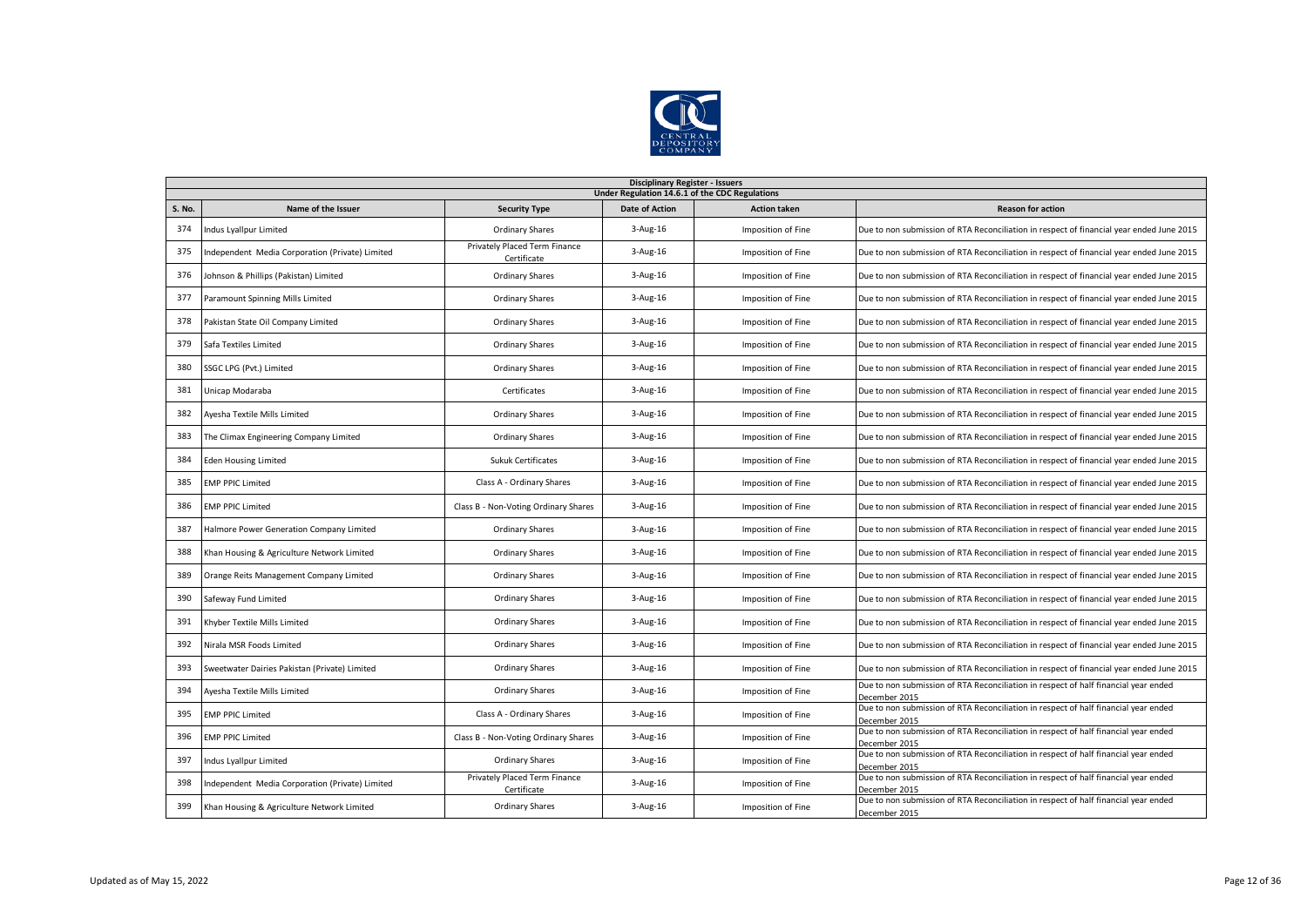

|        | <b>Disciplinary Register - Issuers</b>         |                                             |                       |                                              |                                                                                                                                                                            |  |  |  |  |
|--------|------------------------------------------------|---------------------------------------------|-----------------------|----------------------------------------------|----------------------------------------------------------------------------------------------------------------------------------------------------------------------------|--|--|--|--|
|        | Under Regulation 14.6.1 of the CDC Regulations |                                             |                       |                                              |                                                                                                                                                                            |  |  |  |  |
| S. No. | Name of the Issuer                             | <b>Security Type</b>                        | <b>Date of Action</b> | <b>Action taken</b>                          | <b>Reason for action</b>                                                                                                                                                   |  |  |  |  |
| 400    | Pak Denim Limited                              | <b>Ordinary Shares</b>                      | 3-Aug-16              | Imposition of Fine                           | Due to non submission of RTA Reconciliation in respect of half financial year ended                                                                                        |  |  |  |  |
|        |                                                |                                             |                       |                                              | December 2015                                                                                                                                                              |  |  |  |  |
| 401    | Rousch (Pakistan) Power Limited                | <b>Ordinary Shares</b>                      | $3-Aug-16$            | Imposition of Fine                           | Due to non submission of RTA Reconciliation in respect of half financial year ended<br>December 2015                                                                       |  |  |  |  |
|        |                                                |                                             |                       |                                              | Due to non submission of RTA Reconciliation in respect of half financial year ended                                                                                        |  |  |  |  |
| 402    | Sweetwater Dairies Pakistan (Private) Limited  | Ordinary Shares                             | $3-Aug-16$            | Imposition of Fine                           | December 2015                                                                                                                                                              |  |  |  |  |
| 403    | SSGC LPG (Pvt.) Limited                        | Ordinary Shares                             | $3 - Aug-16$          | Imposition of Fine                           | Due to non submission of RTA Reconciliation in respect of half financial year ended<br>December 2015                                                                       |  |  |  |  |
| 404    | <b>Systems Limited</b>                         | Ordinary Shares                             | $1-Aug-16$            | Censure                                      | Non-Compliance Regulation 8.3.1(a) & 8.3.1(b) of CDC Regulations                                                                                                           |  |  |  |  |
| 405    | Tri-Star Power Limited                         | <b>Ordinary Shares</b>                      | $1$ -Jul- $16$        | Notice of Removal of Suspension              | Issuer has settled the CDC outstanding dues.                                                                                                                               |  |  |  |  |
| 406    | Standard Chartered Leasing Limited             | <b>Ordinary Shares</b>                      | 10-Jun-16             | Notice of Suspension                         | Due to suspension of trading by the Pakistan Stock Exchange Limited vide notice no<br>PSX/N-3426 dated May 31, 2016                                                        |  |  |  |  |
| 407    | Service Fabrics Limited                        | <b>Ordinary Shares</b>                      | 20-May-16             | Notice of Removal of Suspension              | consequent to removal of Suspension of the trading by the Pakistan Stock Exchange<br>Limited vide notice no. PSX/N-3230 dated May 19, 2016 received by CDC on May 20, 2016 |  |  |  |  |
| 408    | <b>Service Fabrics Limited</b>                 | <b>Ordinary Shares</b>                      | 11-May-16             | Notice of Suspension                         | Due to suspension of trading by the Pakistan Stock Exchange Limited vide notice no. PSX/N-<br>3123 dated May 11, 2016.                                                     |  |  |  |  |
| 409    | <b>Trust Investment Bank Limited</b>           | <b>Ordinary Shares</b>                      | 20-Apr-16             | Notice of Removal of Intention to<br>Suspend | Issuer has settled the CDC outstanding dues.                                                                                                                               |  |  |  |  |
| 410    | Jahangir Siddiqui & Company Limited            | Term Finance Certificates (30-10-12)        | 14-Apr-16             | Notice of Suspension                         | Due to suspension of trading by the Pakistan Stock Exchange Limited to give effect to<br>Redemption (Call Option) of entire outstanding amount / profit payment            |  |  |  |  |
| 411    | Pace (Pakistan) Limited                        | Ordinary Shares                             | 12-Apr-16             | Notice of Intention to Suspend               | Failure to settle the CDC outstanding dues.                                                                                                                                |  |  |  |  |
| 412    | Media Times Limited                            | Ordinary Shares                             | 12-Apr-16             | Notice of Intention to Suspend               | Failure to settle the CDC outstanding dues.                                                                                                                                |  |  |  |  |
| 413    | Sargodha Spinning Mills Limited                | <b>Ordinary Shares</b>                      | 12-Apr-16             | Notice of Removal of Intention to<br>Suspend | Issuer has settled the CDC outstanding dues.                                                                                                                               |  |  |  |  |
| 414    | <b>Trust Investment Bank Limited</b>           | <b>Ordinary Shares</b>                      | $1-Apr-16$            | Notice of Intention to Suspend               | Failure to settle the CDC outstanding dues.                                                                                                                                |  |  |  |  |
| 415    | <b>Brothers Textile Mills Limited</b>          | Ordinary Shares                             | $1-Apr-16$            | Notice of Intention to Suspend               | Failure to settle the CDC outstanding dues.                                                                                                                                |  |  |  |  |
| 416    | Chenab Limited                                 | Ordinary Shares                             | $1-Apr-16$            | Notice of Intention to Suspend               | Failure to settle the CDC outstanding dues.                                                                                                                                |  |  |  |  |
| 417    | Chenab Limited                                 | Non Voting Cumulative Preference<br>Shares  | $1-Apr-16$            | Notice of Intention to Suspend               | Failure to settle the CDC outstanding dues.                                                                                                                                |  |  |  |  |
| 418    | <b>Eden Housing Limited</b>                    | Sukuk Certificates (2 <sup>nd</sup> issued) | $1-Apr-16$            | Notice of Intention to Suspend               | Failure to settle the CDC outstanding dues.                                                                                                                                |  |  |  |  |
| 419    | .C.C Textile Limited                           | <b>Ordinary Shares</b>                      | $1-Apr-16$            | Notice of Intention to Suspend               | Failure to settle the CDC outstanding dues.                                                                                                                                |  |  |  |  |
| 420    | Makro-Habib Pakistan Limited                   | Ordinary Shares                             | $1-Apr-16$            | Notice of Intention to Suspend               | Failure to settle the CDC outstanding dues.                                                                                                                                |  |  |  |  |
| 421    | First Capital Securities Corporation Limited   | Ordinary Shares                             | $1-Apr-16$            | Notice of Intention to Suspend               | Failure to settle the CDC outstanding dues.                                                                                                                                |  |  |  |  |
| 422    | <b>Ruby Textile Mills Limited</b>              | <b>Ordinary Shares</b>                      | $1-Apr-16$            | Notice of Intention to Suspend               | Failure to settle the CDC outstanding dues.                                                                                                                                |  |  |  |  |
| 423    | Sargodha Spinning Mills Limited                | <b>Ordinary Shares</b>                      | $1-Apr-16$            | Notice of Intention to Suspend               | Failure to settle the CDC outstanding dues.                                                                                                                                |  |  |  |  |
| 424    | Apollo Textile Mills Limited                   | <b>Ordinary Shares</b>                      | 29-Mar-16             | Notice of Suspension                         | Due to suspension of trading by the Pakistan Stock Exchange Limited                                                                                                        |  |  |  |  |
| 425    | .C.C Textile Limited                           | Ordinary Shares                             | 14-Mar-16             | Notice of Suspension                         | Due to suspension of trading by the Pakistan Stock Exchange Limited                                                                                                        |  |  |  |  |
| 426    | <b>Balochistan Glass Limited</b>               | <b>Ordinary Shares</b>                      | 11-Mar-16             | Notice of Removal of Intention to<br>Suspend | Issuer has settled the CDC outstanding dues.                                                                                                                               |  |  |  |  |
| 427    | Bawany Air Products Limited                    | Ordinary Shares                             | 11-Mar-16             | Notice of Removal of Intention to<br>Suspend | Issuer has settled the CDC outstanding dues.                                                                                                                               |  |  |  |  |
| 428    | Dreamworld Limited                             | <b>Ordinary Shares</b>                      | 11-Mar-16             | Notice of Removal of Intention to<br>Suspend | Issuer has settled the CDC outstanding dues.                                                                                                                               |  |  |  |  |
| 429    | Khan Housing & Agriculture Network Limited     | Ordinary Shares                             | 11-Mar-16             | Notice of Removal of Intention to<br>Suspend | Issuer has settled the CDC outstanding dues.                                                                                                                               |  |  |  |  |
| 430    | Pak Hy-Oils Limited                            | <b>Term Finance Certificates</b>            | 11-Mar-16             | Notice of Removal of Intention to<br>Suspend | Issuer has settled the CDC outstanding dues.                                                                                                                               |  |  |  |  |
| 431    | Gammon Pakistan Limited                        | <b>Ordinary Shares</b>                      | 11-Mar-16             | Notice of Removal of Intention to<br>Suspend | Issuer has settled the CDC outstanding dues.                                                                                                                               |  |  |  |  |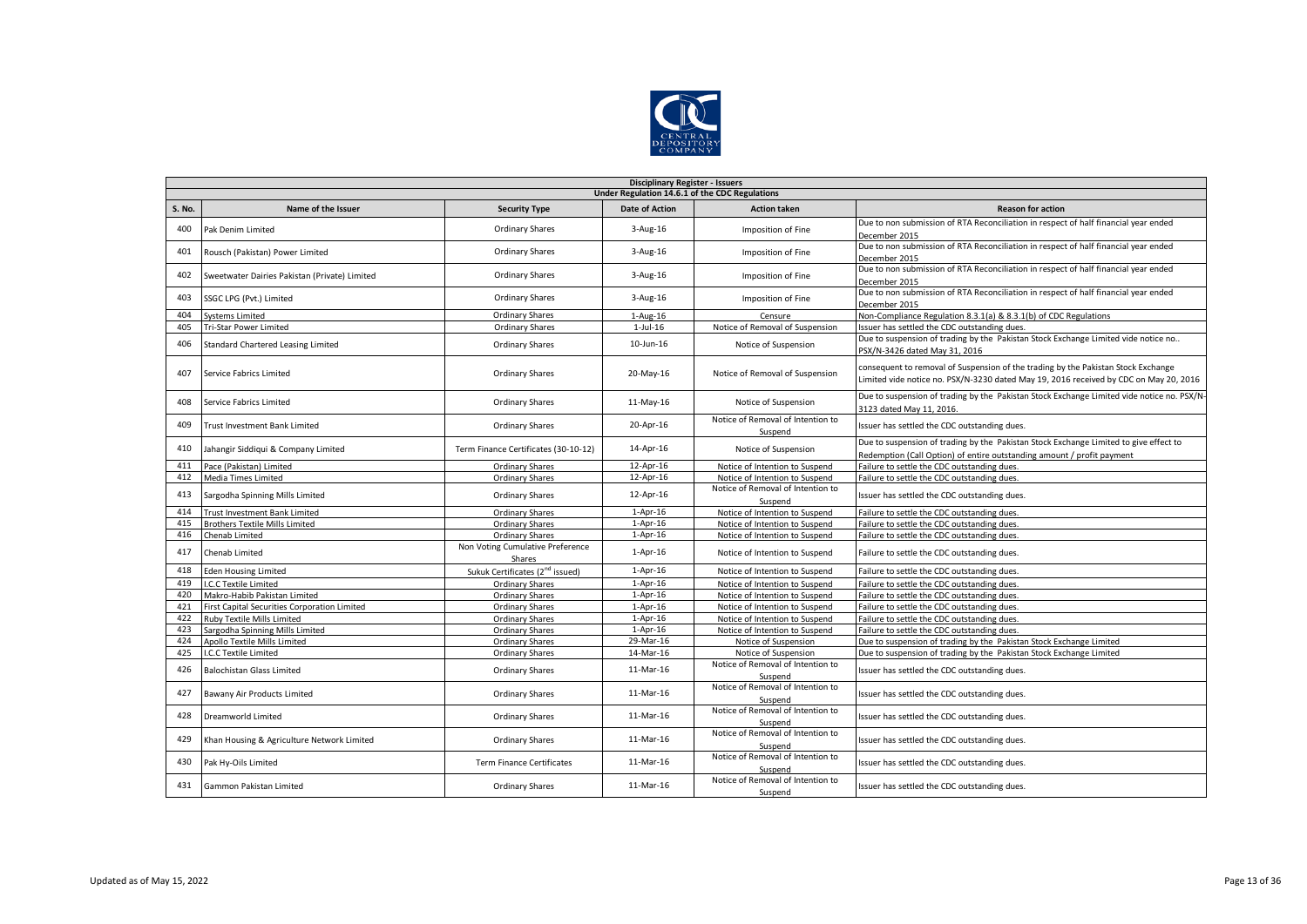

|               | <b>Disciplinary Register - Issuers</b>                      |                                                                                |                        |                                                                  |                                                                                                             |  |  |  |  |
|---------------|-------------------------------------------------------------|--------------------------------------------------------------------------------|------------------------|------------------------------------------------------------------|-------------------------------------------------------------------------------------------------------------|--|--|--|--|
|               | Under Regulation 14.6.1 of the CDC Regulations              |                                                                                |                        |                                                                  |                                                                                                             |  |  |  |  |
| <b>S. No.</b> | Name of the Issuer                                          | <b>Security Type</b>                                                           | <b>Date of Action</b>  | <b>Action taken</b>                                              | <b>Reason for action</b>                                                                                    |  |  |  |  |
| 432           | <b>Frontier Ceramics Limited</b>                            | <b>Ordinary Shares</b>                                                         | 11-Mar-16              | Notice of Removal of Intention to<br>Suspend                     | Issuer has settled the CDC outstanding dues.                                                                |  |  |  |  |
| 433           | KASB Corporation Limited                                    | <b>Ordinary Shares</b>                                                         | 4-Mar-16               | Notice of Removal of Intention to<br>Suspend                     | Issuer has settled the CDC outstanding dues.                                                                |  |  |  |  |
| 434           | KASB Modaraba                                               | Certificates                                                                   | 29-Feb-16              | Notice of Removal of Intention to<br>Suspend                     | Issuer has settled the CDC outstanding dues.                                                                |  |  |  |  |
| 435           | Tri-Star Mutual Fund Limited                                | <b>Ordinary Shares</b>                                                         | 29-Feb-16              | Notice of Removal of Intention to<br>Suspend                     | Issuer has settled the CDC outstanding dues.                                                                |  |  |  |  |
| 436           | Dewan Farooque Motors Limited                               | <b>Ordinary Shares</b>                                                         | 29-Feb-16              | Notice of Removal of Intention to<br>Suspend                     | Issuer has settled the CDC outstanding dues.                                                                |  |  |  |  |
| 437           | Dewan Salman Fibre Limited                                  | Ordinary Shares                                                                | 29-Feb-16              | Notice of Removal of Intention to<br>Suspend                     | Issuer has settled the CDC outstanding dues.                                                                |  |  |  |  |
| 438           | Shadman Cotton Mills Limited                                | Ordinary Shares                                                                | 29-Feb-16              | Notice of Removal of Intention to<br>Suspend                     | Issuer has settled the CDC outstanding dues.                                                                |  |  |  |  |
| 439           | Unicap Modaraba                                             | Certificates                                                                   | 29-Feb-16              | Notice of Removal of Intention to<br>Suspend                     | Issuer has settled the CDC outstanding dues.                                                                |  |  |  |  |
| 440           | <b>Engro Fertilizers Limited</b>                            | Term Finance Certificates - TFC 2 <sup>nd</sup> Issue<br>$(18-03-08)$          | 25-Feb-16              | Notice of Suspension                                             | Due to suspension of trading by PSX to give final Redemption (Call Option) of entire<br>outstanding amount. |  |  |  |  |
| 441           | <b>Engro Fertilizers Limited</b>                            | Term Finance Certificates (18-03-08)                                           | 25-Feb-16              | Notice of Suspension                                             | Due to suspension of trading by PSX to give final Redemption (Call Option) of entire<br>outstanding amount. |  |  |  |  |
| 442           | Invest Capital Investment Bank Limited                      | Al-Zamin Leasing Corporation Limited -<br>Term Finance Certificates (05-09-02) | 18-Feb-16              | CORRIGENDUM - Notice of Intention                                | Failure to settle the CDC outstanding dues.                                                                 |  |  |  |  |
| 443           | <b>Balochistan Glass Limited</b>                            | <b>Ordinary Shares</b>                                                         | 17-Feb-16              | Notice of Intention to Suspend                                   | Failure to settle the CDC outstanding dues.                                                                 |  |  |  |  |
| 444           | Bawany Air Products Limited                                 | Ordinary Shares                                                                | 17-Feb-16              | Notice of Intention to Suspend                                   | Failure to settle the CDC outstanding dues.                                                                 |  |  |  |  |
| 445           | <b>Gulistan Spinning Mills Limited</b>                      | Ordinary Shares                                                                | 17-Feb-16              | Notice of Intention to Suspend                                   | Failure to settle the CDC outstanding dues.                                                                 |  |  |  |  |
| 446           | Gulshan Spinning Mills Limited                              | <b>Ordinary Shares</b>                                                         | 17-Feb-16              | Notice of Intention to Suspend                                   | Failure to settle the CDC outstanding dues.                                                                 |  |  |  |  |
| 447           | <b>KASB Cash Funds</b>                                      | Units                                                                          | 17-Feb-16              | Notice of Intention to Suspend                                   | Failure to settle the CDC outstanding dues.                                                                 |  |  |  |  |
| 448           | <b>KASB Corporation Limited</b>                             | <b>Ordinary Shares</b>                                                         | 17-Feb-16              | Notice of Intention to Suspend                                   | Failure to settle the CDC outstanding dues.                                                                 |  |  |  |  |
| 449           | <b>KASB Funds Limited</b>                                   | <b>Ordinary Shares</b>                                                         | 17-Feb-16              | Notice of Intention to Suspend                                   | Failure to settle the CDC outstanding dues.                                                                 |  |  |  |  |
| 450           | KASB Modaraba                                               | Certificates                                                                   | 17-Feb-16              | Notice of Intention to Suspend                                   | Failure to settle the CDC outstanding dues.                                                                 |  |  |  |  |
| 451           | Pak Hv-Oils Limited                                         | <b>Term Finance Certificates</b>                                               | 17-Feb-16              | Notice of Intention to Suspend                                   | Failure to settle the CDC outstanding dues.                                                                 |  |  |  |  |
| 452           | Paramount Spinning Mills Limited                            | <b>Ordinary Shares</b>                                                         | 17-Feb-16              | Notice of Intention to Suspend                                   | Failure to settle the CDC outstanding dues.                                                                 |  |  |  |  |
| 453           | Tri-Star Mutual Fund Limited                                | <b>Ordinary Shares</b>                                                         | 17-Feb-16              | Notice of Intention to Suspend                                   | Failure to settle the CDC outstanding dues.                                                                 |  |  |  |  |
| 454<br>455    | Tuwairgi Steel Mills Limited                                | <b>Ordinary Shares</b><br><b>Ordinary Shares</b>                               | 17-Feb-16<br>17-Feb-16 | Notice of Intention to Suspend                                   | Failure to settle the CDC outstanding dues.<br>Failure to settle the CDC outstanding dues.                  |  |  |  |  |
| 456           | A.R.T. Modaraba Management (Private) Limited                |                                                                                | 17-Feb-16              | Notice of Intention to Suspend                                   | Failure to settle the CDC outstanding dues.                                                                 |  |  |  |  |
| 457           | Dewan Farooque Motors Limited<br>Dewan Salman Fibre Limited | <b>Ordinary Shares</b><br><b>Ordinary Shares</b>                               | 17-Feb-16              | Notice of Intention to Suspend<br>Notice of Intention to Suspend | Failure to settle the CDC outstanding dues.                                                                 |  |  |  |  |
| 458           | Pangrio Sugar Mills Limited                                 | Ordinary Shares                                                                | 17-Feb-16              | Notice of Intention to Suspend                                   | Failure to settle the CDC outstanding dues.                                                                 |  |  |  |  |
| 459           | Dreamworld Limited                                          | <b>Ordinary Shares</b>                                                         | 17-Feb-16              | Notice of Intention to Suspend                                   | Failure to settle the CDC outstanding dues.                                                                 |  |  |  |  |
| 460           | Khan Housing & Agriculture Network Limited                  | <b>Ordinary Shares</b>                                                         | 17-Feb-16              | Notice of Intention to Suspend                                   | Failure to settle the CDC outstanding dues.                                                                 |  |  |  |  |
| 461           | Invest Capital Investment Bank Limited                      | Al-Zamin Leasing Corporation Limited -<br>Term Finance Certificates (05-09-02) | 17-Feb-16              | Notice of Intention to Suspend                                   | Failure to settle the CDC outstanding dues.                                                                 |  |  |  |  |
| 462           | Shadman Cotton Mills Limited                                | <b>Ordinary Shares</b>                                                         | 17-Feb-16              | Notice of Intention to Suspend                                   | Failure to settle the CDC outstanding dues.                                                                 |  |  |  |  |
| 463           | Sweetwater Dairies Pakistan (Private) Limited               | <b>Ordinary Shares</b>                                                         | 17-Feb-16              | Notice of Intention to Suspend                                   | Failure to settle the CDC outstanding dues.                                                                 |  |  |  |  |
| 464           | Unicap Modaraba                                             | Certificates                                                                   | 17-Feb-16              | Notice of Intention to Suspend                                   | Failure to settle the CDC outstanding dues.                                                                 |  |  |  |  |
| 465           | Popular Islamic Modaraba                                    | Certificates                                                                   | 17-Feb-16              | Notice of Intention to Suspend                                   | Failure to settle the CDC outstanding dues.                                                                 |  |  |  |  |
| 466           | Gammon Pakistan Limited                                     | <b>Ordinary Shares</b>                                                         | 17-Feb-16              | Notice of Intention to Suspend                                   | Failure to settle the CDC outstanding dues.                                                                 |  |  |  |  |
| 467           | Khyber Tobacco Company Limited                              | <b>Ordinary Shares</b>                                                         | 17-Feb-16              | Notice of Intention to Suspend                                   | Failure to settle the CDC outstanding dues.                                                                 |  |  |  |  |
| 468           | Suhail Jute Mills Limited                                   | <b>Ordinary Shares</b>                                                         | 17-Feb-16              | Notice of Intention to Suspend                                   | Failure to settle the CDC outstanding dues.                                                                 |  |  |  |  |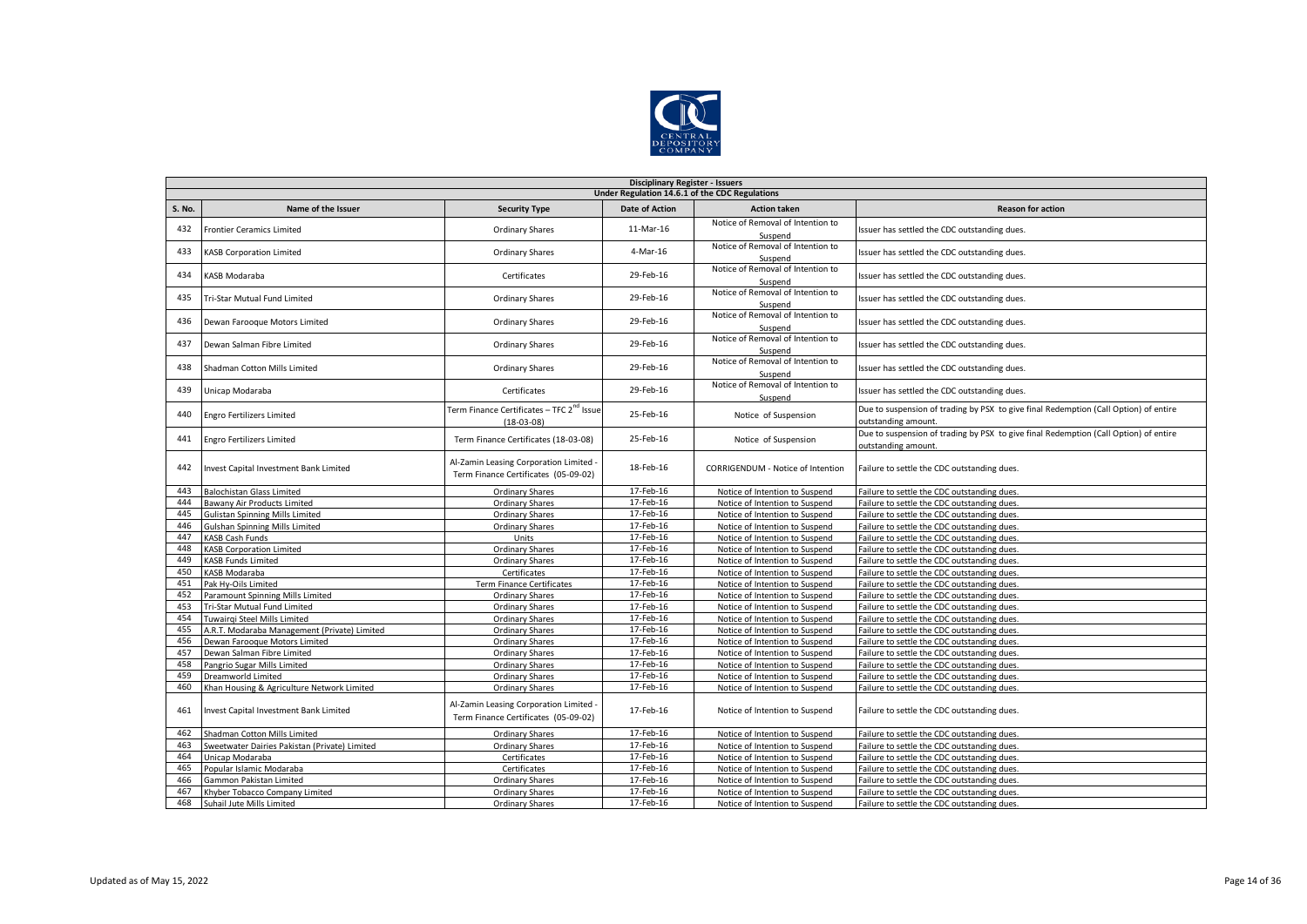

|        | <b>Disciplinary Register - Issuers</b>        |                                                 |                                                |                                 |                                                                                                                                                                                                            |  |  |  |  |
|--------|-----------------------------------------------|-------------------------------------------------|------------------------------------------------|---------------------------------|------------------------------------------------------------------------------------------------------------------------------------------------------------------------------------------------------------|--|--|--|--|
|        |                                               |                                                 | Under Regulation 14.6.1 of the CDC Regulations |                                 |                                                                                                                                                                                                            |  |  |  |  |
| S. No. | Name of the Issuer                            | <b>Security Type</b>                            | <b>Date of Action</b>                          | <b>Action taken</b>             | <b>Reason for action</b>                                                                                                                                                                                   |  |  |  |  |
| 469    | <b>Frontier Ceramics Limited</b>              | <b>Ordinary Shares</b>                          | 17-Feb-16                                      | Notice of Intention to Suspend  | Failure to settle the CDC outstanding dues.                                                                                                                                                                |  |  |  |  |
| 470    | <b>EMP PPIC Limited</b>                       | Class A - Ordinary Shares                       | 17-Feb-16                                      | Notice of Intention to Suspend  | Failure to settle the CDC outstanding dues.                                                                                                                                                                |  |  |  |  |
| 471    | <b>EMP PPIC Limited</b>                       | Class B - Non-Voting Ordinary Shares            | 17-Feb-16                                      | Notice of Intention to Suspend  | Failure to settle the CDC outstanding dues.                                                                                                                                                                |  |  |  |  |
| 472    | Foundation Wind Energy - I Limited            | <b>Ordinary Shares</b>                          | 17-Feb-16                                      | Notice of Intention to Suspend  | Failure to settle the CDC outstanding dues.                                                                                                                                                                |  |  |  |  |
| 473    | Foundation Wind Energy -II (Pvt) Limited      | <b>Ordinary Shares</b>                          | 17-Feb-16                                      | Notice of Intention to Suspend  | Failure to settle the CDC outstanding dues.                                                                                                                                                                |  |  |  |  |
| 474    | Awwal Modaraba                                | Certificates                                    | 10-Feb-16                                      | Notice of Removal of Suspension | consequent to formal listing of Certificates of Awwal Modaraba and commencement of<br>trading as notified by PSX vide notice no. PSX/N-691 dated February 09, 2016                                         |  |  |  |  |
| 475    | Awwal Modaraba                                | Certificates                                    | 20-Jan-16                                      | Notice of Suspension            | Due to suspension of provisional trading by the Pakistan Stock Exchange Limited                                                                                                                            |  |  |  |  |
| 476    | Ali Asghar Textile Mills Limited              | Ordinary Shares                                 | $11$ -Jan- $16$                                | Notice of Suspension            | Due to suspension of trading by the Pakistan Stock Exchange Limited                                                                                                                                        |  |  |  |  |
| 477    | Fateh Industries Limited                      | <b>Ordinary Shares</b>                          | $11$ -Jan- $16$                                | Notice of Suspension            | Due to suspension of trading by the Pakistan Stock Exchange Limited                                                                                                                                        |  |  |  |  |
| 478    | Fateh Sports Wear Limited                     | <b>Ordinary Shares</b>                          | $11$ -Jan- $16$                                | Notice of Suspension            | Due to suspension of trading by the Pakistan Stock Exchange Limited                                                                                                                                        |  |  |  |  |
| 479    | <b>Gulistan Spinning Mills Limited</b>        | <b>Ordinary Shares</b>                          | $11$ -Jan- $16$                                | Notice of Suspension            | Due to suspension of trading by the Pakistan Stock Exchange Limited                                                                                                                                        |  |  |  |  |
| 480    | Gulshan Spinning Mills Limited                | <b>Ordinary Shares</b>                          | $11$ -Jan- $16$                                | Notice of Suspension            | Due to suspension of trading by the Pakistan Stock Exchange Limited                                                                                                                                        |  |  |  |  |
| 481    | Mukhtar Textile Mills Limited                 | <b>Ordinary Shares</b>                          | $11$ -Jan- $16$                                | Notice of Suspension            | Due to suspension of trading by the Pakistan Stock Exchange Limited                                                                                                                                        |  |  |  |  |
| 482    | Paramount Spinning Mills Limited              | <b>Ordinary Shares</b>                          | $11$ -Jan- $16$                                | Notice of Suspension            | Due to suspension of trading by the Pakistan Stock Exchange Limited                                                                                                                                        |  |  |  |  |
| 483    | Southern Electric Power Company Limited       | <b>Ordinary Shares</b>                          | $11$ -Jan- $16$                                | Notice of Suspension            | Due to suspension of trading by the Pakistan Stock Exchange Limited                                                                                                                                        |  |  |  |  |
| 484    | Suhail Jute Mills Limited                     | <b>Ordinary Shares</b>                          | $11$ -Jan- $16$                                | Notice of Suspension            | Due to suspension of trading by the Pakistan Stock Exchange Limited                                                                                                                                        |  |  |  |  |
| 485    | Mandviwalla Mauser Plastic Industries Limited | <b>Ordinary Shares</b>                          | 8-Dec-15                                       | Notice of Suspension            | Due to suspension of trading by the Karachi Stock Exchange Limited and Lahore Stock<br><b>Exchange Limited</b>                                                                                             |  |  |  |  |
| 486    | Nirala MSR Foods Limited                      | <b>Ordinary Shares</b>                          | 8-Dec-15                                       | Notice of Suspension            | Due to suspension of trading by the Karachi Stock Exchange Limited.                                                                                                                                        |  |  |  |  |
| 487    | <b>Amtex Limited</b>                          | <b>Ordinary Shares</b>                          | 15-Sep-15                                      | Notice of Removal of Suspension | Issuer has settled the CDC outstanding dues.                                                                                                                                                               |  |  |  |  |
| 488    | Silver Star Insurance Company Limited         | <b>Ordinary Shares</b>                          | $1-Sep-15$                                     | Notice of Suspension            | Due to Suspension of trading by the KSE, LSE & ISE pursuant directive of the Securities and<br>Exchanges Commission of Pakistan, as notified by KSE vide notice no. KSE/N-4340 dated<br>September 01, 2015 |  |  |  |  |
| 489    | <b>Fazal Textile Mills Limited</b>            | <b>Ordinary Shares</b>                          | 13-Aug-15                                      | Notice of Suspension            | Due to Suspension of trading by the KSE, LSE & ISE to give effect on account of merger /<br>amalgamation of Fazal Textile Mills Limited with and into Gadoon Textile Mills Limited                         |  |  |  |  |
| 490    | <b>National Savings Bonds</b>                 | 10 year maturity - 1st Offer                    | 29-Jul-15                                      | Notice of Removal of Suspension | Consequent to restoration of trading by the KSE, LSE and ISE.                                                                                                                                              |  |  |  |  |
| 491    | National Savings Bonds                        | 10 year maturity - 1st Offer                    | 16-Jul-15                                      | Notice of Suspension            | Due to Suspension of trading by the KSE, LSE & ISE to give effect to 11th profit payment.                                                                                                                  |  |  |  |  |
| 492    | WorldCall Telecom Limited                     | Term Finance Certificates (07-10-08)            | $16$ -Jul- $15$                                | Notice of Removal of Suspension | Consequent to restoration of trading by the Lahore Stock Exchange Limited.                                                                                                                                 |  |  |  |  |
| 493    | WorldCall Telecom Limited                     | Term Finance Certificates (07-10-08)            | 13-Jul-15                                      | Notice of Suspension            | Due to suspension of trading by KSE to give effect to entitlement of profit redemption<br>after restructuring and payment of profit                                                                        |  |  |  |  |
| 494    | Apollo Textile Mills Limited                  | Ordinary Shares                                 | 8-Jul-15                                       | Notice of Suspension            | Failure to settle the CDC outstanding dues.                                                                                                                                                                |  |  |  |  |
| 495    | Mohammad Faroog Textile Mills Limited         | <b>Ordinary Shares</b>                          | $8$ -Jul-15                                    | Notice of Suspension            | Failure to settle the CDC outstanding dues.                                                                                                                                                                |  |  |  |  |
| 496    | WorldCall Telecom Limited                     | Term Finance Certificates (07-10-08             | 30-Jun-15                                      | Notice of Suspension            | Due to suspension of trading by LSE to give effect to entitlement of profit redemption<br>after restructuring and payment of profit.                                                                       |  |  |  |  |
| 497    | Apollo Textile Mills Limited                  | Ordinary Shares                                 | 23-Jun-15                                      | Notice of Intention to Suspend  | Failure to settle the CDC outstanding dues.                                                                                                                                                                |  |  |  |  |
| 498    | Mohammad Faroog Textile Mills Limited         | <b>Ordinary Shares</b>                          | 23-Jun-15                                      | Notice of Intention to Suspend  | Failure to settle the CDC outstanding dues.                                                                                                                                                                |  |  |  |  |
| 499    | Southern Electric Power Company Limited       | Ordinary Shares                                 | 22-Jun-15                                      | Notice of Suspension            | Failure to settle the CDC outstanding dues.                                                                                                                                                                |  |  |  |  |
| 500    | K-Electric Limited                            | Sukuk 2 (24-02-2014)                            | 19-Jun-15                                      | Notice of Removal of Suspension | Consequent to restoration of trading by the KSE, LSE and ISE.                                                                                                                                              |  |  |  |  |
| 501    | K-Electric Limited                            | Sukuk 3 (24-02-2014)                            | 19-Jun-15                                      | Notice of Removal of Suspension | Consequent to restoration of trading by the KSE, LSE and ISE.                                                                                                                                              |  |  |  |  |
| 502    | <b>NIB Bank Limited</b>                       | Term Finance Certificates (19-06-2014)          | 19-Jun-15                                      | Notice of Removal of Suspension | Consequent to restoration of trading by the Karachi Stock Exchange Limited.                                                                                                                                |  |  |  |  |
| 503    | S.G. Power Limited                            | Ordinary Shares                                 | 19-Jun-15                                      | Notice of Suspension            | Due to suspension of trading by Karachi Stock Exchange and Islamabad Stock Exchange.                                                                                                                       |  |  |  |  |
| 504    | Pakistan Refinery Limited                     | Term Finance Certificates - TFC1 (15-11-<br>13) | 10-Jun-15                                      | Notice of Removal of Suspension | Consequent to restoration of trading by the Karachi Stock Exchange Limited.                                                                                                                                |  |  |  |  |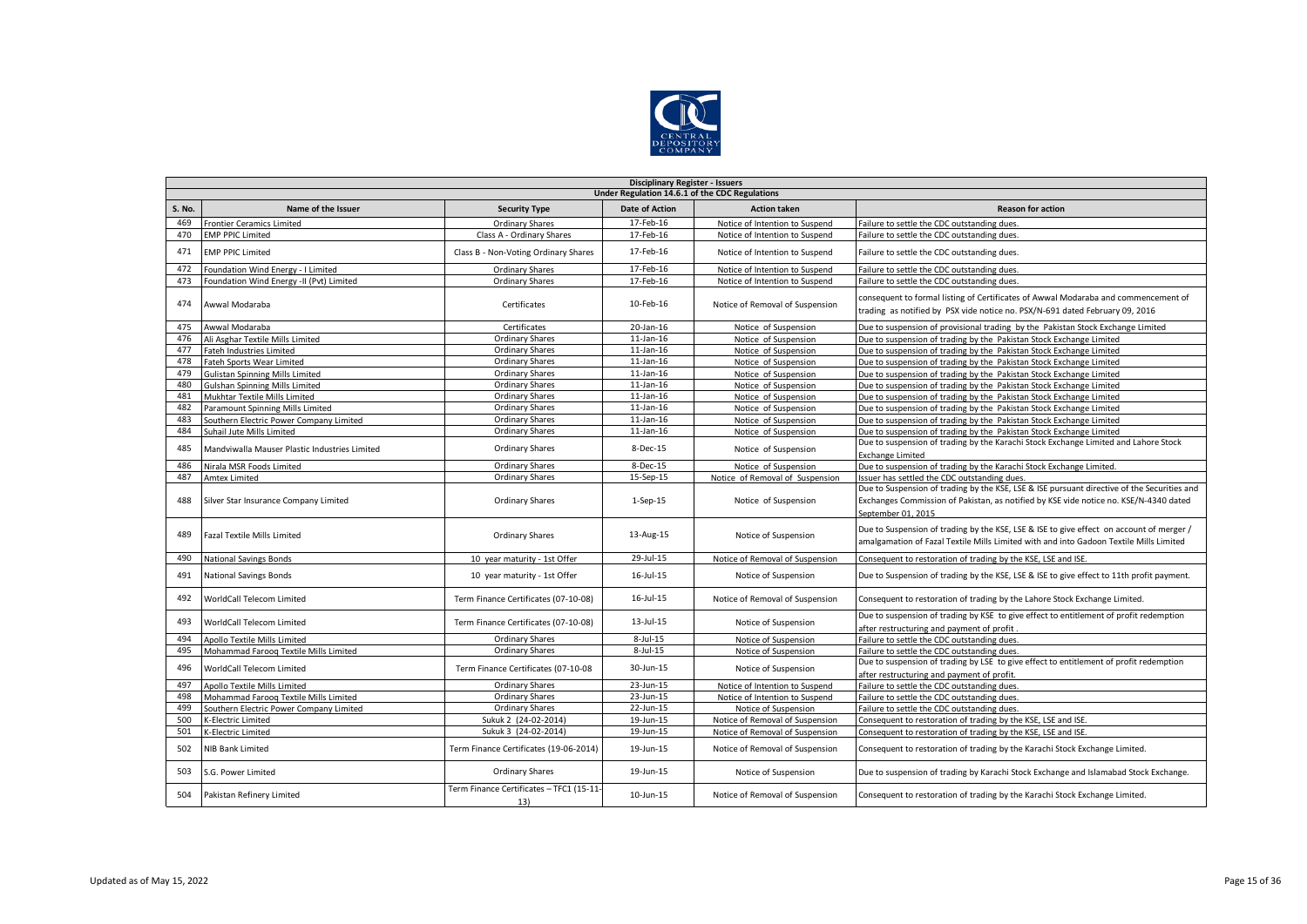

|               | <b>Disciplinary Register - Issuers</b>         |                                                 |                       |                                              |                                                                                                                                                                        |  |  |  |  |  |
|---------------|------------------------------------------------|-------------------------------------------------|-----------------------|----------------------------------------------|------------------------------------------------------------------------------------------------------------------------------------------------------------------------|--|--|--|--|--|
|               | Under Regulation 14.6.1 of the CDC Regulations |                                                 |                       |                                              |                                                                                                                                                                        |  |  |  |  |  |
| <b>S. No.</b> | Name of the Issuer                             | <b>Security Type</b>                            | <b>Date of Action</b> | <b>Action taken</b>                          | <b>Reason for action</b>                                                                                                                                               |  |  |  |  |  |
| 505           | Pakistan Refinery Limited                      | Term Finance Certificates - TFC2 (15-11-<br>13) | 10-Jun-15             | Notice of Removal of Suspension              | Consequent to restoration of trading by the Karachi Stock Exchange Limited.                                                                                            |  |  |  |  |  |
| 506           | K-Electric Limited                             | Sukuk 2 (24-02-2014)                            | 8-Jun-15              | Notice of Suspension                         | Due to suspension of trading KSE, LSE and ISE to give effect to sixth profit/Rental<br>payment.                                                                        |  |  |  |  |  |
| 507           | <b>K-Electric Limited</b>                      | Sukuk 3 (24-02-2014)                            | 8-Jun-15              | Notice of Suspension                         | Due to suspension of trading KSE, LSE and ISE to give effect to sixth profit/Rental<br>payment                                                                         |  |  |  |  |  |
| 508           | NIB Bank Limited                               | Term Finance Certificates (19-06-2014)          | 8-Jun-15              | Notice of Suspension                         | Due to suspension of trading by KSE to give effect to Second Redemption/ profit payment                                                                                |  |  |  |  |  |
| 509           | Pakistan Refinery Limited                      | Term Finance Certificates - TFC1 (15-11-<br>13) | $2$ -Jun-15           | Notice of Suspension                         | Due to suspension of trading by KSE to give effect to six profit payment.                                                                                              |  |  |  |  |  |
| 510           | Pakistan Refinery Limited                      | Term Finance Certificates - TFC2 (15-11-<br>13) | $2$ -Jun-15           | Notice of Suspension                         | Due to suspension of trading by KSE to give effect to six profit payment.                                                                                              |  |  |  |  |  |
| 511           | <b>Engro Fertilizers Limited</b>               | Term Finance Certificates (17-12-09)            | 29-May-15             | Notice of Suspension                         | Due to suspension of trading by KSE to give effect to early redemption of the entire<br>outstanding amount.                                                            |  |  |  |  |  |
| 512           | Suhail Jute Mills Limited                      | <b>Ordinary Shares</b>                          | 25-May-15             | Notice of Removal of Intention to<br>Suspend | Issuer has settled the CDC outstanding dues.                                                                                                                           |  |  |  |  |  |
| 513           | Yousaf Weaving Mills Limited                   | <b>Ordinary Shares</b>                          | 19-May-15             | Notice of Removal of Suspension              | Due to restoration of trading by the KSE vide notice no. KSE/N-2816 dated May 18, 2015                                                                                 |  |  |  |  |  |
| 514           | I.C.C Textile Limited                          | Ordinary Shares                                 | 19-May-15             | Notice of Removal of Intention to<br>Suspend | Issuer has settled the CDC outstanding dues.                                                                                                                           |  |  |  |  |  |
| 515           | Media Times Limited                            | <b>Ordinary Shares</b>                          | 19-May-15             | Notice of Removal of Intention to<br>Suspend | Issuer has settled the CDC outstanding dues.                                                                                                                           |  |  |  |  |  |
| 516           | Pace (Pakistan) Limited                        | Ordinary Shares                                 | 18-May-15             | Notice of Removal of Intention to<br>Suspend | Issuer has settled the CDC outstanding dues.                                                                                                                           |  |  |  |  |  |
| 517           | Chenab Limited                                 | <b>Ordinary Shares</b>                          | 15-May-15             | Notice of Removal of Intention to<br>Suspend | Issuer has settled the CDC outstanding dues.                                                                                                                           |  |  |  |  |  |
| 518           | Chenab Limited                                 | Non-Voting Cumulative Preference<br>Shares      | 15-May-15             | Notice of Removal of Intention to<br>Suspend | Issuer has settled the CDC outstanding dues.                                                                                                                           |  |  |  |  |  |
| 519           | Nirala MSR Foods Limited                       | <b>Ordinary Shares</b>                          | 14-May-15             | Notice of Removal of Intention to<br>Suspend | Issuer has settled the CDC outstanding dues.                                                                                                                           |  |  |  |  |  |
| 520           | Tandlianwala Sugar Mills Ltd                   | <b>Ordinary Shares</b>                          | 14-May-15             | Notice of Removal of Intention to<br>Suspend | Issuer has settled the CDC outstanding dues.                                                                                                                           |  |  |  |  |  |
| 521           | AMZ Asset Management Limited                   | <b>Ordinary Shares</b>                          | 14-May-15             | Notice of Suspension                         | Failure to settle the CDC outstanding dues.                                                                                                                            |  |  |  |  |  |
| 522           | <b>Amtex Limited</b>                           | <b>Ordinary Shares</b>                          | 14-May-15             | Notice of Suspension                         | Failure to settle the CDC outstanding dues.                                                                                                                            |  |  |  |  |  |
| 523           | Yousaf Weaving Mills Limited                   | <b>Ordinary Shares</b>                          | 14-May-15             | Notice of Suspension                         | Failure to settle the CDC outstanding dues.                                                                                                                            |  |  |  |  |  |
| 524           | K-Electric Limited                             | Term Finance Certificates -2 (12-08-12)         | 11-May-15             | Removal of Suspension                        | Consequent to restoration of trading by the Karachi Stock Exchange Limited.                                                                                            |  |  |  |  |  |
| 525           | K-Electric Limited                             | Term Finance Certificates -3 (12-08-12)         | 11-May-15             | Removal of Suspension                        | Consequent to restoration of trading by the Lahore Stock Exchange Limited.                                                                                             |  |  |  |  |  |
| 526           | BankIslami Pakistan Limited                    | <b>Ordinary Shares</b>                          | 11-May-15             | Notice of Revocation                         | Due to sanctioned order issued by Federal Government vide order no. F(2)-Bkg. 1/2014<br>dated May 07, 2015, under Section 47 of the Banking Companies Ordinance, 1962. |  |  |  |  |  |
| 527           | <b>First Capital Equities Limited</b>          | <b>Ordinary Shares</b>                          | 7-May-15              | Notice of Removal of Intention to<br>Suspend | Issuer has settled the CDC outstanding dues.                                                                                                                           |  |  |  |  |  |
| 528           | Dost Steels Limited                            | <b>Ordinary Shares</b>                          | $6$ -May-15           | Removal of Suspension                        | Consequent to restoration of trading by the Lahore Stock Exchange Limited.                                                                                             |  |  |  |  |  |
| 529           | Askari Bank Limited                            | Term Finance Certificates (18-11-09)            | 30-Apr-15             | Notice of Suspension                         | Due to suspension of trading by LSE to give effect to 11th profit payment/redemption.                                                                                  |  |  |  |  |  |
| 530           | <b>K-Electric Limited</b>                      | Term Finance Certificates -2 (12-08-12)         | 30-Apr-15             | Notice of Suspension                         | Due to suspension of trading by KSE to give effect to Eleventh profit payment                                                                                          |  |  |  |  |  |
| 531           | <b>K-Electric Limited</b>                      | Term Finance Certificates -3 (12-08-12)         | 30-Apr-15             | Notice of Suspension                         | Due to suspension of trading by KSE to give effect to Eleventh profit payment                                                                                          |  |  |  |  |  |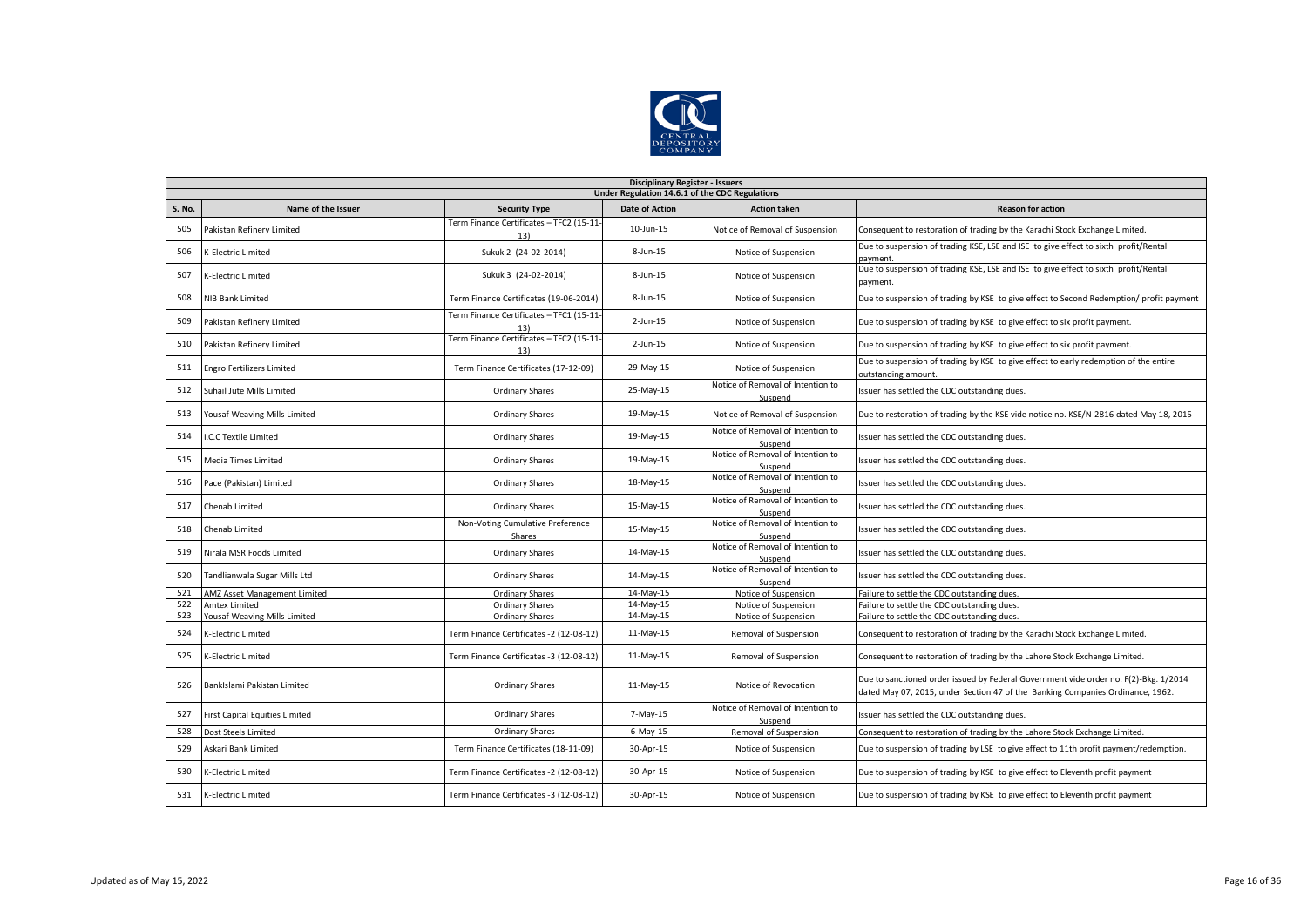

|        | <b>Disciplinary Register - Issuers</b>         |                                                       |                       |                                 |                                                                                                                                                         |  |  |  |  |
|--------|------------------------------------------------|-------------------------------------------------------|-----------------------|---------------------------------|---------------------------------------------------------------------------------------------------------------------------------------------------------|--|--|--|--|
|        | Under Regulation 14.6.1 of the CDC Regulations |                                                       |                       |                                 |                                                                                                                                                         |  |  |  |  |
| S. No. | Name of the Issuer                             | <b>Security Type</b>                                  | <b>Date of Action</b> | <b>Action taken</b>             | <b>Reason for action</b>                                                                                                                                |  |  |  |  |
| 532    | Jahangir Siddiqui & Company Limited            | Term Finance Certificates (30-10-12)                  | 30-Apr-15             | Notice of Removal of Suspension | Consequent to restoration of trading by the Karachi Stock Exchange Limited.                                                                             |  |  |  |  |
| 533    | Southern Electric Power Company Limited        | <b>Ordinary Shares</b>                                | 30-Apr-15             | Notice of Intention to Suspend  | Failure to settle the CDC outstanding dues.                                                                                                             |  |  |  |  |
| 534    | Suhail Jute Mills Limited                      | <b>Ordinary Shares</b>                                | 30-Apr-15             | Notice of Intention to Suspend  | Failure to settle the CDC outstanding dues.                                                                                                             |  |  |  |  |
| 535    | <b>TeleCard Limited</b>                        | Term Finance Certificates (27-05-05)                  | 29-Apr-15             | Notice of Suspension            | Due to suspension of trading by KSE to give effect to 24th redemption & profit payment.                                                                 |  |  |  |  |
| 536    | <b>KASB Bank Limited</b>                       | <b>Ordinary Shares</b>                                | 29-Apr-15             | Notice of Suspension            | Due to suspension of trading by the Karachi Stock Exchange Limited, Lahore Stock<br>Exchange Limited and Islamabad Stock Exchange Limited               |  |  |  |  |
| 537    | AMZ Asset Management Limited                   | <b>Ordinary Shares</b>                                | 29-Apr-15             | Notice of Intention to Suspend  | Failure to settle the CDC outstanding dues.                                                                                                             |  |  |  |  |
| 538    | <b>Amtex Limited</b>                           | Ordinary Shares                                       | 29-Apr-15             | Notice of Intention to Suspend  | Failure to settle the CDC outstanding dues.                                                                                                             |  |  |  |  |
| 539    | Chenab Limited                                 | <b>Ordinary Shares</b>                                | 29-Apr-15             | Notice of Intention to Suspend  | Failure to settle the CDC outstanding dues.                                                                                                             |  |  |  |  |
| 540    | Chenab Limited                                 | Non-Voting Cumulative Preference<br>Shares            | 29-Apr-15             | Notice of Intention to Suspend  | Failure to settle the CDC outstanding dues.                                                                                                             |  |  |  |  |
| 541    | <b>First Capital Equities Limited</b>          | <b>Ordinary Shares</b>                                | 29-Apr-15             | Notice of Intention to Suspend  | Failure to settle the CDC outstanding dues.                                                                                                             |  |  |  |  |
| 542    | I.C.C Textile Limited                          | <b>Ordinary Shares</b>                                | 29-Apr-15             | Notice of Intention to Suspend  | Failure to settle the CDC outstanding dues.                                                                                                             |  |  |  |  |
| 543    | Media Times Limited                            | Ordinary Shares                                       | 29-Apr-15             | Notice of Intention to Suspend  | Failure to settle the CDC outstanding dues.                                                                                                             |  |  |  |  |
| 544    | Nirala MSR Foods Limited                       | Ordinary Shares                                       | 29-Apr-15             | Notice of Intention to Suspend  | Failure to settle the CDC outstanding dues.                                                                                                             |  |  |  |  |
| 545    | Pace (Pakistan) Limited                        | Ordinary Shares                                       | 29-Apr-15             | Notice of Intention to Suspend  | Failure to settle the CDC outstanding dues.                                                                                                             |  |  |  |  |
| 546    | Tandlianwala Sugar Mills Ltd                   | <b>Ordinary Shares</b>                                | 29-Apr-15             | Notice of Intention to Suspend  | Failure to settle the CDC outstanding dues.                                                                                                             |  |  |  |  |
| 547    | Yousaf Weaving Mills Limited                   | <b>Ordinary Shares</b>                                | 29-Apr-15             | Notice of Intention to Suspend  | Failure to settle the CDC outstanding dues.                                                                                                             |  |  |  |  |
| 548    | Summit Bank Limited                            | Term Finance Certificates (27-10-11)                  | 27-Apr-15             | Notice of Removal of Suspension | Consequent to restoration of trading by the Karachi Stock Exchange Limited.                                                                             |  |  |  |  |
| 549    | Pakistan Mobile Communication Limited          | Term Finance Certificates (18-04-12)                  | 17-Apr-15             | Notice of Removal of Suspension | Consequent to restoration of trading by the Karachi Stock Exchange Limited.                                                                             |  |  |  |  |
| 550    | Summit Bank Limited                            | Term Finance Certificates (27-10-11)                  | 17-Apr-15             | Notice of Suspension            | Due to suspension of trading by KSE to give effect to 7th Principal redemption & profit<br>payment.                                                     |  |  |  |  |
| 551    | Jahangir Siddiqui & Company Limited            | Term Finance Certificates (30-10-12)                  | 15-Apr-15             | Notice of Suspension            | Due to suspension of trading by KSE to give effect to profit/rental payment of fifth coupon                                                             |  |  |  |  |
| 552    | Dadabhoy Cement Industries Limited             | Ordinary Shares                                       | 13-Apr-15             | Notice of Suspension            | Due to suspension of trading by the Karachi Stock Exchange Limited, Lahore Stock<br>Exchange Limited and Islamabad Stock Exchange Limited               |  |  |  |  |
| 553    | K-Electric Limited                             | Sukuk 1                                               | 9-Apr-15              | Notice of Suspension            | Due to suspension of trading KSE, LSE and ISE to give effect to final profit/Rental payment.                                                            |  |  |  |  |
| 554    | Jahangir Siddiqui & Company Limited            | Term Finance Certificates (08-04-2014)                | 8-Apr-15              | Notice of Removal of Suspension | Consequent to restoration of trading by the Lahore Stock Exchange Limited.                                                                              |  |  |  |  |
| 555    | Pakistan Mobile Communications Limited         | Term Finance Certificates (18-04-12)                  | 7-Apr-15              | Notice of Suspension            | Due to suspension of trading by the Karachi Stock Exchange Limited to give effect to 12th<br>Redemption/profit payment.                                 |  |  |  |  |
| 556    | Jahangir Siddiqui & Company Limited            | Term Finance Certificates of (08-04-<br>2014)         | 24-Mar-15             | Notice of Suspension            | Due to suspension of trading by LSE to give effect to 2nd profit & rental payment.                                                                      |  |  |  |  |
| 557    | Yousaf Weaving Mills Limited                   | <b>Ordinary Shares</b>                                | 20-Mar-15             | Notice of Suspension            | Due to suspension of trading by KSE, and LSE vide notice no. KSE/N-1535 dated March 19,<br>2015 and notice no. 1284 dated March 19, 2015, respectively. |  |  |  |  |
| 558    | <b>Azgard Nine Limited</b>                     | Term Finance Certificates of (20-09-05)               | 20-Mar-15             | Notice of Removal of Suspension | Consequent to restoration of trading by the Karachi Stock Exchange Limited.                                                                             |  |  |  |  |
| 559    | <b>Engro Fertilizers Limited</b>               | Term Finance Certificates (18-03-08)                  | 18-Mar-15             | Notice of Removal of Suspension | Consequent to restoration of trading by the Karachi Stock Exchange Limited.                                                                             |  |  |  |  |
| 560    | <b>Engro Fertilizers Limited</b>               | Term Finance Certificates - 2nd Issue<br>$(18-03-08)$ | 18-Mar-15             | Notice of Removal of Suspension | Consequent to restoration of trading by the Karachi Stock Exchange Limited.                                                                             |  |  |  |  |
| 561    | K-Electric Limited                             | Sukuk 1 (24-02-2014)                                  | 18-Mar-15             | Notice of Removal of Suspension | Consequent to restoration of trading by the KSE, LSE and ISE.                                                                                           |  |  |  |  |
| 562    | K-Electric Limited                             | Sukuk 2 (24-02-2014)                                  | 18-Mar-15             | Notice of Removal of Suspension | Consequent to restoration of trading by the KSE, LSE and ISE.                                                                                           |  |  |  |  |
| 563    | K-Electric Limited                             | Sukuk 3 (24-02-2014)                                  | 18-Mar-15             | Notice of Removal of Suspension | Consequent to restoration of trading by the KSE, LSE and ISE.                                                                                           |  |  |  |  |
| 564    | Azgard Nine Limited                            | Term Finance Certificates of (20-09-05)               | 12-Mar-15             | Notice of Suspension            | Due to suspension of trading by KSE to give effect to 4th redemption & profit payment.                                                                  |  |  |  |  |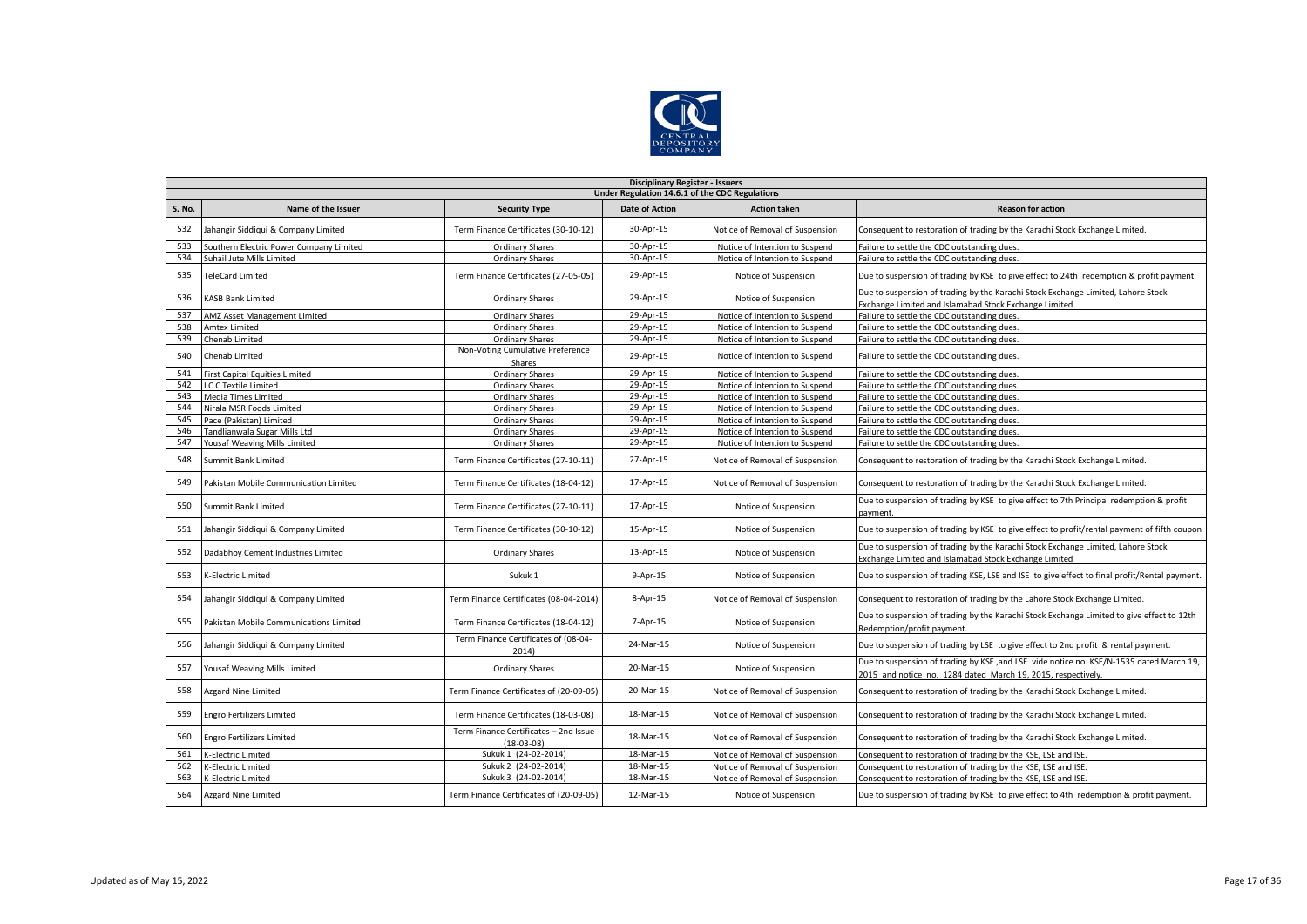

|               | <b>Disciplinary Register - Issuers</b>         |                                                       |                |                                 |                                                                                                                                               |  |  |  |  |
|---------------|------------------------------------------------|-------------------------------------------------------|----------------|---------------------------------|-----------------------------------------------------------------------------------------------------------------------------------------------|--|--|--|--|
|               | Under Regulation 14.6.1 of the CDC Regulations |                                                       |                |                                 |                                                                                                                                               |  |  |  |  |
| <b>S. No.</b> | Name of the Issuer                             | <b>Security Type</b>                                  | Date of Action | <b>Action taken</b>             | <b>Reason for action</b>                                                                                                                      |  |  |  |  |
| 565           | K-Electric Limited                             | Sukuk 1 (24-02-2014)                                  | 11-Mar-15      | Notice of Suspension            | Due to suspension of trading KSE, LSE and ISE to give effect to Twelfth profit/Rental<br>payment                                              |  |  |  |  |
| 566           | K-Electric Limited                             | Sukuk 2 (24-02-2014)                                  | 11-Mar-15      | Notice of Suspension            | Due to suspension of trading KSE, LSE and ISE to give effect to fourth profit/Rental<br>payment.                                              |  |  |  |  |
| 567           | K-Electric Limited                             | Sukuk 3 (24-02-2014)                                  | 11-Mar-15      | Notice of Suspension            | Due to suspension of trading KSE, LSE and ISE to give effect to fourth profit/Rental<br>payment.                                              |  |  |  |  |
| 568           | Pakistan Refinery Limited                      | Term Finance Certificates - 1 (15-11-13)              | 10-Mar-15      | Notice of Removal of Suspension | Consequent to restoration of trading by the Karachi Stock Exchange Limited.                                                                   |  |  |  |  |
| 569           | Pakistan Refinery Limited                      | Term Finance Certificates - 2 (15-11-13)              | 10-Mar-15      | Notice of Removal of Suspension | Consequent to restoration of trading by the Karachi Stock Exchange Limited.                                                                   |  |  |  |  |
| 570           | Genentech Pakistan Limited                     | Ordinary Shares                                       | 2-Mar-15       | Notice of Suspension            | Due to suspension of trading by the Karachi Stock Exchange Limited, Lahore Stock<br>Exchange Limited and Islamabad Stock Exchange Limited     |  |  |  |  |
| 571           | Pakistan Refinery Limited                      | Ferm Finance Certificates - 1 (15-11-13)              | 27-Feb-15      | Notice of Suspension            | Due to suspension of trading by KSE to give effect to fifth profit payment.                                                                   |  |  |  |  |
| 572           | Pakistan Refinery Limited                      | Ferm Finance Certificates - 2 (15-11-13)              | 27-Feb-15      | Notice of Suspension            | Due to suspension of trading by KSE to give effect to fifth profit payment.                                                                   |  |  |  |  |
| 573           | <b>Allied Bank Limited</b>                     | Term Finance Certificates (28-08-09)                  | 27-Feb-15      | Notice of Removal of Suspension | Consequent to restoration of trading by the Karachi Stock Exchange Limited.                                                                   |  |  |  |  |
| 574           | <b>Engro Fertilizers Limited</b>               | Term Finance Certificates (18-03-08)                  | 27-Feb-15      | Notice of Suspension            | Due to suspension of trading by KSE to give effect to 14th redemption / profit payment.                                                       |  |  |  |  |
| 575           | <b>Engro Fertilizers Limited</b>               | Term Finance Certificates - 2nd Issue<br>$(18-03-08)$ | 27-Feb-15      | Notice of Suspension            | Due to suspension of trading by KSE to give effect to 14th redemption / profit payment.                                                       |  |  |  |  |
| 576           | Libaas Textile Limited                         | <b>Ordinary Shares</b>                                | 24-Feb-15      | Notice of Suspension            | Due to suspension of trading by KSE on account of merger / amalgamation of Libaas<br>Textile Limited with and into Ghani Global Glass Limited |  |  |  |  |
| 577           | Bank Alfalah Limited                           | Term Finance Certificates (20-02-2013)                | 20-Feb-15      | Notice of Removal of Suspension | Consequent to restoration of trading by the Karachi Stock Exchange Limited.                                                                   |  |  |  |  |
| 578           | K-Electric Limited                             | Sukuk 1 (24-02-2014)                                  | 18-Feb-15      | Notice of Removal of Suspension | Consequent to restoration of trading by the KSE, LSE and ISE.                                                                                 |  |  |  |  |
| 579           | <b>Allied Bank Limited</b>                     | Term Finance Certificates (28-08-09)                  | 12-Feb-15      | Notice of Suspension            | Due to suspension of trading by KSE to give effect to Eleventh redemption & profit<br>payment                                                 |  |  |  |  |
| 580           | K-Electric Limited                             | Term Finance Certificates -2 (12-08-12)               | 11-Feb-15      | Notice of Removal of Suspension | Consequent to restoration of trading by the Karachi Stock Exchange Limited.                                                                   |  |  |  |  |
| 581           | K-Electric Limited                             | Term Finance Certificates -3 (12-08-12)               | 11-Feb-15      | Notice of Removal of Suspension | Consequent to restoration of trading by the Karachi Stock Exchange Limited.                                                                   |  |  |  |  |
| 582           | K-Electric Limited                             | Sukuk 1 (24-02-2014)                                  | 11-Feb-15      | Notice of Suspension            | Due to suspension of trading KSE, LSE and ISE to give effect to Eleventh profit/Rental<br>payment                                             |  |  |  |  |
| 583           | <b>TeleCard Limited</b>                        | Term Finance Certificates (27-05-05)                  | $6$ -Feb-15    | Notice of Removal of Suspension | Consequent to restoration of trading by the Karachi Stock Exchange Limited.                                                                   |  |  |  |  |
| 584           | Bank Alfalah Limited                           | Term Finance Certificates (20-02-2013)                | 3-Feb-15       | Notice of Suspension            | Due to suspension of trading by KSE to give effect to fourth profit payment.                                                                  |  |  |  |  |
| 585           | K-Electric Limited                             | Term Finance Certificates -2 (12-08-12)               | 30-Jan-15      | Notice of Suspension            | Due to suspension of trading by KSE to give effect to tenth profit payment                                                                    |  |  |  |  |
| 586           | K-Electric Limited                             | Term Finance Certificates -3 (12-08-12)               | 30-Jan-15      | Notice of Suspension            | Due to suspension of trading by KSE to give effect to tenth profit payment                                                                    |  |  |  |  |
| 587           | <b>National Savings Bonds</b>                  | 10 year maturity - 1st Offer                          | 29-Jan-15      | Notice of Removal of Suspension | Consequent to restoration of trading by the KSE, LSE and ISE.                                                                                 |  |  |  |  |
| 588           | <b>TeleCard Limited</b>                        | Term Finance Certificates (27-05-05)                  | 29-Jan-15      | Notice of Suspension            | Due to suspension of trading by KSE to give effect to 23rd installment.                                                                       |  |  |  |  |
| 589           | Dost Steels Limited                            | <b>Ordinary Shares</b>                                | 29-Jan-15      | Notice of Suspension            | Due to suspension of trading by KSE vide notice KSE/N-420 dated January 29, 2015.                                                             |  |  |  |  |
| 590           | <b>Bank Al-Habib Limited</b>                   | Term Finance Certificates (07-02-2007)                | 22-Jan-15      | Notice of Suspension            | Due to suspension of trading by KSE to give effect to final profit payment / Principal<br>Redemption.                                         |  |  |  |  |
| 591           | <b>National Savings Bonds</b>                  | 10 year maturity - 1st Offer                          | 19-Jan-15      | Notice of Suspension            | Due to Suspension of trading by the KSE, LSE & ISE to give effect to 10th profit payment.                                                     |  |  |  |  |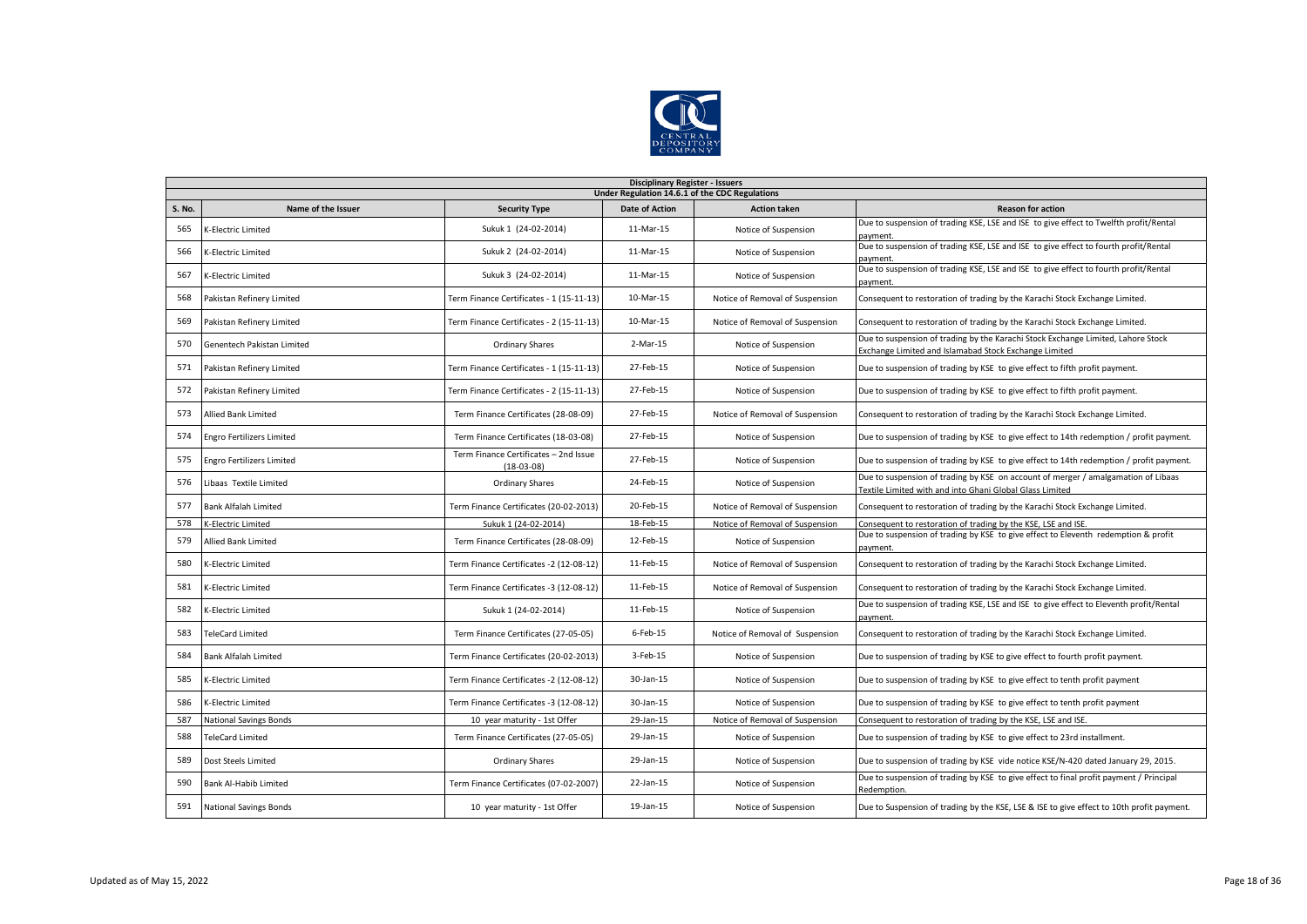

|        | <b>Disciplinary Register - Issuers</b>       |                                                  |                                                |                                 |                                                                                                                            |  |  |  |  |
|--------|----------------------------------------------|--------------------------------------------------|------------------------------------------------|---------------------------------|----------------------------------------------------------------------------------------------------------------------------|--|--|--|--|
|        |                                              |                                                  | Under Regulation 14.6.1 of the CDC Regulations |                                 |                                                                                                                            |  |  |  |  |
| S. No. | Name of the Issuer                           | <b>Security Type</b>                             | <b>Date of Action</b>                          | <b>Action taken</b>             | <b>Reason for action</b>                                                                                                   |  |  |  |  |
| 592    | <b>National Savings Bonds</b>                | 5 year maturity - 1st Offer                      | 19-Jan-15                                      | Notice of Suspension            | Due to Suspension of trading by the KSE, LSE & ISE to give effect to final profit payment.                                 |  |  |  |  |
| 593    | Pakistan Mobile Communication Limited        | Term Finance Certificates (18-04-12)             | 16-Jan-15                                      | Notice of Removal of Suspension | Consequent to restoration of trading by the Karachi Stock Exchange Limited.                                                |  |  |  |  |
| 594    | K-Electric Limited                           | Sukuk 1 (24-02-2014)                             | $16$ -Jan- $15$                                | Notice of Removal of Suspension | Consequent to restoration of trading by the KSE, LSE and ISE.                                                              |  |  |  |  |
| 595    | K-Electric Limited                           | Sukuk 1 (24-02-2014)                             | $12$ -Jan- $15$                                | Notice of Suspension            | Due to suspension of trading KSE, LSE and ISE to give effect to tenth profit/Rental<br>payment.                            |  |  |  |  |
| 596    | Dadabhoy Cement Industries Limited           | <b>Ordinary Shares</b>                           | $12$ -Jan- $15$                                | Notice of Suspension            | Failure to appointed independent Registrar/Transfer Agent under Regulation 8.11.2 of<br><b>CDC Regulations</b>             |  |  |  |  |
| 597    | <b>Engro Corporation Limited</b>             | Islamic Rupiya - Sukuk 1 (10-06-14)              | $9$ -Jan-15                                    | Notice of Removal of Suspension | Consequent to restoration of trading by the Karachi Stock Exchange Limited.                                                |  |  |  |  |
| 598    | <b>Engro Corporation Limited</b>             | Islamic Rupiya - Sukuk 2 (10-06-14)              | $9$ -Jan-15                                    | Notice of Removal of Suspension | Consequent to restoration of trading by the Karachi Stock Exchange Limited.                                                |  |  |  |  |
| 599    | Pakistan Mobile Communication Limited        | Term Finance Certificates (18-04-12)             | 7-Jan-15                                       | Notice of Suspension            | Due to suspension of trading by the Karachi Stock Exchange Limited to give effect to<br>Eleventh profit/Rental payment     |  |  |  |  |
| 600    | Pace (Pakistan) Limited                      | Term Finance Certificates (15-02-08)             | $6$ -Jan-15                                    | Notice of Removal of Suspension | Consequent to restoration of trading by the Karachi Stock Exchange Limited.                                                |  |  |  |  |
| 601    | First Capital Securities Corporation Limited | <b>Ordinary Shares</b>                           | $6$ -Jan-15                                    | Notice of Removal of Suspension | Issuer has settled the CDC outstanding dues.                                                                               |  |  |  |  |
| 602    | <b>Engro Corporation Limited</b>             | Islamic Rupiya - Sukuk 1 (10-06-14)              | 24-Dec-14                                      | Notice of Suspension            | Due to suspension of trading by KSE to give effect to first profit payment.                                                |  |  |  |  |
| 603    | <b>Engro Corporation Limited</b>             | Islamic Rupiya - Sukuk 2 (10-06-14)              | 24-Dec-14                                      | Notice of Suspension            | Due to suspension of trading by KSE to give effect to first profit payment.                                                |  |  |  |  |
| 604    | Tameer Microfinance Bank Limited             | Term Finance Certificates (21-02-13)             | 22-Dec-14                                      | Notice of Suspension            | Due to suspension of trading by KSE to give effect to final profit payment.                                                |  |  |  |  |
| 605    | NIB Bank Limited                             | Term Finance Certificates (19-06-2014)           | 19-Dec-14                                      | Notice of Removal of Suspension | Consequent to restoration of trading by the Karachi Stock Exchange Limited.                                                |  |  |  |  |
| 606    | K-Electric Limited                           | Sukuk 1 (24-02-2014)                             | 18-Dec-14                                      | Notice of Removal of Suspension | Consequent to restoration of trading by the KSE, LSE and ISE.                                                              |  |  |  |  |
| 607    | K-Electric Limited                           | Sukuk 2 (24-02-2014)                             | 18-Dec-14                                      | Notice of Removal of Suspension | Consequent to restoration of trading by the KSE, LSE and ISE.                                                              |  |  |  |  |
| 608    | K-Electric Limited                           | Sukuk 3 (24-02-2014)                             | 18-Dec-14                                      | Notice of Removal of Suspension | Consequent to restoration of trading by the KSE, LSE and ISE.                                                              |  |  |  |  |
| 609    | Engro Fertilizers Limited                    | Term Finance Certificates (17-12-09)             | 17-Dec-14                                      | Notice of Suspension            | Consequent to restoration of trading by the Karachi Stock Exchange Limited.                                                |  |  |  |  |
| 610    | K-Electric Limited                           | Sukuk 1 (24-02-2014)                             | 12-Dec-14                                      | Notice of Suspension            | Due to suspension of trading KSE, LSE and ISE to give effect to ninth profit/Rental<br>payment.                            |  |  |  |  |
| 611    | National Foods Limited                       | Ordinary Shares                                  | 12-Dec-14                                      | Notice of Removal of Suspension | Consequent to restoration of trading by the KSE, LSE and ISE.                                                              |  |  |  |  |
| 612    | Pakistan Refinery Limited                    | Term Finance Certificates - TFC1 (15-11-<br>13)  | 10-Dec-14                                      | Notice of Removal of Suspension | Consequent to restoration of trading by the Karachi Stock Exchange Limited.                                                |  |  |  |  |
| 613    | Pakistan Refinery Limited                    | Term Finance Certificates - TFC 2 (15-11-<br>13) | 10-Dec-14                                      | Notice of Removal of Suspension | Consequent to restoration of trading by the Karachi Stock Exchange Limited.                                                |  |  |  |  |
| 614    | (Colony) Thal Textile Mills Limited          | Ordinary Shares                                  | 9-Dec-14                                       | Notice of Suspension            | Due to suspension of trading by the Karachi Stock Exchange Limited and Lahore Stock<br><b>Exchange Limited</b>             |  |  |  |  |
| 615    | Dewan Automotive Engineering Limited         | <b>Ordinary Shares</b>                           | 9-Dec-14                                       | Notice of Suspension            | Due to suspension of trading by the Karachi Stock Exchange Limited and Lahore Stock<br><b>Exchange Limited</b>             |  |  |  |  |
| 616    | K-Electric Limited                           | Sukuk 2 (24-02-2014)                             | 9-Dec-14                                       | Notice of Suspension            | Due to suspension of trading KSE, LSE and ISE to give effect to third profit/Rental payment.                               |  |  |  |  |
| 617    | K-Electric Limited                           | Sukuk 3 (24-02-2014)                             | $9-Dec-14$                                     | Notice of Suspension            | Due to suspension of trading KSE, LSE and ISE to give effect to third profit/Rental payment.                               |  |  |  |  |
| 618    | Dawood Capital Management Limited            | Ordinary Shares                                  | 5-Dec-14                                       | Notice of Suspension            | Due to suspension of trading by the Karachi Stock Exchange Limited                                                         |  |  |  |  |
| 619    | <b>NIB Bank Limited</b>                      | Term Finance Certificates (19-06-2014)           | 4-Dec-14                                       | Notice of Suspension            | Due to suspension of trading by the Karachi Stock Exchange Limited to give effect to first<br>redemption / profit payment. |  |  |  |  |
| 620    | Pakistan Refinery Limited                    | Term Finance Certificates - TFC1 (15-11-<br>13)  | 1-Dec-14                                       | Notice of Suspension            | Due to suspension of trading by KSE to give effect to fourth Profit payment.                                               |  |  |  |  |
| 621    | Pakistan Refinery Limited                    | Term Finance Certificates - TFC 2 (15-11-<br>13) | $1-Dec-14$                                     | Notice of Suspension            | Due to suspension of trading by KSE to give effect to fourth Profit payment.                                               |  |  |  |  |
| 622    | Tameer Microfinance Bank Limited             | Term Finance Certificates (21-02-13)             | 28-Nov-14                                      | Notice of Removal of Suspension | Consequent to restoration of trading by the Karachi Stock Exchange Limited.                                                |  |  |  |  |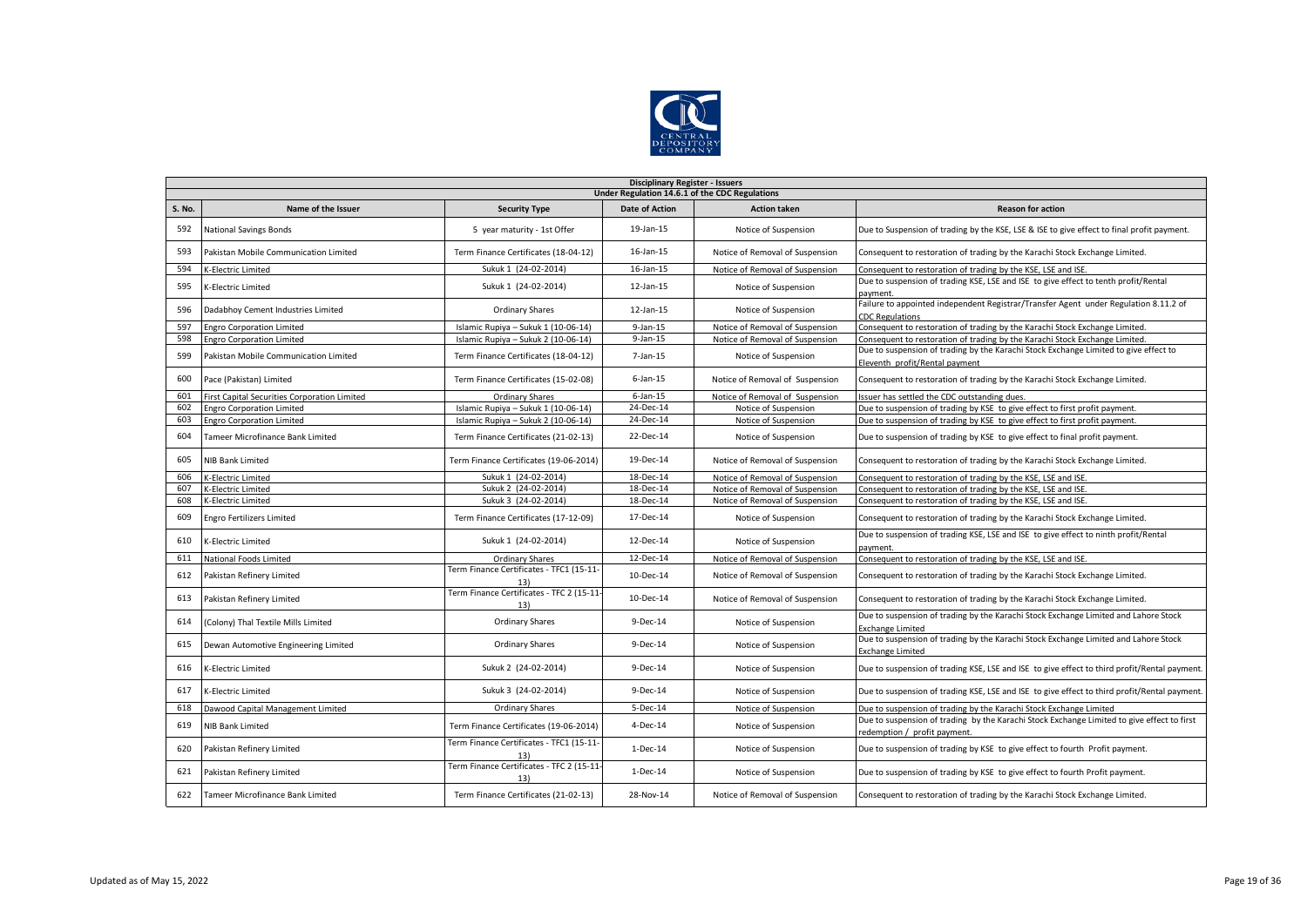

|                                                | <b>Disciplinary Register - Issuers</b> |                                          |                       |                                 |                                                                                                          |  |  |  |  |
|------------------------------------------------|----------------------------------------|------------------------------------------|-----------------------|---------------------------------|----------------------------------------------------------------------------------------------------------|--|--|--|--|
| Under Regulation 14.6.1 of the CDC Regulations |                                        |                                          |                       |                                 |                                                                                                          |  |  |  |  |
| S. No.                                         | Name of the Issuer                     | <b>Security Type</b>                     | <b>Date of Action</b> | <b>Action taken</b>             | <b>Reason for action</b>                                                                                 |  |  |  |  |
| 623                                            | <b>Engro Fertilizers Limited</b>       | Term Finance Certificates (17-12-09)     | 28-Nov-14             | Notice of Suspension            | Due to suspension of trading by KSE to give effect to 10th Redemption and Profit payment.                |  |  |  |  |
| 624                                            | Allied Bank Limited                    | Term Finance Certificates (06-12-06)     | 28-Nov-14             | Notice of Suspension            | Due to suspension of trading by KSE to give effect to final Redemption and Profit payment.               |  |  |  |  |
| 625                                            | National Foods Limited                 | Ordinary Shares                          | 27-Nov-14             | Notice of Suspension            | Due to suspension of trading by KSE, LSE and ISE to give effect to change in face vale of the<br>Issuer. |  |  |  |  |
| 626                                            | Tameer Microfinance Bank Limited       | Term Finance Certificates (21-02-13)     | 21-Nov-14             | Notice of Suspension            | Due to suspension of trading by KSE to give effect to 23rd profit payment.                               |  |  |  |  |
| 627                                            | <b>Hum Network Limited</b>             | <b>Ordinary Shares</b>                   | 19-Nov-14             | Notice of Removal of Suspension | Consequent to restoration of trading by the Karachi Stock Exchange Limited.                              |  |  |  |  |
| 628                                            | K-Electric Limited                     | Sukuk 1 (24-02-2014)                     | 18-Nov-14             | Notice of Removal of Suspension | Consequent to restoration of trading by the KSE, LSE and ISE.                                            |  |  |  |  |
| 629                                            | Askari Bank Limited                    | Term Finance Certificates (18-11-09)     | 17-Nov-14             | Notice of Removal of Suspension | Consequent to restoration of trading by the Karachi Stock Exchange Limited.                              |  |  |  |  |
| 630                                            | Engro Fertilizers Limited              | Term Finance Certificates - (30-11-07)   | 13-Nov-14             | Notice of Suspension            | Due to suspension of trading by KSE to give effect to early Redemption of entire<br>outstanding amount.  |  |  |  |  |
| 631                                            | K-Electric Limited                     | Sukuk 1 (24-02-2014)                     | 13-Nov-14             | Notice of Suspension            | Due to suspension of trading KSE, LSE and ISE to give effect to eight profit/Rental payment.             |  |  |  |  |
| 632                                            | <-Electric Limited                     | Term Finance Certificates - 2 (12-08-12  | 11-Nov-14             | Notice of Removal of Suspension | Consequent to restoration of trading by the Karachi Stock Exchange Limited.                              |  |  |  |  |
| 633                                            | K-Electric Limited                     | Term Finance Certificates - 3 (12-08-12) | 11-Nov-14             | Notice of Removal of Suspension | Consequent to restoration of trading by the Karachi Stock Exchange Limited.                              |  |  |  |  |
| 634                                            | Hum Network Limited                    | <b>Ordinary Shares</b>                   | 11-Nov-14             | Notice of Suspension            | Due to suspension of trading by KSE to give effect to change in face vale of the Issuer.                 |  |  |  |  |
| 635                                            | <b>TeleCard Limited</b>                | Term Finance Certificates (27-05-05)     | 10-Nov-14             | Notice of Removal of Suspension | Consequent to restoration of trading by the Karachi Stock Exchange Limited.                              |  |  |  |  |
| 636                                            | Metropolitan Steel Corporation Limited | <b>Ordinary Shares</b>                   | 5-Nov-14              | Revised Notice of Suspension    | Consequent to Issuer has appointed independent R/TA for its ordinary shares.                             |  |  |  |  |
| 637                                            | Faysal Bank Limited                    | Term Finance Certificates (12-11-07)     | 30-Oct-14             | Notice of Suspension            | Due to suspension of trading by KSE to give effect to final profit payment and principal<br>redemption   |  |  |  |  |
| 638                                            | Askari Bank Limited                    | Term Finance Certificates (18-11-09)     | 30-Oct-14             | Notice of Suspension            | Due to suspension of trading by LSE to give effect to 10 profit payment and principal<br>redemption.     |  |  |  |  |
| 639                                            | K-Electric Limited                     | Term Finance Certificates - 2 (12-08-12  | 30-Oct-14             | Notice of Suspension            | Due to suspension of trading by KSE to give effect to 9th profit payment.                                |  |  |  |  |
| 640                                            | K-Electric Limited                     | Term Finance Certificates - 3 (12-08-12) | 30-Oct-14             | Notice of Suspension            | Due to suspension of trading by KSE to give effect to 9th profit payment                                 |  |  |  |  |
| 641                                            | <b>TeleCard Limited</b>                | Term Finance Certificates (27-05-05)     | 30-Oct-14             | Notice of Suspension            | Due to suspension of trading by KSE to give effect to 22nd installment.                                  |  |  |  |  |
| 642                                            | Jahangir Siddigui & Company Limited    | Term Finance Certificates (30-10-12)     | 30-Oct-14             | Notice of Removal of Suspension | Consequent to restoration of trading by the Karachi Stock Exchange Limited.                              |  |  |  |  |
| 643                                            | Tameer Microfinance Bank Limited       | Term Finance Certificates (21-02-13)     | 28-Oct-14             | Notice of Removal of Suspension | Consequent to restoration of trading by the Karachi Stock Exchange Limited.                              |  |  |  |  |
| 644                                            | Summit Bank Limited                    | Term Finance Certificates (27-10-11      | 27-Oct-14             | Notice of Removal of Suspension | Consequent to restoration of trading by the Karachi Stock Exchange Limited.                              |  |  |  |  |
| 645                                            | Tameer Microfinance Bank Limited       | Term Finance Certificates (21-02-13)     | 21-Oct-14             | Notice of Suspension            | Due to suspension of trading by KSE to give effect to 22nd profit payment.                               |  |  |  |  |
| 646                                            | Jahangir Siddiqui & Company Limited    | Term Finance Certificates (30-10-12)     | 21-Oct-14             | Notice of Suspension            | Due to suspension of trading by KSE to give effect to 4th profit payment.                                |  |  |  |  |
| 647                                            | K-Electric Limited                     | Sukuk 1 (24-02-2014)                     | 20-Oct-14             | Notice of Removal of Suspension | Consequent to restoration of trading by the KSE, LSE and ISE.                                            |  |  |  |  |
| 648                                            | Summit Bank Limited                    | Term Finance Certificates (27-10-11      | 20-Oct-14             | Notice of Suspension            | Due to suspension of trading by KSE to give effect to 6th Principal Redemption and profit<br>payment.    |  |  |  |  |
| 649                                            | Pakistan Mobile Communication Limited  | Term Finance Certificates (18-04-12)     | 17-Oct-14             | Notice of Removal of Suspension | Consequent to restoration of trading by the Karachi Stock Exchange Limited.                              |  |  |  |  |
| 650                                            | K-Electric Limited                     | Sukuk 1 (24-02-2014)                     | 14-Oct-14             | Notice of Suspension            | Due to suspension of trading KSE, LSE and ISE to give effect to seventh profit/Rental<br>payment.        |  |  |  |  |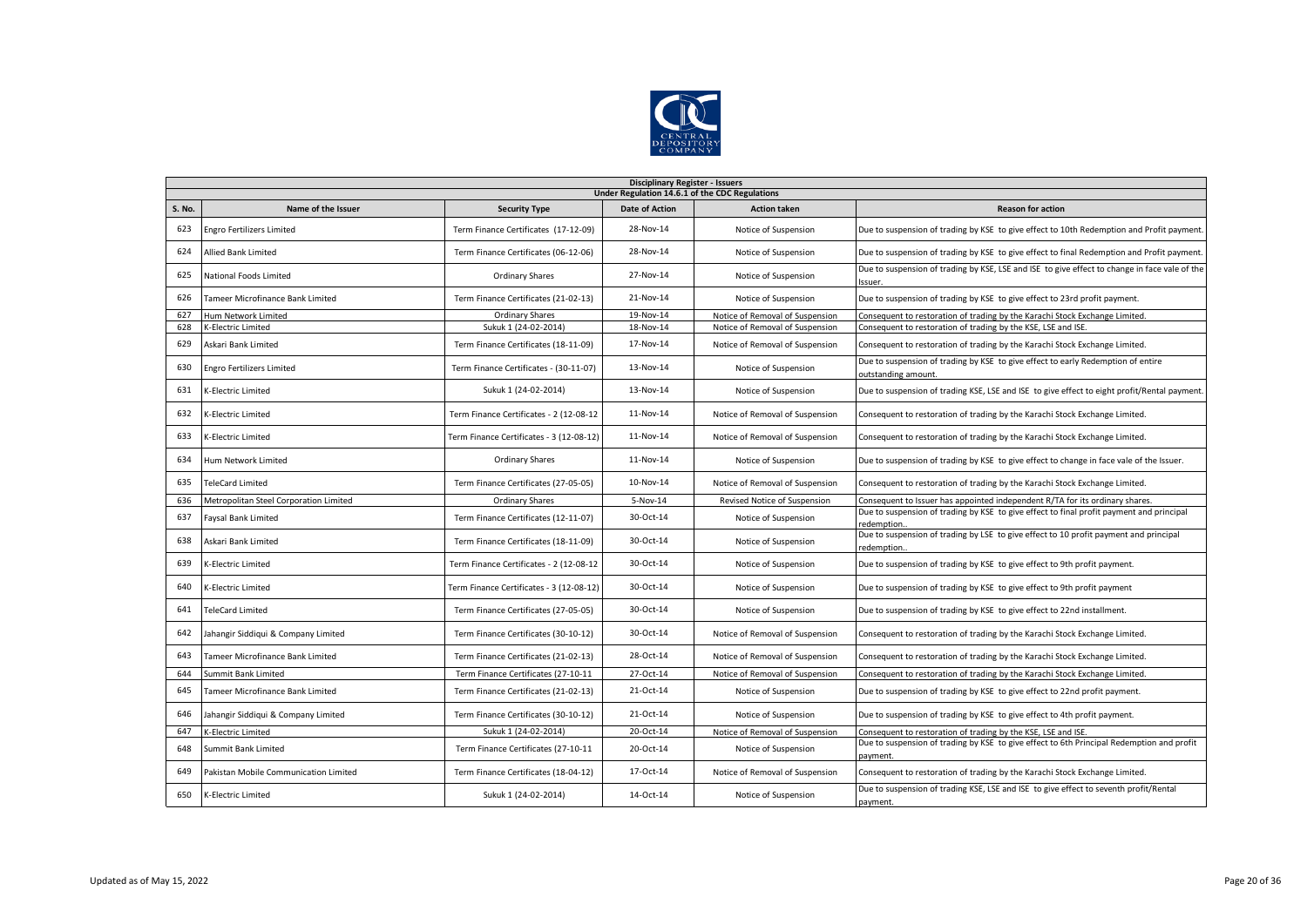

|               | <b>Disciplinary Register - Issuers</b>  |                                                  |                                                |                                 |                                                                                                                                                      |  |  |  |
|---------------|-----------------------------------------|--------------------------------------------------|------------------------------------------------|---------------------------------|------------------------------------------------------------------------------------------------------------------------------------------------------|--|--|--|
|               |                                         |                                                  | Under Regulation 14.6.1 of the CDC Regulations |                                 |                                                                                                                                                      |  |  |  |
| <b>S. No.</b> | Name of the Issuer                      | <b>Security Type</b>                             | <b>Date of Action</b>                          | <b>Action taken</b>             | <b>Reason for action</b>                                                                                                                             |  |  |  |
| 651           | <b>WorldCall Telecom Limited</b>        | Term Finance Certificates (07-10-08)             | 3-Oct-14                                       | Notice of Removal of Suspension | Consequent to restoration of trading by the Lahore Stock Exchange Limited.                                                                           |  |  |  |
| 652           | Pakistan Mobile Communication Limited   | Term Finance Certificates (18-04-12)             | 2-Oct-14                                       | Notice of Suspension            | Due to suspension of trading by KSE to give effect to 10th Redemption/profit payment.                                                                |  |  |  |
| 653           | WorldCall Telecom Limited               | Term Finance Certificates (07-10-08)             | $1-Oct-14$                                     | Notice of Suspension            | Due to suspension of trading by LSE to give effect to Redemption.                                                                                    |  |  |  |
| 654           | <b>Tameer Microfinance Bank Limited</b> | Term Finance Certificates (21-02-13)             | 26-Sep-14                                      | Notice of Removal of Suspension | Consequent to restoration of trading by the Karachi Stock Exchange Limited.                                                                          |  |  |  |
| 655           | Tameer Microfinance Bank Limited        | Term Finance Certificates (21-02-13)             | 22-Sep-14                                      | Notice of Suspension            | Due to Suspension of trading by the Karachi Stock Exchange Limited to give effect to 21th<br>Profit payment                                          |  |  |  |
| 656           | Azgard Nine Limited                     | Term Finance Certificates (20-09-05)             | 19-Sep-14                                      | Notice of Removal of Suspension | Consequent to restoration of trading by the Karachi Stock Exchange Limited.                                                                          |  |  |  |
| 657           | <b>K-Electric Limited</b>               | Sukuk 3 (24-02-2014)                             | 18-Sep-14                                      | Notice of Removal of Suspension | Consequent to restoration of trading by the KSE, LSE and ISE.                                                                                        |  |  |  |
| 658           | K-Electric Limited                      | Sukuk 2 (24-02-2014)                             | 18-Sep-14                                      | Notice of Removal of Suspension | Consequent to restoration of trading by the KSE, LSE and ISE.                                                                                        |  |  |  |
| 659           | K-Electric Limited                      | Sukuk 1 (24-02-2014)                             | 18-Sep-14                                      | Notice of Removal of Suspension | Consequent to restoration of trading by the KSE, LSE and ISE.                                                                                        |  |  |  |
| 660           | K-Electric Limited                      | Sukuk 1 (24-02-2014)                             | 12-Sep-14                                      | Notice of Suspension            | Due to suspension of trading KSE, LSE and ISE to give effect to sixth profit/Rental payment.                                                         |  |  |  |
| 661           | Azgard Nine Limited                     | Term Finance Certificates of (20-09-05)          | 12-Sep-14                                      | Notice of Suspension            | Due to suspension of trading by KSE to give effect to 2nd Redemption and profit payment.                                                             |  |  |  |
| 662           | K-Electric Limited                      | Sukuk 3 (24-02-2014)                             | 11-Sep-14                                      | Notice of Suspension            | Due to suspension of trading KSE, LSE and ISE to give effect to second profit/Rental<br>payment.                                                     |  |  |  |
| 663           | K-Electric Limited                      | Sukuk 2 (24-02-2014)                             | 11-Sep-14                                      | Notice of Suspension            | Due to suspension of trading KSE, LSE and ISE to give effect to second profit/Rental<br>payment                                                      |  |  |  |
| 664           | Pakistan Refinery Limited               | Term Finance Certificates - TFC 1 (15-11-<br>13) | 10-Sep-14                                      | Notice of Removal of Suspension | Consequent to restoration of trading by the Karachi Stock Exchange Limited.                                                                          |  |  |  |
| 665           | Pakistan Refinery Limited               | Term Finance Certificates - TFC2 (15-11<br>13)   | 10-Sep-14                                      | Notice of Removal of Suspension | Consequent to restoration of trading by the Karachi Stock Exchange Limited.                                                                          |  |  |  |
| 666           | <b>NAMCO Balanced Fund</b>              | Certificates                                     | 10-Sep-14                                      | Notice of Suspension            | Due to suspension of trading by KSE to give effect to determining the entitlement to the<br>units of the Fund after conversion into open end scheme. |  |  |  |
| 667           | <b>Engro Corporation Limited</b>        | Term Finance Certificates (30-09-11)             | 5-Sep-14                                       | Notice of Suspension            | Due to suspension of trading by KSE to give effect to final profit payment.                                                                          |  |  |  |
| 668           | Pakistan Refinery Limited               | Term Finance Certificates - TFC 1 (15-11-<br>13) | $2-$ Sep $-14$                                 | Notice of Suspension            | Due to suspension of trading by KSE to give effect to third profit payment.                                                                          |  |  |  |
| 669           | Pakistan Refinery Limited               | Term Finance Certificates - TFC2 (15-11<br>13)   | $2-Sep-14$                                     | Notice of Suspension            | Due to suspension of trading by KSE to give effect to third profit payment.                                                                          |  |  |  |
| 670           | Tameer Microfinance Bank Limited        | Term Finance Certificates (21-02-13)             | 28-Aug-14                                      | Notice of Removal of Suspension | Consequent to restoration of trading by the Karachi Stock Exchange Limited.                                                                          |  |  |  |
| 671           | <b>Allied Bank Limited</b>              | Term Finance Certificates (28-08-09)             | 28-Aug-14                                      | Notice of Removal of Suspension | Consequent to restoration of trading by the Karachi Stock Exchange Limited.                                                                          |  |  |  |
| 672           | Tameer Microfinance Bank Limited        | Term Finance Certificates (21-02-13)             | 22-Aug-14                                      | Notice of Suspension            | Due to Suspension of trading by the Karachi Stock Exchange Limited to give effect to 20th<br>Profit pavment                                          |  |  |  |
| 673           | <b>United Bank Limited</b>              | Term Finance Certificates (08-09-2006)           | 22-Aug-14                                      | Notice of Suspension            | Due to Suspension of trading by the Karachi Stock Exchange Limited to give effect to final<br>redemption                                             |  |  |  |
| 674           | Bank Alfalah Limited                    | Term Finance Certificates (20-02-2013)           | 20-Aug-14                                      | Notice of Removal of Suspension | Consequent to restoration of trading by the Karachi Stock Exchange Limited.                                                                          |  |  |  |
| 675           | K-Electric Limited                      | Sukuk - I (24-02-2014)                           | 18-Aug-14                                      | Notice of Removal of Suspension | Consequent to restoration of trading by the KSE, LSE & ISE.                                                                                          |  |  |  |
| 676           | <-Electric Limited                      | Sukuk - I (24-02-2014)                           | 12-Aug-14                                      | Notice of Suspension            | Due to suspension of trading KSE, LSE and ISE to give effect to fifth profit/Rental payment.                                                         |  |  |  |
| 677           | <b>Allied Bank Limited</b>              | Term Finance Certificates (28-08-09)             | 12-Aug-14                                      | Notice of Suspension            | Due to suspension of trading by KSE to give effect to 10th Redemption and profit payment.                                                            |  |  |  |
| 678           | <b>TeleCard Limited</b>                 | Term Finance Certificates (27-05-05)             | 12-Aug-14                                      | Notice of Removal of Suspension | Consequent to restoration of trading by the Karachi Stock Exchange Limited.                                                                          |  |  |  |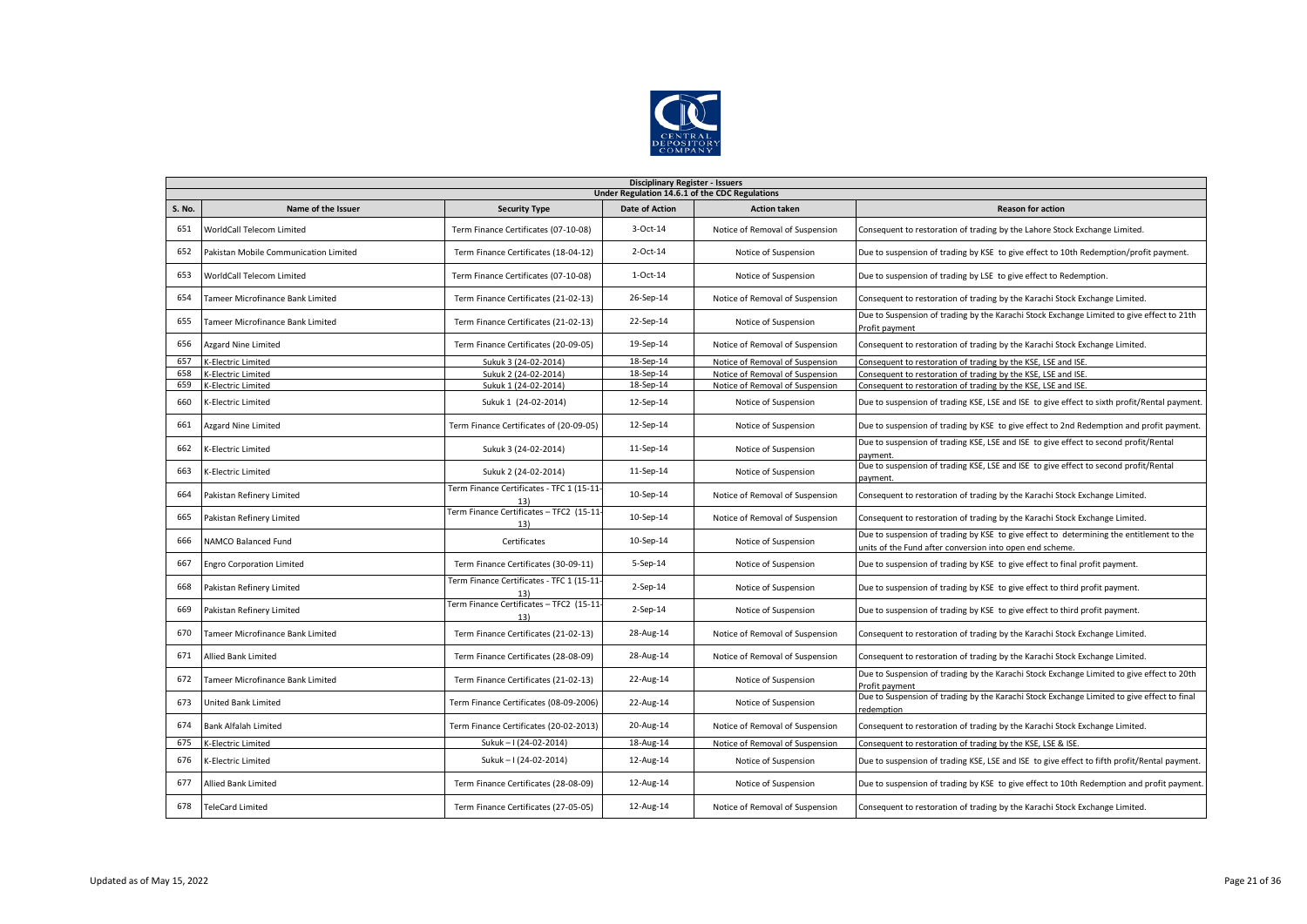

|               | <b>Disciplinary Register - Issuers</b>         |                                                 |                |                                                  |                                                                                                                         |  |  |  |  |
|---------------|------------------------------------------------|-------------------------------------------------|----------------|--------------------------------------------------|-------------------------------------------------------------------------------------------------------------------------|--|--|--|--|
|               | Under Regulation 14.6.1 of the CDC Regulations |                                                 |                |                                                  |                                                                                                                         |  |  |  |  |
| <b>S. No.</b> | Name of the Issuer                             | <b>Security Type</b>                            | Date of Action | <b>Action taken</b>                              | <b>Reason for action</b>                                                                                                |  |  |  |  |
| 679           | K-Electric Limited                             | Term Finance Certificates (12-08-12) -          | 11-Aug-14      | Notice of Removal of Suspension                  | Consequent to restoration of trading by the Karachi Stock Exchange Limited.                                             |  |  |  |  |
| 680           | K-Electric Limited                             | Term Finance Certificates (12-08-12) -<br>TFC-3 | 11-Aug-14      | Notice of Removal of Suspension                  | Consequent to restoration of trading by the Karachi Stock Exchange Limited.                                             |  |  |  |  |
| 681           | <b>Bank Al-Habib Limited</b>                   | Term Finance Certificates (07-02-2007)          | $6$ -Aug-14    | Notice of Removal of Suspension                  | Consequent to restoration of trading by the Karachi Stock Exchange Limited.                                             |  |  |  |  |
| 682           | <b>Bank Alfalah Limited</b>                    | Term Finance Certificates (20-02-2013)          | $5 - Aug-14$   | Notice of Suspension                             | Due to suspension of trading by KSE to give effect to third profit payment.                                             |  |  |  |  |
| 683           | <b>TeleCard Limited</b>                        | Term Finance Certificates (27-05-05)            | 4-Aug-14       | Notice of Suspension                             | Due to suspension of trading by KSE to give effect to 21st installment payment.                                         |  |  |  |  |
| 684           | K-Electric Limited                             | Term Finance Certificates (12-08-12) -<br>TFC-2 | 4-Aug-14       | Notice of Suspension                             | Due to suspension of trading by KSE to give effect to eight profit payment.                                             |  |  |  |  |
| 685           | K-Electric Limited                             | Term Finance Certificates (12-08-12) -<br>TFC-3 | 4-Aug-14       | Notice of Suspension                             | Due to suspension of trading by KSE to give effect to eight profit payment.                                             |  |  |  |  |
| 686           | <b>National Savings Bonds</b>                  | 10 year maturity - 1st Offer                    | 28-Jul-14      | Notice of Removal of Suspension                  | Consequent to restoration of trading by the KSE, LSE & ISE.                                                             |  |  |  |  |
| 687           | <b>National Savings Bonds</b>                  | 5 year maturity - 1st Offer                     | 28-Jul-14      | Notice of Removal of Suspension                  | Consequent to restoration of trading by the KSE, LSE & ISE.                                                             |  |  |  |  |
| 688           | Tameer Microfinance Bank Limited               | Term Finance Certificates (21-02-13)            | 25-Jul-14      | Notice of Removal of Suspension                  | Consequent to restoration of trading by the Karachi Stock Exchange Limited.                                             |  |  |  |  |
| 689           | <b>Bank Al-Habib Limited</b>                   | Term Finance Certificates (07-02-2007)          | 22-Jul-14      | Notice of Suspension                             | Due to Suspension of trading by the Karachi Stock Exchange Limited to give effect to 15th<br>Profit payment             |  |  |  |  |
| 690           | <b>K-Electric Limited</b>                      | Sukuk 1 (24-02-2014)                            | 18-Jul-14      | Notice of Removal of Suspension                  | Consequent to restoration of trading by the KSE, LSE & ISE.                                                             |  |  |  |  |
| 691           | Tameer Microfinance Bank Limited               | Term Finance Certificates (21-02-13)            | 18-Jul-14      | Notice of Suspension                             | Due to Suspension of trading by the Karachi Stock Exchange Limited to give effect to 19th<br>Profit payment             |  |  |  |  |
| 692           | <b>National Savings Bonds</b>                  | 10 year maturity - 1st Offer                    | 17-Jul-14      | Notice of Suspension                             | Due to Suspension of trading by the KSE, LSE & ISE to give effect to 9th profit payment.                                |  |  |  |  |
| 693           | <b>National Savings Bonds</b>                  | 5 year maturity - 1st Offer                     | 17-Jul-14      | Notice of Suspension                             | Due to Suspension of trading by the KSE, LSE & ISE to give effect to 9th profit payment.                                |  |  |  |  |
| 694           | K-Electric Limited                             | Sukuk 1 (24-02-2014)                            | $14$ -Jul-14   | Notice of Suspension                             | Due to suspension of trading KSE, LSE and ISE to give effect to fourth profit/Rental<br>payment                         |  |  |  |  |
| 695           | WorldCall Telecom Limited                      | Term Finance Certificates (07-10-08)            | 7-Jul-14       | Notice of Removal of Suspension                  | Consequent to restoration of trading by the Lahore Stock Exchange Limited.                                              |  |  |  |  |
| 696           | Tameer Microfinance Bank Limited               | Term Finance Certificates (21-02-13)            | 27-Jun-14      | Notice of Removal of Suspension                  | Consequent to restoration of trading by the Karachi Stock Exchange Limited.                                             |  |  |  |  |
| 697           | Premier Insurance Limited                      | <b>Ordinary Shares</b>                          | 25-Jun-14      | Notice of Suspension                             | Due to Suspension of trading by the Karachi Stock Exchange Limited to give effect to<br>change of Face value of Shares. |  |  |  |  |
| 698           | Quality Textile Mills Limited                  | <b>Ordinary Shares</b>                          | 25-Jun-14      | Notice of Removal of Suspension                  | Consequent to restoration of trading by the Karachi Stock Exchange Limited.                                             |  |  |  |  |
| 699           | WorldCall Telecom Limited                      | Term Finance Certificates (07-10-08)            | 23-Jun-14      | Notice of Suspension                             | Due to Suspension of trading by the Lahore Stock Exchange Limited to give effect to<br>redemption.                      |  |  |  |  |
| 700           | <b>Quality Textile Mills Limited</b>           | <b>Ordinary Shares</b>                          | 20-Jun-14      | Notice of Suspension                             | Due to Suspension of trading by the Karachi Stock Exchange Limited.                                                     |  |  |  |  |
| 701           | Tameer Microfinance Bank Limited               | Term Finance Certificates (21-02-13)            | 20-Jun-14      | Notice of Suspension                             | Due to suspension of trading by the Karachi Stock Exchange Limited to give effect to 18th<br>profit payment.            |  |  |  |  |
| 702           | K-Electric Limited                             | Sukuk 3 (24-02-2014)                            | 18-Jun-14      | Notice of Removal of Suspension                  | Consequent to restoration of trading by the KSE, LSE and ISE.                                                           |  |  |  |  |
| 703           | K-Electric Limited                             | Sukuk 2 (24-02-2014)                            | 18-Jun-14      | Notice of Removal of Suspension                  | Consequent to restoration of trading by the KSE, LSE and ISE.                                                           |  |  |  |  |
| 704           | K-Electric Limited                             | Sukuk 1 (24-02-2014)                            | 18-Jun-14      | Notice of Removal of Suspension                  | Consequent to restoration of trading by the KSE, LSE and ISE.                                                           |  |  |  |  |
| 705           | Orix Leasing Pakistan Limited                  | Term Finance Certificates (30-06-2011)          | 17-Jun-14      | Notice of Suspension                             | Due to suspension of trading by the Karachi Stock Exchange Limited to give effect to final<br>redemption payment.       |  |  |  |  |
| 706           | <b>Engro Fertilizers Limited</b>               | Term Finance Certificates (17-12-09)            | 17-Jun-14      | Notice of Removal of Suspension                  | Consequent to restoration of trading by the Karachi Stock Exchange Limited.                                             |  |  |  |  |
| 707           | Saif Nadeem Kawasaki Motors Limited            | <b>Ordinary Shares</b>                          | 6/13/2014      | Notice of Cancellation of the CDS<br>Eligibility | Consequent to delisting by KSE and LSE due to winding-up order of Peshawar High court.                                  |  |  |  |  |
| 708           | K-Electric Limited                             | Sukuk 1 (24-02-2014)                            | 12-Jun-14      | Notice of Suspension                             | Due to suspension of trading KSE, LSE and ISE to give effect to first profit/Rental payment.                            |  |  |  |  |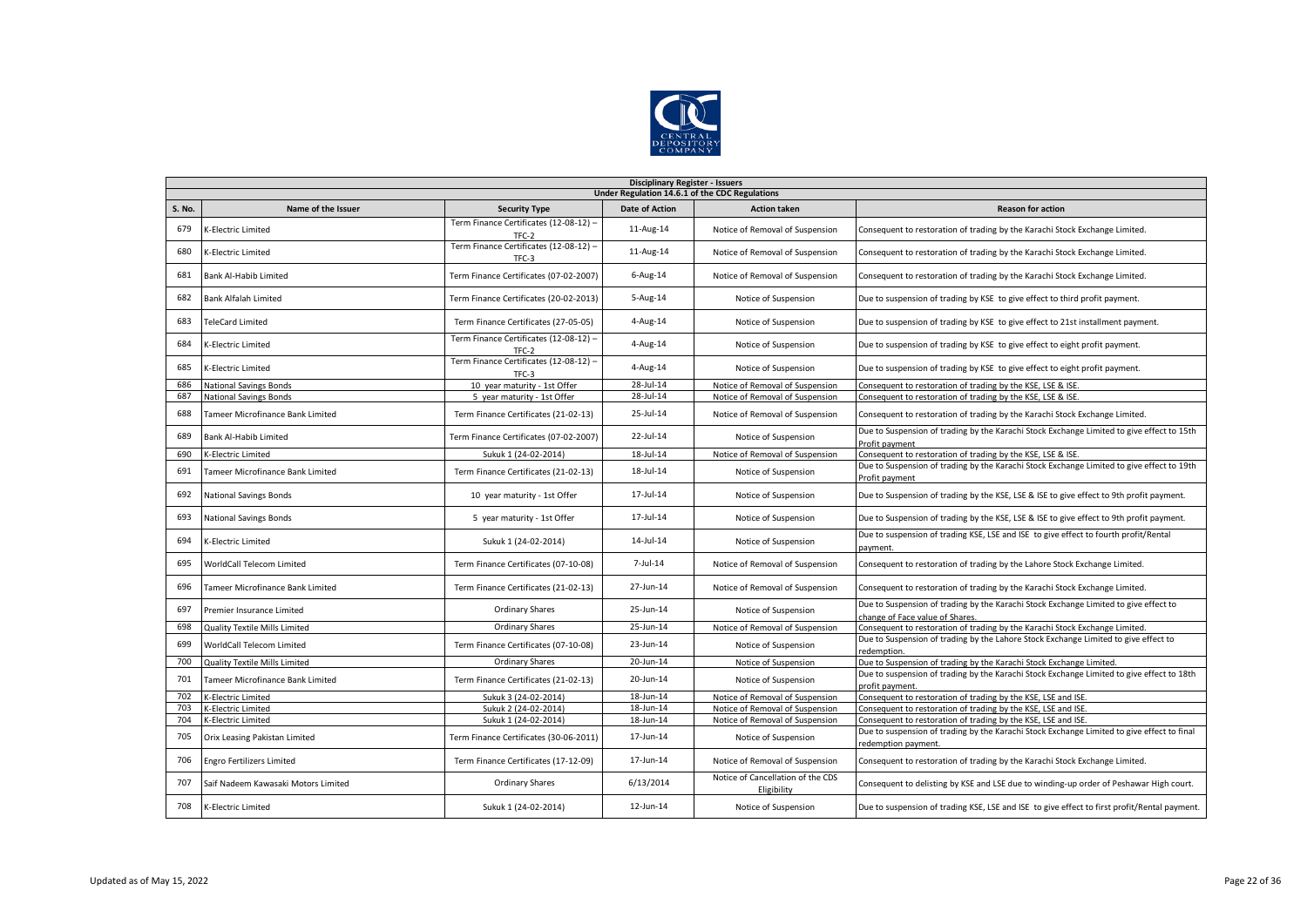

|               | <b>Disciplinary Register - Issuers</b>         |                                                 |                       |                                 |                                                                                                                                    |  |  |  |  |  |
|---------------|------------------------------------------------|-------------------------------------------------|-----------------------|---------------------------------|------------------------------------------------------------------------------------------------------------------------------------|--|--|--|--|--|
|               | Under Regulation 14.6.1 of the CDC Regulations |                                                 |                       |                                 |                                                                                                                                    |  |  |  |  |  |
| <b>S. No.</b> | Name of the Issuer                             | <b>Security Type</b>                            | <b>Date of Action</b> | <b>Action taken</b>             | <b>Reason for action</b>                                                                                                           |  |  |  |  |  |
| 709           | K-Electric Limited                             | Sukuk 3 (24-02-2014)                            | 10-Jun-14             | Notice of Suspension            | Due to suspension of trading KSE, LSE and ISE to give effect to First profit/Rental payment.                                       |  |  |  |  |  |
| 710           | K-Electric Limited                             | Sukuk 2 (24-02-2014)                            | 10-Jun-14             | Notice of Suspension            | Due to suspension of trading KSE, LSE and ISE to give effect to first profit/Rental payment.                                       |  |  |  |  |  |
| 711           | <b>Allied Bank Limited</b>                     | Term Finance Certificates (27-05-05)            | $5 - Jun-14$          | Notice of Removal of Suspension | Consequent to restoration of trading by the Karachi Stock Exchange Limited.                                                        |  |  |  |  |  |
| 712           | <b>Engro Fertilizers Limited</b>               | Term Finance Certificates (30-11-07)            | 30-May-14             | Notice of Removal of Suspension | Failure to settle the CDC outstanding dues.                                                                                        |  |  |  |  |  |
| 713           | <b>Engro Fertilizers Limited</b>               | Term Finance Certificates (17-12-09)            | 29-May-14             | Notice of Suspension            | Due to suspension of trading by the Karachi Stock Exchange Limited to give effect to 9th<br>redemption/profit payment.             |  |  |  |  |  |
| 714           | Tameer Microfinance Bank Limited               | Term Finance Certificates (21-02-13)            | 28-May-14             | Notice of Removal of Suspension | Consequent to restoration of trading by the Karachi Stock Exchange Limited.                                                        |  |  |  |  |  |
| 715           | Tameer Microfinance Bank Limited               | Term Finance Certificates (21-02-13)            | 21-May-14             | Notice of Suspension            | Due to suspension of trading by the Karachi Stock Exchange Limited to give effect to 13th<br>profit payment                        |  |  |  |  |  |
| 716           | Allied Bank Limited                            | Term Finance Certificates (06-12-06)            | 21-May-14             | Notice of Suspension            | Due to suspension of trading by the Karachi Stock Exchange Limited to give effect to 15th<br>edemption/profit payment.             |  |  |  |  |  |
| 717           | K-Electric Limited                             | Sukuk 1                                         | 16-May-14             | Notice of Removal of Suspension | Consequent to restoration of trading by the KSE, LSE and ISE.                                                                      |  |  |  |  |  |
| 718           | <b>TeleCard Limited</b>                        | Term Finance Certificates (27-05-05)            | 14-May-14             | Notice of Removal of Suspension | Consequent to restoration of trading by the Karachi Stock Exchange Limited.                                                        |  |  |  |  |  |
| 719           | <b>Engro Fertilizers Limited</b>               | Term Finance Certificates (30-11-07)            | 14-May-14             | Notice of Suspension            | Due to suspension of trading by the Karachi Stock Exchange Limited to give effect to 13th<br>redemption/profit payment.            |  |  |  |  |  |
| 720           | <b>K-Electric Limited</b>                      | Sukuk 1                                         | $12$ -May-14          | Notice of Suspension            | Due to suspension of trading KSE, LSE and ISE to give effect to Second profit/Rental<br>payment                                    |  |  |  |  |  |
| 721           | Faysal Bank Limited                            | Term Finance Certificates (12-11-07)            | 12-May-14             | Notice of Removal of Suspension | Consequent to restoration of trading by the Karachi Stock Exchange Limited.                                                        |  |  |  |  |  |
| 722           | K-Electric Limited                             | Term Finance Certificates (12-08-12)-<br>TFC-2  | $9$ -May-14           | Notice of Removal of Suspension | Consequent to restoration of trading by the KSE, LSE and ISE.                                                                      |  |  |  |  |  |
| 723           | <b>K-Electric Limited</b>                      | Term Finance Certificates (12-08-12) -<br>TFC-3 | $9$ -May-14           | Notice of Removal of Suspension | Consequent to restoration of trading by the KSE, LSE and ISE.                                                                      |  |  |  |  |  |
| 724           | Mandviwalla Mauser Plastic Industries Limited  | <b>Ordinary Shares</b>                          | 7-May-14              | Notice of Removal of Suspension | Consequent to restoration of trading by the Karachi Stock Exchange Limited.                                                        |  |  |  |  |  |
| 725           | First Capital Securities Corporation Limited   | <b>Ordinary Shares</b>                          | 7-May-14              | Notice of Suspension            | Due to failure to settle the CDC outstanding dues                                                                                  |  |  |  |  |  |
| 726           | <b>TeleCard Limited</b>                        | Term Finance Certificates (27-05-05)            | $6$ -May-14           | Notice of Suspension            | Due to suspension of trading by the Karachi Stock Exchange Limited to give effect to 20th<br>installment payment.                  |  |  |  |  |  |
| 727           | K-Electric Limited                             | Term Finance Certificates (12-08-12)-<br>TFC-2  | $2-May-14$            | Notice of Suspension            | Due to suspension of trading KSE, LSE and ISE to give effect to Seven profit/Rental<br>payment                                     |  |  |  |  |  |
| 728           | K-Electric Limited                             | Term Finance Certificates (12-08-12) -<br>TFC-3 | $2-May-14$            | Notice of Suspension            | Due to suspension of trading KSE, LSE and ISE to give effect to Seven profit/Rental<br>payment.                                    |  |  |  |  |  |
| 729           | Colony Mills Limited                           | <b>Ordinary Shares</b>                          | $2-May-14$            | Notice of Suspension            | Consequent to suspension of trading by KSE give effect to amalgamation of the Issuer<br>with and into Colony Textile Mills Limited |  |  |  |  |  |
| 730           | Jahangir Siddiqui & Company Limited            | Term Finance Certificates (30-10-12)            | 30-Apr-14             | Notice of Removal of Suspension | Consequent to restoration of trading by the Karachi Stock Exchange Limited.                                                        |  |  |  |  |  |
| 731           | Faysal Bank Limited                            | Term Finance Certificates (12-11-07)            | 29-Apr-14             | Notice of Suspension            | Due to suspension of trading by the Karachi Stock Exchange Limited to give effect to 13th<br>Principal redemption/profit payment.  |  |  |  |  |  |
| 732           | Tameer Microfinance Bank Limited               | Term Finance Certificates (21-02-13)            | 28-Apr-14             | Notice of Removal of Suspension | Consequent to restoration of trading by the KSE, LSE and ISE.                                                                      |  |  |  |  |  |
| 733           | Summit Bank Limited                            | Term Finance Certificates (27-10-11)            | 28-Apr-14             | Notice of Removal of Suspension | Consequent to restoration of trading by the Karachi Stock Exchange Limited.                                                        |  |  |  |  |  |
| 734           | Dewan Automotive Engineering Limited           | <b>Ordinary Shares</b>                          | 22-Apr-14             | Notice of Suspension            | Failure to settle the CDC outstanding dues.                                                                                        |  |  |  |  |  |
| 735           | First Capital Securities Corporation Limited   | <b>Ordinary Shares</b>                          | 22-Apr-14             | Notice of Intention to Suspend  | Failure to settle the CDC outstanding dues.                                                                                        |  |  |  |  |  |
| 736           | Tameer Microfinance Bank Limited               | Term Finance Certificates (21-02-13)            | 21-Apr-14             | Notice of Suspension            | Due to suspension of trading by the Karachi Stock Exchange Limited to give effect to 16th<br>profit payment.                       |  |  |  |  |  |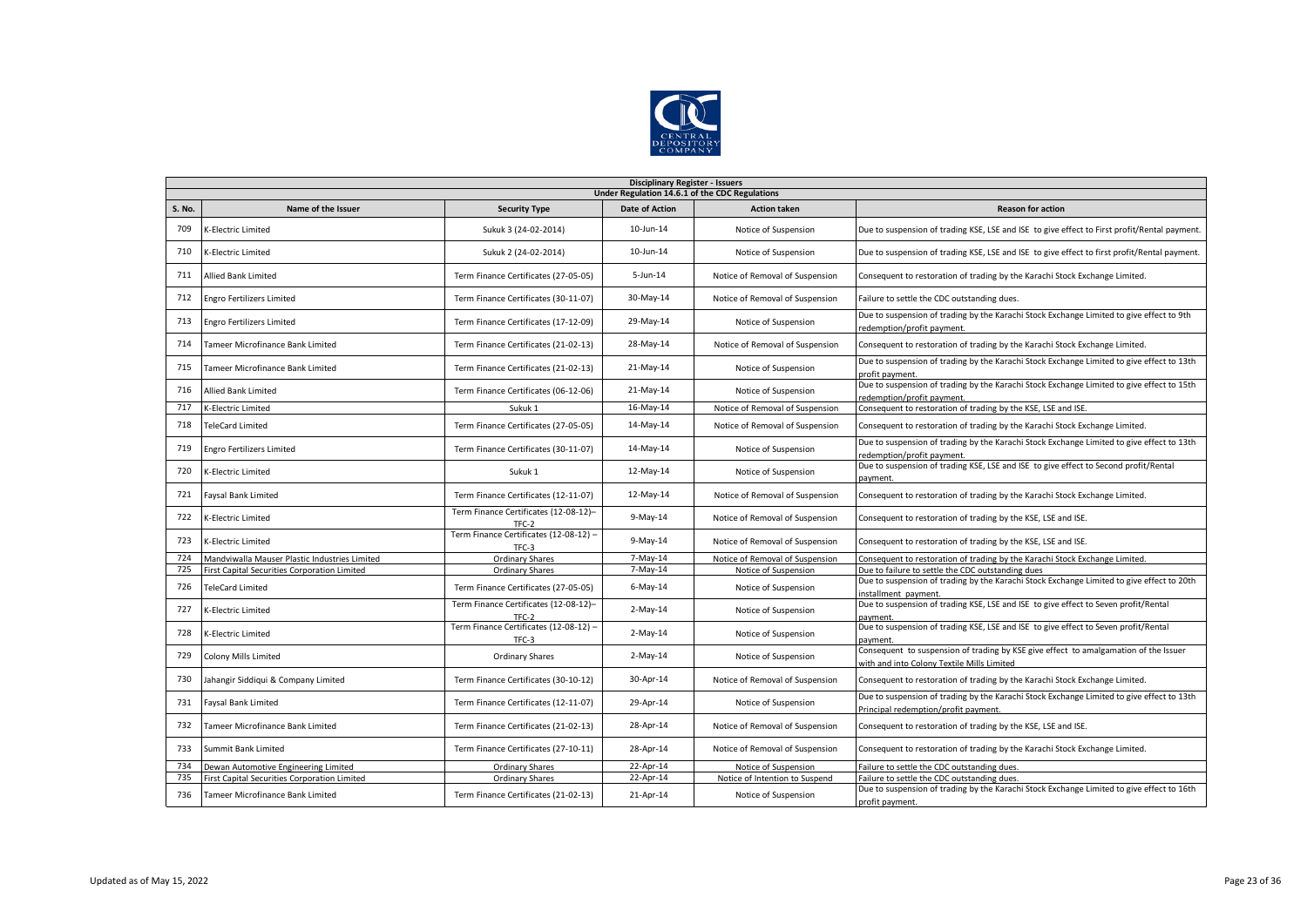

|        | <b>Disciplinary Register - Issuers</b>         |                                        |                       |                                 |                                                                                                                                                                                                                                      |  |  |  |  |  |
|--------|------------------------------------------------|----------------------------------------|-----------------------|---------------------------------|--------------------------------------------------------------------------------------------------------------------------------------------------------------------------------------------------------------------------------------|--|--|--|--|--|
|        | Under Regulation 14.6.1 of the CDC Regulations |                                        |                       |                                 |                                                                                                                                                                                                                                      |  |  |  |  |  |
| S. No. | Name of the Issuer                             | <b>Security Type</b>                   | <b>Date of Action</b> | <b>Action taken</b>             | <b>Reason for action</b>                                                                                                                                                                                                             |  |  |  |  |  |
| 737    | Jahangir Siddiqui & Company Limited            | Term Finance Certificates (30-10-12)   | 21-Apr-14             | Notice of Suspension            | Due to suspension of trading by the Karachi Stock Exchange Limited to give effect to third<br>Principal redemption/profit payment.                                                                                                   |  |  |  |  |  |
| 738    | Summit Bank Limited                            | Term Finance Certificates (27-10-11)   | 21-Apr-14             | Notice of Suspension            | Due to suspension of trading by the Karachi Stock Exchange Limited to give effect to 5th<br>Principal redemption/profit payment.                                                                                                     |  |  |  |  |  |
| 739    | Pakistan Mobile Communication Limited          | Term Finance Certificates (18-04-12)   | 18-Apr-14             | Notice of Removal of Suspension | Consequent to restoration of trading by the Karachi Stock Exchange Limited.                                                                                                                                                          |  |  |  |  |  |
| 740    | K-Electric Limited                             | SUKUK <sub>1</sub>                     | 18-Apr-14             | Notice of Removal of Suspension | Consequent to restoration of trading by the KSE, LSE and ISE.                                                                                                                                                                        |  |  |  |  |  |
| 741    | Pakistan Mobile Communication Limited          | Term Finance Certificates (18-04-12)   | 14-Apr-14             | Notice of Suspension            | Due to suspension of trading by the Karachi Stock Exchange Limited to give effect to 8th<br>redemption/profit payment                                                                                                                |  |  |  |  |  |
| 742    | K-Electric Limited                             | SUKUK <sub>1</sub>                     | 14-Apr-14             | Notice of Suspension            | Due to suspension of trading KSE, LSE and ISE to give effect to first profit/Rental payment.                                                                                                                                         |  |  |  |  |  |
| 743    | Suhail Jute Mills Limited                      | <b>Ordinary Shares</b>                 | 11-Apr-14             | Removal of Suspension           | Consequent to restoration of trading by the Karachi Stock Exchange Limited.                                                                                                                                                          |  |  |  |  |  |
| 744    | First Habib Bank Modaraba                      | Modaraba Certificates                  | 28-Mar-14             | Notice of Suspension            | Due to suspension of trading by the Karachi Stock Exchange Limited and Lahore Stock<br>Exchange Limited and Islamabad Stock Exchange, in view of passing of resolution by the<br>First Habib Bank Modaraba for voluntary winding-up. |  |  |  |  |  |
| 745    | Orix Leasing Pakistan Limited                  | Term Finance Certificates (30-06-2011) | 28-Mar-14             | Notice of Removal of Suspension | Consequent to restoration of trading by the Karachi Stock Exchange Limited.                                                                                                                                                          |  |  |  |  |  |
| 746    | Tameer Microfinance Bank Limited               | Term Finance Certificates (21-02-13)   | 28-Mar-14             | Notice of Removal of Suspension | Consequent to restoration of trading by the Karachi Stock Exchange Limited.                                                                                                                                                          |  |  |  |  |  |
| 747    | Pace (Pakistan) Limited                        | Term Finance Certificates (15-02-08)   | 25-Mar-14             | Notice of Suspension            | Due to suspension of trading by the Lahore Stock Exchange Limited.                                                                                                                                                                   |  |  |  |  |  |
| 748    | Mukhtar Textile Mills Limited                  | Ordinary Shares                        | 25-Mar-14             | Notice of Removal of Suspension | Issuer has settled the CDC outstanding dues.                                                                                                                                                                                         |  |  |  |  |  |
| 749    | Tameer Microfinance Bank Limited               | Term Finance Certificates (21-02-13)   | 21-Mar-14             | Notice of Suspension            | Due to suspension of trading by the Karachi Stock Exchange Limited to give effect to 15<br>profit payment.                                                                                                                           |  |  |  |  |  |
| 750    | Suhail Jute Mills Limited                      | <b>Ordinary Shares</b>                 | 19-Mar-14             | Notice of Suspension            | Due to suspension of trading by the Karachi Stock Exchange Limited and Lahore Stock<br>Exchange Limited.                                                                                                                             |  |  |  |  |  |
| 751    | <b>Azgard Nine Limited</b>                     | Term Finance Certificates (20-09-05)   | 18-Mar-14             | Notice of Removal of Suspension | Consequent to restoration of trading by the Karachi Stock Exchange Limited.                                                                                                                                                          |  |  |  |  |  |
| 752    | Orix Leasing Pakistan Limited                  | Term Finance Certificates (30-06-2011) | 18-Mar-14             | Notice of Suspension            | Due to suspension of trading by the Karachi Stock Exchange Limited to give effect to the<br>payment of Ninth Principal Redemption and Eleventh profit payment.                                                                       |  |  |  |  |  |
| 753    | Moonlite (Pak) Limited                         | <b>Ordinary Shares</b>                 | 17-Mar-14             | Notice of Suspension            | Due to suspension of trading by the Karachi Stock Exchange Limited in view of passing of<br>special resolution by Moonlite (Pak) Limited for voluntary winding-up.                                                                   |  |  |  |  |  |
| 754    | <b>Engro Corporation Limited</b>               | Term Finance Certificates (13-03-08)   | 14-Mar-14             | Notice of Removal of Suspension | Consequent to restoration of trading by the Karachi Stock Exchange Limited and Lahore<br>Stock Exchange Limited.                                                                                                                     |  |  |  |  |  |
| 755    | Saudi Pak Leasing Company Limited              | Term Finance Certificates (13-03-08)   | 12-Mar-14             | Notice of Removal of Suspension | Consequent to restoration of trading by the Karachi Stock Exchange Limited.                                                                                                                                                          |  |  |  |  |  |
| 756    | Azgard Nine Limited                            | Term Finance Certificates (20-09-05)   | 12-Mar-14             | Notice of Suspension            | Due to suspension of trading by the Karachi Stock Exchange Limited to give effect to 2nd<br>redemption/profit payment.                                                                                                               |  |  |  |  |  |
| 757    | <b>Engro Corporation Limited</b>               | Term Finance Certificates (30-09-11)   | 7-Mar-14              | Notice of Suspension            | Due to suspension of trading by the Karachi Stock Exchange Limited and Lahore Stock<br>Exchange Limited to give effect to profit payment.                                                                                            |  |  |  |  |  |
| 758    | Saudi Pak Leasing Company Limited              | Term Finance Certificates (13-03-08)   | 7-Mar-14              | Notice of Suspension            | Due to suspension of trading by the Karachi Stock Exchange Limited to give effect to<br>monthly redemption/profit payment.                                                                                                           |  |  |  |  |  |
| 759    | Sweetwater Dairies Pakistan (Private) Limited  | <b>Ordinary Shares</b>                 | 27-Feb-14             | Notice of Removal of Suspension | Issuer has removed all the causes of suspension by submitting the reconciliation report of<br>respective period and payment of fine to CDC                                                                                           |  |  |  |  |  |
| 760    | Nimir Industrial Chemicals Limited             | Ordinary Shares                        | 15-Jan-14             | Notice of Removal of Suspension | Consequent to restoration of trading by the Karachi Stock Exchange Limited and Lahore<br>Stock Exchange to give effect to change in face value of shares.                                                                            |  |  |  |  |  |
| 761    | <b>Gulistan Textile Mills Limited</b>          | <b>Ordinary Shares</b>                 | $3$ -Jan-14           | Notice of Suspension            | Due to suspension of trading by the Karachi Stock Exchange Limited and Lahore Stock<br><b>Exchange Limited.</b>                                                                                                                      |  |  |  |  |  |
| 762    | Nimir Industrial Chemicals Limited             | <b>Ordinary Shares</b>                 | $1$ -Jan- $14$        | Notice of Suspension            | Consequent to revising the suspension period of trading in the Ordinary Shares by the<br>Karachi Stock Exchange Limited and Lahore Stock Exchange Limited to give effect to<br>change in face value of shares                        |  |  |  |  |  |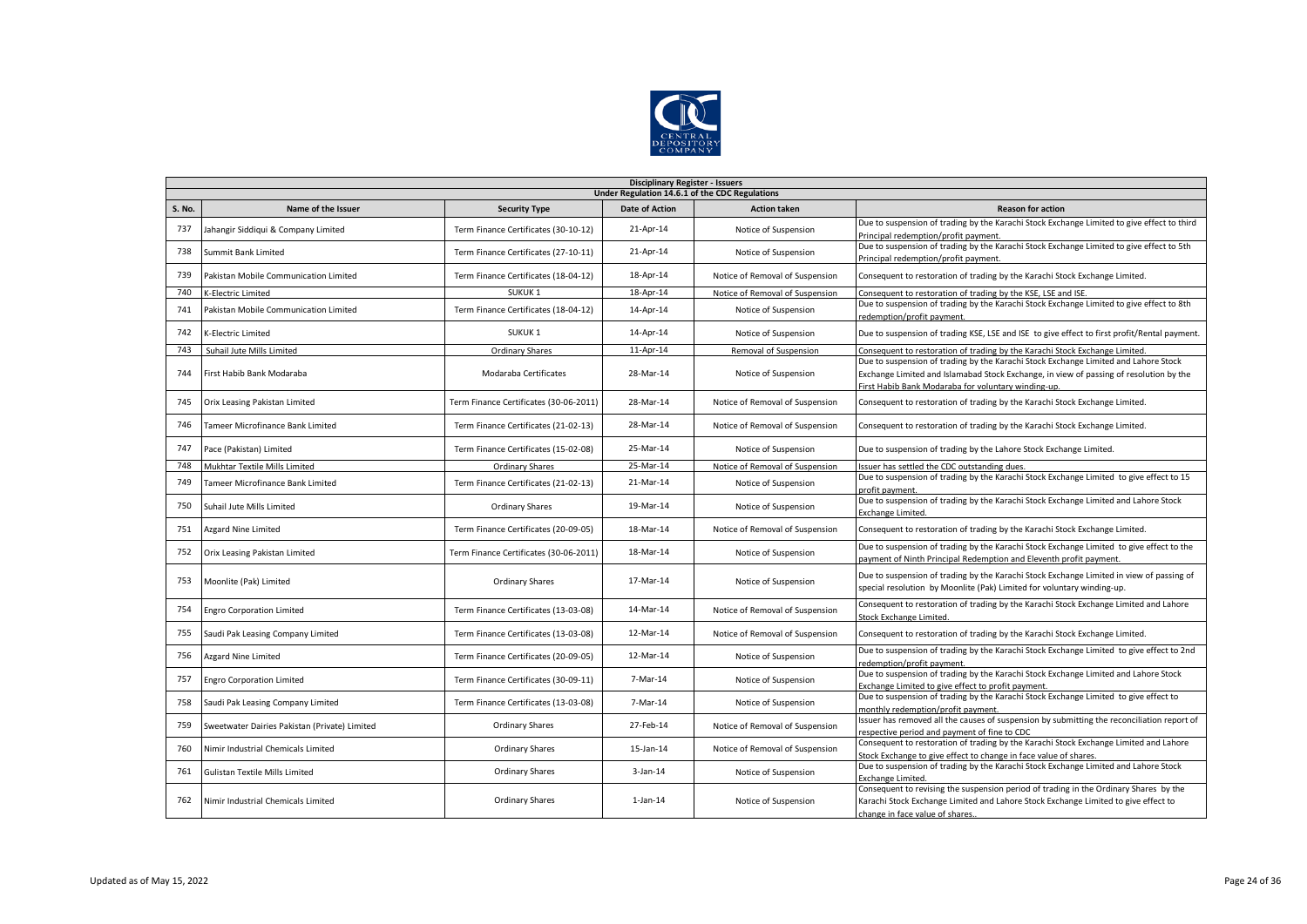

|        | <b>Disciplinary Register - Issuers</b>         |                                             |                       |                                              |                                                                                                                                                           |  |  |  |  |
|--------|------------------------------------------------|---------------------------------------------|-----------------------|----------------------------------------------|-----------------------------------------------------------------------------------------------------------------------------------------------------------|--|--|--|--|
|        | Under Regulation 14.6.1 of the CDC Regulations |                                             |                       |                                              |                                                                                                                                                           |  |  |  |  |
| S. No. | Name of the Issuer                             | <b>Security Type</b>                        | <b>Date of Action</b> | <b>Action taken</b>                          | <b>Reason for action</b>                                                                                                                                  |  |  |  |  |
| 763    | Salman Noman Enterprises Limited               | <b>Ordinary Shares</b>                      | 27-Dec-13             | Notice of Removal of Intention to<br>Suspend | Issuer has settled the CDC outstanding dues.                                                                                                              |  |  |  |  |
| 764    | The Climax Engineering Company Limited         | <b>Ordinary Shares</b>                      | 27-Dec-13             | Notice of Removal of Intention to<br>Suspend | Issuer has settled the CDC outstanding dues.                                                                                                              |  |  |  |  |
| 765    | Nimir Industrial Chemicals Limited             | <b>Ordinary Shares</b>                      | 24-Dec-13             | Notice of Suspension                         | Due to suspension of trading by the Karachi Stock Exchange Limited and Lahore Stock<br>Exchange Limited to give effect to change in face value of shares. |  |  |  |  |
| 766    | Makro-Habib Pakistan Limited                   | <b>Ordinary Shares</b>                      | 20-Dec-13             | Notice of Removal of Intention to<br>Suspend | Issuer has settled the CDC outstanding dues.                                                                                                              |  |  |  |  |
| 767    | Dewan Salman Fibre Limited                     | <b>Ordinary Shares</b>                      | 20-Dec-13             | Notice of Removal of Intention to<br>Suspend | Issuer has settled the CDC outstanding dues.                                                                                                              |  |  |  |  |
| 768    | Dadabhoy Cement Industries Limited             | <b>Ordinary Shares</b>                      | 10-Dec-13             | Notice of Removal of Intention to<br>Suspend | Issuer has settled the CDC outstanding dues.                                                                                                              |  |  |  |  |
| 769    | Gammon Pakistan Limited                        | <b>Ordinary Shares</b>                      | 10-Dec-13             | Notice of Removal of Intention to<br>Suspend | Issuer has settled the CDC outstanding dues.                                                                                                              |  |  |  |  |
| 770    | Pace (Pakistan) Limited                        | <b>Ordinary Shares</b>                      | 10-Dec-13             | Notice of Removal of Intention to<br>Suspend | Issuer has settled the CDC outstanding dues.                                                                                                              |  |  |  |  |
| 771    | <b>Eden Housing Limited</b>                    | <b>Sukuk Certificates</b>                   | 10-Dec-13             | Notice of Removal of Intention to<br>Suspend | Issuer has settled the CDC outstanding dues.                                                                                                              |  |  |  |  |
| 772    | <b>Eden Housing Limited</b>                    | Sukuk Certificates (2 <sup>nd</sup> issued) | 10-Dec-13             | Notice of Removal of Intention to<br>Suspend | Issuer has settled the CDC outstanding dues.                                                                                                              |  |  |  |  |
| 773    | Mandviwalla Mauser Plastic Industries Limited  | <b>Ordinary Shares</b>                      | $9-Dec-13$            | Notice of Suspension                         | Due to suspension of trading by the Karachi Stock Exchange Limited and Lahore Stock<br><b>Exchange Limited</b>                                            |  |  |  |  |
| 774    | Metropolitan Steel Corporation Limited         | <b>Ordinary Shares</b>                      | $9-Dec-13$            | Notice of Suspension                         | Due to suspension of trading by the Karachi Stock Exchange Limited and Lahore Stock<br><b>Exchange Limited</b>                                            |  |  |  |  |
| 775    | Transmission Engineering Industries Limited    | <b>Ordinary Shares</b>                      | $9-Dec-13$            | Notice of Suspension                         | Due to suspension of trading by the Karachi Stock Exchange Limited and Lahore Stock<br><b>Exchange Limited</b>                                            |  |  |  |  |
| 776    | Husein Industries Limited                      | <b>Ordinary Shares</b>                      | $9-Dec-13$            | Notice of Suspension                         | Due to suspension of trading by the Karachi Stock Exchange Limited and Lahore Stock<br><b>Exchange Limited</b>                                            |  |  |  |  |
| 777    | Amreli Steels Limited                          | Ordinary Shares                             | 9-Dec-13              | Censure                                      | Non-Compliance Regulation 8.3.1(a)(ii), 12.1.1, 13.4 & 13.7.1 of CDC Regulations                                                                          |  |  |  |  |
| 778    | Mandviwalla Mauser Plastic Industries Limited  | <b>Ordinary Shares</b>                      | $5-Dec-13$            | Notice of Removal of Intention to<br>Suspend | Issuer has settled the CDC outstanding dues.                                                                                                              |  |  |  |  |
| 779    | Optimus Limited                                | <b>Sukuk Certificates</b>                   | $4-Dec-13$            | Notice of Removal of Intention to<br>Suspend | Issuer has settled the CDC outstanding dues.                                                                                                              |  |  |  |  |
| 780    | Pakistan Telephone Cables Limited              | <b>Ordinary Shares</b>                      | $4-Dec-13$            | Notice of Removal of Intention to<br>Suspend | Issuer has settled the CDC outstanding dues.                                                                                                              |  |  |  |  |
| 781    | Transmission Engineering Industries Limited    | <b>Ordinary Shares</b>                      | $4-Dec-13$            | Notice of Removal of Intention to<br>Suspend | Issuer has settled the CDC outstanding dues.                                                                                                              |  |  |  |  |
| 782    | Invest Capital Investment Bank Limited         | <b>Ordinary Shares</b>                      | 4-Dec-13              | Notice of Removal of Intention to<br>Suspend | Issuer has settled the CDC outstanding dues.                                                                                                              |  |  |  |  |
| 783    | <b>Amtex Limited</b>                           | <b>Ordinary Shares</b>                      | $4-Dec-13$            | Notice of Removal of Intention to<br>Suspend | Issuer has settled the CDC outstanding dues.                                                                                                              |  |  |  |  |
| 784    | Tri-Star Mutual Fund Limited                   | <b>Ordinary Shares</b>                      | $4-Dec-13$            | Notice of Removal of Intention to<br>Suspend | Issuer has settled the CDC outstanding dues.                                                                                                              |  |  |  |  |
| 785    | Gulshan Spinning Mills Limited                 | <b>Ordinary Shares</b>                      | 27-Nov-13             | Notice of Removal of Intention to<br>Suspend | Issuer has settled the CDC outstanding dues.                                                                                                              |  |  |  |  |
| 786    | Mirza Sugar Mills Limited                      | <b>Ordinary Shares</b>                      | 27-Nov-13             | Notice of Removal of Intention to<br>Suspend | Issuer has settled the CDC outstanding dues.                                                                                                              |  |  |  |  |
| 787    | Pangrio Sugar Mills Limited                    | <b>Ordinary Shares</b>                      | 27-Nov-13             | Notice of Removal of Intention to<br>Suspend | Issuer has settled the CDC outstanding dues.                                                                                                              |  |  |  |  |
| 788    | Hira Textile Mills Limited                     | <b>Ordinary Shares</b>                      | 27-Nov-13             | Notice of Removal of Intention to<br>Suspend | Issuer has settled the CDC outstanding dues.                                                                                                              |  |  |  |  |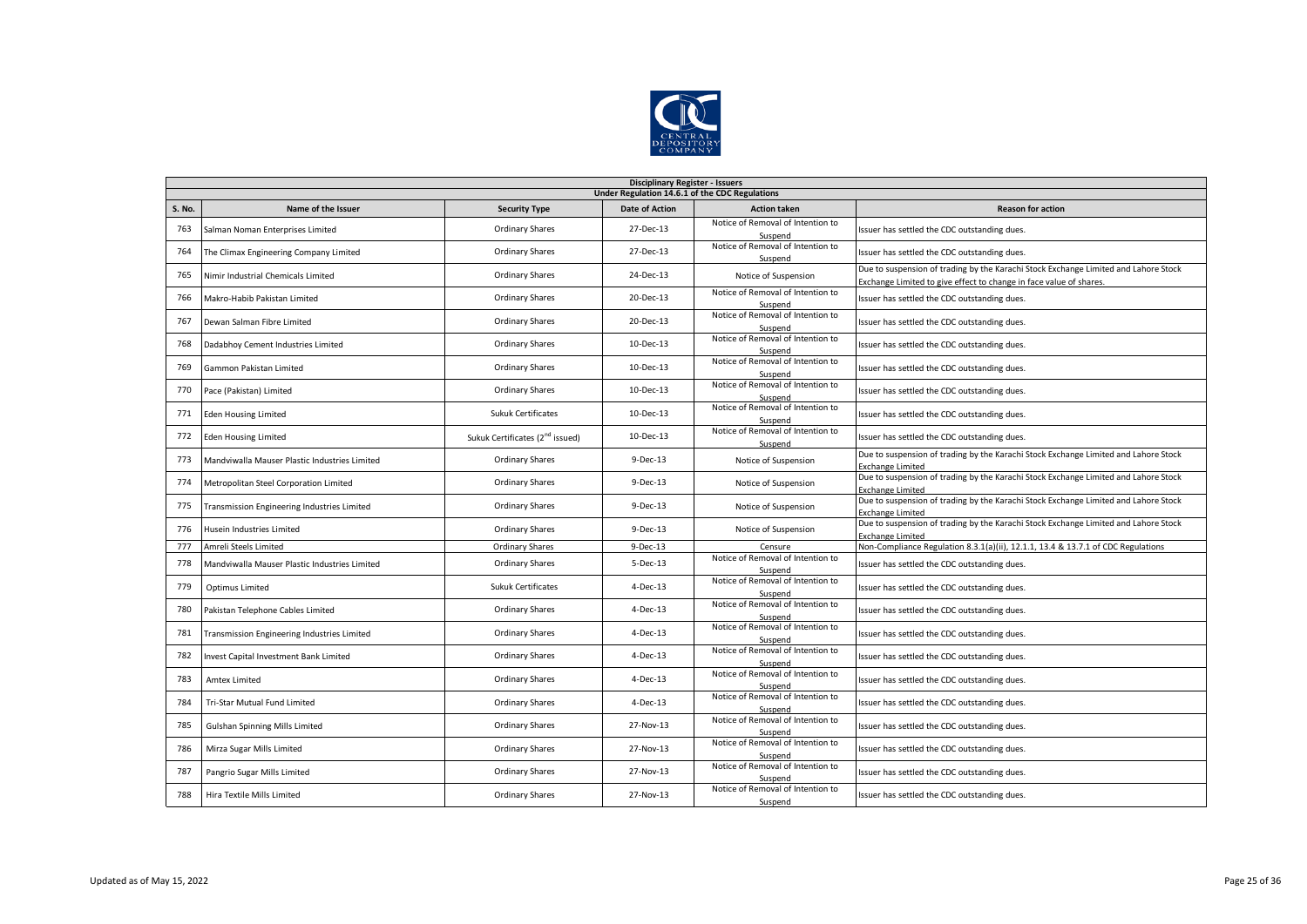

|               | <b>Disciplinary Register - Issuers</b>         |                                                    |                       |                                              |                                                                                                                                                             |  |  |  |
|---------------|------------------------------------------------|----------------------------------------------------|-----------------------|----------------------------------------------|-------------------------------------------------------------------------------------------------------------------------------------------------------------|--|--|--|
|               | Under Regulation 14.6.1 of the CDC Regulations |                                                    |                       |                                              |                                                                                                                                                             |  |  |  |
| <b>S. No.</b> | Name of the Issuer                             | <b>Security Type</b>                               | <b>Date of Action</b> | <b>Action taken</b>                          | <b>Reason for action</b>                                                                                                                                    |  |  |  |
| 789           | Olympia Textile Mills Limited                  | <b>Ordinary Shares</b>                             | 27-Nov-13             | Notice of Removal of Intention to<br>Suspend | Issuer has settled the CDC outstanding dues.                                                                                                                |  |  |  |
| 790           | The Pakistan General Insurance Company Limited | Ordinary Shares                                    | 27-Nov-13             | Notice of Removal of Intention to<br>Suspend | Issuer has settled the CDC outstanding dues.                                                                                                                |  |  |  |
| 791           | The Universal Insurance Company Limited        | <b>Ordinary Shares</b>                             | 27-Nov-13             | Notice of Removal of Intention to<br>Suspend | Issuer has settled the CDC outstanding dues.                                                                                                                |  |  |  |
| 792           | Ruby Textile Mills Limited                     | <b>Ordinary Shares</b>                             | 22-Nov-13             | Notice of Removal of Intention to<br>Suspend | Issuer has settled the CDC outstanding dues.                                                                                                                |  |  |  |
| 793           | Javedan Corporation Limited                    | <b>Ordinary Shares</b>                             | 22-Nov-13             | Notice of Removal of Intention to<br>Suspend | Issuer has settled the CDC outstanding dues.                                                                                                                |  |  |  |
| 794           | Javedan Corporation Limited                    | 12 % Cum, Non Vot, Con & Red.<br>Preference Shares | 22-Nov-13             | Notice of Removal of Intention to<br>Suspend | Issuer has settled the CDC outstanding dues.                                                                                                                |  |  |  |
| 795           | Dadabhov Cement Industries Limited             | <b>Ordinary Shares</b>                             | 20-Nov-13             | Notice of Intention to Suspend               | Failure to settle the CDC outstanding dues.                                                                                                                 |  |  |  |
| 796           | Dewan Automotive Engineering Limited           | <b>Ordinary Shares</b>                             | 20-Nov-13             | Notice of Intention to Suspend               | Failure to settle the CDC outstanding dues.                                                                                                                 |  |  |  |
| 797           | Dewan Salman Fibre Limited                     | Ordinary Shares                                    | 20-Nov-13             | Notice of Intention to Suspend               | Failure to settle the CDC outstanding dues.                                                                                                                 |  |  |  |
| 798           | Javedan Corporation Limited                    | <b>Ordinary Shares</b>                             | 20-Nov-13             | Notice of Intention to Suspend               | Failure to settle the CDC outstanding dues.                                                                                                                 |  |  |  |
| 799           | Javedan Corporation Limited                    | 12 % Cum, Non Vot, Con & Red.<br>Preference Shares | 20-Nov-13             | Notice of Intention to Suspend               | Failure to settle the CDC outstanding dues.                                                                                                                 |  |  |  |
| 800           | Mandviwalla Mauser Plastic Industries Limited  | Ordinary Shares                                    | 20-Nov-13             | Notice of Intention to Suspend               | Failure to settle the CDC outstanding dues.                                                                                                                 |  |  |  |
| 801           | Optimus Limited                                | <b>Sukuk Certificates</b>                          | $20-Nov-13$           | Notice of Intention to Suspend               | Failure to settle the CDC outstanding dues.                                                                                                                 |  |  |  |
| 802           | Pakistan Telephone Cables Limited              | Ordinary Shares                                    | 20-Nov-13             | Notice of Intention to Suspend               | Failure to settle the CDC outstanding dues.                                                                                                                 |  |  |  |
| 803           | Transmission Engineering Industries Limited    | Ordinary Shares                                    | 20-Nov-13             | Notice of Intention to Suspend               | Failure to settle the CDC outstanding dues.                                                                                                                 |  |  |  |
| 804           | Gammon Pakistan Limited                        | <b>Ordinary Shares</b>                             | 20-Nov-13             | Notice of Intention to Suspend               | Failure to settle the CDC outstanding dues.                                                                                                                 |  |  |  |
| 805           | Invest Capital Investment Bank Limited         | Ordinary Shares                                    | 20-Nov-13             | Notice of Intention to Suspend               | Failure to settle the CDC outstanding dues.                                                                                                                 |  |  |  |
| 806           | <b>Gulistan Textile Mills Limited</b>          | Ordinary Shares                                    | 20-Nov-13             | Notice of Removal of Intention to<br>Suspend | Issuer has settled the CDC outstanding dues.                                                                                                                |  |  |  |
| 807           | Regent Textile Industries Limited              | <b>Ordinary Shares</b>                             | 20-Nov-13             | Notice of Removal of Intention to<br>Suspend | Issuer has settled the CDC outstanding dues.                                                                                                                |  |  |  |
| 808           | <b>Gulistan Textile Mills Limited</b>          | <b>Ordinary Shares</b>                             | 11-Nov-13             | Notice of Intention to Suspend               | Failure to settle the CDC outstanding dues.                                                                                                                 |  |  |  |
| 809           | <b>Gulshan Spinning Mills Limited</b>          | <b>Ordinary Shares</b>                             | 11-Nov-13             | Notice of Intention to Suspend               | Failure to settle the CDC outstanding dues.                                                                                                                 |  |  |  |
| 810           | Mirza Sugar Mills Limited                      | Ordinary Shares                                    | 11-Nov-13             | Notice of Intention to Suspend               | Failure to settle the CDC outstanding dues.                                                                                                                 |  |  |  |
| 811           | Pangrio Sugar Mills Limited                    | Ordinary Shares                                    | 11-Nov-13             | Notice of Intention to Suspend               | Failure to settle the CDC outstanding dues.                                                                                                                 |  |  |  |
| 812           | Regent Textile Industries Limited              | <b>Ordinary Shares</b>                             | 11-Nov-13             | Notice of Intention to Suspend               | Failure to settle the CDC outstanding dues.                                                                                                                 |  |  |  |
| 813           | Tri-Star Mutual Fund Limited                   | <b>Ordinary Shares</b>                             | 11-Nov-13             | Notice of Intention to Suspend               | Failure to settle the CDC outstanding dues.                                                                                                                 |  |  |  |
| 814           | <b>Amtex Limited</b>                           | <b>Ordinary Shares</b>                             | 11-Nov-13             | Notice of Intention to Suspend               | Failure to settle the CDC outstanding dues.                                                                                                                 |  |  |  |
| 815           | <b>Eden Housing Limited</b>                    | <b>Sukuk Certificates</b>                          | 11-Nov-13             | Notice of Intention to Suspend               | Failure to settle the CDC outstanding dues.                                                                                                                 |  |  |  |
| 816           | <b>Eden Housing Limited</b>                    | Sukuk Certificates (2nd Issue)                     | 11-Nov-13             | Notice of Intention to Suspend               | Failure to settle the CDC outstanding dues.                                                                                                                 |  |  |  |
| 817           | Hira Textile Mills Limited                     | <b>Ordinary Shares</b>                             | 11-Nov-13             | Notice of Intention to Suspend               | Failure to settle the CDC outstanding dues.                                                                                                                 |  |  |  |
| 818           | Makro - Habib Pakistan Limited                 | <b>Ordinary Shares</b>                             | 11-Nov-13             | Notice of Intention to Suspend               | Failure to settle the CDC outstanding dues.                                                                                                                 |  |  |  |
| 819           | Olympia Textile Mills Limited                  | <b>Ordinary Shares</b>                             | 11-Nov-13             | Notice of Intention to Suspend               | Failure to settle the CDC outstanding dues.                                                                                                                 |  |  |  |
| 820           | Pace(Pakistan)Limited                          | <b>Ordinary Shares</b>                             | 11-Nov-13             | Notice of Intention to Suspend               | Failure to settle the CDC outstanding dues.                                                                                                                 |  |  |  |
| 821           | Ruby Textile Mills Limited                     | Ordinary Shares                                    | 11-Nov-13             | Notice of Intention to Suspend               | Failure to settle the CDC outstanding dues.                                                                                                                 |  |  |  |
| 822           | Salman Noman Enterprises Limited               | <b>Ordinary Shares</b>                             | 11-Nov-13             | Notice of Intention to Suspend               | Failure to settle the CDC outstanding dues.                                                                                                                 |  |  |  |
| 823           | The Climax Engineering Company Limited         | <b>Ordinary Shares</b>                             | 11-Nov-13             | Notice of Intention to Suspend               | Failure to settle the CDC outstanding dues.                                                                                                                 |  |  |  |
| 824           | The Pakistan General Insurance Company Limited | <b>Ordinary Shares</b>                             | 11-Nov-13             | Notice of Intention to Suspend               | Failure to settle the CDC outstanding dues.                                                                                                                 |  |  |  |
| 825           | The Universal Insurance Company Limited        | <b>Ordinary Shares</b>                             | 11-Nov-13             | Notice of Intention to Suspend               | Failure to settle the CDC outstanding dues.                                                                                                                 |  |  |  |
| 826           | Samba Bank Limited                             | <b>Ordinary Shares</b>                             | 8-Nov-13              | Notice of Removal of Suspension              | Consequent to remove the suspension of trading by the Karachi Stock Exchange Limited,<br>Lahore Stock Exchange Limited and Islamabad Stock Exchange Limited |  |  |  |
| 827           | <b>Ecopack Limited</b>                         | Ordinary Shares                                    | $5-Nov-13$            | Notice of Removal of Suspension              | Issuer has settled the CDC outstanding dues.                                                                                                                |  |  |  |
| 828           | Transmission Engineering Industries Limited    | <b>Ordinary Shares</b>                             | 4-Nov-13              | Notice of Removal of Suspension              | Submitted R/TA Reconciliations for the respective period                                                                                                    |  |  |  |
| 829           | First Islamic Modaraba                         | Modaraba Certificates                              | 28-Oct-13             | Notice of Removal of Suspension              | Due to Compliance of Court Order dated March 11, 2013 and SECP Order dated July 26,<br>2013                                                                 |  |  |  |
|               |                                                |                                                    |                       |                                              |                                                                                                                                                             |  |  |  |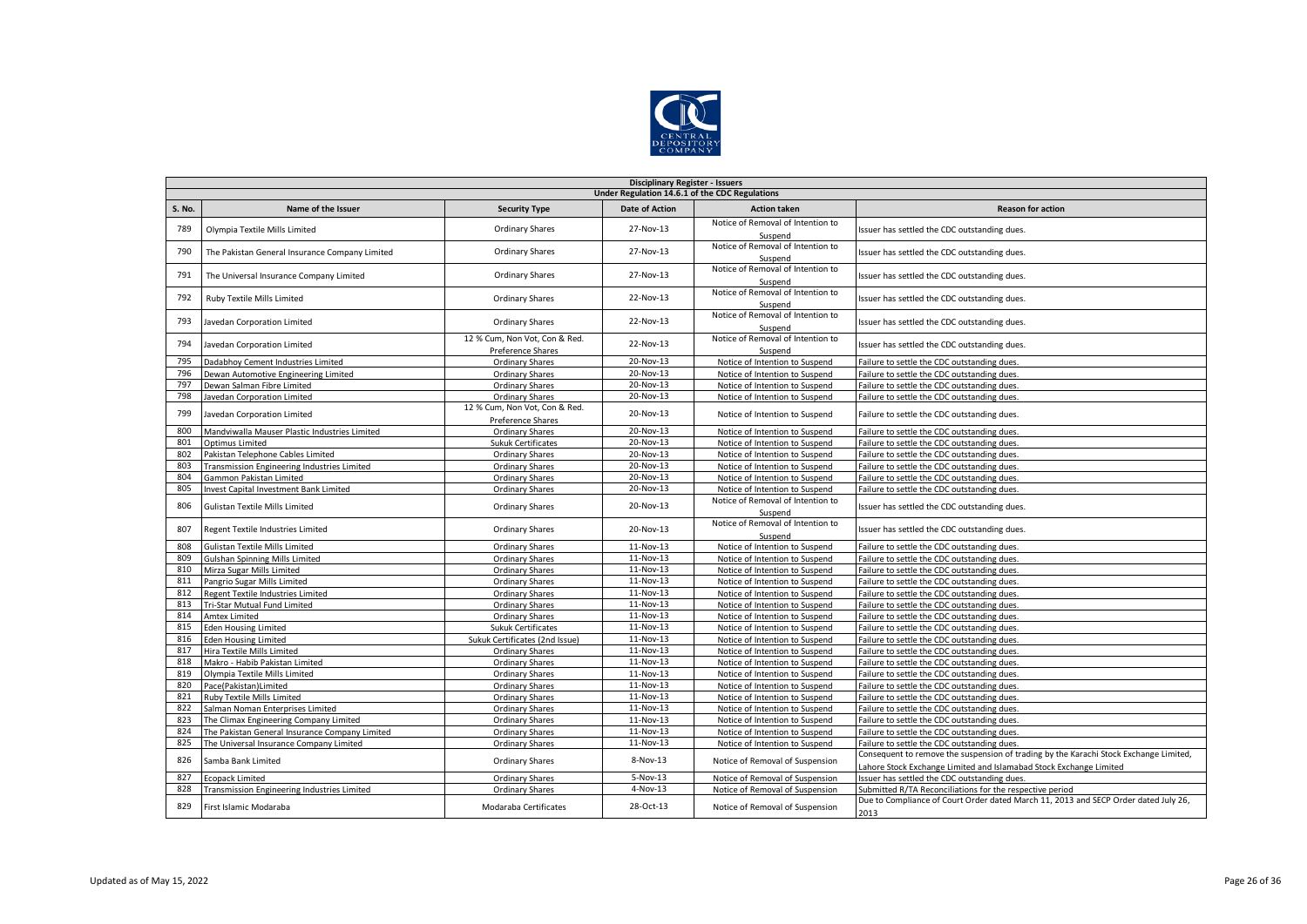

|        | <b>Disciplinary Register - Issuers</b>                                             |                                                |                       |                                                         |                                                                                                                                                                    |  |  |  |  |
|--------|------------------------------------------------------------------------------------|------------------------------------------------|-----------------------|---------------------------------------------------------|--------------------------------------------------------------------------------------------------------------------------------------------------------------------|--|--|--|--|
|        | Under Regulation 14.6.1 of the CDC Regulations                                     |                                                |                       |                                                         |                                                                                                                                                                    |  |  |  |  |
| S. No. | Name of the Issuer                                                                 | <b>Security Type</b>                           | <b>Date of Action</b> | <b>Action taken</b>                                     | <b>Reason for action</b>                                                                                                                                           |  |  |  |  |
| 830    | Samba Bank Limited                                                                 | <b>Ordinary Shares</b>                         | 21-Oct-13             | Notice of Suspension                                    | Due to suspension of trading by the Karachi Stock Exchange Limited                                                                                                 |  |  |  |  |
| 831    | Al-Hamd Foods Limited                                                              | <b>Ordinary Shares</b>                         | 19-Sep-13             | Removal of Suspension                                   | Issuer has removed all the causes of suspension by submitting the reconciliation report of<br>espective period and payment of fine to CDC                          |  |  |  |  |
| 832    | Al-Hamd Foods Limited                                                              | <b>Ordinary Shares</b>                         | 26-Aug-13             | Final Extension in Intention of Revocatior              | Failure to submit R/TA Reconciliations and payment of fine imposed thereon.                                                                                        |  |  |  |  |
| 833    | Al-Hamd Foods Limited                                                              | <b>Ordinary Shares</b>                         | 31-Jul-13             | Notice of Final Extension to Intention of<br>Revocation | Failure to submit R/TA Reconciliations and payment of fine imposed thereon.                                                                                        |  |  |  |  |
| 834    | A.R.T. Modaraba Management (Private) Limited                                       | Ordinary Shares                                | 22-Jul-13             | Notice of Removal of Suspension                         | Issuer has settled the CDC outstanding dues and also Submitted R/TA Reconciliations for<br>the respective period                                                   |  |  |  |  |
| 835    | <b>Azgard Nine Limited</b>                                                         | Non-Voting Ordinary Shares                     | $16$ -Jul- $13$       | Notice of Removal of Intention                          | Issuer has submitted the required documents for appointment of an Independent RTA                                                                                  |  |  |  |  |
| 836    | <b>Azgard Nine Limited</b>                                                         | Term Finance Certificate<br>$(20-09-$<br>2005) | $16$ -Jul- $13$       | Notice of Removal of Intention                          | Issuer has submitted the required documents for appointment of an Independent RTA                                                                                  |  |  |  |  |
| 837    | Al-Hamd Foods Limited                                                              | Ordinary Shares                                | $16$ -Jul-13          | Notice of Intention of Revocation                       | Failure to submit R/TA Reconciliations and payment of fine imposed thereon.                                                                                        |  |  |  |  |
| 838    | Natover Lease & Refinance Limited                                                  | Ordinary and Preference Shares                 | $3$ -Jul-13           | Notice of Revocation                                    | consequent to appointment of Official Liquidator.                                                                                                                  |  |  |  |  |
| 839    | First Capital Securities Corporation Limited                                       | <b>Ordinary Shares</b>                         | 28-Jun-13             | Notice of Removal of Suspension                         | Due to settlement of CDC's outstanding dues                                                                                                                        |  |  |  |  |
| 840    | Hallmark Insurance Company Limited                                                 | Ordinary Shares                                | 17-Jun-13             | Notice of Revocation                                    | Due to non-compliances of provisions of the Insurance Ordinance, 2000 as a result of<br>which CDS Eligibility of such securities may not be in the public interest |  |  |  |  |
| 841    | (Colony) Thal Textile Mills Limited                                                | <b>Ordinary Shares</b>                         | 12-Jun-13             | Notice of Suspension                                    | Failure to settle the CDC outstanding dues.                                                                                                                        |  |  |  |  |
| 842    | Al-Hamd Foods Limited                                                              | <b>Ordinary Shares</b>                         | $11$ -Jun-13          | Notice of Intention of Revocation                       | Failure to submit R/TA Reconciliations and payment of fine imposed thereon.                                                                                        |  |  |  |  |
| 843    | Metropolitan Steel Corporation Limited                                             | <b>Ordinary Shares</b>                         | 10-Jun-13             | Notice of Removal of Suspension                         | Consequent to removal of suspension of trading by the Karachi Stock Exchange Limited                                                                               |  |  |  |  |
| 844    | Husein Industries Limited                                                          | <b>Ordinary Shares</b>                         | 29-May-13             | Notice of Removal of Suspension                         | Submitted R/TA Reconciliations for the respective period                                                                                                           |  |  |  |  |
| 845    | (Colony) Thal Textile Mills Limited                                                | Ordinary Shares                                | 28-May-13             | Notice of Intention to Suspend                          | Failure to settle the CDC outstanding dues.                                                                                                                        |  |  |  |  |
| 846    | Punjab Modaraba Services (Private) Limited                                         | Ordinary Shares                                | 29-Apr-13             | Notice of Removal of Intention to<br>Suspend            | Submitted R/TA Reconciliations for the respective period                                                                                                           |  |  |  |  |
| 847    | <b>EMP PPIC Limited</b>                                                            | Class A - Ordinary Shares                      | 17-Apr-13             | Notice of Removal of Suspension                         | Submitted R/TA Reconciliations for the respective period                                                                                                           |  |  |  |  |
| 848    | <b>EMP PPIC Limited</b>                                                            | Class B - Non-Voting Ordinary Shares           | 17-Apr-13             | Notice of Removal of Suspension                         | Submitted R/TA Reconciliations for the respective period                                                                                                           |  |  |  |  |
| 849    | <b>Transmission Engineering Industries Limited</b>                                 | <b>Ordinary Shares</b>                         | 16-Apr-13             | Notice of Removal of Suspension                         | Consequent to restoration of trading by the Karachi Stock Exchange Limited                                                                                         |  |  |  |  |
| 850    | Mandviwalla Mauser Plastic Industries Limited                                      | <b>Ordinary Shares</b>                         | 12-Apr-13             | Notice of Removal of Suspension                         | Consequent to restoration of trading by the Karachi Stock Exchange Limited                                                                                         |  |  |  |  |
| 851    | Dandot Cement Company Limited                                                      | <b>Ordinary Shares</b>                         | 12-Apr-13             | Notice of Removal of Suspension                         | Consequent to restoration of trading by the Karachi Stock Exchange Limited                                                                                         |  |  |  |  |
| 852    | Mandviwalla Mauser Plastic Industries Limited                                      | <b>Ordinary Shares</b>                         | 11-Apr-13             | Notice of Suspension                                    | Due to suspension of trading by the Karachi Stock Exchange Limited and Lahore Stock<br><b>Exchange Limited</b>                                                     |  |  |  |  |
| 853    | Transmission Engineering Industries Limited                                        | <b>Ordinary Shares</b>                         | 11-Apr-13             | Notice of Suspension                                    | Due to suspension of trading by the Karachi Stock Exchange Limited and Lahore Stock<br><b>Exchange Limited</b>                                                     |  |  |  |  |
| 854    | S.G. Fibre Limited                                                                 | <b>Ordinary Shares</b>                         | 11-Apr-13             | Notice of Suspension                                    | Due to suspension of trading by the Karachi Stock Exchange Limited                                                                                                 |  |  |  |  |
| 855    | Pak Leather Crafts Limited                                                         | <b>Ordinary Shares</b>                         | 11-Apr-13             | Notice of Suspension                                    | Due to suspension of trading by the Karachi Stock Exchange Limited, Lahore Stock<br>Exchange Limited and Islamabad Stock Exchange Limited                          |  |  |  |  |
| 856    | Dandot Cement Company Limited                                                      | Ordinary Shares                                | 11-Apr-13             | Notice of Suspension                                    | Due to suspension of trading by the Karachi Stock Exchange Limited and Lahore Stock<br><b>Exchange Limited</b>                                                     |  |  |  |  |
| 857    | (Colony) Thal Textile Mills Limited                                                | <b>Ordinary Shares</b>                         | 11-Apr-13             | Notice of Removal of Suspension                         | Consequent to restoration of trading by the Karachi Stock Exchange Limited                                                                                         |  |  |  |  |
| 858    | Husein Industries Limited                                                          | <b>Ordinary Shares</b>                         | 10-Apr-13             | Notice of Suspension                                    | Failure to submit R/TA Reconciliations and payment of fine imposed thereon.                                                                                        |  |  |  |  |
| 859    | Sweetwater Dairies Pakistan (Private) Limited                                      | <b>Ordinary Shares</b>                         | 10-Apr-13             | Notice of Suspension                                    | Failure to submit R/TA Reconciliation and payment of fine imposed thereon.                                                                                         |  |  |  |  |
| 860    | Punjab Modaraba Services (Private) Limited                                         | <b>Ordinary Shares</b>                         | $9 - Apr - 13$        | Notice of Intention to Suspend                          | Failure to submit R/TA Reconciliations and payment of fine imposed thereon.                                                                                        |  |  |  |  |
| 861    | First Capital Securities Corporation Limited                                       | <b>Ordinary Shares</b>                         | 4-Apr-13              | Notice of Suspension                                    | Failure to settle the CDC outstanding dues.                                                                                                                        |  |  |  |  |
| 862    | Jubilee Spinning & Weaving Mills Limited                                           | <b>Ordinary Shares</b>                         | 4-Apr-13              | Notice of Removal of Intention to<br>Suspend            | Issuer has settled the CDC outstanding dues.                                                                                                                       |  |  |  |  |
| 863    | Pervez Ahmed Securities Limited                                                    | Ordinary Shares                                | 27-Mar-13             | Notice of Removal of Intention                          | Issuer has settled the CDC outstanding dues.                                                                                                                       |  |  |  |  |
| 864    | First Dawood Mutual Fund Limited - Managed by Dawood<br>Capital Management Limited | Ordinary Shares                                | 25-Mar-13             | Notice of Suspension                                    | Due to suspension of trading by the Karachi Stock Exchange Limited                                                                                                 |  |  |  |  |
| 865    | Pak Leather Crafts Limited                                                         | <b>Ordinary Shares</b>                         | 19-Mar-13             | Notice of Suspension                                    | Failure to appoint independent Registrar/Transfer Agent                                                                                                            |  |  |  |  |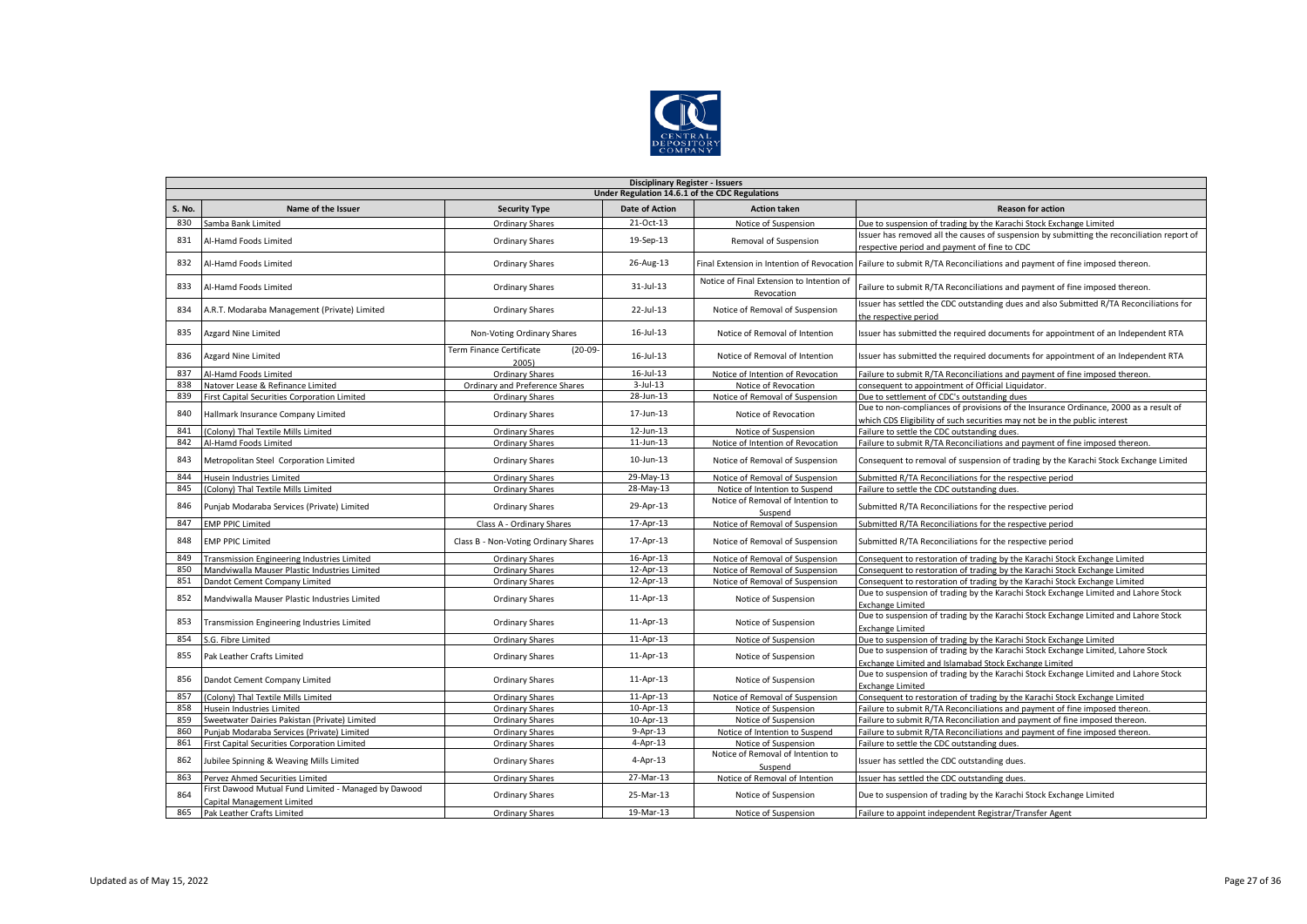

|               | <b>Disciplinary Register - Issuers</b>             |                                                |                       |                                 |                                                                                                                                 |  |  |  |  |
|---------------|----------------------------------------------------|------------------------------------------------|-----------------------|---------------------------------|---------------------------------------------------------------------------------------------------------------------------------|--|--|--|--|
|               | Under Regulation 14.6.1 of the CDC Regulations     |                                                |                       |                                 |                                                                                                                                 |  |  |  |  |
| <b>S. No.</b> | Name of the Issuer                                 | <b>Security Type</b>                           | <b>Date of Action</b> | <b>Action taken</b>             | <b>Reason for action</b>                                                                                                        |  |  |  |  |
| 866           | Platinum Insurance Company Limited                 | <b>Ordinary Shares</b>                         | 19-Mar-13             | Notice of Suspension            | Failure to appoint independent Registrar/Transfer Agent                                                                         |  |  |  |  |
| 867           | First Tri-Star Modaraba                            | Modaraba Certificates                          | 19-Mar-13             | Notice of Suspension            | Failure to appoint independent Registrar/Transfer Agent                                                                         |  |  |  |  |
| 868           | Tri-Star Polyester Limited                         | <b>Ordinary Shares</b>                         | 19-Mar-13             | Notice of Suspension            | Failure to appoint independent Registrar/Transfer Agent                                                                         |  |  |  |  |
| 869           | <b>Tri-Star Power Limited</b>                      | <b>Ordinary Shares</b>                         | 19-Mar-13             | Notice of Suspension            | Failure to appoint independent Registrar/Transfer Agent                                                                         |  |  |  |  |
| 870           | Metropolitan Steel Corporation Limited             | <b>Ordinary Shares</b>                         | 19-Mar-13             | Notice of Suspension            | Failure to appoint independent Registrar/Transfer Agent                                                                         |  |  |  |  |
| 871           | Jubilee Spinning & Weaving Mills Limited           | <b>Ordinary Shares</b>                         | 15-Mar-13             | Intention to Suspend            | Failure to settle the CDC outstanding dues.                                                                                     |  |  |  |  |
| 872           | First Capital Securities Corporation Limited       | <b>Ordinary Shares</b>                         | 15-Mar-13             | Intention to Suspend            | Failure to settle the CDC outstanding dues.                                                                                     |  |  |  |  |
| 873           | Pervez Ahmed Securities Limited                    | <b>Ordinary Shares</b>                         | 15-Mar-13             | Intention to Suspend            | Failure to settle the CDC outstanding dues.                                                                                     |  |  |  |  |
| 874           | Moonlite (Pak) Limited                             | <b>Ordinary Shares</b>                         | 13-Mar-13             | Notice of Suspension            | Failure to settle the CDC outstanding dues.                                                                                     |  |  |  |  |
| 875           | Tri-Star Mutual Fund Limited                       | <b>Ordinary Shares</b>                         | 13-Mar-13             | Notice of Intention to Suspend  | Due to non-appointment of an Independent RTA                                                                                    |  |  |  |  |
| 876           | <b>EMP PPIC Limited</b>                            | Class A - Ordinary Shares                      | 13-Mar-13             | Imposition of Fine              | Failure to submit R/TA Reconciliation Report.                                                                                   |  |  |  |  |
| 877           | <b>EMP PPIC Limited</b>                            | Class B - Non-Voting Ordinary Shares           | 13-Mar-13             | Imposition of Fine              | Failure to submit R/TA Reconciliation Report.                                                                                   |  |  |  |  |
| 878           | <b>AMZ Asset Management Limited</b>                | <b>Ordinary Shares</b>                         | 13-Mar-13             | Imposition of Fine              | Failure to submit R/TA Reconciliation Report.                                                                                   |  |  |  |  |
| 879           | Husein Industries Limited                          | <b>Ordinary Shares</b>                         | 13-Mar-13             | Imposition of Fine              | Failure to submit R/TA Reconciliation Report.                                                                                   |  |  |  |  |
| 880           | Sweetwater Dairies Pakistan (Private) Limited      | <b>Ordinary Shares</b>                         | 13-Mar-13             | Imposition of Fine              | Failure to submit R/TA Reconciliation Report.                                                                                   |  |  |  |  |
| 881           | <b>WAPDA Second Sukuk Certificates</b>             | <b>Ordinary Shares</b>                         | 13-Mar-13             | Imposition of Fine              | Failure to submit R/TA Reconciliation Report.                                                                                   |  |  |  |  |
| 882           | Punjab Modaraba Services (Pvt.) Limited            | <b>Ordinary Shares</b>                         | 13-Mar-13             | Imposition of Fine              | Failure to submit R/TA Reconciliation Report                                                                                    |  |  |  |  |
| 883           | First Tri-Star Modaraba                            | Ordinary Shares                                | 11-Mar-13             | Notice of Suspension            | Failure to submit R/TA Reconciliation and payment of fine imposed thereon.                                                      |  |  |  |  |
| 884           | Constellation Management Company (Private) Limited | <b>Ordinary Shares</b>                         | 11-Mar-13             | Notice of Suspension            | Failure to submit R/TA Reconciliation and payment of fine imposed thereon.                                                      |  |  |  |  |
| 885           | A.R.T. Modaraba Management (Private) Limited       | <b>Ordinary Shares</b>                         | 11-Mar-13             | Notice of Suspension            | Failure to submit R/TA Reconciliation and payment of fine imposed thereon.                                                      |  |  |  |  |
| 886           | Latif Jute Mills Limited                           | Ordinary Shares                                | 11-Mar-13             | Notice of Intention to Suspend  | Due to non-appointment of an Independent RTA                                                                                    |  |  |  |  |
| 887           | Azgard Nine Limited                                | Non-Voting Ordinary Shares                     | 11-Mar-13             | Notice of Intention to Suspend  | Due to non-appointment of an Independent RTA                                                                                    |  |  |  |  |
| 888           | Azgard Nine Limited                                | Term Finance Certificate<br>$(20-09-$<br>2005) | 11-Mar-13             | Notice of Intention to Suspend  | Due to non-appointment of an Independent RTA                                                                                    |  |  |  |  |
| 889           | <b>Fateh Textile Limited</b>                       | <b>Ordinary Shares</b>                         | 7-Mar-13              | Notice of Suspension            | Due to suspension of trading by the Karachi Stock Exchange Limited                                                              |  |  |  |  |
| 890           | Genentech Pakistan Limited                         | <b>Ordinary Shares</b>                         | $6$ -Mar-13           | Notice of Removal of Intention  | Submitted R/TA Reconciliations for the respective period                                                                        |  |  |  |  |
| 891           | <b>Husein Industries Limited</b>                   | <b>Ordinary Shares</b>                         | 5-Mar-13              | Notice of Suspension            | Failure to submit R/TA Reconciliations and payment of fine imposed thereon.                                                     |  |  |  |  |
| 892           | Sweetwater Dairies Pakistan (Private) Limited      | Ordinary Shares                                | 5-Mar-13              | Notice of Suspension            | Failure to submit R/TA Reconciliations and payment of fine imposed thereon.                                                     |  |  |  |  |
| 893           | Transmission Engineering Industries Limited        | <b>Ordinary Shares</b>                         | 5-Mar-13              | Notice of Suspension            | Failure to submit R/TA Reconciliations and payment of fine imposed thereon.                                                     |  |  |  |  |
| 894           | <b>EMP PPIC Limited</b>                            | Class A - Ordinary Shares                      | 5-Mar-13              | Notice of Suspension            | Failure to submit R/TA Reconciliations and payment of fine imposed thereon.                                                     |  |  |  |  |
| 895           | <b>EMP PPIC Limited</b>                            | Class B - Non-Voting Ordinary Shares           | 5-Mar-13              | Notice of Suspension            | Failure to submit R/TA Reconciliations and payment of fine imposed thereon.                                                     |  |  |  |  |
| 896           | <b>Frontier Ceramics Limited</b>                   | <b>Ordinary Shares</b>                         | 5-Mar-13              | Notice of Removal Suspension    | Issuer has settled the CDC outstanding dues.                                                                                    |  |  |  |  |
| 897           | Dadabhoy Cement Industries Limited                 | <b>Ordinary Shares</b>                         | 25-Feb-13             | Notice of Removal of Intention  | Settled the CDC outstanding dues.                                                                                               |  |  |  |  |
| 898           | Tri-Star Mutual Fund Limited                       | <b>Ordinary Shares</b>                         | 25-Feb-13             | Notice of Removal of Suspension | Settled the CDC outstanding dues.                                                                                               |  |  |  |  |
| 899           | <b>EMP PPIC Limited</b>                            | Class A - Ordinary Shares                      | 22-Feb-13             | Intention to Suspend            | Failure to submit R/TA Reconciliations and payment of fine imposed thereon.                                                     |  |  |  |  |
| 900           | <b>EMP PPIC Limited</b>                            | Class B - Non-Voting Ordinary Shares           | 22-Feb-13             | Intention to Suspend            | Failure to submit R/TA Reconciliations and payment of fine imposed thereon.                                                     |  |  |  |  |
| 901           | Genentech Pakistan Limited                         | <b>Ordinary Shares</b>                         | 22-Feb-13             | Intention to Suspend            | Failure to submit R/TA Reconciliations and payment of fine imposed thereon.                                                     |  |  |  |  |
| 902           | Husein Industries Limited                          | <b>Ordinary Shares</b>                         | 22-Feb-13             | Intention to Suspend            | Failure to submit R/TA Reconciliations and payment of fine imposed thereon.                                                     |  |  |  |  |
| 903           | Sweetwater Dairies Pakistan (Private) Limited      | <b>Ordinary Shares</b>                         | 22-Feb-13             | Intention to Suspend            | Failure to submit R/TA Reconciliations and payment of fine imposed thereon.                                                     |  |  |  |  |
| 904           | Transmission Engineering Industries Limited        | <b>Ordinary Shares</b>                         | 22-Feb-13             | Intention to Suspend            | Failure to submit R/TA Reconciliations and payment of fine imposed thereon.                                                     |  |  |  |  |
| 905           | <b>Frontier Ceramics Limited</b>                   | <b>Ordinary Shares</b>                         | 19-Feb-13             | Notice of Suspension            | Failure to settle the CDC outstanding dues.                                                                                     |  |  |  |  |
| 906           | <b>Coastal Refinery Limited</b>                    | <b>Ordinary Shares</b>                         | 15-Feb-13             | Removal of Suspension           | Settled the CDC outstanding dues.                                                                                               |  |  |  |  |
| 907           | Gulistan Textile Mills Limited                     | <b>Ordinary Shares</b>                         | 11-Feb-13             | Removal of Suspension           | Settled the CDC outstanding dues.                                                                                               |  |  |  |  |
| 908           | Media Times Limited                                | <b>Ordinary Shares</b>                         | 11-Feb-13             | Removal of Suspension           | Settled the CDC outstanding dues.                                                                                               |  |  |  |  |
| 909           | Pak Hy-Oils Limited                                | Term Finance Certificates                      | 11-Feb-13             | Removal of Suspension           | Settled the CDC outstanding dues.                                                                                               |  |  |  |  |
| 910           | Ruby Textile Mills Limited                         | <b>Ordinary Shares</b>                         | 4-Feb-13              | Removal of Suspension           | Settled the CDC outstanding dues.                                                                                               |  |  |  |  |
| 911           | Three Stars Hosiery Mills (Private) Limited        | <b>Sukuk Certificates</b>                      | 4-Feb-13              | Removal of Suspension           | Issuer has complied with the Regulation 13.7.1 by submitting R/TA reconciliation report<br>and payment of fine imposed thereon. |  |  |  |  |
| 912           | <b>Frontier Ceramics Limited</b>                   | <b>Ordinary Shares</b>                         | 4-Feb-13              | Intention to Suspend            | Failure to settle the CDC outstanding dues.                                                                                     |  |  |  |  |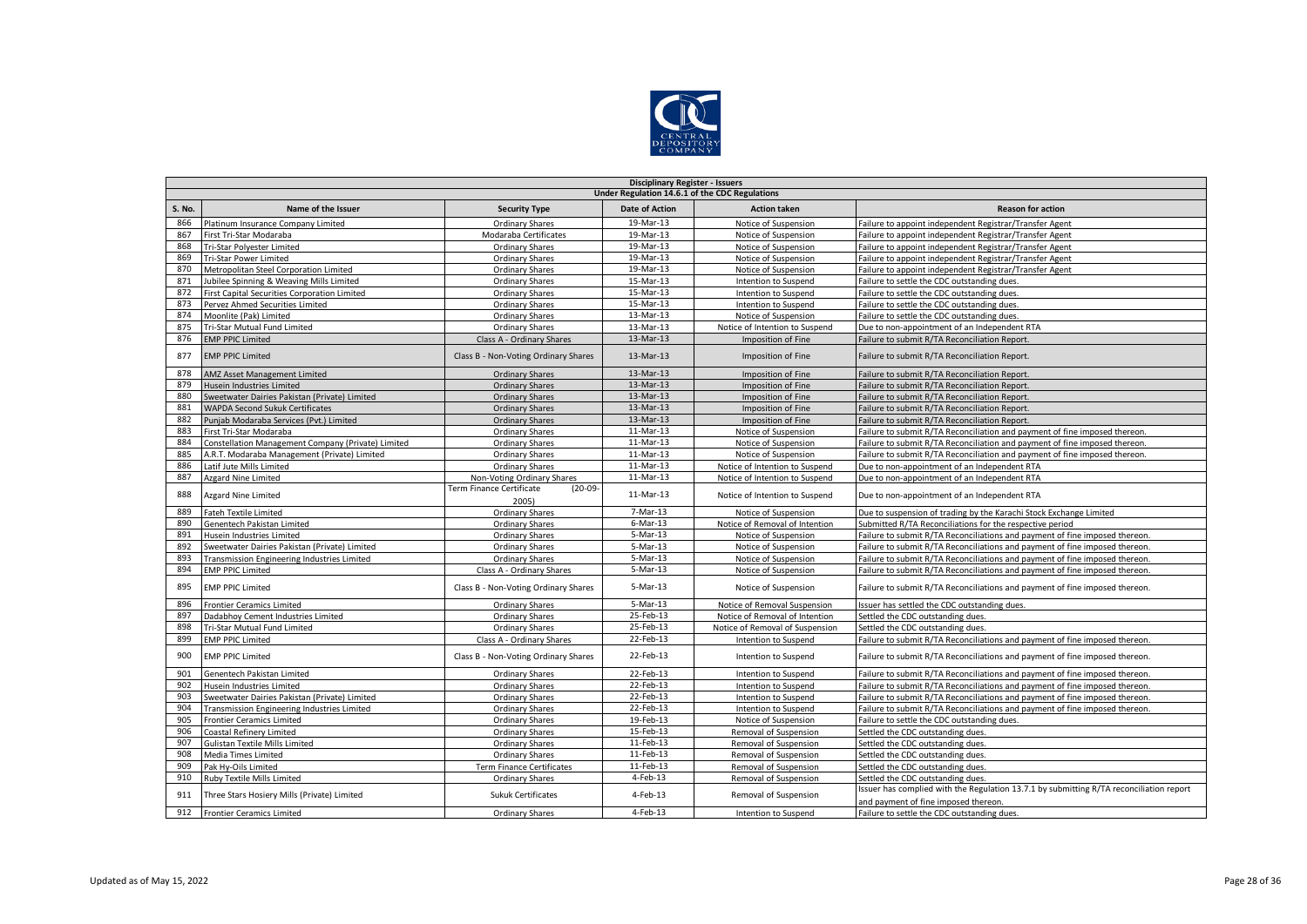

|        | <b>Disciplinary Register - Issuers</b>             |                                            |                       |                                        |                                                                                                              |  |  |  |  |
|--------|----------------------------------------------------|--------------------------------------------|-----------------------|----------------------------------------|--------------------------------------------------------------------------------------------------------------|--|--|--|--|
|        | Under Regulation 14.6.1 of the CDC Regulations     |                                            |                       |                                        |                                                                                                              |  |  |  |  |
| S. No. | Name of the Issuer                                 | <b>Security Type</b>                       | <b>Date of Action</b> | <b>Action taken</b>                    | <b>Reason for action</b>                                                                                     |  |  |  |  |
| 913    | A.R.T. Modaraba Management (Private) Limited       | Ordinary Shares                            | 30-Jan-13             | Imposition of Fine                     | Failure to submit R/TA Reconciliation                                                                        |  |  |  |  |
| 914    | Constellation Management Company (Private) Limited | Ordinary Shares                            | 30-Jan-13             | Imposition of Fine                     | Failure to submit R/TA Reconciliation                                                                        |  |  |  |  |
| 915    | Dadabhoy Cement Industries Limited                 | <b>Ordinary Shares</b>                     | 30-Jan-13             | Imposition of Fine                     | Failure to submit R/TA Reconciliation                                                                        |  |  |  |  |
| 916    | <b>EMP PPIC Limited</b>                            | Class A - Ordinary Shares                  | 30-Jan-13             | Imposition of Fine                     | Failure to submit R/TA Reconciliation                                                                        |  |  |  |  |
| 917    | <b>EMP PPIC Limited</b>                            | Class B - Non-Voting Ordinary Shares       | 30-Jan-13             | Imposition of Fine                     | Failure to submit R/TA Reconciliation                                                                        |  |  |  |  |
| 918    | First Tri-Star Modaraba                            | Modaraba Certificates                      | 30-Jan-13             | Imposition of Fine                     | Failure to submit R/TA Reconciliation                                                                        |  |  |  |  |
| 919    | Genentech Pakistan Limited                         | <b>Ordinary Shares</b>                     | 30-Jan-13             | Imposition of Fine                     | Failure to submit R/TA Reconciliation                                                                        |  |  |  |  |
| 920    | Husein Industries Limited                          | <b>Ordinary Shares</b>                     | 30-Jan-13             | Imposition of Fine                     | Failure to submit R/TA Reconciliation                                                                        |  |  |  |  |
| 921    | Mima Cotton Mills Limited                          | <b>Ordinary Shares</b>                     | 30-Jan-13             | Imposition of Fine                     | Failure to submit R/TA Reconciliation                                                                        |  |  |  |  |
| 922    | Sweetwater Dairies Pakistan (Private) Limited      | <b>Ordinary Shares</b>                     | 30-Jan-13             | Imposition of Fine                     | Failure to submit R/TA Reconciliation                                                                        |  |  |  |  |
| 923    | Transmission Engineering Industries Limited        | <b>Ordinary Shares</b>                     | 30-Jan-13             | Imposition of Fine                     | Failure to submit R/TA Reconciliation                                                                        |  |  |  |  |
| 924    | Tri-Star Polyester Limited                         | <b>Ordinary Shares</b>                     | 30-Jan-13             | Imposition of Fine                     | Failure to submit R/TA Reconciliation                                                                        |  |  |  |  |
| 925    | Tri-Star Mutual Fund Limited                       | <b>Ordinary Shares</b>                     | 30-Jan-13             | Imposition of Fine                     | Failure to submit R/TA Reconciliation                                                                        |  |  |  |  |
| 926    | <b>Tri-Star Power Limited</b>                      | <b>Ordinary Shares</b>                     | 30-Jan-13             | Imposition of Fine                     | Failure to submit R/TA Reconciliation                                                                        |  |  |  |  |
| 927    | Pak Leather Crafts Limited                         | <b>Ordinary Shares</b>                     | 28-Jan-13             | Notice of Suspension                   | Failure to settle the CDC outstanding dues.                                                                  |  |  |  |  |
| 928    | Media Times Limited                                | <b>Ordinary Shares</b>                     | 28-Jan-13             | Notice of Suspension                   | Failure to settle the CDC outstanding dues.                                                                  |  |  |  |  |
| 929    | A.R.T. Modaraba Management (Private) Limited       | <b>Ordinary Shares</b>                     | 28-Jan-13             | Notice of Suspension                   | Failure to settle the CDC outstanding dues.                                                                  |  |  |  |  |
| 930    | Constellation Management Company (Private) Limited | <b>Ordinary Shares</b>                     | $28$ -Jan-13          | Notice of Suspension                   | Failure to settle the CDC outstanding dues.                                                                  |  |  |  |  |
| 931    | Ruby Textile Mills Limited                         | Ordinary Shares                            | 28-Jan-13             | Notice of Suspension                   | Failure to settle the CDC outstanding dues.                                                                  |  |  |  |  |
| 932    | Pace (Pakistan) Limited                            | <b>Term Finance Certificates</b>           | 28-Jan-13             | Notice of Suspension                   | Failure to settle the CDC outstanding dues.                                                                  |  |  |  |  |
| 933    | Pace (Pakistan) Limited                            | <b>Sukuk Certificates</b>                  | 28-Jan-13             | Notice of Suspension                   | Failure to settle the CDC outstanding dues.                                                                  |  |  |  |  |
| 934    | Pak Hv-Oils Limited                                | <b>Term Finance Certificates</b>           | 28-Jan-13             | Notice of Suspension                   | Failure to settle the CDC outstanding dues.                                                                  |  |  |  |  |
| 935    | <b>Coastal Refinery Limited</b>                    | <b>Ordinary Shares</b>                     | 28-Jan-13             | Notice of Suspension                   | Failure to settle the CDC outstanding dues.                                                                  |  |  |  |  |
| 936    | Dandot Cement Company Limited                      | <b>Ordinary Shares</b>                     | 28-Jan-13             | Removal of Intention to suspend        | Settled the CDC outstanding dues.                                                                            |  |  |  |  |
| 937    | Husein Industries Limited                          | <b>Ordinary Shares</b>                     | 28-Jan-13             | Removal of Intention to suspend        | Settled the CDC outstanding dues.                                                                            |  |  |  |  |
| 938    | Dadabhoy Cement Industries Limited                 | Ordinary Shares                            | 28-Jan-13             | Revised Notice of Intention to Suspend | Time extension granted to settle the CDC outstanding dues, on request of the Issuer.                         |  |  |  |  |
| 939    | Mukhtar Textile Mills Limited                      | <b>Ordinary Shares</b>                     | 24-Jan-13             | Notice of Suspension                   | Failure to settle the CDC outstanding dues.                                                                  |  |  |  |  |
| 940    | First Tri-Star Modaraba                            | Modaraba Certificates                      | 24-Jan-13             | Notice of Suspension                   | Failure to settle the CDC outstanding dues.                                                                  |  |  |  |  |
| 941    | Tri-Star Polyester Limited                         | <b>Ordinary Shares</b>                     | 24-Jan-13             | Notice of Suspension                   | Failure to settle the CDC outstanding dues.                                                                  |  |  |  |  |
| 942    | Tri-Star Power Limited                             | <b>Ordinary Shares</b>                     | 24-Jan-13             | Notice of Suspension                   | Failure to settle the CDC outstanding dues.                                                                  |  |  |  |  |
| 943    | Tri-Star Mutual Fund Limited                       | Ordinary Shares                            | 24-Jan-13             | Notice of Suspension                   | Failure to settle the CDC outstanding dues.                                                                  |  |  |  |  |
| 944    | <b>Ecopack Limited</b>                             | <b>Ordinary Shares</b>                     | 24-Jan-13             | Notice of Suspension                   | Failure to settle the CDC outstanding dues.                                                                  |  |  |  |  |
| 945    | <b>Gulistan Textile Mills Limited</b>              | Ordinary Shares                            | 24-Jan-13             | Notice of Suspension                   | Failure to settle the CDC outstanding dues.                                                                  |  |  |  |  |
| 946    | Chenab Limited                                     | <b>Ordinary Shares</b>                     | 24-Jan-13             | Removal of Intention to suspend        | Settled the CDC outstanding dues.                                                                            |  |  |  |  |
| 947    | Chenab Limited                                     | Non Voting Cumulative Preference<br>Shares | 24-Jan-13             | Removal of Intention to suspend        | Settled the CDC outstanding dues.                                                                            |  |  |  |  |
| 948    | Apollo Textile Mills Limited                       | <b>Ordinary Shares</b>                     | 24-Jan-13             | Removal of Intention to suspend        | Settled the CDC outstanding dues.                                                                            |  |  |  |  |
| 949    | Transmission Engineering Industries Limited        | <b>Ordinary Shares</b>                     | 24-Jan-13             | Removal of Intention to suspend        | Settled the CDC outstanding dues.                                                                            |  |  |  |  |
| 950    | Kohinoor Power Company Limited                     | <b>Ordinary Shares</b>                     | 24-Jan-13             | Removal of Intention to suspend        | Settled the CDC outstanding dues.                                                                            |  |  |  |  |
| 951    | Kohinoor Industries Limited                        | <b>Ordinary Shares</b>                     | 24-Jan-13             | Removal of Intention to suspend        | Settled the CDC outstanding dues.                                                                            |  |  |  |  |
| 952    | Metropolitan Steel Corporation Limited             | Ordinary Shares                            | 24-Jan-13             | Notice of Suspension                   | Due to suspension of trading by the Karachi Stock Exchange Limited & Lahore Stock<br><b>Exchange Limited</b> |  |  |  |  |
| 953    | Noon Pakistan Limited                              | <b>Ordinary Shares</b>                     | 23-Jan-13             | Removal of Intention to suspend        | Settled the CDC outstanding dues.                                                                            |  |  |  |  |
| 954    | Noon Pakistan Limited                              | Non-Voting Ordinary Shares                 | 23-Jan-13             | Removal of Intention to suspend        | Settled the CDC outstanding dues.                                                                            |  |  |  |  |
| 955    | <b>TRG Pakistan Limited</b>                        | <b>Ordinary Shares</b>                     | 23-Jan-13             | Removal of Intention to suspend        | Settled the CDC outstanding dues.                                                                            |  |  |  |  |
| 956    | Huffaz Seamless Pipe Industries Limited            | Ordinary Shares                            | 23-Jan-13             | Removal of Intention to suspend        | Settled the CDC outstanding dues.                                                                            |  |  |  |  |
| 957    | Worldcall Telecom Limited                          | <b>Ordinary Shares</b>                     | 18-Jan-13             | Removal of Intention to suspend        | Settled the CDC outstanding dues.                                                                            |  |  |  |  |
| 958    | Worldcall Telecom Limited                          | <b>Term Finance Certificates</b>           | 18-Jan-13             | Removal of Intention to suspend        | Settled the CDC outstanding dues.                                                                            |  |  |  |  |
| 959    | Bunny's Limited                                    | Term Finance Certificates                  | 18-Jan-13             | Removal of Intention to suspend        | Settled the CDC outstanding dues.                                                                            |  |  |  |  |
| 960    | Landmark Spinning Industries Limited               | Ordinary Shares                            | 18-Jan-13             | Removal of Intention to suspend        | Settled the CDC outstanding dues.                                                                            |  |  |  |  |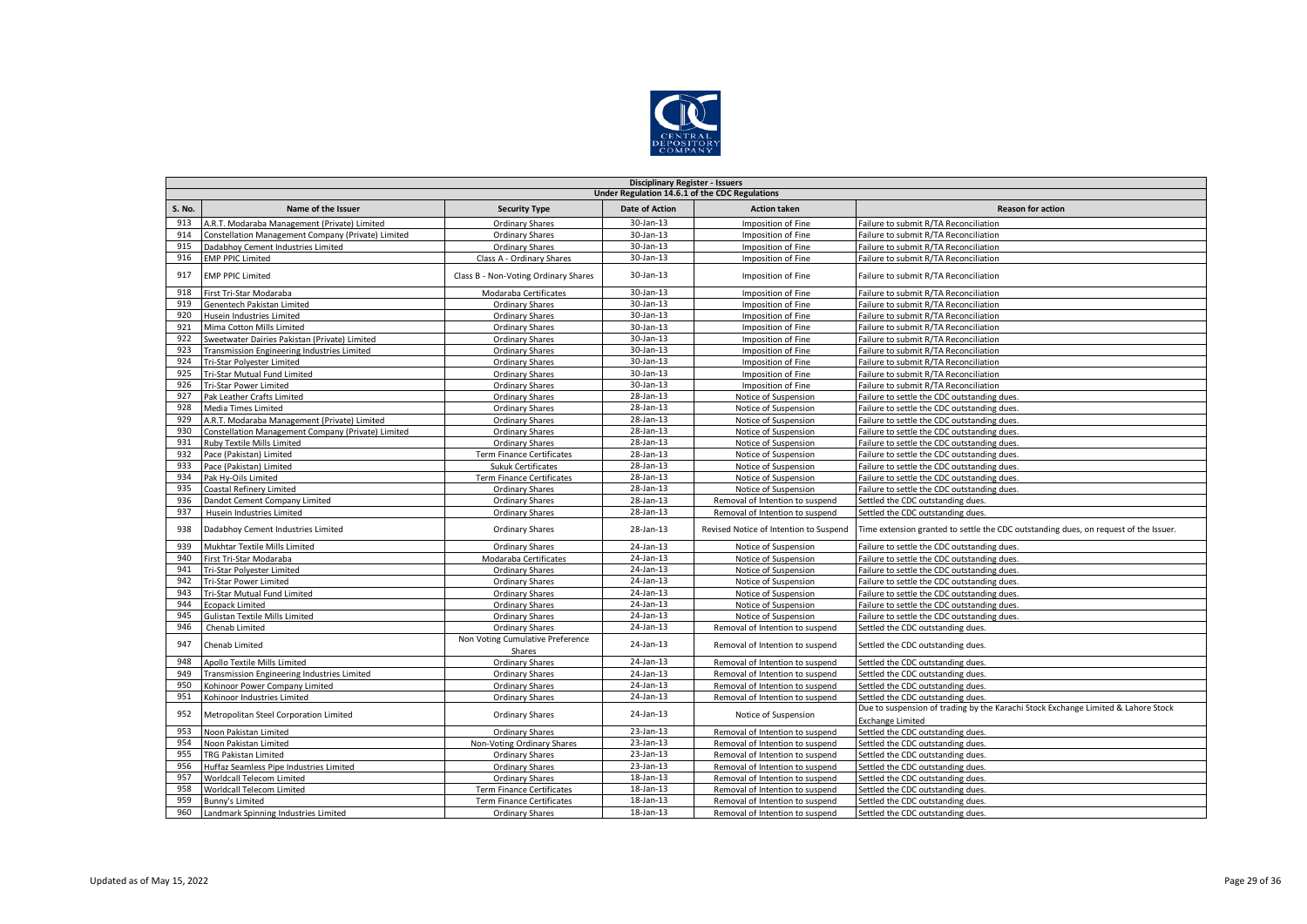

|               | <b>Disciplinary Register - Issuers</b>             |                                            |                       |                                 |                                                                                                  |  |  |  |
|---------------|----------------------------------------------------|--------------------------------------------|-----------------------|---------------------------------|--------------------------------------------------------------------------------------------------|--|--|--|
|               | Under Regulation 14.6.1 of the CDC Regulations     |                                            |                       |                                 |                                                                                                  |  |  |  |
| <b>S. No.</b> | Name of the Issuer                                 | <b>Security Type</b>                       | <b>Date of Action</b> | <b>Action taken</b>             | <b>Reason for action</b>                                                                         |  |  |  |
| 961           | Paramount Spinning Mills Limited                   | <b>Ordinary Shares</b>                     | 15-Jan-13             | Removal of Intention to suspend | Settled the CDC outstanding dues.                                                                |  |  |  |
| 962           | <b>Gulshan Spinning Mills Limited</b>              | <b>Ordinary Shares</b>                     | $15$ -Jan- $13$       | Removal of Intention to suspend | Settled the CDC outstanding dues.                                                                |  |  |  |
| 963           | <b>Gulistan Spinning Mills Limited</b>             | Ordinary Shares                            | 15-Jan-13             | Removal of Intention to suspend | Settled the CDC outstanding dues.                                                                |  |  |  |
| 964           | Bunny's Limited                                    | <b>Term Finance Certificates</b>           | $9$ -Jan-13           | Intention to Suspend            | Failure to settle the CDC outstanding dues.                                                      |  |  |  |
| 965           | Kohinoor Power Company Limited                     | <b>Ordinary Shares</b>                     | $9$ -Jan-13           | Intention to Suspend            | Failure to settle the CDC outstanding dues.                                                      |  |  |  |
| 966           | Chenab Limited                                     | <b>Ordinary Shares</b>                     | $9$ -Jan-13           | Intention to Suspend            | Failure to settle the CDC outstanding dues.                                                      |  |  |  |
| 967           | Chenab Limited                                     | Non Voting Cumulative Preference<br>Shares | $9$ -Jan-13           | Intention to Suspend            | Failure to settle the CDC outstanding dues.                                                      |  |  |  |
| 968           | Pak Leather Crafts Limited                         | <b>Ordinary Shares</b>                     | 8-Jan-13              | Intention to Suspend            | Failure to settle the CDC outstanding dues.                                                      |  |  |  |
| 969           | Media Times Limited                                | <b>Ordinary Shares</b>                     | $8 - Jan - 13$        | Intention to Suspend            | Failure to settle the CDC outstanding dues.                                                      |  |  |  |
| 970           | Landmark Spinning Industries Limited               | <b>Ordinary Shares</b>                     | $8 - Jan - 13$        | Intention to Suspend            | Failure to settle the CDC outstanding dues.                                                      |  |  |  |
| 971           | Husein Industries Limited                          | <b>Ordinary Shares</b>                     | $8 - Jan - 13$        | Intention to Suspend            | Failure to settle the CDC outstanding dues.                                                      |  |  |  |
| 972           | Huffaz Seamless Pipe Industries Limited            | <b>Ordinary Shares</b>                     | $8 - Jan - 13$        | Intention to Suspend            | Failure to settle the CDC outstanding dues.                                                      |  |  |  |
| 973           | Apollo Textile Mills Limited                       | Ordinary Shares                            | 8-Jan-13              | Intention to Suspend            | Failure to settle the CDC outstanding dues.                                                      |  |  |  |
| 974           | A.R.T. Modaraba Management (Private) Limited       | <b>Ordinary Shares</b>                     | 8-Jan-13              | Intention to Suspend            | Failure to settle the CDC outstanding dues.                                                      |  |  |  |
| 975           | Constellation Management Company (Private) Limited | <b>Ordinary Shares</b>                     | $8 - Jan - 13$        | Intention to Suspend            | Failure to settle the CDC outstanding dues.                                                      |  |  |  |
| 976           | Noon Pakistan Limited                              | <b>Ordinary Shares</b>                     | $8 - Jan - 13$        | Intention to Suspend            | Failure to settle the CDC outstanding dues.                                                      |  |  |  |
| 977           | Noon Pakistan Limited                              | Non-Voting Ordinary Shares                 | 8-Jan-13              | Intention to Suspend            | Failure to settle the CDC outstanding dues.                                                      |  |  |  |
| 978           | Paramount Spinning Mills Limited                   | <b>Ordinary Shares</b>                     | 8-Jan-13              | Intention to Suspend            | Failure to settle the CDC outstanding dues.                                                      |  |  |  |
| 979           | Ruby Textile Mills Limited                         | <b>Ordinary Shares</b>                     | 7-Jan-13              | Intention to Suspend            | Failure to settle the CDC outstanding dues.                                                      |  |  |  |
| 980           | Worldcall Telecom Limited                          | <b>Ordinary Shares</b>                     | $7$ -Jan-13           | Intention to Suspend            | Failure to settle the CDC outstanding dues.                                                      |  |  |  |
| 981           | Worldcall Telecom Limited                          | <b>Term Finance Certificates</b>           | $7$ -Jan-13           | Intention to Suspend            | Failure to settle the CDC outstanding dues.                                                      |  |  |  |
| 982           | Pace (Pakistan) Limited                            | <b>Term Finance Certificates</b>           | $7$ -Jan-13           | Intention to Suspend            | Failure to settle the CDC outstanding dues.                                                      |  |  |  |
| 983           | Pace (Pakistan) Limited                            | <b>Sukuk Certificates</b>                  | $7$ -Jan-13           | Intention to Suspend            | Failure to settle the CDC outstanding dues.                                                      |  |  |  |
| 984           | Pak Hv-Oils Limited                                | <b>Term Finance Certificates</b>           | $7$ -Jan-13           | Intention to Suspend            | Failure to settle the CDC outstanding dues.                                                      |  |  |  |
| 985           | Transmission Engineering Industries Limited        | <b>Ordinary Shares</b>                     | $7$ -Jan-13           | Intention to Suspend            | Failure to settle the CDC outstanding dues.                                                      |  |  |  |
| 986           | <b>TRG Pakistan Limited</b>                        | <b>Ordinary Shares</b>                     | 7-Jan-13              | Intention to Suspend            | Failure to settle the CDC outstanding dues.                                                      |  |  |  |
| 987           | Tri-Star Power Limited                             | <b>Ordinary Shares</b>                     | $4$ -Jan-13           | Intention to Suspend            | Failure to settle the CDC outstanding dues.                                                      |  |  |  |
| 988           | <b>Tri-Star Mutual Fund Limited</b>                | <b>Ordinary Shares</b>                     | $4$ -Jan-13           | Intention to Suspend            | Failure to settle the CDC outstanding dues.                                                      |  |  |  |
| 989           | <b>Gulshan Spinning Mills Limited</b>              | <b>Ordinary Shares</b>                     | $4$ -Jan-13           | Intention to Suspend            | Failure to settle the CDC outstanding dues.                                                      |  |  |  |
| 990           | <b>Gulistan Textile Mills Limited</b>              | <b>Ordinary Shares</b>                     | $4$ -Jan-13           | Intention to Suspend            | Failure to settle the CDC outstanding dues.                                                      |  |  |  |
| 991           | <b>Gulistan Spinning Mills Limited</b>             | <b>Ordinary Shares</b>                     | $4$ -Jan-13           | Intention to Suspend            | Failure to settle the CDC outstanding dues.                                                      |  |  |  |
| 992           | Dadabhoy Cement Industries Limited                 | <b>Ordinary Shares</b>                     | $4$ -Jan-13           | Intention to Suspend            | Failure to settle the CDC outstanding dues.                                                      |  |  |  |
| 993           | Coastal Refinery Limited                           | <b>Ordinary Shares</b>                     | $4$ -Jan-13           | Intention to Suspend            | Failure to settle the CDC outstanding dues.                                                      |  |  |  |
| 994           | Metropolitan Steel Corporation Limited             | <b>Ordinary Shares</b>                     | $4$ -Jan-13           | Intention to Suspend            | Failure to settle the CDC outstanding dues.                                                      |  |  |  |
| 995           | Dandot Cement Company Limited                      | <b>Ordinary Shares</b>                     | $3$ -Jan-13           | Intention to Suspend            | Failure to settle the CDC outstanding dues.                                                      |  |  |  |
| 996           | <b>Ecopack Limited</b>                             | <b>Ordinary Shares</b>                     | $3$ -Jan-13           | Intention to Suspend            | Failure to settle the CDC outstanding dues.                                                      |  |  |  |
| 997           | First Tri-Star Modaraba                            | Modaraba Certificates                      | $3$ -Jan-13           | Intention to Suspend            | Failure to settle the CDC outstanding dues.                                                      |  |  |  |
| 998           | Kohinoor Industries Limited                        | <b>Ordinary Shares</b>                     | $3$ -Jan-13           | Intention to Suspend            | Failure to settle the CDC outstanding dues.                                                      |  |  |  |
| 999           | Mukhtar Textile Mills Limited                      | <b>Ordinary Shares</b>                     | $3$ -Jan-13           | Intention to Suspend            | Failure to settle the CDC outstanding dues.                                                      |  |  |  |
| 1000          | Tri-Star Polyester Limited                         | <b>Ordinary Shares</b>                     | $3$ -Jan-13           | Intention to Suspend            | Failure to settle the CDC outstanding dues.                                                      |  |  |  |
| 1001          | Dadabhoy Cement Industries Limited                 | <b>Ordinary Shares</b>                     | 20-Sep-12             | Removal of Suspension           | Consequent to restoration of trading by the Karachi Stock Exchange Limited                       |  |  |  |
| 1002          | <b>Brothers Textile Mills Limited</b>              | <b>Ordinary Shares</b>                     | 27-Aug-12             | Removal of Suspension           | Consequent to restoration of trading by the Karachi Stock Exchange Limited                       |  |  |  |
| 1003          | <b>Innovative Investment Bank Limited</b>          | <b>Ordinary Shares</b>                     | 23-Aug-12             | Imposition of Fine              | Failure to submit R/TA Reconciliations                                                           |  |  |  |
| 1004          | Crosby Asset Management (Pakistan) Limited         | <b>Ordinary Shares</b>                     | 23-Aug-12             | Imposition of Fine              | Failure to submit R/TA Reconciliations (Half Yearly)                                             |  |  |  |
| 1005          | Crosby Asset Management (Pakistan) Limited         | <b>Ordinary Shares</b>                     | 23-Aug-12             | Imposition of Fine              | Failure to submit R/TA Reconciliations                                                           |  |  |  |
| 1006          | <b>NRSP Microfinance Bank Limited</b>              | <b>Ordinary Shares</b>                     | 23-Aug-12             | Imposition of Fine              | Failure to submit R/TA Reconciliations                                                           |  |  |  |
| 1007          | Hajra Textile Mills Limited                        | <b>Ordinary Shares</b>                     | $3 - Aug-12$          | Notice of Suspension            | Suspension of trading by the Karachi Stock Exchange Limited and Lahore Stock Exchange<br>Limited |  |  |  |
| 1008          | (Colony) Thal Textile Mills Limited                | <b>Ordinary Shares</b>                     | $3$ -Aug-12           | Notice of Suspension            | Suspension of trading by the Karachi Stock Exchange Limited and Lahore Stock Exchange<br>Limited |  |  |  |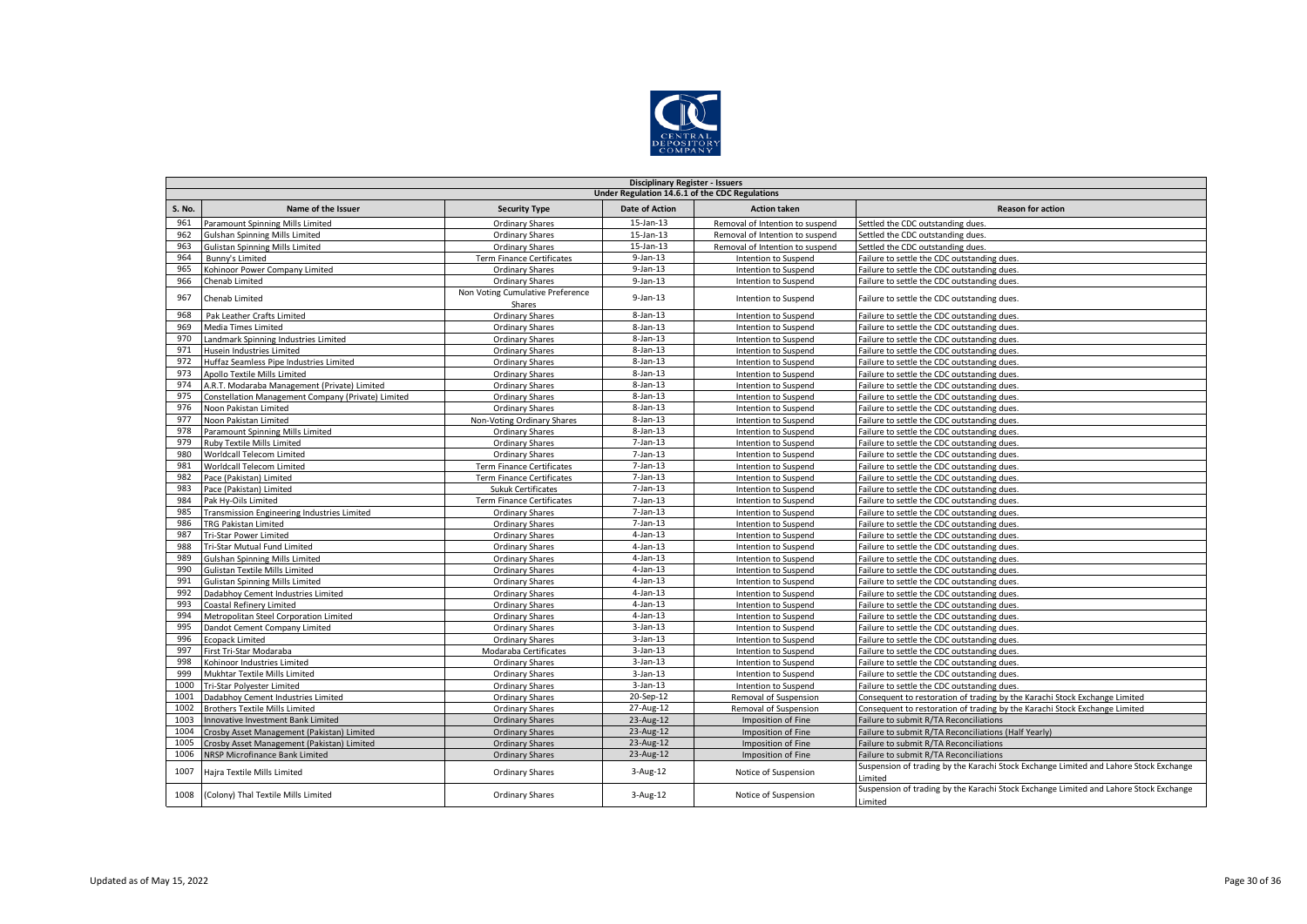

|               | <b>Disciplinary Register - Issuers</b>           |                                  |                       |                                              |                                                                                                                                 |  |  |  |  |  |
|---------------|--------------------------------------------------|----------------------------------|-----------------------|----------------------------------------------|---------------------------------------------------------------------------------------------------------------------------------|--|--|--|--|--|
|               | Under Regulation 14.6.1 of the CDC Regulations   |                                  |                       |                                              |                                                                                                                                 |  |  |  |  |  |
| <b>S. No.</b> | Name of the Issuer                               | <b>Security Type</b>             | <b>Date of Action</b> | <b>Action taken</b>                          | <b>Reason for action</b>                                                                                                        |  |  |  |  |  |
| 1009          | <b>Brothers Textile Mills Limited</b>            | <b>Ordinary Shares</b>           | $3-Aug-12$            | Notice of Suspension                         | Suspension of trading by the Karachi Stock Exchange Limited and Lahore Stock Exchange<br>Limited                                |  |  |  |  |  |
| 1010          | Data Textiles Limited                            | <b>Ordinary Shares</b>           | $3$ -Aug-12           | Notice of Suspension                         | Suspension of trading by the Karachi Stock Exchange Limited and Lahore Stock Exchange<br>Limited                                |  |  |  |  |  |
| 1011          | Dadabhoy Cement Industries Limited               | <b>Ordinary Shares</b>           | $3$ -Aug-12           | Notice of Suspension                         | Suspension of trading by the Karachi Stock Exchange Limited and Lahore Stock Exchange<br>Limited                                |  |  |  |  |  |
| 1012          | Mandviwalla Mauser Plastic Industries Limited    | <b>Ordinary Shares</b>           | 26-Jun-12             | Removal of Suspension                        | Issuer has complied with the Regulation 13.7.1 by submitting R/TA reconciliation report<br>and payment of fine imposed thereon. |  |  |  |  |  |
| 1013          | S.G. Fibre Limited                               | <b>Ordinary Shares</b>           | 24-Apr-12             | Notice of Suspension                         | Failure to submit R/TA Reconciliation Report and payment of fine imposed thereon                                                |  |  |  |  |  |
| 1014          | Pakistan Stone Development Company               | Sukuk Certificate                | 19-Apr-12             | Notice of Removal of Intention to<br>Suspend | Submitted R/TA Reconciliations for the respective period                                                                        |  |  |  |  |  |
| 1015          | AMZ Asset Management Limited                     | <b>Ordinary Shares</b>           | 18-Apr-12             | Notice of Removal of Intention to<br>Suspend | Submitted R/TA Reconciliations for the respective period                                                                        |  |  |  |  |  |
| 1016          | Baba Farid Sugar Mills Limited                   | <b>Ordinary Shares</b>           | 16-Apr-12             | Notice of Removal of Intention to<br>Suspend | Submitted R/TA Reconciliations for the respective period                                                                        |  |  |  |  |  |
| 1017          | Baba Farid Sugar Mills Limited                   | <b>Ordinary Shares</b>           | 11-Apr-12             | Notice of Intention to suspend               | Failure to submit R/TA Reconciliation Report and payment of fine imposed thereon                                                |  |  |  |  |  |
| 1018          | Al-Hamd Foods Limited                            | <b>Ordinary Shares</b>           | 11-Apr-12             | Notice of Suspension                         | Failure to submit R/TA Reconciliation Report and payment of fine imposed thereon                                                |  |  |  |  |  |
| 1019          | <b>Fawad Textile Mills Limited</b>               | <b>Ordinary Shares</b>           | 11-Apr-12             | Notice of Suspension                         | Failure to submit R/TA Reconciliation Report and payment of fine imposed thereon                                                |  |  |  |  |  |
| 1020          | S.G. Fibre Limited                               | <b>Ordinary Shares</b>           | 11-Apr-12             | Notice of Intention to suspend               | Failure to submit R/TA Reconciliation Report and payment of fine imposed thereon                                                |  |  |  |  |  |
| 1021          | AMZ Asset Management Limited                     | <b>Ordinary Shares</b>           | 11-Apr-12             | Notice of Intention to suspend               | Failure to submit R/TA Reconciliation Report and payment of fine imposed thereon                                                |  |  |  |  |  |
| 1022          | Pakistan Stone Development Company               | Sukuk Certificate                | 11-Apr-12             | Notice of Intention to suspend               | Failure to submit R/TA Reconciliation Report and payment of fine imposed thereon                                                |  |  |  |  |  |
| 1023          | Mandviwalla Mauser Plastic Industries Limited    | <b>Ordinary Shares</b>           | $5 - Apr - 12$        | Notice of Suspension                         | Failure to submit R/TA Reconciliation Report and payment of fine imposed thereon                                                |  |  |  |  |  |
| 1024          | <b>Gharibwal Cement Limited</b>                  | <b>Term Finance Certificates</b> | $2$ -Apr-12           | Notice of Removal of Intention to<br>Suspend | Submitted R/TA Reconciliations for the respective period                                                                        |  |  |  |  |  |
| 1025          | <b>Gharibwal Cement Limited</b>                  | <b>Ordinary Shares</b>           | $2-Apr-12$            | Notice of Removal of Intention to<br>Suspend | Submitted R/TA Reconciliations for the respective period                                                                        |  |  |  |  |  |
| 1026          | K.S. Sulemanji Esmailji & Sons (Private) Limited | Sukuk Certificates               | 30-Mar-12             | Notice of Removal of Intention               | complied with the Regulation 13.7.1 by submitting R/TA Reconciliation.                                                          |  |  |  |  |  |
| 1027          | Awan Textile Mills Limited                       | <b>Ordinary Shares</b>           | 28-Mar-12             | Notice of Cancellation of CDS Eligibility    | Consequent to delisting by the Karachi Stock Exchange (G) Limited due to liquidation                                            |  |  |  |  |  |
| 1028          | Bahawalpur Textile Mills Limited                 | <b>Ordinary Shares</b>           | 28-Mar-12             | Notice of Cancellation of CDS Eligibility    | Consequent to delisting by the Karachi Stock Exchange (G) Limited due to liquidation                                            |  |  |  |  |  |
| 1029          | <b>Bela Engineers Limited</b>                    | <b>Ordinary Shares</b>           | 28-Mar-12             | Notice of Cancellation of CDS Eligibility    | Consequent to delisting by the Karachi Stock Exchange (G) Limited due to liquidation                                            |  |  |  |  |  |
| 1030          | Colony Wooleen Mills Limited                     | <b>Ordinary Shares</b>           | 28-Mar-12             | Notice of Cancellation of CDS Eligibility    | Consequent to delisting by the Karachi Stock Exchange (G) Limited due to liquidation                                            |  |  |  |  |  |
| 1031          | <b>Crescent Spinning Mills Limited</b>           | <b>Ordinary Shares</b>           | 28-Mar-12             | Notice of Cancellation of CDS Eligibility    | Consequent to delisting by the Karachi Stock Exchange (G) Limited due to liquidation                                            |  |  |  |  |  |
| 1032          | First Tawakkal Modaraba                          | <b>Ordinary Shares</b>           | 28-Mar-12             | Notice of Cancellation of CDS Eligibility    | Consequent to delisting by the Karachi Stock Exchange (G) Limited due to liquidation                                            |  |  |  |  |  |
| 1033          | Harnai Woollen Mills Limited                     | <b>Ordinary Shares</b>           | 28-Mar-12             | Notice of Cancellation of CDS Eligibility    | Consequent to delisting by the Karachi Stock Exchange (G) Limited due to liquidation                                            |  |  |  |  |  |
| 1034          | Junaid Cotton Mills Limited                      | <b>Ordinary Shares</b>           | 28-Mar-12             | Notice of Cancellation of CDS Eligibility    | Consequent to delisting by the Karachi Stock Exchange (G) Limited due to liquidation                                            |  |  |  |  |  |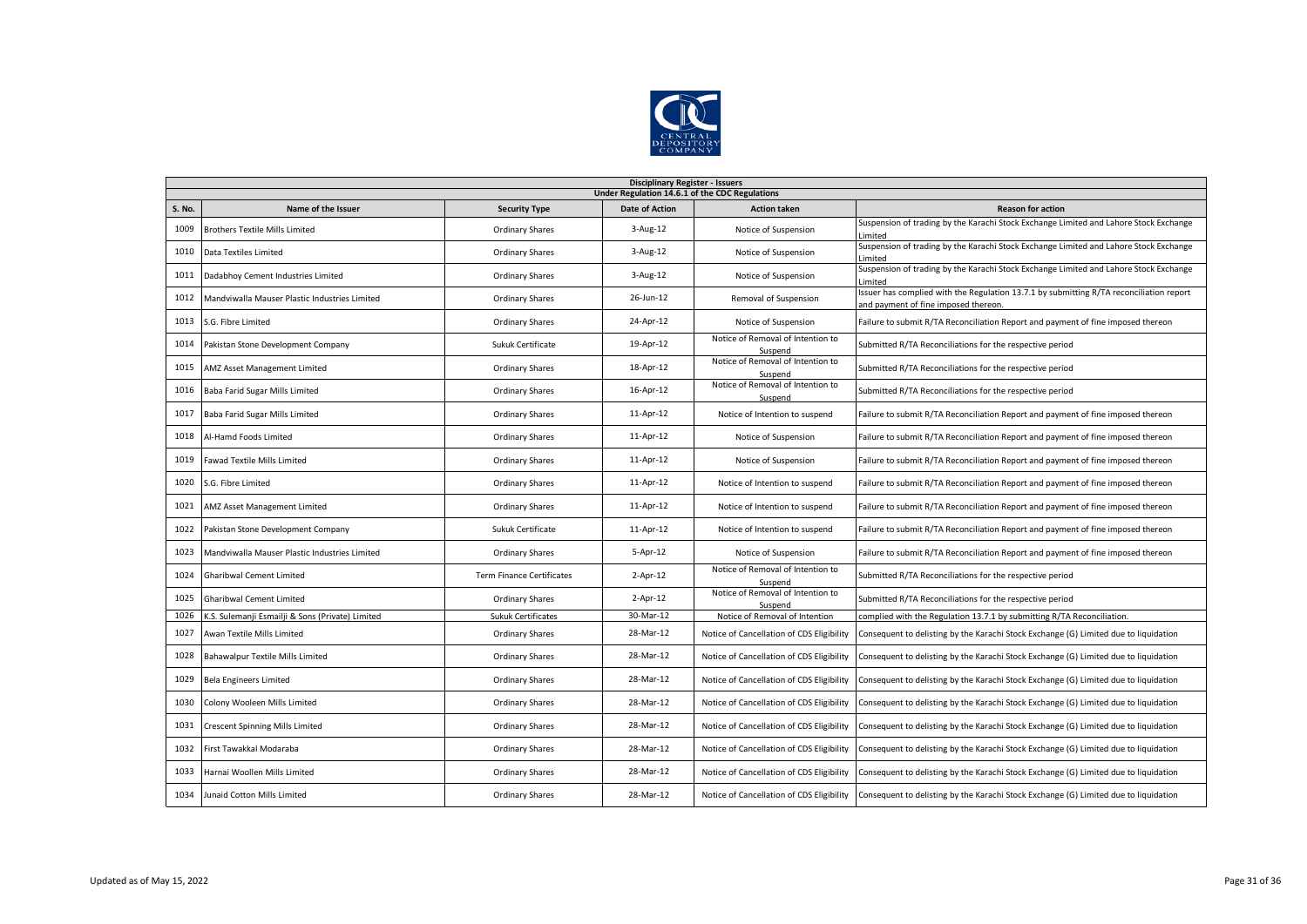

|        | <b>Disciplinary Register - Issuers</b><br>Under Regulation 14.6.1 of the CDC Regulations |                             |                       |                                           |                                                                                                                                                                                     |  |  |  |  |
|--------|------------------------------------------------------------------------------------------|-----------------------------|-----------------------|-------------------------------------------|-------------------------------------------------------------------------------------------------------------------------------------------------------------------------------------|--|--|--|--|
| S. No. | Name of the Issuer                                                                       | <b>Security Type</b>        | <b>Date of Action</b> | <b>Action taken</b>                       | <b>Reason for action</b>                                                                                                                                                            |  |  |  |  |
| 1035   | Karim Silk Mills Limited                                                                 | <b>Ordinary Shares</b>      | 28-Mar-12             | Notice of Cancellation of CDS Eligibility | Consequent to delisting by the Karachi Stock Exchange (G) Limited due to liquidation                                                                                                |  |  |  |  |
| 1036   | Kausar Paints Limited                                                                    | <b>Ordinary Shares</b>      | 28-Mar-12             | Notice of Cancellation of CDS Eligibility | Consequent to delisting by the Karachi Stock Exchange (G) Limited due to liquidation                                                                                                |  |  |  |  |
| 1037   | Kohinoor Edible Oils Limited                                                             | Ordinary Shares             | 28-Mar-12             | Notice of Cancellation of CDS Eligibility | Consequent to delisting by the Karachi Stock Exchange (G) Limited due to liquidation                                                                                                |  |  |  |  |
| 1038   | Modern Textile Mills Limited                                                             | <b>Ordinary Shares</b>      | 28-Mar-12             | Notice of Cancellation of CDS Eligibility | Consequent to delisting by the Karachi Stock Exchange (G) Limited due to liquidation                                                                                                |  |  |  |  |
| 1039   | Muslim Ghee Mills Limited                                                                | <b>Ordinary Shares</b>      | 28-Mar-12             | Notice of Cancellation of CDS Eligibility | Consequent to delisting by the Karachi Stock Exchange (G) Limited due to liquidation                                                                                                |  |  |  |  |
| 1040   | Pak Fibre Industries Limited                                                             | Ordinary Shares             | 28-Mar-12             | Notice of Cancellation of CDS Eligibility | Consequent to delisting by the Karachi Stock Exchange (G) Limited due to liquidation                                                                                                |  |  |  |  |
| 1041   | Pakistan Dairies Limited                                                                 | <b>Ordinary Shares</b>      | 28-Mar-12             | Notice of Cancellation of CDS Eligibility | Consequent to delisting by the Karachi Stock Exchange (G) Limited due to liquidation                                                                                                |  |  |  |  |
| 1042   | Qayyum Spinning Limited                                                                  | <b>Ordinary Shares</b>      | 28-Mar-12             | Notice of Cancellation of CDS Eligibility | Consequent to delisting by the Karachi Stock Exchange (G) Limited due to liquidation                                                                                                |  |  |  |  |
| 1043   | Saitex Spinning Mills Limited                                                            | <b>Ordinary Shares</b>      | 28-Mar-12             | Notice of Cancellation of CDS Eligibility | Consequent to delisting by the Karachi Stock Exchange (G) Limited due to liquidation                                                                                                |  |  |  |  |
| 1044   | Sind Alkalis Limited                                                                     | Ordinary Shares             | 28-Mar-12             | Notice of Cancellation of CDS Eligibility | Consequent to delisting by the Karachi Stock Exchange (G) Limited due to liquidation                                                                                                |  |  |  |  |
| 1045   | Tariq Cotton Mills Limited                                                               | <b>Ordinary Shares</b>      | 28-Mar-12             | Notice of Cancellation of CDS Eligibility | Consequent to delisting by the Karachi Stock Exchange (G) Limited due to liquidation                                                                                                |  |  |  |  |
| 1046   | Tawakkal Limited                                                                         | <b>Ordinary Shares</b>      | 28-Mar-12             | Notice of Cancellation of CDS Eligibility | Consequent to delisting by the Karachi Stock Exchange (G) Limited due to liquidation                                                                                                |  |  |  |  |
| 1047   | Tri-Star Shipping Lines Limited                                                          | Ordinary Shares             | 28-Mar-12             | Notice of Cancellation of CDS Eligibility | Consequent to delisting by the Karachi Stock Exchange (G) Limited due to liquidation                                                                                                |  |  |  |  |
| 1048   | <b>United Brands Limited</b>                                                             | Ordinary Shares             | 19-Mar-12             | Removal of Intension to Suspension        | complied with the Regulation 13.7.1 by submitting R/TA Reconciliation.                                                                                                              |  |  |  |  |
| 1049   | Husein Industries Limited                                                                | <b>Ordinary Shares</b>      | 19-Mar-12             | Removal of Intension to Suspension        | complied with the Regulation 13.7.1 by submitting R/TA Reconciliation.                                                                                                              |  |  |  |  |
| 1050   | Three Stars Hosiery Mills (Private) Limited                                              | Sukuk Certificates          | 19-Mar-12             | Notice of Suspension                      | Failure of submission of yearly R/TA reconciliation report for the period ended June<br>30,2011, duly authenticated by External Auditors and non Payment of fine imposed<br>thereon |  |  |  |  |
| 1051   | S.G. Power Limited                                                                       | Ordinary Shares             | 19-Mar-12             | Notice of Suspension                      | Failure of submission of yearly R/TA reconciliation report for the period ended June<br>30,2011, duly authenticated by External Auditors and non Payment of fine imposed<br>thereon |  |  |  |  |
|        | 1052 Moonlite (Pak) Limited                                                              | Ordinary Shares             | 19-Mar-12             | Notice of Suspension                      | Failure of submission of yearly R/TA reconciliation report for the period ended June<br>30,2011, duly authenticated by External Auditors and non Payment of fine imposed<br>thereor |  |  |  |  |
| 1053   | <b>Fawad Textile Mills Limited</b>                                                       | <b>Ordinary Shares</b>      | 19-Mar-12             | Notice of Suspension                      | Failure of submission of yearly R/TA reconciliation report for the period ended June<br>30,2011, duly authenticated by External Auditors and non Payment of fine imposed<br>thereon |  |  |  |  |
| 1054   | Al-Hamd Foods Limited                                                                    | Ordinary Shares             | 19-Mar-12             | Notice of Suspension                      | Failure of submission of yearly R/TA reconciliation report for the period ended June<br>30,2011, duly authenticated by External Auditors and non Payment of fine imposed<br>thereon |  |  |  |  |
| 1055   | <b>AMZ Ventures Limited</b>                                                              | Ordinary Shares (Class 'A') | 19-Mar-12             | Notice of Suspension                      | Failure of submission of yearly R/TA reconciliation report for the period ended June<br>30,2011, duly authenticated by External Auditors and non Payment of fine imposed<br>thereon |  |  |  |  |
| 1056   | Mandviwalla Mauser Plastic Industries Limited                                            | Ordinary Shares             | 16-Mar-12             | Revised Notice of Intention to suspend    | granting time extension on the request of the Issuer.                                                                                                                               |  |  |  |  |
| 1057   | Wateen Telecom Limited                                                                   | Ordinary Shares             | 14-Mar-12             | Removal of Intention to suspend           | complied with the Regulation 13.7.1 by submitting R/TA Reconciliation.                                                                                                              |  |  |  |  |
| 1058   | K.S. Sulemanji Esmailji & Sons (Private) Limited                                         | <b>Sukuk Certificates</b>   | 14-Mar-12             | Revised Notice of Intention to suspend    | granting time extension on the request of the Issuer.                                                                                                                               |  |  |  |  |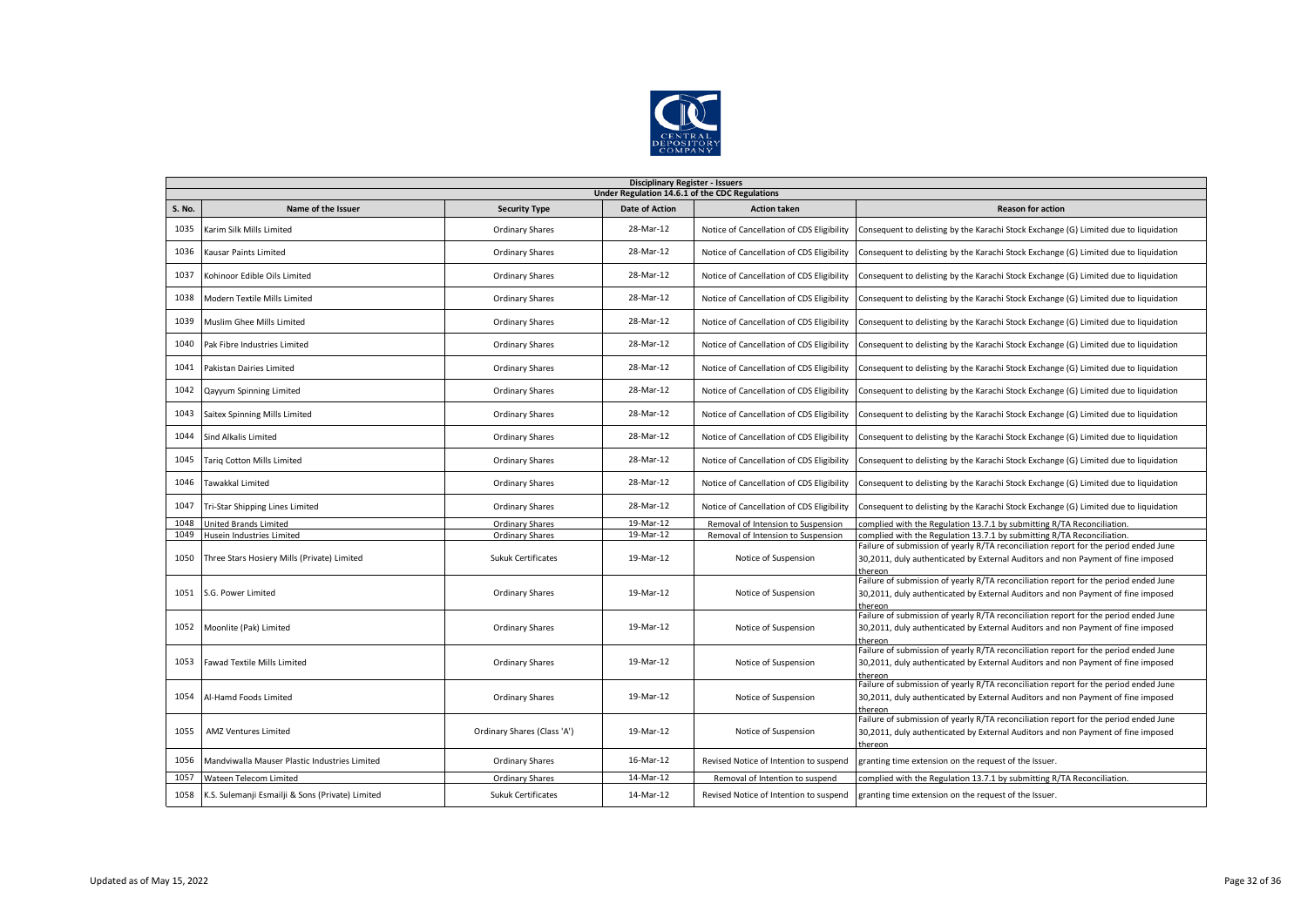

|        | <b>Disciplinary Register - Issuers</b>         |                                  |                       |                                 |                                                                                                                                               |  |  |  |  |  |
|--------|------------------------------------------------|----------------------------------|-----------------------|---------------------------------|-----------------------------------------------------------------------------------------------------------------------------------------------|--|--|--|--|--|
|        | Under Regulation 14.6.1 of the CDC Regulations |                                  |                       |                                 |                                                                                                                                               |  |  |  |  |  |
| S. No. | Name of the Issuer                             | <b>Security Type</b>             | <b>Date of Action</b> | <b>Action taken</b>             | <b>Reason for action</b>                                                                                                                      |  |  |  |  |  |
| 1059   | Adam Sugar Mills Limited                       | Ordinary shares                  | 12-Mar-12             | Imposition of Fine              | failure of submission of yearly R/TA reconciliation report for the period ended<br>September30, 2011, duly authenticated by External Auditors |  |  |  |  |  |
|        |                                                |                                  |                       |                                 | failure of submission of yearly R/TA reconciliation report for the period ended                                                               |  |  |  |  |  |
| 1060   | Baba Farid Sugar Mills Limited                 | Ordinary shares                  | 12-Mar-12             | Imposition of Fine              | September30, 2011, duly authenticated by External Auditors                                                                                    |  |  |  |  |  |
| 1061   | Mehran Sugar Mills Limited                     | Ordinary shares                  | 12-Mar-12             | Imposition of Fine              | failure of submission of yearly R/TA reconciliation report for the period ended                                                               |  |  |  |  |  |
|        |                                                |                                  |                       |                                 | September30, 2011, duly authenticated by External Auditors                                                                                    |  |  |  |  |  |
| 1062   | Invest Capital Investment Bank Limited         | <b>Ordinary Shares</b>           | 12-Mar-12             | Removal of Intention to suspend | complied with the Regulation 13.7.1 by submitting R/TA Reconciliation.                                                                        |  |  |  |  |  |
| 1063   | Crescent Modaraba Management Company Limited   | Ordinary shares                  | 8-Mar-12              | Imposition of Fine              | failure to submit of yearly R/TA reconciliation report for the period ended June 30,2011,<br>duly authenticated by External Auditors          |  |  |  |  |  |
|        |                                                |                                  | 8-Mar-12              |                                 | failure to submit of yearly R/TA reconciliation report for the period ended June 30,2011,                                                     |  |  |  |  |  |
| 1064   | Akd Reit Management Company Limited            | Ordinary shares                  |                       | Imposition of Fine              | duly authenticated by External Auditors                                                                                                       |  |  |  |  |  |
| 1065   | Al-Noor Modaraba Management (Private) Limited  | Ordinary shares                  | 8-Mar-12              | Imposition of Fine              | failure to submit of yearly R/TA reconciliation report for the period ended June 30,2011,                                                     |  |  |  |  |  |
|        |                                                |                                  |                       |                                 | duly authenticated by External Auditors                                                                                                       |  |  |  |  |  |
| 1066   | Alpha Beta Capital Markets (Private) Limited   | Ordinary shares                  | 8-Mar-12              | Imposition of Fine              | failure to submit of yearly R/TA reconciliation report for the period ended June 30,2011,                                                     |  |  |  |  |  |
|        |                                                |                                  |                       |                                 | duly authenticated by External Auditors                                                                                                       |  |  |  |  |  |
| 1067   | Ayesha Textile Mills Limited                   | Ordinary shares                  | 8-Mar-12              | Imposition of Fine              | failure to submit of yearly R/TA reconciliation report for the period ended June 30,2011,                                                     |  |  |  |  |  |
|        |                                                |                                  |                       |                                 | duly authenticated by External Auditors<br>failure to submit of yearly R/TA reconciliation report for the period ended June 30,2011,          |  |  |  |  |  |
| 1068   | Habib Modaraba Management (Private) Limited    | Ordinary shares                  | 8-Mar-12              | Imposition of Fine              | duly authenticated by External Auditors                                                                                                       |  |  |  |  |  |
|        |                                                |                                  |                       |                                 | failure to submit of yearly R/TA reconciliation report for the period ended June 30,2011,                                                     |  |  |  |  |  |
| 1069   | S.G. Fibre Limited                             | Ordinary shares                  | 8-Mar-12              | Imposition of Fine              | duly authenticated by External Auditors                                                                                                       |  |  |  |  |  |
|        |                                                |                                  |                       |                                 | failure to submit of yearly R/TA reconciliation report for the period ended June 30,2011,                                                     |  |  |  |  |  |
| 1070   | Sachal Satellite Communications (Pvt.) Limited | Ordinary shares                  | 8-Mar-12              | Imposition of Fine              | duly authenticated by External Auditors                                                                                                       |  |  |  |  |  |
|        |                                                |                                  | 8-Mar-12              |                                 | failure to submit of yearly R/TA reconciliation report for the period ended June 30,2011,                                                     |  |  |  |  |  |
| 1071   | Sachal Satellite Communications (Pvt.) Limited | Preference Shares                |                       | Imposition of Fine              | duly authenticated by External Auditors                                                                                                       |  |  |  |  |  |
| 1072   | UNIVERSAL TERMINAL LIMITED                     | Ordinary shares                  | 8-Mar-12              | Imposition of Fine              | failure to submit of yearly R/TA reconciliation report for the period ended June 30,2011,                                                     |  |  |  |  |  |
|        |                                                |                                  |                       |                                 | duly authenticated by External Auditors                                                                                                       |  |  |  |  |  |
| 1073   | PAK HY-OILS LIMITED                            | <b>Term Finance Certificates</b> | 8-Mar-12              | Imposition of Fine              | failure to submit of yearly R/TA reconciliation report for the period ended June 30,2011,<br>duly authenticated by External Auditors          |  |  |  |  |  |
|        |                                                |                                  |                       |                                 | failure to submit of Half yearly R/TA reconciliation report for the period ended December                                                     |  |  |  |  |  |
| 1074   | Al-Hamd Foods Limited                          | Ordinary shares                  | 8-Mar-12              | Imposition of Fine              | 31.2011                                                                                                                                       |  |  |  |  |  |
| 1075   |                                                |                                  | 8-Mar-12              |                                 | failure to submit of Half yearly R/TA reconciliation report for the period ended December                                                     |  |  |  |  |  |
|        | AMZ Asset Management Limited                   | Ordinary shares                  |                       | Imposition of Fine              | 31, 2011                                                                                                                                      |  |  |  |  |  |
| 1076   | Bawany Air Products Limited                    | Ordinary shares                  | 8-Mar-12              | Imposition of Fine              | failure to submit of Half yearly R/TA reconciliation report for the period ended December                                                     |  |  |  |  |  |
|        |                                                |                                  |                       |                                 | 31.2011                                                                                                                                       |  |  |  |  |  |
| 1077   | <b>Fawad Textile Mills Limited</b>             | Ordinary shares                  | 8-Mar-12              | Imposition of Fine              | failure to submit of Half yearly R/TA reconciliation report for the period ended December                                                     |  |  |  |  |  |
|        |                                                |                                  |                       |                                 | 31.2011                                                                                                                                       |  |  |  |  |  |
| 1078   | Gatron (Industries) Limited                    | Ordinary shares                  | 8-Mar-12              | Imposition of Fine              | failure to submit of Half yearly R/TA reconciliation report for the period ended December                                                     |  |  |  |  |  |
|        |                                                |                                  |                       |                                 | 31.2011<br>failure to submit of Half yearly R/TA reconciliation report for the period ended December                                          |  |  |  |  |  |
| 1079   | Habib Bank Financial Services (Pvt.) Limited   | Ordinary shares                  | 8-Mar-12              | Imposition of Fine              | 31.2011                                                                                                                                       |  |  |  |  |  |
|        |                                                |                                  |                       |                                 | failure to submit of Half yearly R/TA reconciliation report for the period ended December                                                     |  |  |  |  |  |
| 1080   | Husein Industries Limited                      | Ordinary shares                  | 8-Mar-12              | Imposition of Fine              | 31.2011                                                                                                                                       |  |  |  |  |  |
|        |                                                |                                  |                       |                                 | failure to submit of Half yearly R/TA reconciliation report for the period ended December                                                     |  |  |  |  |  |
| 1081   | Magnus Investment Advisors Limited             | Ordinary shares                  | 8-Mar-12              | Imposition of Fine              | 31.2011                                                                                                                                       |  |  |  |  |  |
| 1082   | National Asset Management Company Limited      | Ordinary shares                  | 8-Mar-12              | Imposition of Fine              | failure to submit of Half yearly R/TA reconciliation report for the period ended December                                                     |  |  |  |  |  |
|        |                                                |                                  |                       |                                 | 31.2011                                                                                                                                       |  |  |  |  |  |
| 1083   | Pakistan Stone Development Company             | Sukuk Certificate                | 8-Mar-12              | Imposition of Fine              | failure to submit of Half yearly R/TA reconciliation report for the period ended December                                                     |  |  |  |  |  |
|        |                                                |                                  |                       |                                 | 31.2011                                                                                                                                       |  |  |  |  |  |
| 1084   | Alpha Beta Capital Markets (Private) Limited   | Ordinary shares                  | 8-Mar-12              | Imposition of Fine              | failure to submit of Half yearly R/TA reconciliation report for the period ended December                                                     |  |  |  |  |  |
|        |                                                |                                  |                       |                                 | 31, 2011                                                                                                                                      |  |  |  |  |  |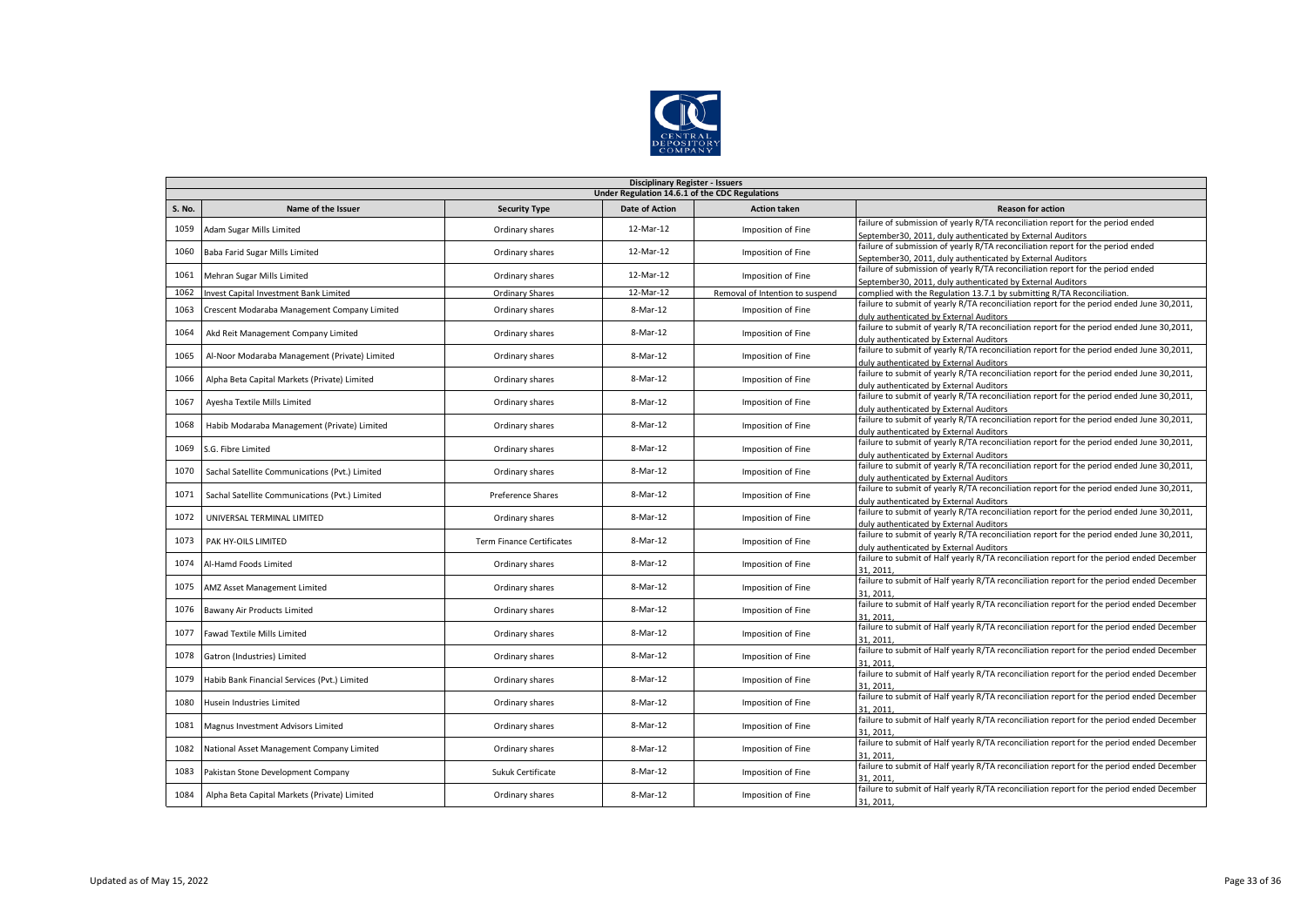

|               | <b>Disciplinary Register - Issuers</b>           |                                  |                       |                                |                                                                                                                                               |  |  |  |  |
|---------------|--------------------------------------------------|----------------------------------|-----------------------|--------------------------------|-----------------------------------------------------------------------------------------------------------------------------------------------|--|--|--|--|
|               | Under Regulation 14.6.1 of the CDC Regulations   |                                  |                       |                                |                                                                                                                                               |  |  |  |  |
| <b>S. No.</b> | Name of the Issuer                               | <b>Security Type</b>             | <b>Date of Action</b> | <b>Action taken</b>            | <b>Reason for action</b>                                                                                                                      |  |  |  |  |
| 1085          | Habib Modaraba Management (Private) Limited      | Ordinary shares                  | 8-Mar-12              | Imposition of Fine             | failure to submit of Half yearly R/TA reconciliation report for the period ended December<br>31.2011                                          |  |  |  |  |
| 1086          | S.G. Fibre Limited                               | Ordinary shares                  | 8-Mar-12              | Imposition of Fine             | failure to submit of Half yearly R/TA reconciliation report for the period ended December<br>31, 2011                                         |  |  |  |  |
| 1087          | Sachal Satellite Communications (Pvt.) Limited   | Ordinary shares                  | 8-Mar-12              | Imposition of Fine             | failure to submit of Half yearly R/TA reconciliation report for the period ended December<br>31.2011                                          |  |  |  |  |
| 1088          | Sachal Satellite Communications (Pvt.) Limited   | Preference Shares                | 8-Mar-12              | Imposition of Fine             | failure to submit of Half yearly R/TA reconciliation report for the period ended December<br>31.2011                                          |  |  |  |  |
| 1089          | Crosby Phoenix Fund                              | Units                            | 8-Mar-12              | Imposition of Fine             | failure to submit of Half yearly R/TA reconciliation report for the period ended December<br>31, 2011                                         |  |  |  |  |
| 1090          | Al-Hamd Foods Limited                            | Ordinary shares                  | $6$ -Mar-12           | Notice of Intention to suspend | failure to submit yearly R/TA Reconciliation Report and payment of fine imposed thereon                                                       |  |  |  |  |
| 1091          | <b>AMZ Ventures Limited</b>                      | Ordinary Shares (Class 'A')      | 6-Mar-12              | Notice of Intention to suspend | failure to submit yearly R/TA Reconciliation Report and payment of fine imposed thereon                                                       |  |  |  |  |
| 1092          | Fawad Textile Mills Limited                      | Ordinary shares                  | $6$ -Mar-12           | Notice of Intention to suspend | failure to submit yearly R/TA Reconciliation Report and payment of fine imposed thereon                                                       |  |  |  |  |
| 1093          | <b>Gharibwal Cement Limited</b>                  | Ordinary shares                  | 6-Mar-12              | Notice of Intention to suspend | failure to submit yearly R/TA Reconciliation Report and payment of fine imposed thereon                                                       |  |  |  |  |
| 1094          | <b>Gharibwal Cement Limited</b>                  | <b>Term Finance Certificates</b> | 6-Mar-12              | Notice of Intention to suspend | failure to submit yearly R/TA Reconciliation Report and payment of fine imposed thereon                                                       |  |  |  |  |
| 1095          | <b>Husein Industries Limited</b>                 | Ordinary shares                  | 6-Mar-12              | Notice of Intention to suspend | failure to submit yearly R/TA Reconciliation Report and payment of fine imposed thereon                                                       |  |  |  |  |
| 1096          | Invest Capital Investment Bank Limited           | Ordinary shares                  | $6$ -Mar-12           | Notice of Intention to suspend | failure to submit yearly R/TA Reconciliation Report and payment of fine imposed thereon                                                       |  |  |  |  |
| 1097          | K.S. Sulemanji Esmailji & Sons (Private) Limited | <b>Sukuk Certificates</b>        | $6$ -Mar-12           | Notice of Intention to suspend | failure to submit yearly R/TA Reconciliation Report and payment of fine imposed thereon                                                       |  |  |  |  |
| 1098          | Mandviwalla Mauser Plastic Industries Limited    | Ordinary shares                  | 6-Mar-12              | Notice of Intention to suspend | failure to submit yearly R/TA Reconciliation Report and payment of fine imposed thereon                                                       |  |  |  |  |
| 1099          | Moonlite (Pak) Limited                           | Ordinary shares                  | 6-Mar-12              | Notice of Intention to suspend | failure to submit yearly R/TA Reconciliation Report and payment of fine imposed thereon                                                       |  |  |  |  |
| 1100          | S.G. Power Limited                               | Ordinary shares                  | 6-Mar-12              | Notice of Intention to suspend | failure to submit yearly R/TA Reconciliation Report and payment of fine imposed thereon                                                       |  |  |  |  |
| 1101          | Three Stars Hosiery Mills (Private) Limited      | <b>Sukuk Certificates</b>        | 6-Mar-12              | Notice of Intention to suspend | failure to submit yearly R/TA Reconciliation Report and payment of fine imposed thereon                                                       |  |  |  |  |
| 1102          | UNITED BRANDS LIMITED                            | Ordinary shares                  | 6-Mar-12              | Notice of Intention to suspend | failure to submit yearly R/TA Reconciliation Report and payment of fine imposed thereon                                                       |  |  |  |  |
| 1103          | WATEEN TELECOM LIMITED                           | Ordinary shares                  | $6$ -Mar-12           | Notice of Intention to suspend | failure to submit yearly R/TA Reconciliation Report and payment of fine imposed thereon                                                       |  |  |  |  |
| 1104          | Javed Omer Vohra & Company Limited               | <b>Ordinary Shares</b>           | 29-Feb-12             | Notice of Suspension           | Suspension of trading by the Karachi Stock Exchange (G) Limited, Lahore Stock Exchange<br>G) Limited and Islamabad Stock Exchange (G) Limited |  |  |  |  |
| 1105          | Data Textiles Limited                            | <b>Ordinary Shares</b>           | 28-Feb-12             | Notice of Suspension           | Failure of submission of yearly R/TA reconciliation report for the period ended June<br>30,2011, duly authenticated by External Auditors      |  |  |  |  |
| 1106          | Javed Omer Vohra & Company Limited               | <b>Ordinary Shares</b>           | 28-Feb-12             | Notice of Suspension           | Failure of submission of yearly R/TA reconciliation report for the period ended June<br>30.2011. duly authenticated by External Auditors      |  |  |  |  |
| 1107          | First Constellation Modaraba                     | Modaraba Certificates            | 24-Feb-12             | Notice of Suspension           | Pursuant to Order of Honorable High Court of Sindh                                                                                            |  |  |  |  |
| 1108          | Shahpur Textile Mills Limited                    | <b>Ordinary Shares</b>           | 16-Feb-12             | Notice of Suspension           | Suspension of trading by the Karachi Stock Exchange (G) Limited & Lahore Stock Exchange<br>(G) Limited                                        |  |  |  |  |
| 1109          | Fawad Textile Mills Limited                      | <b>Ordinary Shares</b>           | 16-Feb-12             | Notice of Suspension           | Suspension of trading by the Karachi Stock Exchange (G) Limited & Lahore Stock Exchange<br>G) Limited                                         |  |  |  |  |
| 1110          | Al-Azhar Textile Mills Limited                   | Ordinary Shares                  | 16-Feb-12             | Notice of Suspension           | Suspension of trading by the Karachi Stock Exchange (G) Limited & Lahore Stock Exchange<br>(G) Limited                                        |  |  |  |  |
| 1111          | <b>AMZ Ventures Limited</b>                      | <b>Ordinary Shares</b>           | 16-Feb-12             | Notice of Suspension           | Suspension of trading by the Karachi Stock Exchange (G) Limited                                                                               |  |  |  |  |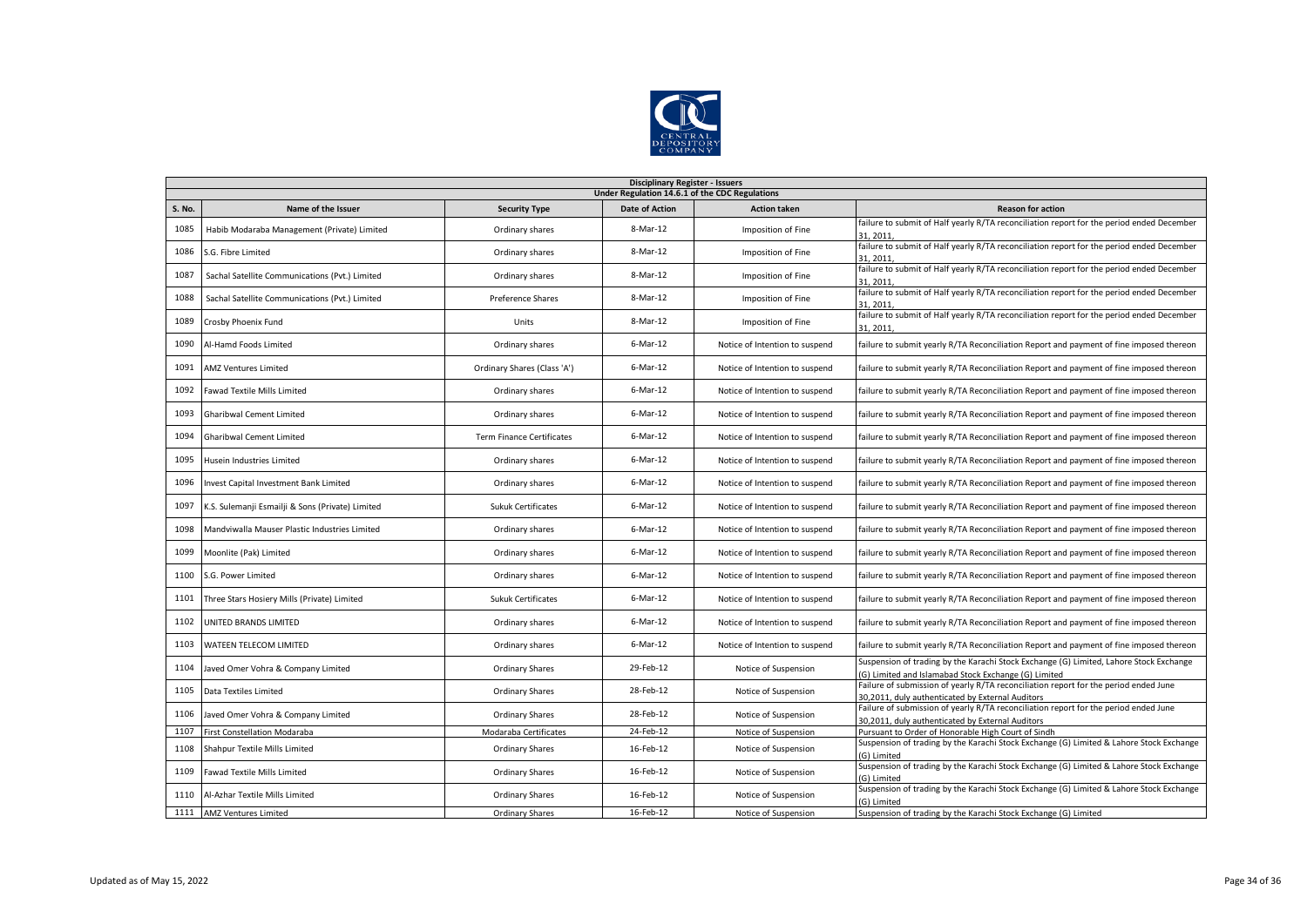

|               | <b>Disciplinary Register - Issuers</b>           |                                             |                       |                       |                                                                                                                                          |  |  |  |  |  |
|---------------|--------------------------------------------------|---------------------------------------------|-----------------------|-----------------------|------------------------------------------------------------------------------------------------------------------------------------------|--|--|--|--|--|
|               | Under Regulation 14.6.1 of the CDC Regulations   |                                             |                       |                       |                                                                                                                                          |  |  |  |  |  |
| <b>S. No.</b> | Name of the Issuer                               | <b>Security Type</b>                        | <b>Date of Action</b> | <b>Action taken</b>   | <b>Reason for action</b>                                                                                                                 |  |  |  |  |  |
| 1112          | Gulshan Spinning Mills Limited                   | Ordinary Shares                             | 7-Feb-12              | Censure               | Non-Compliance Regulation 8.3.1(a)(ii), 8.3 & 8.7 of CDC Regulations                                                                     |  |  |  |  |  |
| 1113          | First Constellation Modaraba                     | Modaraba Certificates                       | 1-Feb-12              | Removal of Suspension | Restoration of trading by the Karachi Stock Exchange (G) Limited                                                                         |  |  |  |  |  |
| 1114          | First Constellation Modaraba                     | Modaraba Certificates                       | 30-Jan-12             | Notice of Suspension  | due to the suspension of trading by the Karachi Stock Exchange (G) Limited                                                               |  |  |  |  |  |
| 1115          | Data Textiles Limited                            | <b>Ordinary Shares</b>                      | 26-Jan-12             | Imposition of Fine    | failure to submission of yearly R/TA reconciliation report for the period ended June                                                     |  |  |  |  |  |
|               |                                                  |                                             |                       |                       | 30,2011, duly authenticated by External Auditors                                                                                         |  |  |  |  |  |
| 1116          | Javed Omer Vohra & Company Limited               | <b>Ordinary Shares</b>                      | 26-Jan-12             | Imposition of Fine    | failure to submission of yearly R/TA reconciliation report for the period ended June                                                     |  |  |  |  |  |
|               |                                                  |                                             |                       |                       | 30,2011, duly authenticated by External Auditors                                                                                         |  |  |  |  |  |
| 1117          | AL RAZI HEALTHCARE (PVT.) LIMITED                | <b>SUKUK CERTIFICATES</b>                   | $9$ -Jan-12           | Imposition of Fine    | failure to submission of yearly R/TA reconciliation report for the period ended June                                                     |  |  |  |  |  |
|               |                                                  |                                             |                       |                       | 30,2011, duly authenticated by External Auditors                                                                                         |  |  |  |  |  |
| 1118          | AL-AZHAR TEXTILE MILLS LIMITED                   | <b>Ordinary Shares</b>                      | $9$ -Jan-12           | Imposition of Fine    | failure to submission of yearly R/TA reconciliation report for the period ended June                                                     |  |  |  |  |  |
|               |                                                  |                                             |                       |                       | 30,2011, duly authenticated by External Auditors                                                                                         |  |  |  |  |  |
| 1119          | Al-Hamd Foods Limited                            | <b>Ordinary Shares</b>                      | $9$ -Jan-12           | Imposition of Fine    | failure to submission of yearly R/TA reconciliation report for the period ended June                                                     |  |  |  |  |  |
|               |                                                  | Term Finance Certificates<br>$(05-09-$      |                       |                       | 30,2011, duly authenticated by External Auditors<br>failure to submission of yearly R/TA reconciliation report for the period ended June |  |  |  |  |  |
| 1120          | Al-Zamin Leasing Corporation Limited             | (02)                                        | $9$ -Jan-12           | Imposition of Fine    |                                                                                                                                          |  |  |  |  |  |
|               |                                                  |                                             |                       |                       | 30,2011, duly authenticated by External Auditors<br>failure to submission of yearly R/TA reconciliation report for the period ended June |  |  |  |  |  |
| 1121          | Al-Zamin Leasing Modaraba                        | <b>Term Finance Certificates</b>            | $9$ -Jan-12           | Imposition of Fine    | 30,2011, duly authenticated by External Auditors                                                                                         |  |  |  |  |  |
|               |                                                  |                                             |                       |                       | failure to submission of yearly R/TA reconciliation report for the period ended June                                                     |  |  |  |  |  |
| 1122          | AMZ Asset Management Limited                     | <b>Ordinary Shares</b>                      | $9$ -Jan-12           | Imposition of Fine    | 30,2011, duly authenticated by External Auditors                                                                                         |  |  |  |  |  |
|               |                                                  |                                             |                       |                       | failure to submission of yearly R/TA reconciliation report for the period ended June                                                     |  |  |  |  |  |
| 1123          | AMZ Ventures Limited                             | Ordinary Shares - Class "A"                 | $9$ -Jan-12           | Imposition of Fine    | 30,2011, duly authenticated by External Auditors                                                                                         |  |  |  |  |  |
|               |                                                  |                                             |                       |                       | failure to submission of yearly R/TA reconciliation report for the period ended June                                                     |  |  |  |  |  |
| 1124          | Azam Textile Mills Limited                       | Ordinary Shares                             | $9$ -Jan-12           | Imposition of Fine    | 30,2011, duly authenticated by External Auditors                                                                                         |  |  |  |  |  |
|               |                                                  |                                             |                       |                       | failure to submission of yearly R/TA reconciliation report for the period ended June                                                     |  |  |  |  |  |
| 1125          | <b>BUNNY'S LIMITED</b>                           | <b>Term Finance Certificates</b>            | $9$ -Jan-12           | Imposition of Fine    | 30,2011, duly authenticated by External Auditors                                                                                         |  |  |  |  |  |
| 1126          |                                                  | <b>Ordinary Shares</b>                      | $9$ -Jan-12           |                       | failure to submission of yearly R/TA reconciliation report for the period ended June                                                     |  |  |  |  |  |
|               | COASTAL REFINERY LIMITED                         |                                             |                       | Imposition of Fine    | 30,2011, duly authenticated by External Auditors                                                                                         |  |  |  |  |  |
| 1127          | DADABHOY CEMENT INDUSTRIES LIMITED               | <b>Ordinary Shares</b>                      | $9$ -Jan-12           | Imposition of Fine    | failure to submission of yearly R/TA reconciliation report for the period ended June                                                     |  |  |  |  |  |
|               |                                                  |                                             |                       |                       | 30,2011, duly authenticated by External Auditors                                                                                         |  |  |  |  |  |
| 1128          | <b>Eden Housing Limited</b>                      | Sukuk Certificates (2 <sup>nd</sup> issued) | $9$ -Jan-12           | Imposition of Fine    | failure to submission of yearly R/TA reconciliation report for the period ended June                                                     |  |  |  |  |  |
|               |                                                  |                                             |                       |                       | 30.2011. duly authenticated by External Auditors                                                                                         |  |  |  |  |  |
| 1129          | <b>Eden Housing Limited</b>                      | <b>Sukuk Certificates</b>                   | $9$ -Jan-12           | Imposition of Fine    | failure to submission of yearly R/TA reconciliation report for the period ended June                                                     |  |  |  |  |  |
|               |                                                  |                                             |                       |                       | 30,2011, duly authenticated by External Auditors                                                                                         |  |  |  |  |  |
| 1130          | <b>Educational Excellence Limited</b>            | <b>SUKUK CERTIFICATES</b>                   | $9$ -Jan-12           | Imposition of Fine    | failure to submission of yearly R/TA reconciliation report for the period ended June                                                     |  |  |  |  |  |
|               |                                                  |                                             |                       |                       | 30.2011. duly authenticated by External Auditors                                                                                         |  |  |  |  |  |
| 1131          | <b>Fawad Textile Mills Limited</b>               | <b>Ordinary Shares</b>                      | $9$ -Jan-12           | Imposition of Fine    | failure to submission of yearly R/TA reconciliation report for the period ended June                                                     |  |  |  |  |  |
|               |                                                  |                                             |                       |                       | 30,2011, duly authenticated by External Auditors<br>failure to submission of yearly R/TA reconciliation report for the period ended June |  |  |  |  |  |
| 1132          | Genentech Pakistan Limited                       | <b>Ordinary Shares</b>                      | $9$ -Jan-12           | Imposition of Fine    | 30,2011, duly authenticated by External Auditors                                                                                         |  |  |  |  |  |
|               |                                                  |                                             |                       |                       | failure to submission of yearly R/TA reconciliation report for the period ended June                                                     |  |  |  |  |  |
| 1133          | <b>Gharibwal Cement Limited</b>                  | Ordinary Shares                             | $9$ -Jan-12           | Imposition of Fine    | 30,2011, duly authenticated by External Auditors                                                                                         |  |  |  |  |  |
|               |                                                  |                                             |                       |                       | failure to submission of yearly R/TA reconciliation report for the period ended June                                                     |  |  |  |  |  |
| 1134          | <b>Gharibwal Cement Limited</b>                  | <b>Term Finance Certificates</b>            | $9$ -Jan-12           | Imposition of Fine    | 30,2011, duly authenticated by External Auditors                                                                                         |  |  |  |  |  |
|               |                                                  |                                             |                       |                       | failure to submission of yearly R/TA reconciliation report for the period ended June                                                     |  |  |  |  |  |
| 1135          | Halmore Power Generation Company Limited         | <b>Ordinary Shares</b>                      | $9$ -Jan-12           | Imposition of Fine    | 30,2011, duly authenticated by External Auditors                                                                                         |  |  |  |  |  |
|               |                                                  |                                             |                       |                       | failure to submission of yearly R/TA reconciliation report for the period ended June                                                     |  |  |  |  |  |
| 1136          | Husein Industries Limited                        | <b>Ordinary Shares</b>                      | $9$ -Jan-12           | Imposition of Fine    | 30,2011, duly authenticated by External Auditors                                                                                         |  |  |  |  |  |
|               |                                                  |                                             |                       |                       | failure to submission of yearly R/TA reconciliation report for the period ended June                                                     |  |  |  |  |  |
| 1137          | Invest Capital Investment Bank Limited           | <b>Ordinary Shares</b>                      | $9$ -Jan-12           | Imposition of Fine    | 30,2011, duly authenticated by External Auditors                                                                                         |  |  |  |  |  |
| 1138          |                                                  | <b>SUKUK CERTIFICATES</b>                   | $9$ -Jan-12           |                       | failure to submission of yearly R/TA reconciliation report for the period ended June                                                     |  |  |  |  |  |
|               | K.S. Sulemanji Esmailji & Sons (Private) Limited |                                             |                       | Imposition of Fine    | 30,2011, duly authenticated by External Auditors                                                                                         |  |  |  |  |  |